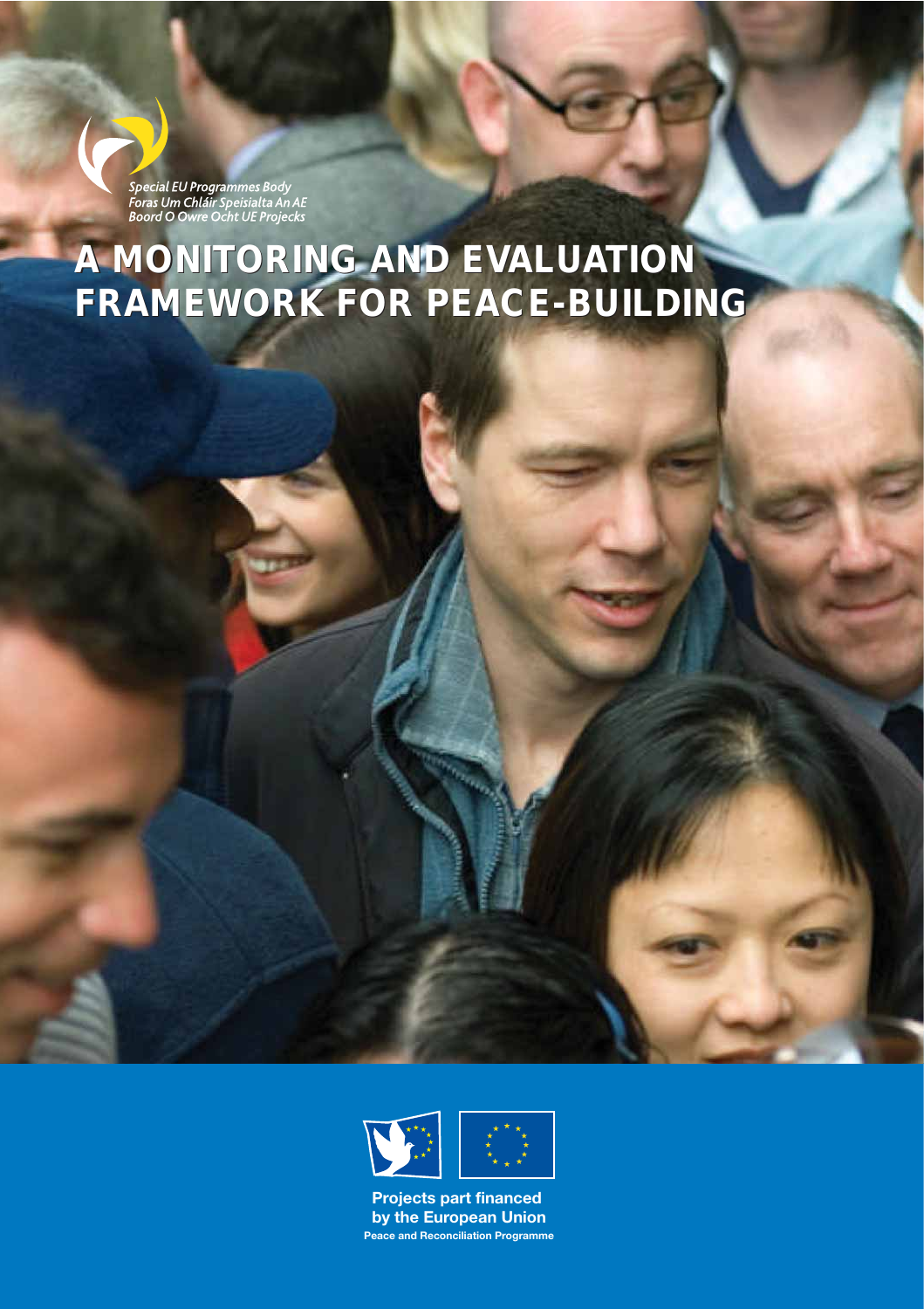This report has been prepared by PricewaterhouseCoopers LLP for the exclusive use of the SEUPB in accordance with the specific terms set out in a letter of engagement dated 19th July 2006. PricewaterhouseCoopers LLP does not accept or assume any liability or duty of care for any other purpose for which this Report may be used or in relation to any other third party or other person(s) or organisation(s), who may read and / or rely on this Report, save where expressly agreed in writing with PricewaterhouseCoopers LLP. The reader is therefore advised to seek their own professional advice before placing reliance upon the contents of this report. Further this report has been produced subject to important qualifications, reservations and assumptions and, without prejudice to that set out above, it should be read in the context of those qualifications, reservations and assumptions.

In the event that, pursuant to a request which SEUPB has received under the Freedom of Information Act 2000, it is required to disclose any information contained in this report it will notify PwC promptly and consult with PwC prior to disclosing such. The SEUPB agrees to pay due regard to any representations which PwC may make in connection with such disclosure and SEUPB shall apply any relevant exemptions which may exist under the Act to such reports. If, following consultation with PwC, SEUPB discloses this report or any part thereof, it shall ensure that any disclaimer which PwC has included or may subsequently wish to include in the information is reproduced in full in any copies disclosed.

©2007 PricewaterhouseCoopers LLP. All rights are hereby asserted and reserved. This report is protected under UK and international intellectual property laws, including without limitation, copyright. It contains information that is the propriety of and / or which is confidential to PricewaterhouseCoopers LLP. This report shall not be disclosed, amended, varied, abbreviated, copied, published or otherwise altered, disseminated or manipulated in any way, whether in whole or in part without the prior written consent of PricewaterhouseCoopers LLP.

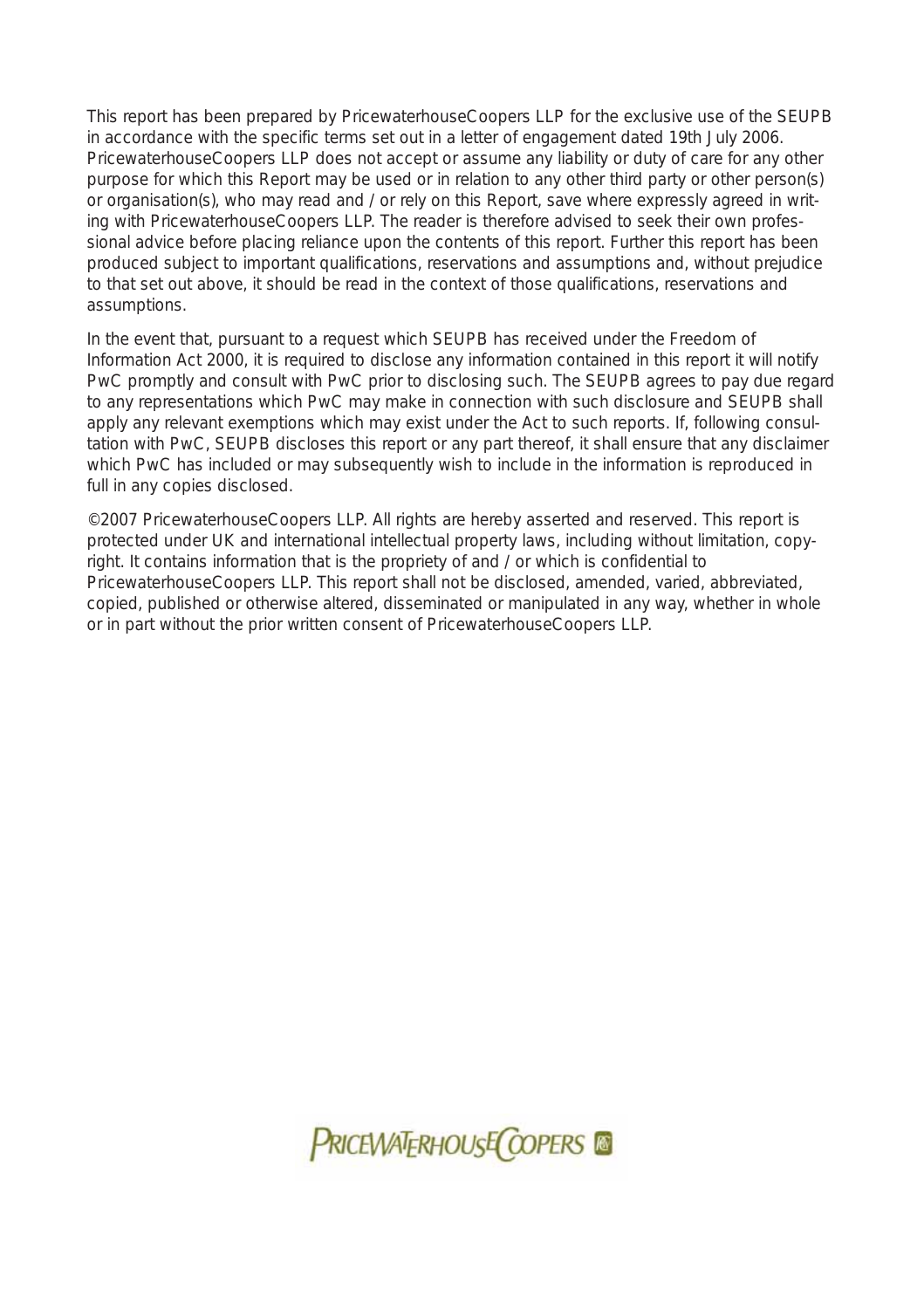## **Foreward**

2007 has been a significant year for all those involved in peace-building in Northern Ireland and the Border Region of Ireland. It has been a year of new beginnings and positive political advancements. As the PEACE II Programme draws to an end, it is important that lessons are learned that can help to maximise the impact of the 2007-2013 PEACE III Programme.

Independent consultants PricewaterhouseCoopers were commissioned by the PEACE II Monitoring Committee to undertake research to explore best practice in an international context and develop a monitoring and evaluation framework for peace building, reconciliation and conflict resolution interventions for future programmes. The findings are particularly encouraging as they reveal that the experience in Northern Ireland and the Border Region of Ireland are at the cutting edge of monitoring and evaluating peace-building interventions.

The Special EU Programmes Body and the PEACE II Monitoring and Evaluation Working Group welcome the findings of this independent research. The Managing Authority will ensure that the detailed findings and recommendations within this report are considered and inform the on going monitoring and evaluation of future funding programmes.

**Special EU Programmes Body.**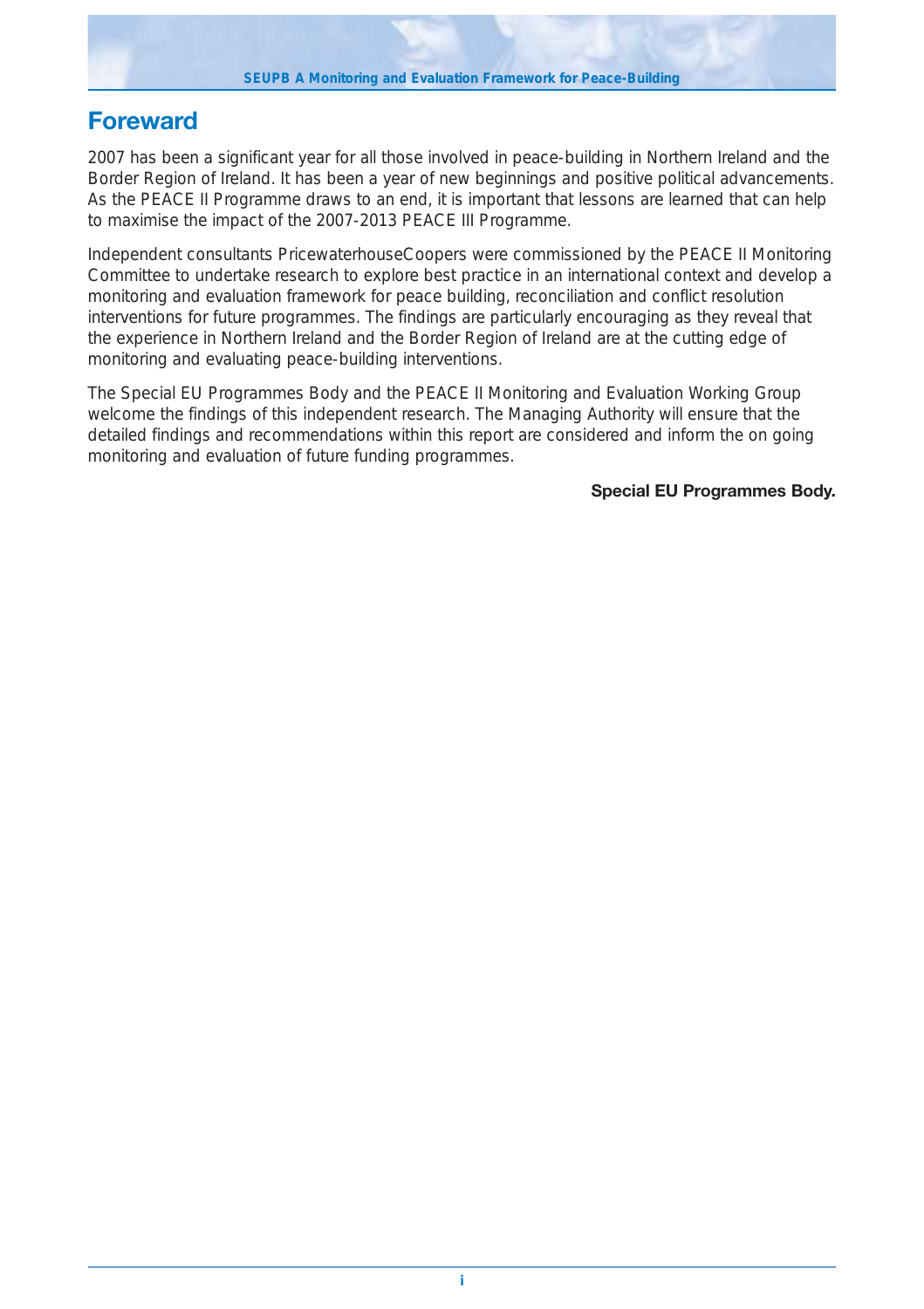# **Contents**

| Foreward                                                                |                                                        |                                                                      | İ      |
|-------------------------------------------------------------------------|--------------------------------------------------------|----------------------------------------------------------------------|--------|
| Acknowledgements                                                        |                                                        |                                                                      | iii    |
| List of Tables                                                          |                                                        | iv                                                                   |        |
| List of Figures                                                         |                                                        |                                                                      | $\vee$ |
| Executive summary                                                       |                                                        |                                                                      | vi     |
| 1                                                                       | Introduction                                           |                                                                      | 1      |
| $\overline{2}$                                                          | Challenges in monitoring and evaluating Peace-Building |                                                                      |        |
| 3<br>A generic monitoring and evaluation framework                      |                                                        | 15                                                                   |        |
| A monitoring and evaluation framework for Northern Ireland/Ireland<br>4 |                                                        | 42                                                                   |        |
| Annex A:                                                                |                                                        | PCIA sample indicators                                               | 56     |
| Annex B:                                                                |                                                        | Conflict Analysis Framework variables                                | 58     |
| Annex C:                                                                |                                                        | Other indicators for assessing Peace-Building                        | 68     |
| Annex D:                                                                |                                                        | Scales for analysing Social Dialogue approach                        | 79     |
| Annex E:                                                                |                                                        | Application of the Aid for Peace approach at the level of operations | 81     |
| Annex F:                                                                |                                                        | Bibliography                                                         | 85     |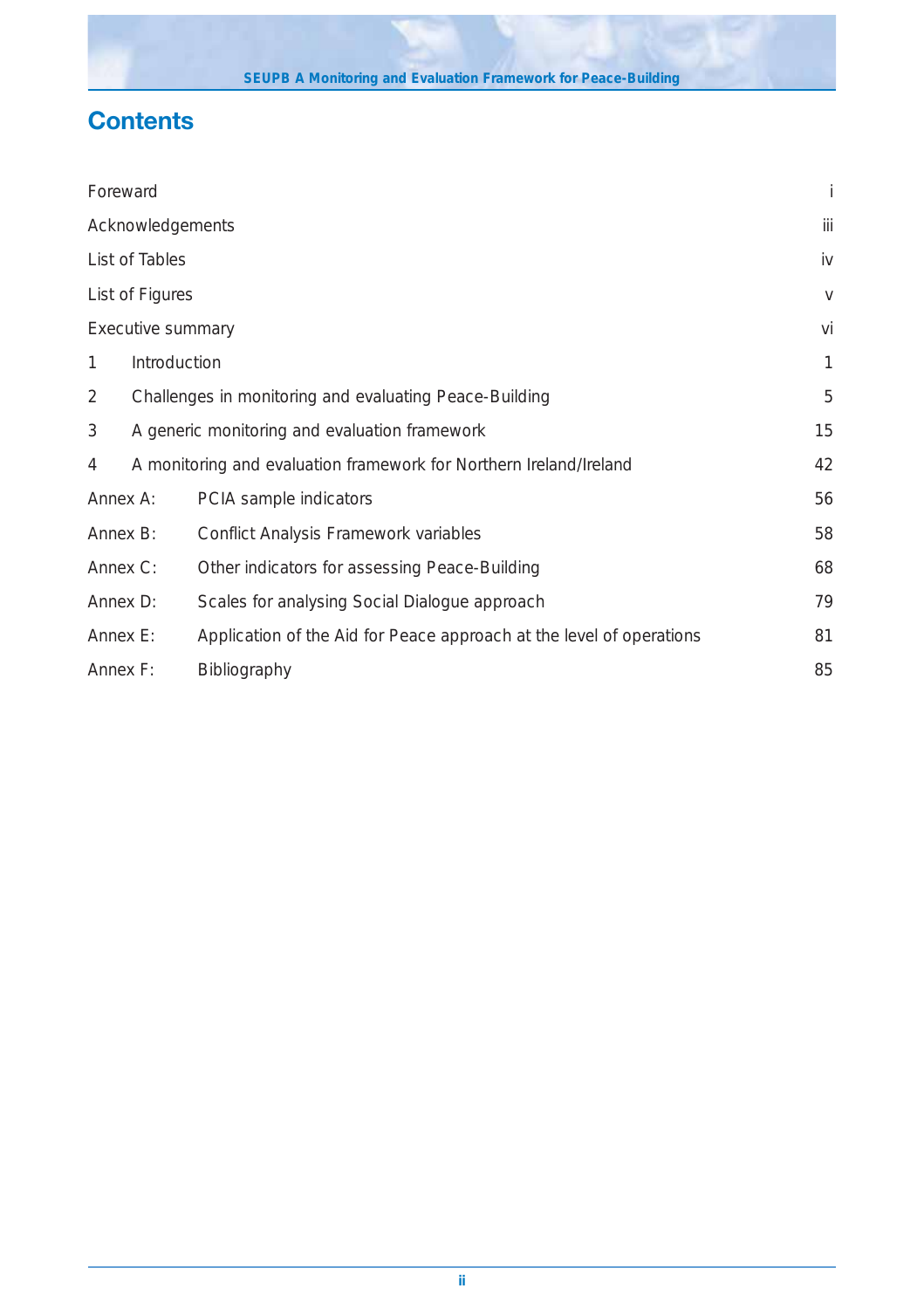# **Acknowledgements**

The study team in PricewaterhouseCoopers (PwC) are grateful to all those who have contributed to the preparation of this report. In particular, the PwC team would like to thank Professor John Darby, Professor of Comparative Ethnic Studies at the Kroc Institute in the University of Notre Dame, Indiana, for his contribution to the review of international best practice methodologies. In addition, the team would like to thank members of the Distinctiveness Working Group, the Steering Committee for this study, for their insightful comments during the course of this research. We also thank those individuals who kindly agreed to participate in in-depth interviews conducted by the study team. Finally, the study team in PwC would like to thank the Special EU Programmes Body for their comments and support in this research.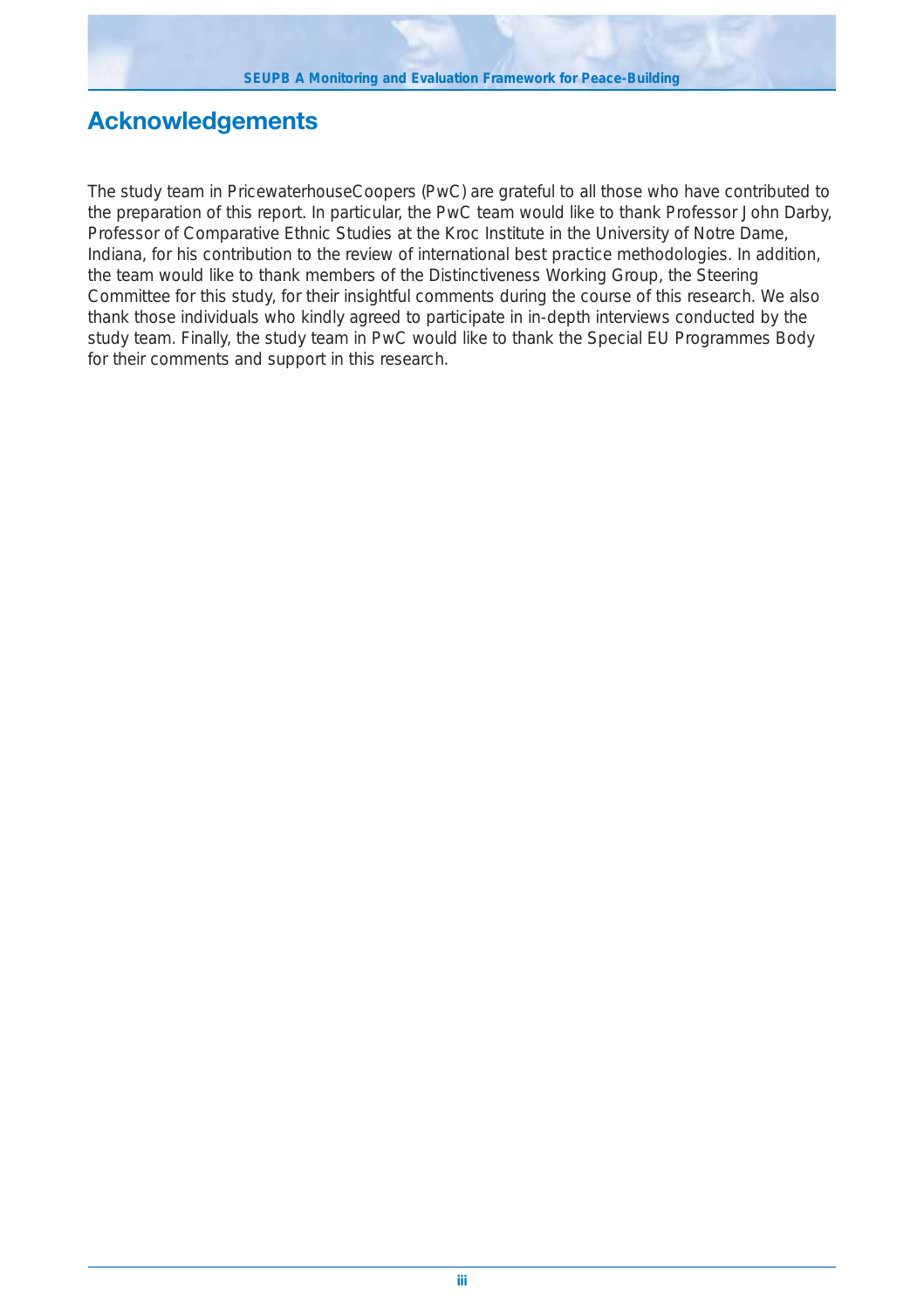# **List of Tables**

| Table 1:           | Key strengths and weaknesses and wider transferability of                                                            |       |
|--------------------|----------------------------------------------------------------------------------------------------------------------|-------|
|                    | methodological approach                                                                                              | xiv   |
| <b>Table 3.1:</b>  | Strengths and weaknesses of the 'Do No Harm' approach                                                                | 16    |
| Table 3.2:         | <b>KAR's Logical Framework</b>                                                                                       | 17    |
| <b>Table 3.3:</b>  | <b>DFID's Logical Framework</b>                                                                                      | 18    |
| Table 3.4:         | Examples of indicators used in interventions promoting civil society and<br>pluralist democracy, and governance      | 19    |
| <b>Table 3.5:</b>  | Strengths and weaknesses of the Log Frame approach                                                                   | 20    |
| <b>Table 3.6:</b>  | <b>Action Evaluation</b>                                                                                             | 21    |
| Table 3.7:         | Strengths and weaknesses of the Action Evaluation approach                                                           | 22    |
| <b>Table 3.8:</b>  | Woodrow's Theories of Change                                                                                         | 23    |
| <b>Table 3.9:</b>  | 'Narrative Disaggregation' approach                                                                                  | 25    |
| <b>Table 3.10:</b> | Strengths and weaknesses of the Theories of Change approach                                                          | 26    |
| <b>Table 3.11:</b> | The different uses of PCIA at different phases of a project or initiative                                            | 27    |
| <b>Table 3.12:</b> | Strengths and weaknesses of the PCIA approach                                                                        | 28    |
| <b>Table 3.13:</b> | Strengths and weaknesses of the approach to conflict sensitivity                                                     | 33    |
| <b>Table 3.14:</b> | Strengths and weaknesses of the approach to conflict sensitivity                                                     | 36    |
| <b>Table 3.15:</b> | The Strategic Analysis Framework for Peace-Building                                                                  | 37    |
| <b>Table 3.16:</b> | Strengths and weaknesses of the Comprehensive Visioning and<br>Strategic Analysis approach                           | 37    |
| <b>Table 3.17:</b> | Strengths and weaknesses of the Social Dialogue approach                                                             | 39    |
| <b>Table 3.18:</b> | Key strengths and weaknesses and wider transferability of<br>methodological approach                                 | 41    |
| <b>Table 4.1:</b>  | Supplementary Peace-Building indicators for the PEACE III Programme,<br><b>Priority 1 Reconciling Communities</b>    | 46    |
| <b>Table 4.2:</b>  | Supplementary Peace-Building indicators for the PEACE III Programme,<br>Priority 2, Contributing to a shared society | 50/51 |
| <b>Table 4.3:</b>  | Supplementary Peace-Building indicators for the PEACE III Programme                                                  | 52    |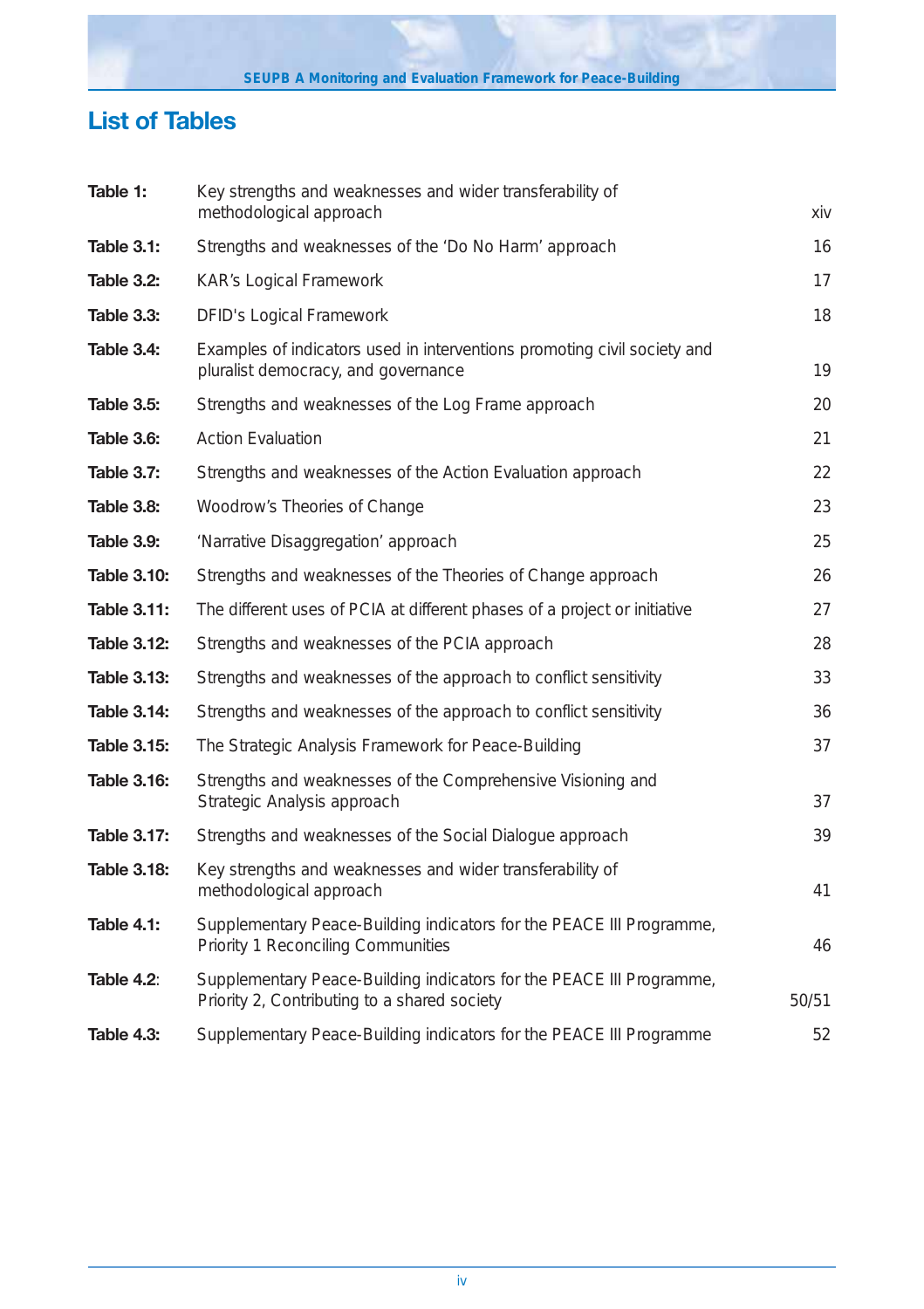# **List of Figures**

| Figure 2.1: | Key themes of PEACE I Programme                                         | 11 |
|-------------|-------------------------------------------------------------------------|----|
| Figure 2.2: | Key themes of PEACE II Programme                                        | 12 |
| Figure 3.1: | Illustrative standards for conflict resolution projects                 | 22 |
| Figure 3.2: | <b>Strategic Conflict Assessment</b>                                    | 30 |
| Figure 3.3: | <b>Conflict Analysis Framework</b>                                      | 31 |
| Figure 3.4: | Conflict sensitive indicators, Sri Lanka                                | 33 |
| Figure 3.5: | Four key stages of applying the Aid for Peace approach                  | 34 |
| Figure 3.6: | Example of developing result chains, Young Leaders Forum in Afghanistan | 35 |
| Figure 3.7: | Peace-Building monitoring and evaluation process map                    | 36 |
| Figure 4.1: | Assessing the relevance of applications in the PEACE III Programme      | 46 |
| Figure 4.2: | Different levels involved in Peace-Building activity                    | 54 |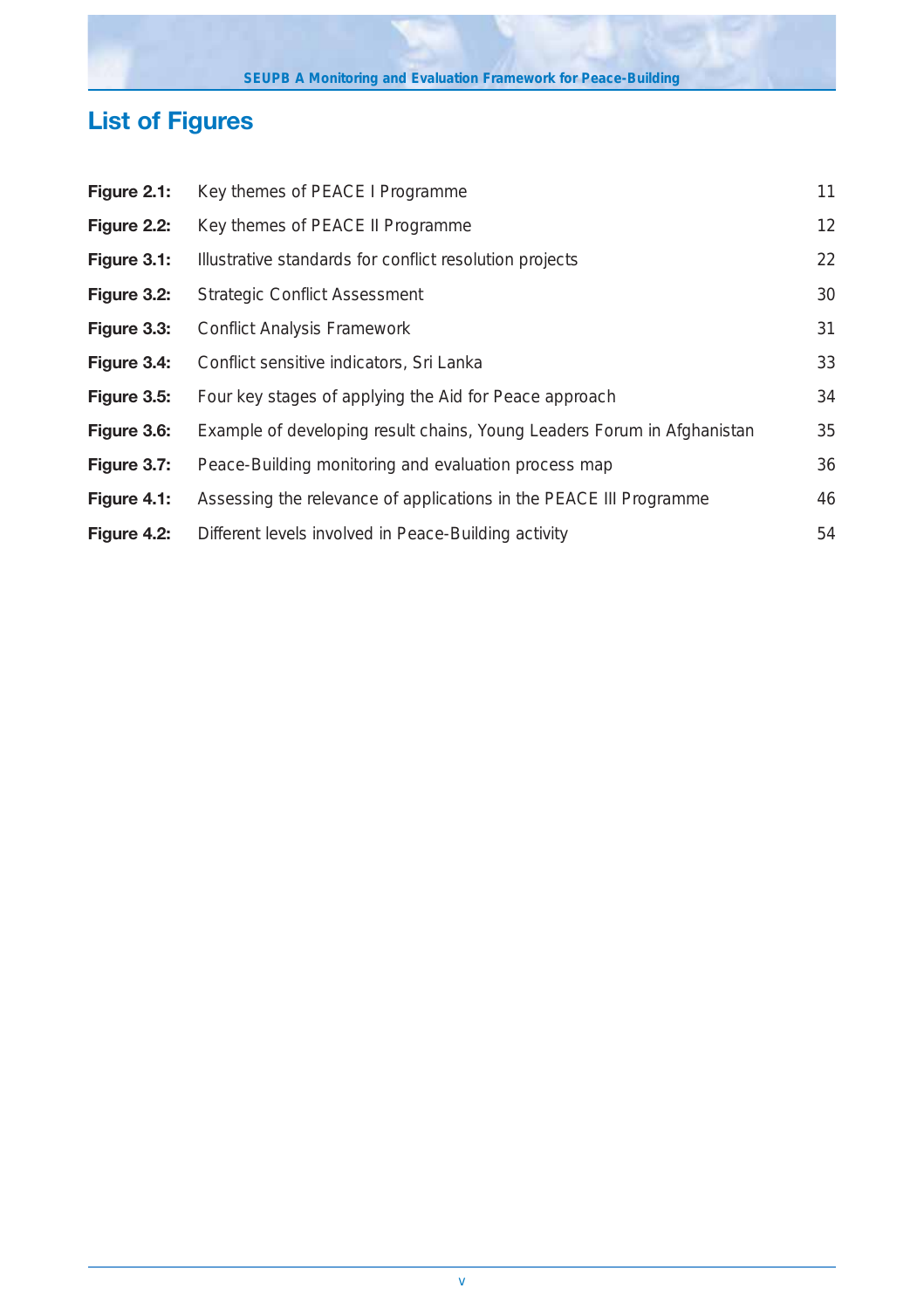## **Executive summary**

#### **Introduction and terms of reference**

- 1. Measuring and quantifying the impact of Peace-Building and reconciliation interventions is a challenging task. Peace-Building, reconciliation and conflict resolution are complex terms which have no common definition and are often centred on developing more intangible outcomes such as changes in relationships and attitudes that do not lend themselves readily to quantification. In addition, evaluation is further complicated by the following factors:
	- **•** The outcomes from Peace-Building are essentially long-term, which makes short-term monitoring and evaluation difficult.
	- **•** It is difficult to isolate the impact of specific Peace-Building interventions from the complex political, economic and social contexts in which they are located.
	- **•** Each of the main actors (donors, recipients, the community and politicians) has different expectations of outcomes.
- 2. As a result, developing indicators and measuring outcomes can be considered a common problem across Peace-Building and reconciliation interventions. This has also proved to be the experience in Northern Ireland/Ireland under the PEACE I (1995-1999) and PEACE II Programmes (2000-2006).
- 3. Given the difficulties of developing and agreeing acceptable indicators for measuring peace and reconciliation, SEUPB commissioned PricewaterhouseCoopers (PwC) to undertake research aimed at developing a generic monitoring and evaluation framework for Peace-Building, reconciliation and conflict resolution interventions, based on the experience of Northern Ireland/Ireland and elsewhere. The research aims to produce the following outputs:
	- **A generic framework for monitoring and evaluation** of Peace-Building, reconciliation and conflict resolution;
	- **A menu of indicators** for use in assessing inputs, processes and outcomes with an emphasis on outcomes in terms of results and impacts;
	- **Detailed recommendations for the application of the framework** in a Northern Ireland/Ireland context;
	- **An outline of potential methodologies** to be employed in the collection and analysis of each of the data items. This aspect will also include a discussion of the benefits and costs of the various methodologies suggested; and
	- **Practical guidance on the application of the indicators** in a simple form and layout.

## **Methodology**

- 4. The methodology for this study comprised two main stages:
	- **Stage 1: International review of best practice**. This involved scoping and identifying alternative methodologies and indicators for evaluating other Peace-Building/conflict resolution interventions; and
	- **Stage 2: Transferability assessment**. This involved assessing the application of the proposed new framework to the Northern Ireland/Ireland context.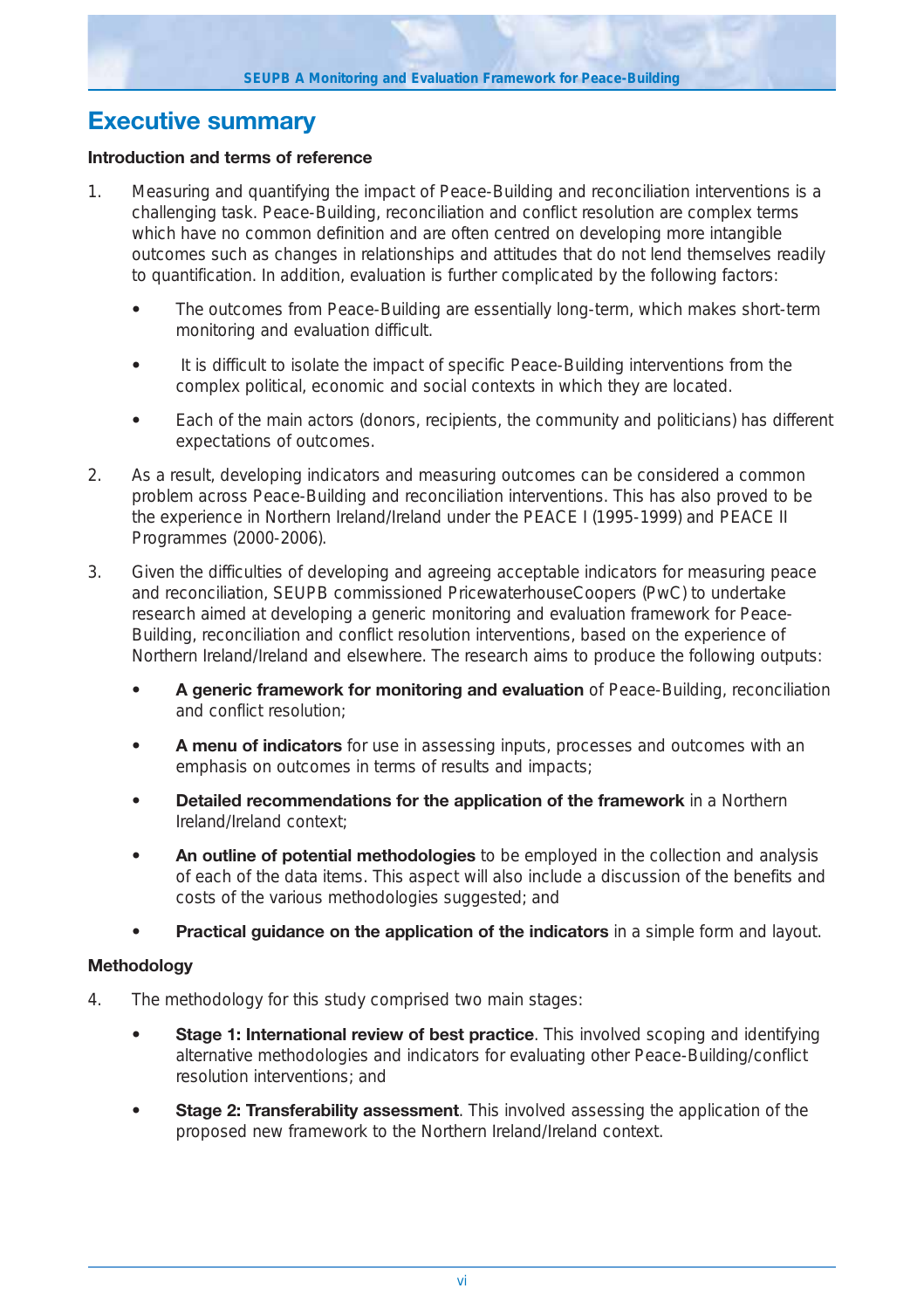**SEUPB A Monitoring and Evaluation Framework for Peace-Building** 

- 5. In regard to the international review of best practice, the methodological approach included two phases of a desk-based literature/scoping review and key informant interviews with funding bodies and individuals in the academic and research sector, as detailed below:
	- **Literature/scoping review and desk-based analysis**: this phase involved a deskbased review of the academic and policy literature and evaluation reports and documents on Peace-Building and reconciliation and conflict resolution interventions in other jurisdictions. In this phase, over 40 documents and reports were reviewed and an extensive website research was also conducted; and
	- **Key informant interviews**: to supplement the review of documents and reports, interviews were held with key informants from funding bodies supporting Peace-Building, reconciliation and conflict resolution interventions, and researchers or academics involved in conducting evaluations of such programmes. These interviews focused on exploring the application of different methodological approach and their strengths and weaknesses.
- 6. In relation to the transferability assessment, a number of tasks were undertaken that included:
	- **•** Assessing the framework against best practice EU evaluation guidance;
	- **•** Examining the costs and benefits of applying the alternative methodologies to Northern Ireland/Ireland. Indeed, during the course of the study, the EU and the British and Irish Governments agreed to support a PEACE III Programme for 2007-2013. A draft PEACE III Operational Programme was designed in early 2007, making it important for this study to ensure the transferability of any alternative methodologies to this programme; and
	- **•** Holding a participative workshop. Potential options for Peace-Building programmes in Northern Ireland and Ireland were presented and discussed during a participative workshop involving members of the Distinctiveness Working Group and the Monitoring and Evaluation Working Group. This workshop provided the opportunity to agree on proposals and recommendations for future Peace-Building programmes in Northern Ireland and Ireland.

## **A generic monitoring and evaluation framework**

- 7. Two of the key challenges in identifying different approach to evaluation are the sheer number of approach, and the degree in which they borrow from and develop practices from each other. On the basis of an extensive review of the academic and practice literature and interviews with key informants from funding bodies and the evaluation/research sector, nine best practice models or approach for monitoring and evaluating Peace-Building outcomes were identified. These models are identified below and summarised in the following paragraphs:
	- **•** Do No Harm;
	- **•** Logical Framework Analysis;
	- **•** Action Evaluation;
	- **•** Theories of Change;
	- **•** Peace and Conflict Impact Assessment;
	- **•** Conflict Sensitivity Analysis;
	- **•** The Aid for Peace approach;
	- **•** Comprehensive Visioning and Strategic Analysis; and
	- **•** Social Dialogue approach.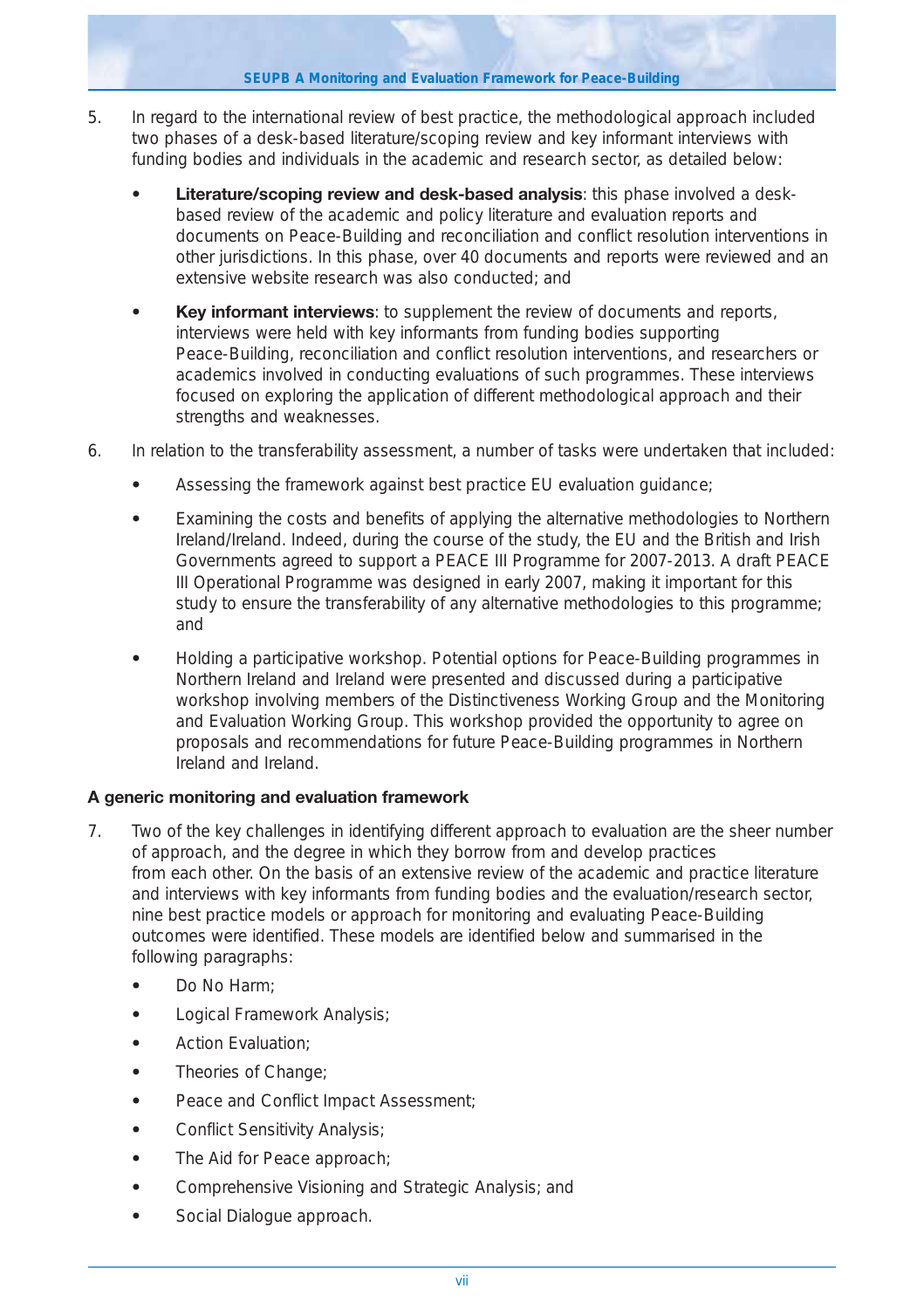## **Local Capacities for Peace Project (LCPP) - Do No Harm**

8. This approach is centred on helping development agencies find indicators about the effects of humanitarian intervention on inter-group conflicts. These indicators are then employed to examine the potential risks facing interventions in violent or post-war communities and the work also proposes that 'dividers and connectors' - roads, markets, cross-group attendance in schools and public places - could be identified to measure such changes in inter-group relations.

#### **Logical Framework Analysis**

9. Probably the most widely used tool for planning and managing development projects, Logical Framework Analysis promotes a structured approach to evaluation by setting out the intervention logic of a programme and identifying appropriate key indicators. This approach has been used as a basis for monitoring and evaluating existing PEACE Programmes in Northern Ireland/Ireland.

#### **Action Evaluation**

10. Action Evaluation places emphasis on the project level. This approach aims to clarify the specific micro- level aims of a project and focus on the importance of the systematic collection of data. The approach supports the need to involve all the key stakeholders at the early stage of a project, in order to agree common goals for monitoring and evaluation. In this regard, Action Evaluation is not a directive approach and prefers to allow micro- level initiatives to emerge or evolve through the collective actions and analysis of a range of projects.

#### **Theories of Change**

- 11. The Theories of Change approach to monitoring and evaluation starts from the macro-level but understands that micro- level aims might also have a macro- level impact. The approach assumes that most micro- level programmes and projects have macro- level goals and underlying assumptions. In this regard, the approach focuses on how the immediate aims of a project can be linked to how society can achieve sustainable peace, and consequently how progress along both these paths can be measured. Ten Theories of Change are presented as to how society in a conflict or post conflict environment can be transformed. These are outlined below:
	- **The Individual Change Theory:** Peace comes through transformative change of a critical mass of individuals, their consciousness, attitudes, behaviours and skills;
	- **The Healthy Relationships and Connections Theory: Peace emerges out of a** process of breaking down isolation, polarisation, division, prejudice and stereotypes between/among groups;
	- **The Withdrawal of the Resources for War Theory: Wars require vast amounts of** material (weapons, supplies, transport, etc.) and human capital. If we can interrupt the supply of people and goods to the war making system, it will collapse and peace will break out;
	- **The Reduction of Violence Theory: Peace will result as we reduce the levels of** violence perpetrated by combatants or their representatives;
	- **The Root Causes/Justice Theory:** We can achieve peace by addressing the underlying issues of injustice, oppression/exploitation, threats to identity and security, and peoples' sense of injury/victimisation;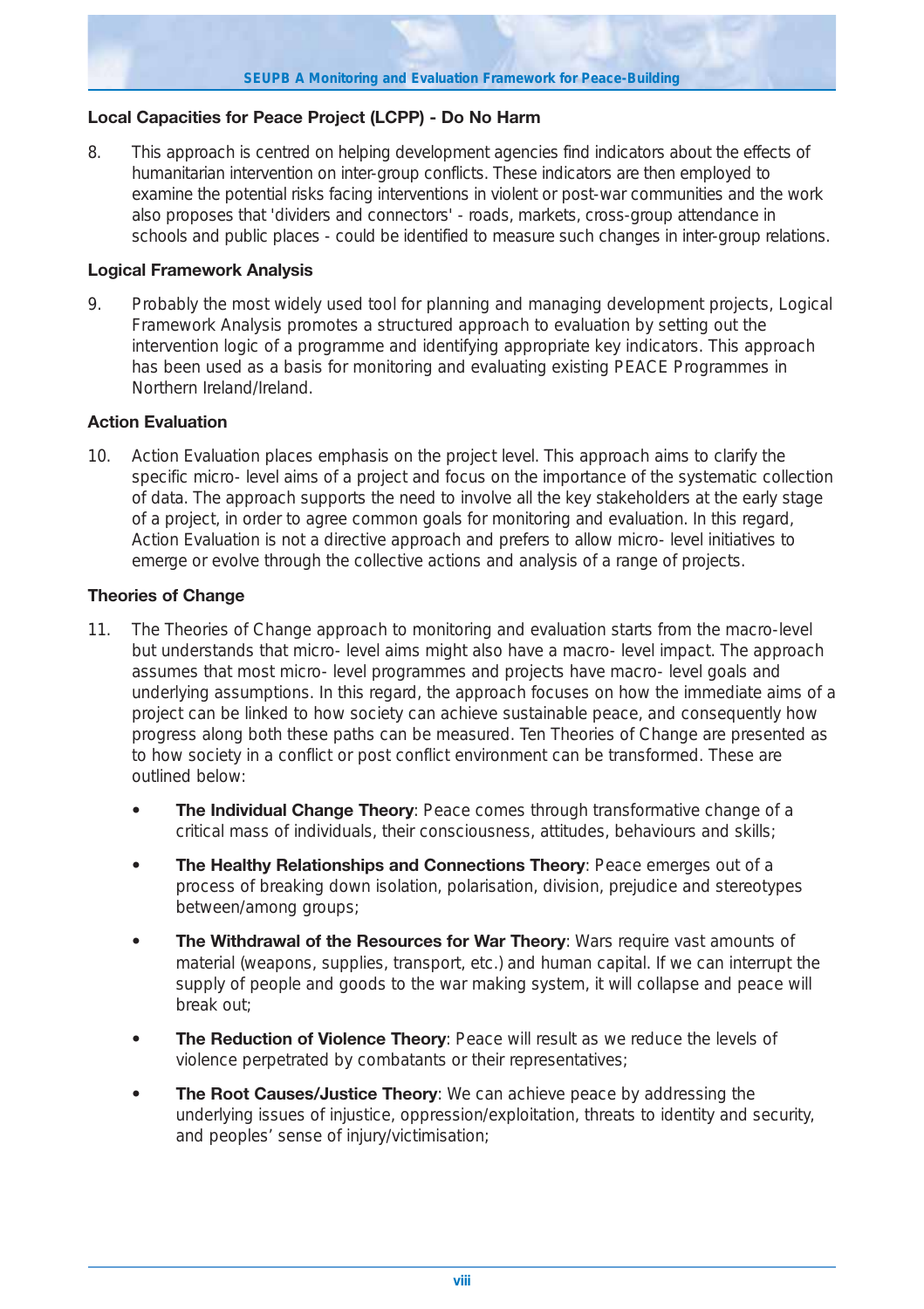- **The Institutional Development Theory: Peace is secured by establishing** stable/reliable social institutions that guarantee democracy, equity, justice, and fair allocation of resources;
- **The Political Elites Theory:** Peace comes when it is in the interest of political (and other) leaders to take the necessary steps. Peace-Building efforts must change the political calculus of key leaders and groups;
- **The Grassroots Mobilisation Theory**: When the people lead, the leaders will follow. If we mobilise enough opposition to war, political leaders will have to pay attention;
- **The Economics Theory**: People make personal decisions, and decision-makers make policy decisions based on a system of rewards and incentives and punishment/sanctions that are essentially economic in nature. If we can change the economics associated with war-making, we can bring peace; and
- **The Public Attitudes Theory**: War and violence are partly motivated by prejudice, misperceptions, and intolerance of difference. We can promote peace by using the media (television and radio) to change public attitudes and build greater tolerance in society.

## **Peace and Conflict Impact Assessment (PCIA)**

- 12. The Peace and Conflict Impact Assessment (PCIA) is a means of anticipating, monitoring, and evaluating the ways in which an intervention may affect or has affected the dynamics of peace or conflict. PCIA can be applied to a full range of development activities in a conflict prone region and is focused on ensuring that interventions do not aggravate violent conflict and contribute to building peace within and between communities. PCIA, therefore, is similar to Gender Analysis and Environmental Impact Assessment which helps identify and understand the impact of an initiative on peace and conflict. In this regard, the PCIA approach has moved development projects towards a greater interest in Peace-Building.
- 13. PCIA consists of five main steps as follows:
	- **Step 1**: Assessing the environment. The first step is to look at the environment in which you are operating to establish whether it is conflict-prone;
	- **Step 2**: Completing a risk and opportunity assessment. Having determined the environment is conflict prone, the second step is to examine how the peace and conflict environment may affect a project or initiative. This acts as a screening exercise that examines the dynamics of the conflict environment and its likely impact on the proposed project. Four broad areas are outlined for pre-assessment that include: location, timing, political context and other salient factors;
	- **Step 3**: Assessing potential peace and conflict impacts during project design;
	- **Step 4**: Assessing potential peace and conflict impacts during project implementation; and
	- **Step 5**: Assessing potential peace and conflict impacts as part of post-project evaluation.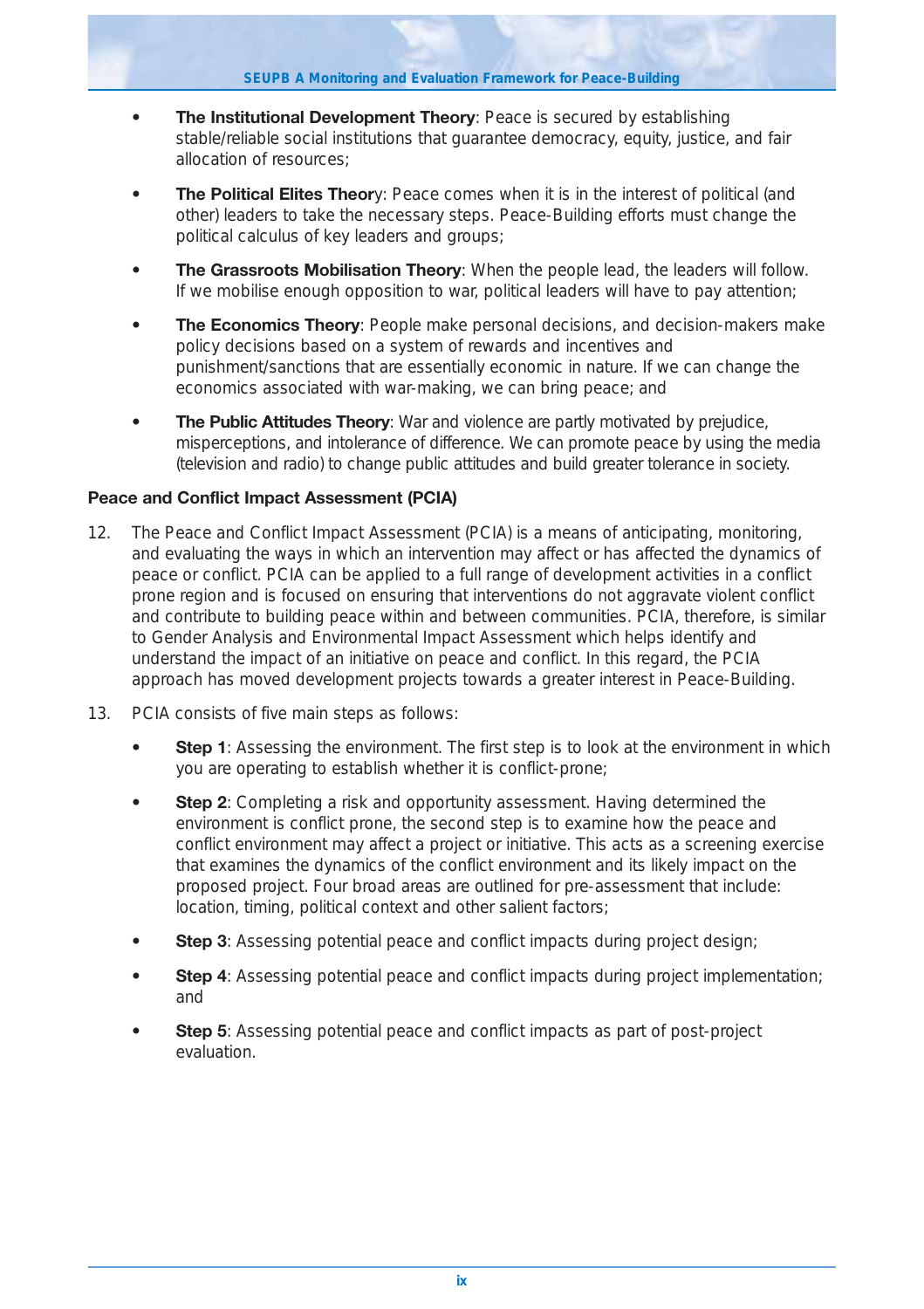**SEUPB A Monitoring and Evaluation Framework for Peace-Building**

- 14. In assessing potential impacts, the contributions of projects towards Peace-Building are examined at one or more of five levels that include:
	- **•** Their impact on institutions managing conflict and promoting peace;
	- **•** Their impact on the dynamics of violence, including military and human security;
	- **•** Their impact on political structures and processes;
	- **•** Their impact on economic structures and processes; and
	- **•** Their impact on social empowerment and reconstruction.
- 15. To guide the assessment of impact for each of these levels, worksheets have been developed for funding bodies and evaluators which include sample indicators.

## **Conflict Sensitivity Analysis**

- 16. As a means to gain a better understanding of the context in which funding organisations work, Conflict Sensitivity Analysis involves the study of the profile, causes, actors and dynamics of a conflict. Overall, conflict sensitivity seeks to:
	- **•** Understand the operational context in which funding bodies operate;
	- **•** Understand the interaction between interventions and the context; and
	- **•** Allow funding bodies to act upon the understanding of this interaction, in order to avoid negative impacts and maximise positive impacts.
- 17. In this regard, Conflict Sensitivity Analysis aims to provide the basis on which to inform conflict sensitive programming and particularly to understand the interaction between the intervention and the context. On the basis of the analysis, indicators for monitoring and evaluation can then be developed to measure the overall impact a given intervention has had on its context, and the context on the intervention.

## **The Aid for Peace approach**

- 18. The Aid for Peace approach focuses on assessing the needs for Peace-Building in a given country or area and then tailoring the intervention's objectives and activities to these needs by identifying their Peace-Building relevance and developing appropriate indicators. The approach can be employed during the planning, implementation and evaluation stages, preferably all three, and is broken down into four key stages, as outlined below:
	- **Stage 1**: **Peace-Building needs analysis**: analysing the conflict dynamics and Peace-Building process of a country or area by examining the parties to the conflict, the root causes of the conflict, the factors escalating the conflict and what Peace-Building potential exists;
	- **Stage 2**: **Peace-Building relevance assessment**: the objective of this stage is to assess whether the overall direction of an intervention (policy, programme or project) corresponds and is relevant to a country's/regions Peace-Building needs as analysed in the previous Peace-Building deficiency and needs analysis. This assessment is conducted using a relevance scale;
	- **Stage 3: Conflict risk assessment:** this assesses the effects of the conflict on an existing or planned intervention. The objective is to identify problems and risks with which the projects and interventions will be confronted in areas of conflict. For new interventions, the assessment aims to anticipate the potential conflict-related risks for the intervention; and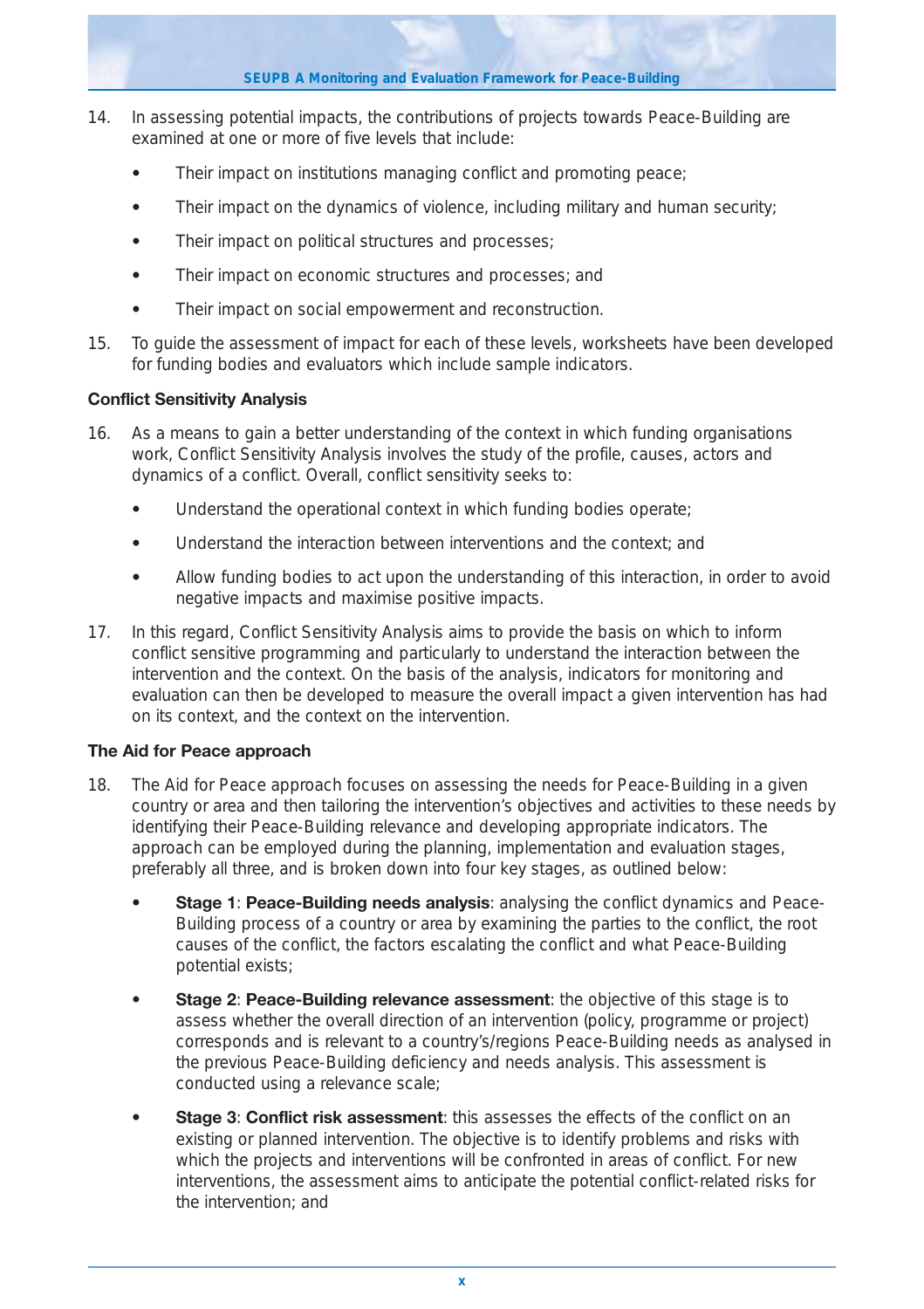- **Stage 4**: **Peace and conflict effects assessment**: this examines the effects of an intervention on the conflict and peace situation and assesses what changes have occurred, or may occur, as a result of the intervention. Input, output, result and impact causal chains or indicators can be employed here. The approach places emphasis on defining a number of output and result indicators within this chain and less focus on impacts as it is considered that these are often too difficult to measure due to the attribution gap. It is also proposed that, during the planning stage of an intervention that these indicators are developed using participatory planning methods and the indicators are closely linked to the previously defined needs.
- 19. With regard to methodology, the Aid for Peace approach builds in and combines other evaluation methods and tools such as input-output-result-impact chains, relevance scales and Conflict Sensitivity Analysis or Theories of Change, and risk assessment methods and checklists.

## **Comprehensive Visioning and Strategic Analysis: Conflict Transformation**

- 20. This approach uses two frameworks Comprehensive Visioning and Strategic Analysis to evaluate Peace-Building programming and its impacts on the larger context. The Comprehensive Visioning Frame emphasises the importance of a broader vision of peace to guide Peace-Building programmes. The Strategic Analysis Frame complements the Comprehensive Visioning frame by analysing the role of different actors working on development and peace to engage in Peace-Building activities.
- 21. In implementing this approach, the main actors are asked to complete a matrix which they can use to answer a number of these questions and issues that provide guidance for programming assessment, monitoring and evaluation. This matrix examines a number of issues that include:
	- **•** Who should be involved in defining, conducting and evaluating the project? This is considered for both the short (the current situation) and long term (what can be achieved through Peace-Building programming); and
	- **•** What are the issues that maximise impact?
- 22. Combining the vision and the analysis encourages all those involved in a project evaluation to focus on both Peace-Building efforts and also on where and how specific Peace-Building actors are best placed to have an impact.
- 23. In the process of using the matrix, appropriate measures are generated in direct response to the actors, networks, capacity and infrastructure identified at the present (the baseline) and for the longterm future. As the project develops, the framework continues to be used periodically to check that the project is advancing along sound lines, but also is sufficiently flexible to respond to changes at both micro- and macro- levels.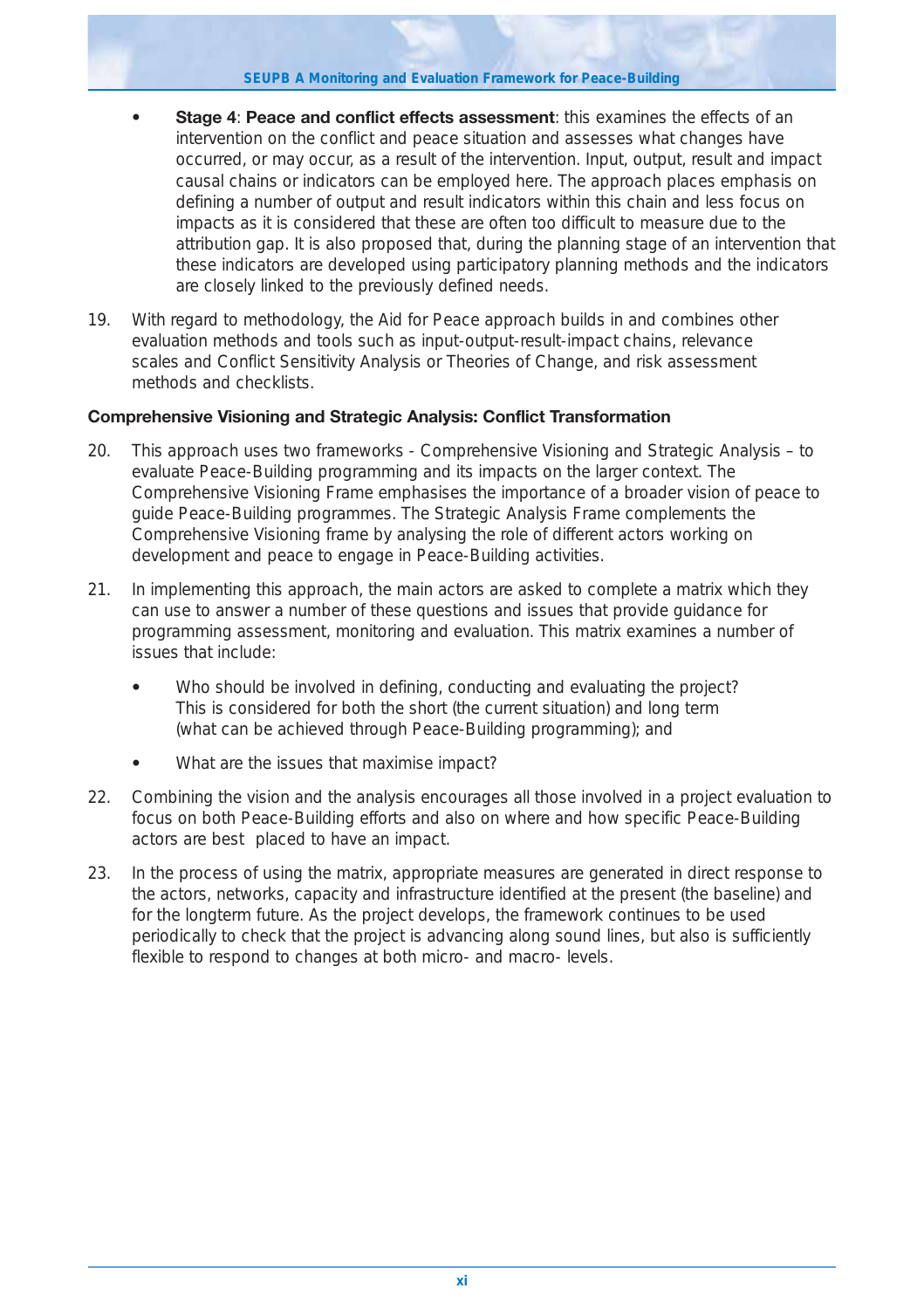#### **Social Dialogue approach**

- 24. This approach is employed to evaluate Peace-Building programmes which focus on promoting social dialogue and encouraging attitudinal change. In general, social dialogue programmes have largely funded two types of Peace-Building activities that include:
	- **Strategic level approach:** targets the 'middle level' leaders of society (politicians, journalists, academia and municipal leaders). The aim of the initiative is to facilitate negotiations between both sides of the community; and
	- **Grass root level approach**: supports community dialogue and targets local people such as teachers and young people. The objective of the dialogue is to help participants to express their feelings and emotions about the conflict and to learn from the perspectives of the other community.
- 25. Typically the activities under the programmes are comprised of a series of inter-group encounters between representatives of opposing groups/communities held weekly or monthly and extending over a period of 3-4 months to a year. Evaluation of these Peace-Building interventions is based on an analysis of social dialogue between the opposing groups and four criteria have been developed for evaluating the quality of the interaction. These include:
	- **Symmetrical active participation of the participants**: This refers to the extent to which the participants take an equally active role in the encounter (talking, suggesting ideas, participating actively in the games) in contrast with a situation in which one group is dominant. Key indicators for measurement include the level of equal participation and the amount of time representatives from each group talk during the discussion;
	- **Symmetrical active participation of the facilitators**: This refers to the degree that the facilitators take equal part in actively facilitating the encounter. Key indicators for measurement include the extent to which participants invite inclusive discussion;
	- **Inter-group interaction**: This relates to the degree of interaction between the two groups during the encounter, in contrast with a situation of no interaction. Key indicators for measurement include the level of joint agreement and the number of aggressive questions; and
	- **Atmosphere**: This relates to the degree of positive or negative atmosphere at the encounter (an atmosphere of sympathy and mutual respect rather than indifference or hostility). Key indicators for measurement include the level of atmosphere during the meetings (positive-negative).
- 26. Analysis is conducted of all the descriptions, classifications and data that is gathered to identify patterns and trends that characterise encounter activity. To assist this analysis, numerical measures and scales have been developed to enable evaluation of the degree to which the encounter activities meet each criterion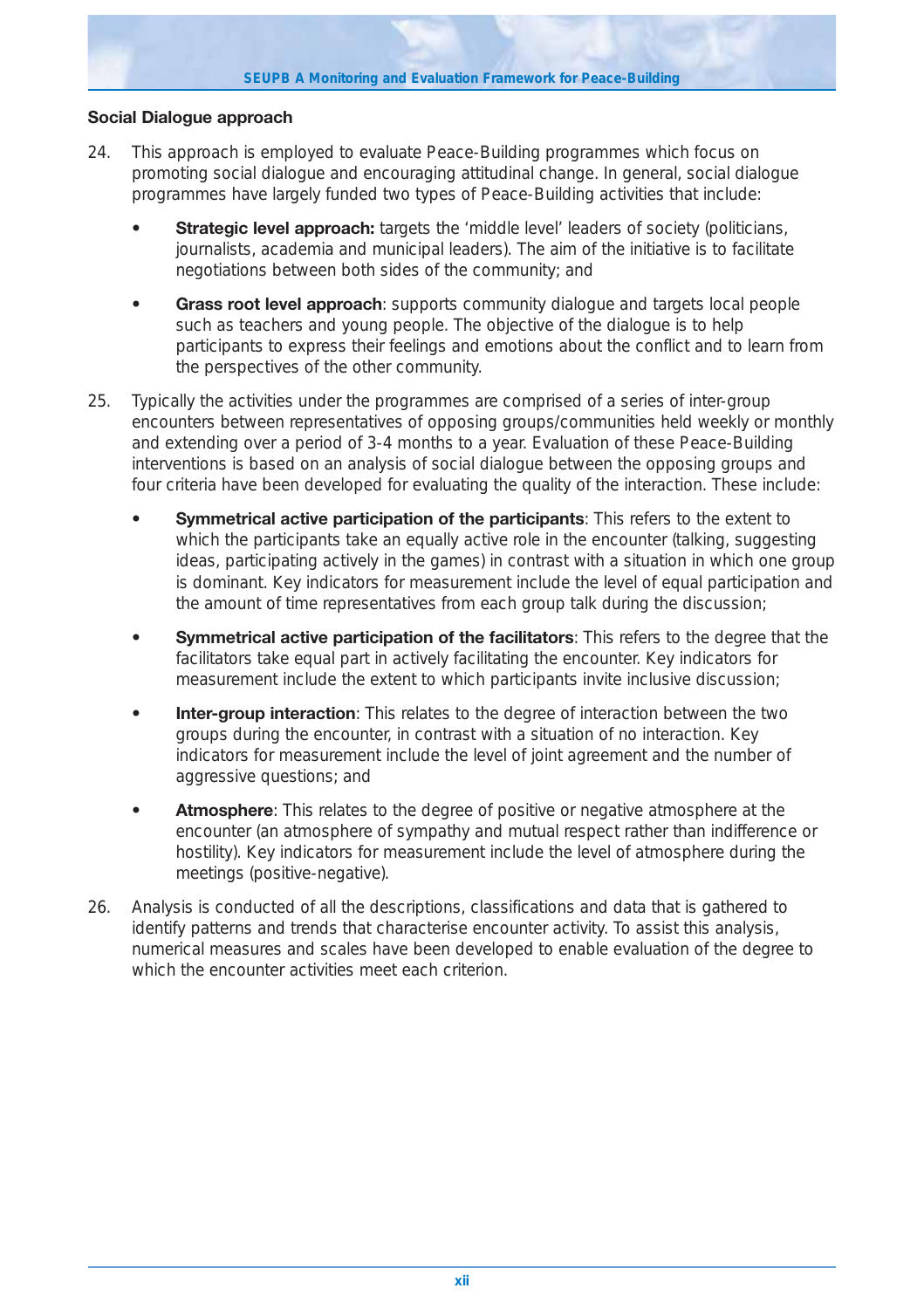**SEUPB A Monitoring and Evaluation Framework for Peace-Building**

- 27. Reflecting on each of the best practice approach, the following table summarises the key strengths and weaknesses and examines the wider transferability of each approach to the Northern Ireland/Ireland context. Transferability is assessed according to the following criteria:
	- **Level of application**: micro or macro approach?
	- **Inclusion of indicators**: does the approach outline a specific framework for indicators? yes or no?
	- **Level of resources required**: is the approach resource intensive?, high or low level of resources?

## **Transferability of best practice methodologies to Northern Ireland/Ireland**

- 28. In Northern Ireland/Ireland, the key Peace-Building initiative is the PEACE II Programme which completed financial commitments at the end of 2006. A successor to the PEACE II Programme for the 2007-2013 period, PEACE III, is in the design stage and is due to be launched at the end of the year. In this light, any proposed methodological approach needs to be appropriate for this forthcoming programme.
- 29. In considering the transferability of the best practice methodological approach to Northern Ireland/Ireland and the PEACE III Programme in particular, two key criteria need to be met. These include:
	- **A framework of indicators**. Quantitative and qualitative indicators are required to regularly assess progress and examine impact. The inclusion of indicators as an evaluation tool is also set out under EU guidance; and
	- **Incorporation of micro- and macro- levels**. The PEACE Programmes are focused on supporting a range of projects at the micro- level but the framework needs to assess how these projects impact on and influence the macro- level.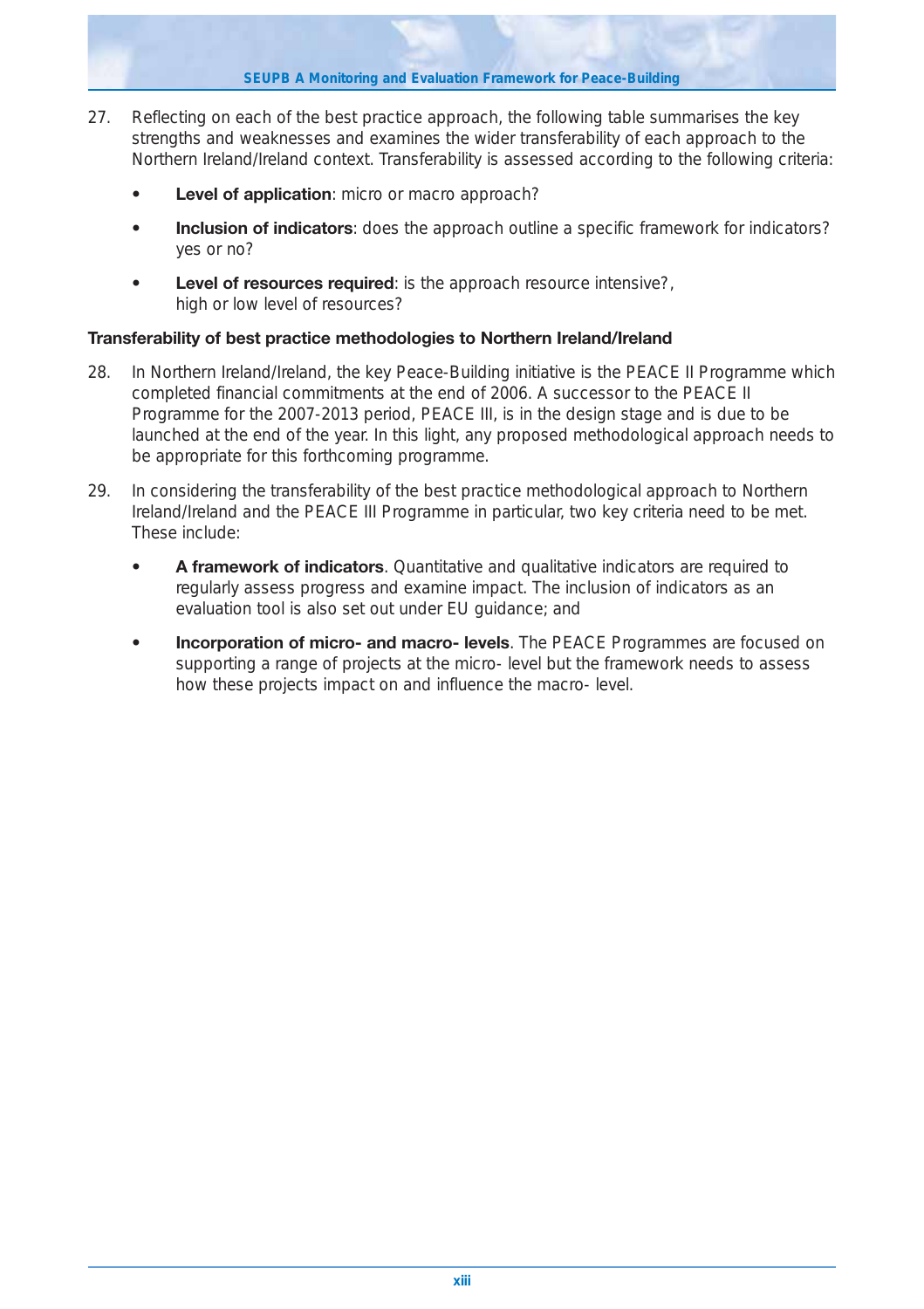| Methodological<br>doproach                                                    | Key strength                                                                                                        | Key weakness                                                                                                                                                                       | application<br><b>Level of</b>                                                      | a framework<br>of indicators<br>Inclusion of | resources<br>required<br><b>Level of</b> |
|-------------------------------------------------------------------------------|---------------------------------------------------------------------------------------------------------------------|------------------------------------------------------------------------------------------------------------------------------------------------------------------------------------|-------------------------------------------------------------------------------------|----------------------------------------------|------------------------------------------|
| Project (LCPP) - Do No Harm<br>Local Capacities for Peace                     | Established an important principle in<br>monitoring Peace-Building.                                                 | Can be viewed as overly simplistic.                                                                                                                                                | Applicable to both macro-<br>and micro-levels.                                      | $\frac{1}{2}$                                | Low                                      |
| (Log Frame) Analysis<br>Logical Framework                                     | highlights the need to link planned<br>activities with desired outcomes.<br>Clarifies project objectives and        | focus Implementing Agents to think<br>mechanistically rather than being<br>quantifiable indicators and can<br>Places much emphasis on<br>innovative.                               | transferred to programmes.<br>Largely focused on micro/<br>project level but can be | Yes                                          | Medium                                   |
| <b>Action Evaluation</b>                                                      | Sets more modest or realistic targets<br>for micro-level projects                                                   | inkage between the project and<br>Provides limited analysis of the<br>strategic level.                                                                                             | Largely focused on micro/<br>project level.                                         | $\frac{1}{2}$                                | Medium/<br>High                          |
| Theories of Change                                                            | Makes explicit the underlying reasons<br>for an intervention.                                                       | Б<br>practitioners and is most useful as<br>planning tool to test assumptions<br>Can be too theoretical for some<br>during the programming stage.                                  | Largely focused on<br>macro-level.                                                  | $\frac{1}{2}$                                | <b>NOT</b>                               |
| Peace and Conflict Impact<br>Assessment (PCIA)                                | assessment and incorporates a<br>Outlines a broad process for<br>strong analysis of context.                        | which may restrict operationalisation.<br>examining the interaction between<br>Little direction is also provided to<br>A broad and general framework<br>sectors and interventions. | Largely focused on<br>macro-level.                                                  | Yes                                          | High                                     |
| Conflict Sensitivity Analysis                                                 | dynamics within a particular situation<br>environment and assessment of the<br>Provides an analysis of the conflict | which may restrict operationalisation.<br>Provides a general framework                                                                                                             | Largely focused on<br>macro-level                                                   | Yes                                          | High                                     |
| Third generation PCIA: the<br>Aid for Peace approach                          | methodologies within one<br>Employs a range of other<br>approach.                                                   | the conflict and goals and visions of<br>Getting agreement on the causes of<br>an area can prove difficult as it can<br>raise political tensions                                   | macro- and micro- levels.<br>Applicable to both                                     | Yes                                          | High                                     |
| Comprehensive Visioning<br>Conflict Transformation<br>and Strategic Analysis: | between theory and practice.<br>Proposes a good balance                                                             | More readily applicable for<br>qualitative analysis.                                                                                                                               | Applicable to both macro-<br>and micro-levels.                                      | $\frac{1}{2}$                                | High                                     |
| Social Dialogue approach                                                      | assessment of interactions between<br>participants involved in the conflict.<br>Provides a comprehensive            | Analysis can be subjective which<br>could lead to bias                                                                                                                             | Applicable to both macro-<br>and micro-levels.                                      | Yes                                          | 동<br>도                                   |

Table 1: Key strengths and weaknesses and wider transferability of methodological approach **Table 1: Key strengths and weaknesses and wider transferability of methodological approach**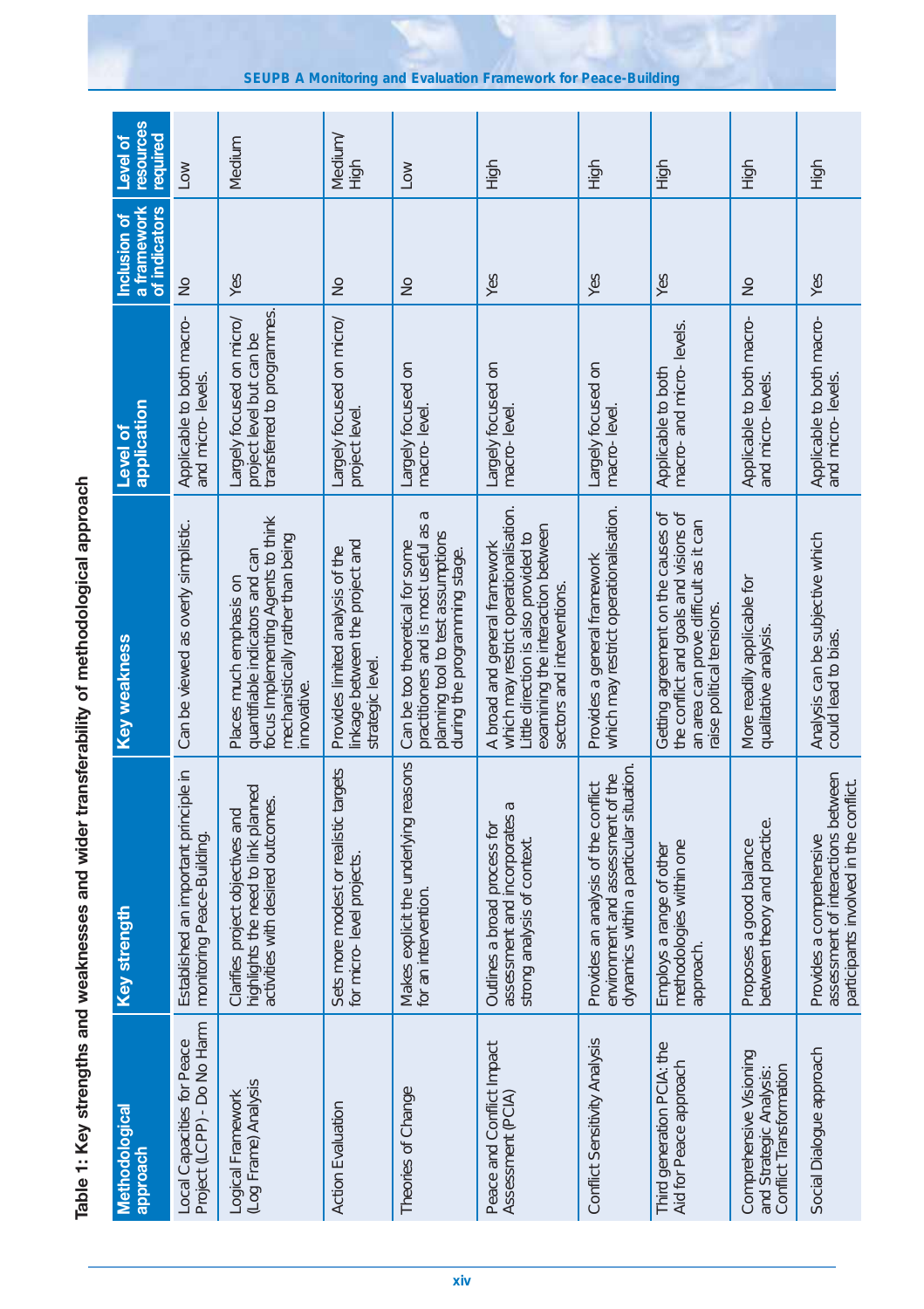**SEUPB A Monitoring and Evaluation Framework for Peace-Building**

- 30. From assessing these criteria against the best practice methodological approach outlined in Table 1 above, it is evident that only five approach are potentially applicable. These include:
	- **•** Logical framework (Log Frame) analysis;
	- Peace and Conflict Impact Assessment (PCIA);
	- **•** Conflict Sensitivity Analysis;
	- **•** Third generation PCIA: the Aid for Peace approach; and
	- **•** Social Dialogue.
- 31. Having analysed the comparative strengths and weaknesses of each of these approach, it is proposed that the Aid for Peace approach should be adopted as a methodological approach to support the monitoring and evaluation framework for the PEACE III Programme. The main reasons for selecting the Aid for Peace approach over the other four approach are outlined below:
	- **•** The Aid for Peace approach proposes a detailed approach which includes a number of stages ranging from Peace-Building needs analysis to peace and conflict effects assessment. Aid for Peace, therefore, employs a comprehensive step by step approach through all stages of the evaluation process which can combine key elements of other best practice methodologies, as follows:
		- In conducting the Peace-Building needs analysis in the Aid for Peace approach (Stage 1), the tools and indicators outlined in the Conflict Sensitivity Analysis and Peace and Conflict Impact Assessment can be used to assist or guide analysis. In addition, the Theories of Change could also be applied to the Aid for Peace approach to help understand what changes are appropriate to address the defined needs and inform understanding of how change can occur in society in order to achieve future goals and visions; and
		- The Aid for Peace approach incorporates an assessment of risk and an inputoutput/result chain approach to evaluation. This model of evaluation has been promoted by the European Commission but also incorporates similar elements to Log Frame analysis. In this way, Log Frames, which promote risk analysis and the identification of indicators to measure outcomes and activities, are very similar to the conflict risk assessment (Stage 3) and peace and conflict effects assessment (Stage 4) in the Aid for Peace approach.
	- **•** The Social Dialogue approach is only relevant to specific types of actions (i.e. examining interactions between participants within workshops or other specific group situations). Given the sizeable number of projects or operations that are likely to be funded under PEACE III, the scale of the programme suggests that the Social Dialogue approach could not be employed as an overall framework but could be used to assess specific projects, particularly those which focus on facilitating group interactions between representatives of different communities in Northern Ireland. As a result, this approach has been excluded as a stand alone monitoring and evaluation framework.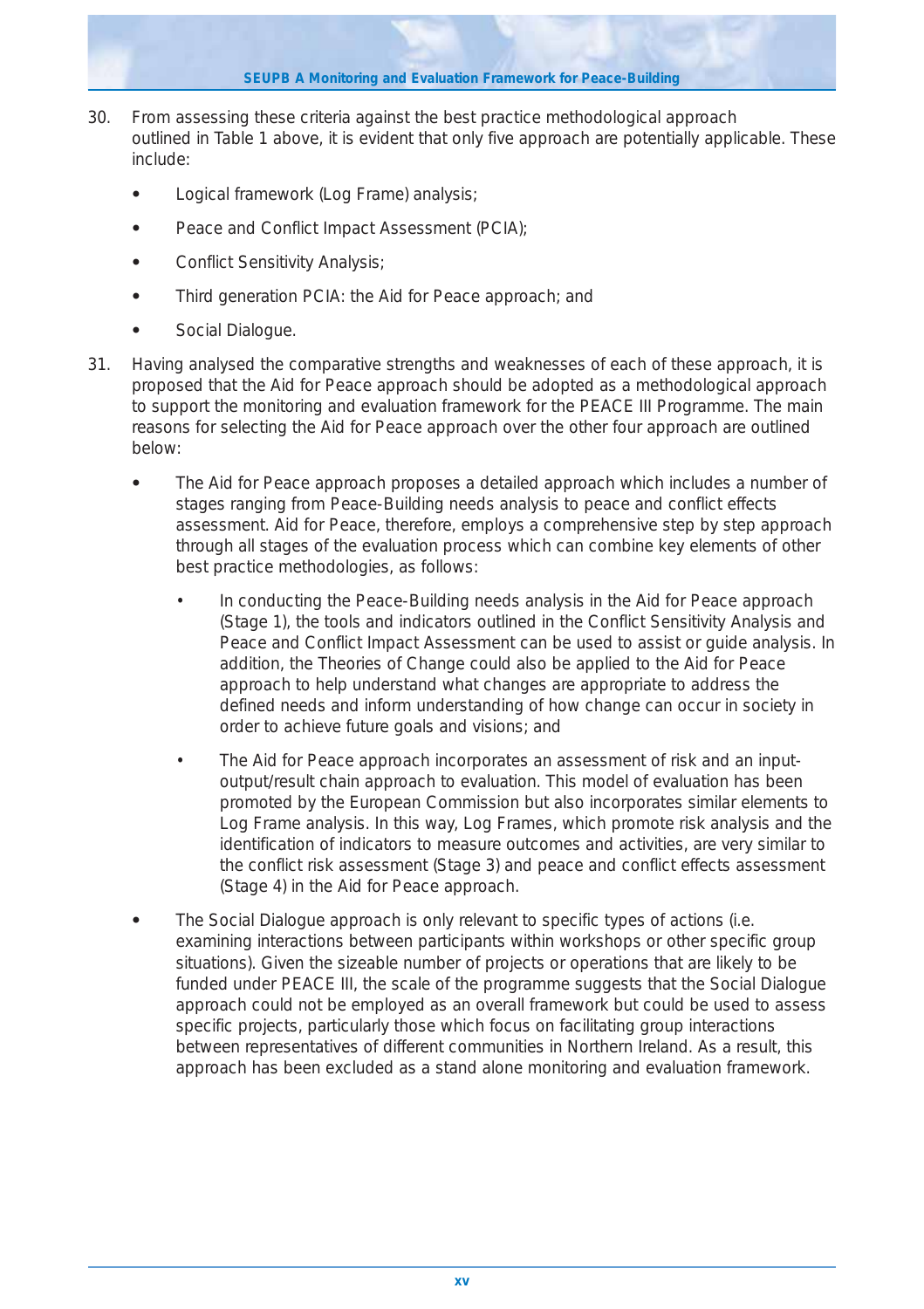#### **Recommendations**

32. With a view to monitoring and evaluating the Peace-Building programmes in Northern Ireland/Ireland, it is recommended that the Aid for Peace approach should be adopted. The Aid for Peace approach incorporates a number of stages that need to be employed during the planning stages of a Peace-Building programme and subsequent evaluations. Our recommendations for adopting the Aid for Peace approach to future Peace-Building programmes and in particular, the PEACE III Programme, are outlined in accordance with these stages.

#### **Stage 1: Peace-Building needs analysis**

## 33. **What are the Peace-Building needs of Northern Ireland and the Border Region of Ireland?**

**Recommendation 1**: It is recommended that SEUPB develop a short paper which synthesises the current Peace-Building needs of Northern Ireland and the Border Region of Ireland. Having articulated 'the problem' or 'key problems' that the PEACE III Programme is trying to address in relation to the causes of the conflict, outlined the vision and goals of the programme and invited feedback through the consultation process, this short paper would bring this analysis together. This paper should provide reflections from the consultation exercise and comment on whether the analysis of 'the problem' has been changed or validated as a result of the feedback. This short paper would clarify the Peace-Building needs of Northern Ireland and the Border Region of Ireland for 2007-2013 and would then be used as a basis to assist future evaluations at the programme level and at level of operations.

#### **Stage 2: Peace-Building relevance assessment**

## 34. **Does the overall direction of the PEACE III Programme correspond to the Peace-Building needs analysis conducted under Stage 1?**

**Recommendation 2**: Following the consultation process and having articulated 'the problem/s' that the PEACE III Programme is trying to address in relation to the causes of the conflict, it is recommended that SEUPB use this as a framework for assessing applications. It is also recommended that the process requires applicants to articulate the problem/s they are seeking to address, to outline their vision and goals and how change can occur, and to express how this matches with the direction provided in the PEACE III Programme.

## **Stage 3: Conflict risk assessment**

## 35. **What are the effects of the conflict on the PEACE III Programme?**

**Recommendation 3**: It is recommended that SEUPB should give consideration to conducting a risk assessment of the PEACE III Programme and identifying potential actions or contingency plans that would address these risks or any implications resulting from changes in the political or security environment. In addition to this, it is recommended that SEUPB should closely monitor developments in the political and security environment and in the event of any significant changes during the 2007-2013 period (this could relate to an upsurge in civil unrest or more positive progress on restoring the institutions), and commission research which examines how the political and security environment impacts on the programme at the local level.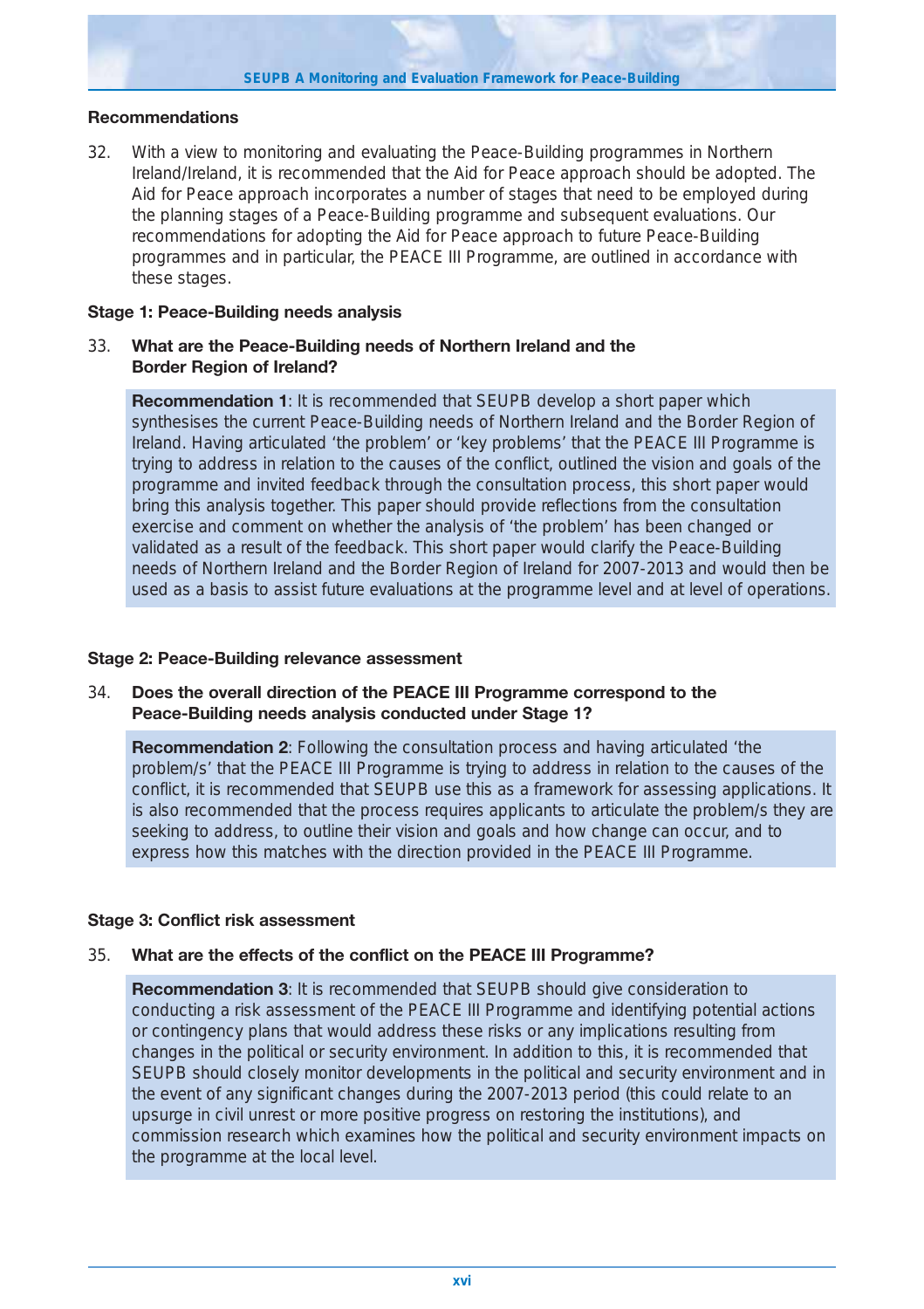#### **Stage 4: Peace and conflict effects assessment**

## 36. **What effects has the PEACE III Programme had on the conflict and peace situation and what changes have occurred as a result of the intervention?**

**Recommendation 4**: It is recommended that SEUPB should give consideration to incorporating the indicators, identified in this report (see Section 4), within the PEACE III Programme. This includes the indicators focusing on the priority and programme level. When the projects under each of the priorities have been identified, it is recommended that SEUPB should work closely with Implementing Bodies and beneficiaries in a participatory manner to identify and agree on indicators for success for each intervention and ensure the indicators are closely linked to the defined needs (i.e. that the indicators relate to the outcomes of Stages 1 and 2).

37. To supplement the indicators and the EU regulatory requirement to conduct *ex-ante, interim and ex-post* evaluations on the PEACE III Programme, it is also proposed that a programme of research is developed and commissioned by SEUPB as part of the overall programme evaluation plan.

**Recommendation 5**: It is recommended that SEUPB should develop a work programme of research following the ex-ante evaluation and that consideration is given to including the studies identified in this report (see Section 4). It is also recommended that any research proposed under the PEACE III Programme is included within the work programme or evaluation plan to promote co-ordination and strategic approach and facilitate aggregation across the programme. The work programme can then be reviewed at the mid-term stage of the programme. It is also proposed that SEUPB should work closely with Implementing Bodies and beneficiaries to identify and agree on the areas for research. To facilitate the programme of research, it is recommended that SEUPB should set up a forum for each priority to meet regularly to discuss impacts of the programme.

38. In advancing the Social Dialogue approach, the PEACE III Programme and the research programme should also focus on facilitating and examining group interaction within a number of different levels. This follows on from the work of John Paul Lederach<sup>1</sup> who presents Peace-Building as a triangle describing the three levels of society at which peace activists might work: the leaders, the grassroots, and the middle level. The top third of the triangle involves the fewest number of people and is the most publicly visible, and the bottom level the largest and least visible aspects of society. In the middle, people often struggle to find a role that may influence the elites above them and draw on the grassroots below them in order to advance Peace-Building.

<sup>1</sup> Lederach, J. P. (1997) Building peace: Sustainable reconciliation in divided societies.Washington, DC: United States Institute of Peace Press.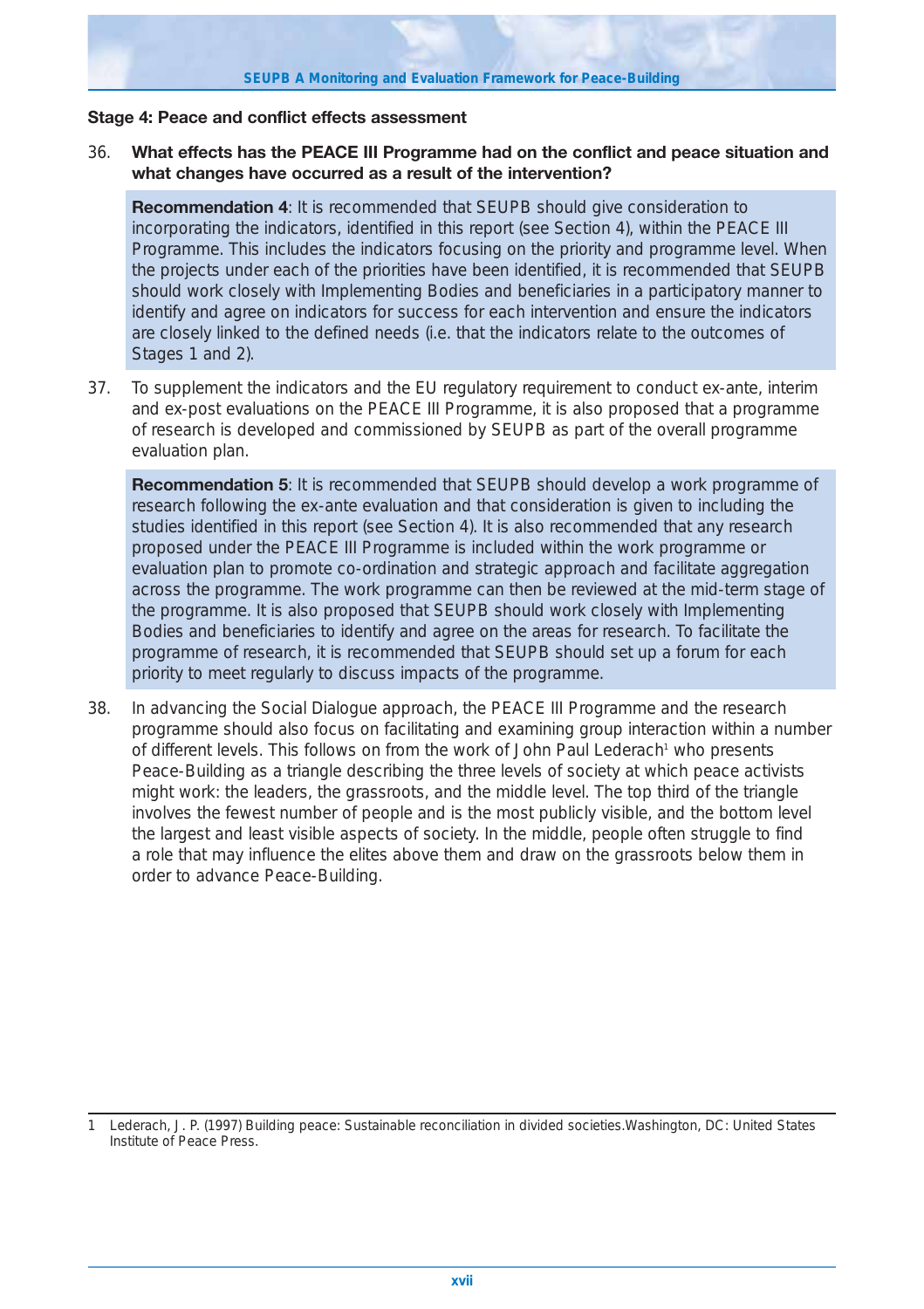39. It is proposed that Lederach's triangle would provide SEUPB with a framework to structure activity in the PEACE III Programme and accommodate Peace-Building operations. While the PEACE III Programme is not focused on promoting macro- level political interventions, the framework would provide a basis to help local operations and initiatives based on middle range leadership find a Peace-Building niche within the broader structure of a Peace-Building programme.

**Recommendation 6**: It is recommended that SEUPB should give consideration to structuring proposed activity in the PEACE III Programme within the framework of Lederach's triangle. This would provide a basis in which to understand how activities at the local and middle range level can be inter-linked, be located within the broader strategy for Peace-Building and impact on developments at the macro- level. Where partnership or group interactions are supported in the PEACE III Programme at the local and middle range level, it is recommended that the Social Dialogue approach should be employed to examine the level of interaction and participation among stakeholders at each of these levels.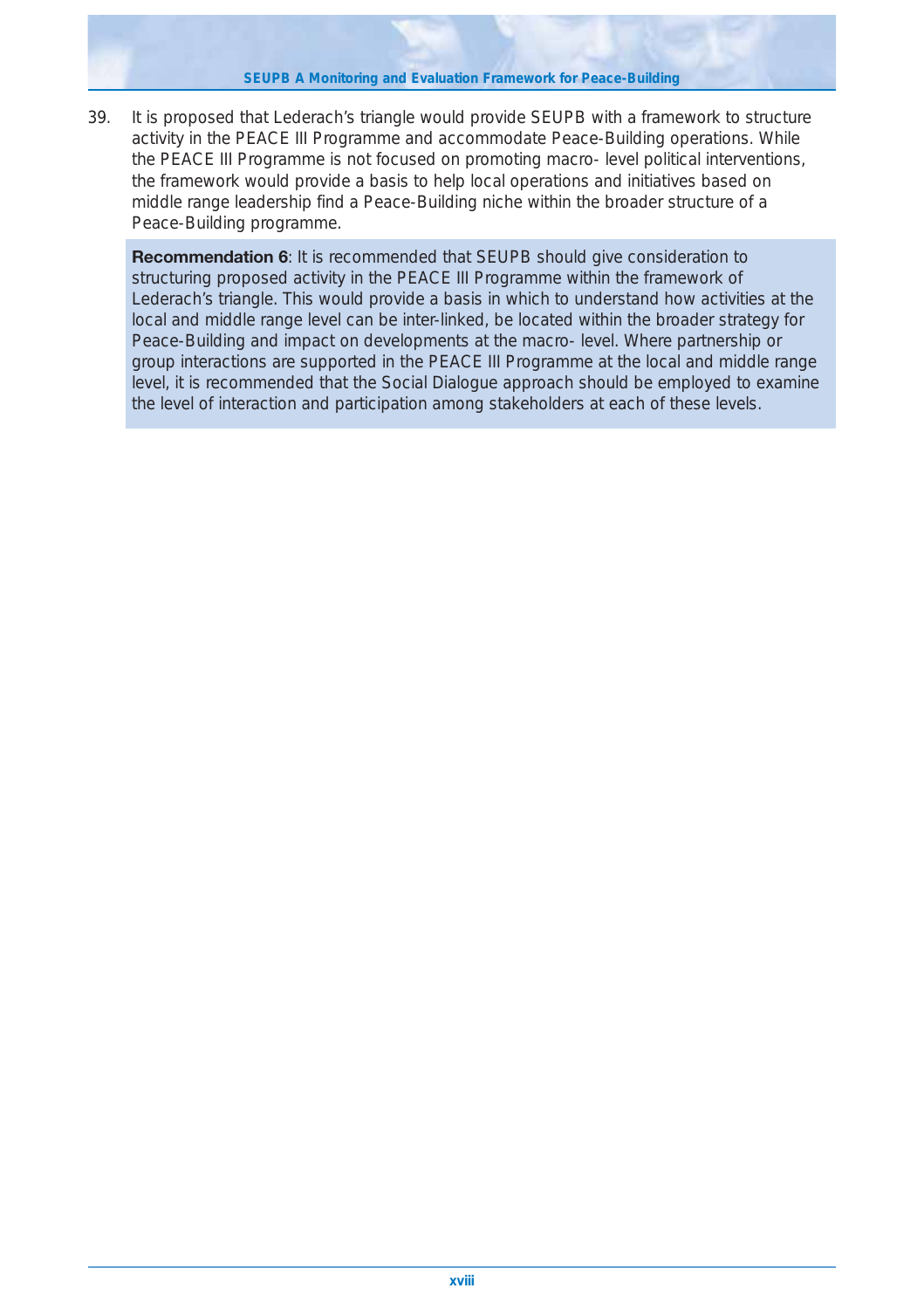# **1 Introduction**

## **Aim of report**

1.1 This report presents a generic framework for monitoring and evaluating Peace-Building. On the basis of an extensive review of the academic and practice literature and interviews with key informants from funding bodies and the evaluation/research sector, the report outlines and examines a number of methodological approach that could be applied to assess Peace-Building interventions. From considering best practice approach, the report then provides recommendations for developing a monitoring and evaluation framework for Northern Ireland/Ireland.

## **Background**

- 1.2 Measuring and quantifying the impact of Peace-Building and reconciliation interventions is a challenging task. Peace-Building, reconciliation and conflict resolution are complex terms which have no common definition and are often centred on developing more intangible outcomes such as changes in relationships and attitudes that do not lend themselves readily to quantification. In addition, evaluation is further complicated by the following factors, as outlined by Fast and Neufeldt<sup>2</sup>:
	- **•** The outcomes from Peace-Building are essentially long-term, which makes short-term monitoring and evaluation difficult;
	- **•** It is difficult to isolate the impact of specific Peace-Building interventions from the complex political, economic and social contexts in which they are located; and
	- **•** Each of the main actors (donors, recipients, the community and politicians) has different expectations of outcomes.
- 1.3 As a result, developing indicators and measuring outcomes can be considered a common problem across Peace-Building and reconciliation interventions. This has also proved to be the experience in Northern Ireland/Ireland under the PEACE I (1995-1999) and II Programmes (2000-2006) which have aimed to 'reinforce progress towards a peaceful and stable society and promote reconciliation<sup>'3</sup>.
- 1.4 For example, despite including an indicator framework in the PEACE II Programme, concerns were raised in the 2002 Annual Implementation Report over the usefulness of some of the indicators for measuring programme outcomes. More specifically, the report outlined the difficulties in developing and agreeing on acceptable indicators which would 'reflect the programme's specific objectives and inclusive process in favour of peace and reconciliation'4 .

<sup>2</sup> Fast, L. and Neufeldt, R. (2005) Envisioning Success: Building Blocks for Strategic and Peace-Building Impact Evaluation, Journal of Peace-Building and Development, 2,2 2005.

<sup>3</sup> EU Programme for Peace and Reconciliation in Northern Ireland and the Border Region of Ireland 2000-2004, Operational Programme, EU Programme for Peace and Reconciliation in Northern Ireland and the Border Region of Ireland 1995-1999, Programme Document.

<sup>4</sup> SEUPB (2002) Annual Implementation Report.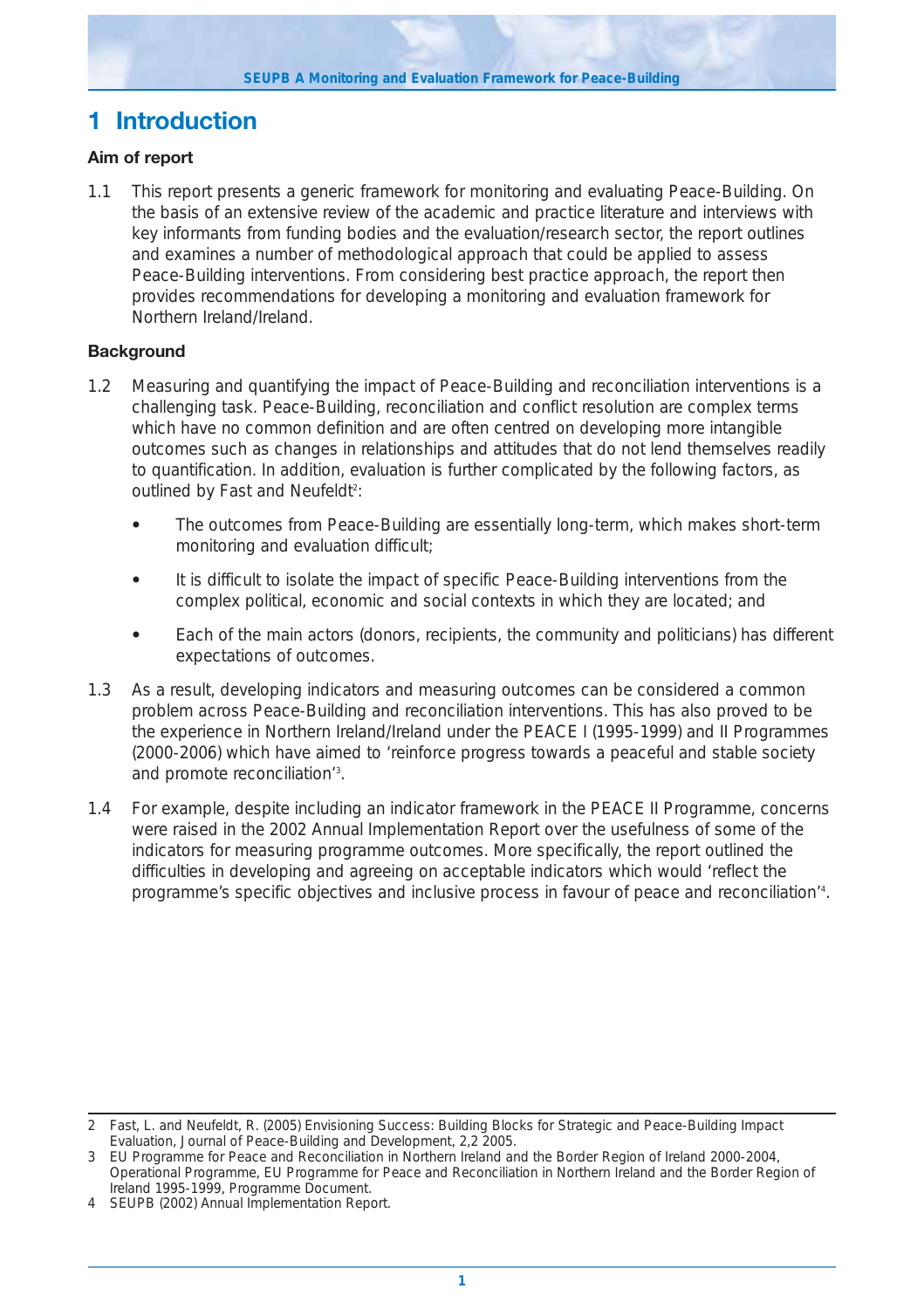## **Terms of reference**

- 1.5 Given the difficulties of developing and agreeing acceptable indicators for measuring peace and reconciliation, SEUPB commissioned PricewaterhouseCoopers (PwC) to undertake research aimed at developing a generic monitoring and evaluation framework for Peace-Building, reconciliation and conflict resolution interventions, based on experience of Northern Ireland/Ireland and elsewhere. The research aims to produce the following outputs:
	- **A generic framework for monitoring and evaluation** of Peace-Building, reconciliation and conflict resolution;
	- **A menu of indicators** for use in assessing inputs, processes and outcomes with an emphasis on outcomes in terms of results and impacts;
	- **Detailed recommendations for the application of the framework** in a Northern Ireland/Ireland context;
	- **An outline of potential methodologies** to be employed in the collection and analysis of each of the data items. This aspect will also include a discussion of the benefits and costs of the various methodologies suggested; and
	- **Practical guidance on the application of the indicators** in a simple form and layout.

## **Methodology**

- 1.6 Work for this study began at the end of June 2006 and the methodological approach has been undertaken in two main stages that included:
	- **Stage 1: International review of best practice**. This involved scoping and identifying alternative methodologies and indicators for evaluating other Peace-Building/conflict resolution interventions; and
	- **Stage 2: Transferability assessment**. This involved assessing the application of the proposed new framework to the Northern Ireland/Ireland context.
- 1.7 In regard to the international review of best practice, the methodological approach included two phases of a desk-based literature/scoping review and key informant interviews with funding bodies and individuals in the academic and research sector as detailed below:
	- **Literature/scoping review and desk-based analysis**: this phase involved a desk-based review of the academic and policy literature and evaluation reports and documents on Peace-Building and reconciliation and conflict resolution interventions in other jurisdictions. In this phase, over 40 documents and reports were reviewed and an extensive website research was also conducted. A full bibliography is provided in Annex F;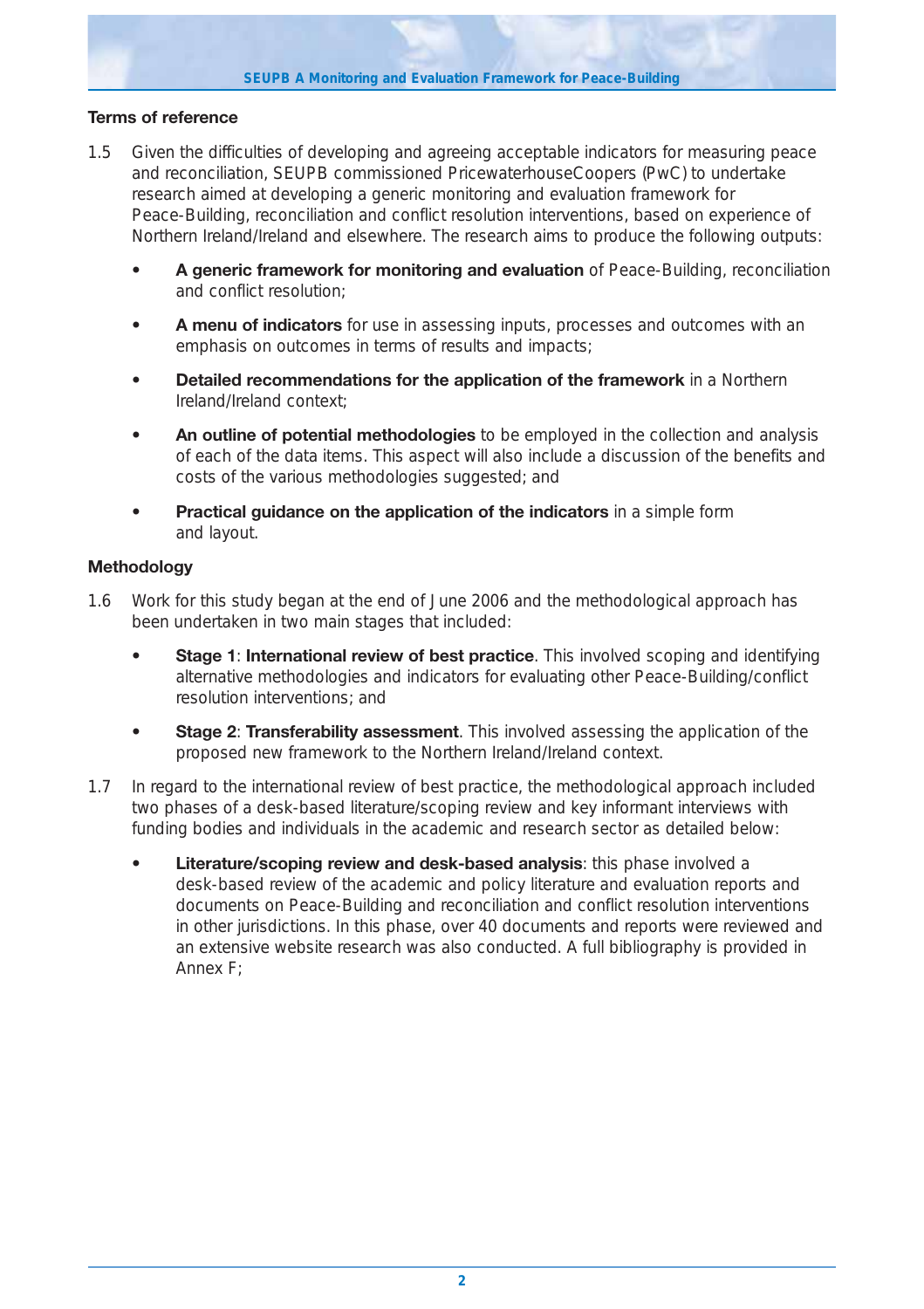- **Key informant interviews**: to supplement the review of documents and reports, interviews were held with key informants from funding bodies supporting Peace-Building, reconciliation and conflict resolution interventions, and researchers or academics involved in conducting evaluations of such programmes. These interviews focused on exploring the application of different methodological approach and their strengths and weaknesses. Interviews were scheduled with representatives from the following organisations:
- **•** DG Regio;
- **•** The Berghof Centre for Constructive Conflict Management;
- **•** The Hebrew University for Jerusalem;
- **•** Europe Aid;
- **•** Directorate General on External Affairs;
- **•** The Department for International Development;
- **•** The Canadian International Development Agency;
- **•** School of Oriental and African Studies, University of London;
- **•** Search for Common Ground;
- **•** Catholic Relief Services;
- **•** United States Agency for International Development (USAID); and
- **•** The Swedish International Development Co-operation Agency.
- 1.8 In relation to the transferability assessment, a number of tasks were undertaken that included:
	- Assessing the framework against best practice EU evaluation guidance<sup>5</sup>;
	- **•** Examining the costs and benefits of applying the alternative methodologies to Northern Ireland/Ireland. Indeed, during the course of the study, the EU and the British and Irish Governments agreed to support a PEACE III Programme for 2007-2013. A draft PEACE III Operational Programme was designed in early 2007, making it important for this study to ensure the transferability of any alternative methodologies to this programme; and
	- **•** Holding a participative workshop. Having conducted a desk-based analysis of the transferability of the different methodological approach, potential options and recommendations for Peace-Building programmes in Northern Ireland and Ireland were identified. These options were presented and discussed during a participative workshop involving members of the Distinctiveness Working Group and the Monitoring and Evaluation Working Group. This workshop also provided the opportunity to agree on proposals and recommendations for future Peace-Building programmes in Northern Ireland and Ireland.

<sup>5</sup> The European Commission (1004) Evaluating EU Activities: A Practical Guide for the Commission Services, DG BUDG, July 2004.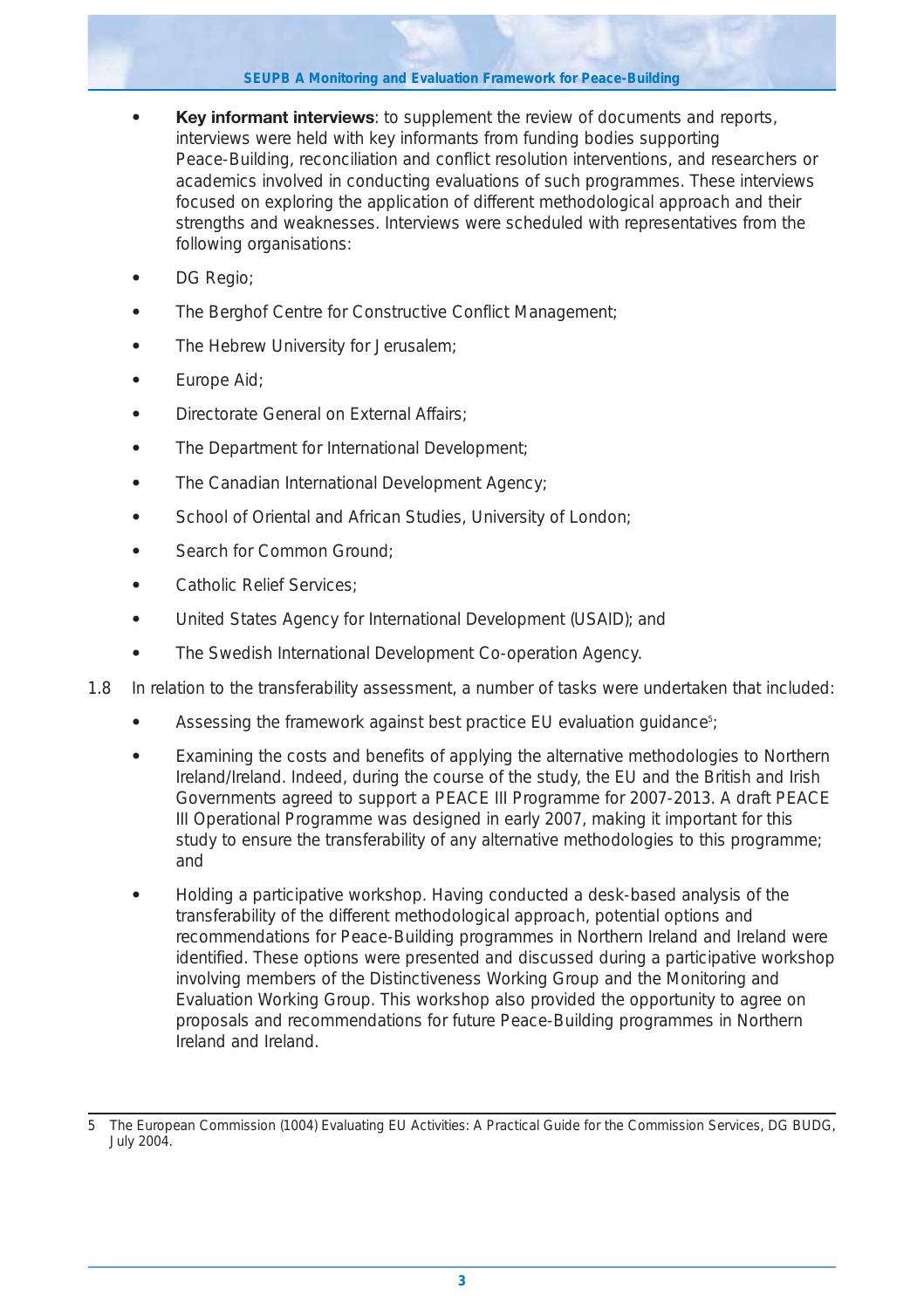

## **Report structure**

- 1.9 The following sections of this report are structured as follows:
	- **Section 2: Challenges in monitoring and evaluating Peace-Building.** This section provides a background to the study by outlining the particular problems and challenges involved in monitoring and evaluating Peace-Building outcomes. Following that, the section reflects on the experience in Northern Ireland/Ireland and examines the monitoring and evaluation framework established under the PEACE I and II Programmes;
	- **Section 3: A generic monitoring and evaluation framework.** This section identifies and assesses a range of methodological approach that can be employed for evaluating Peace-Building outcomes; and
	- **Section 4: Towards a monitoring and evaluation framework for Northern Ireland/Ireland**. Reflecting on international best practice, this section outlines a preferred approach for monitoring and evaluating Peace-Building interventions in Northern Ireland/Ireland. The section concludes by identifying detailed recommendations and guidance for applying the approach.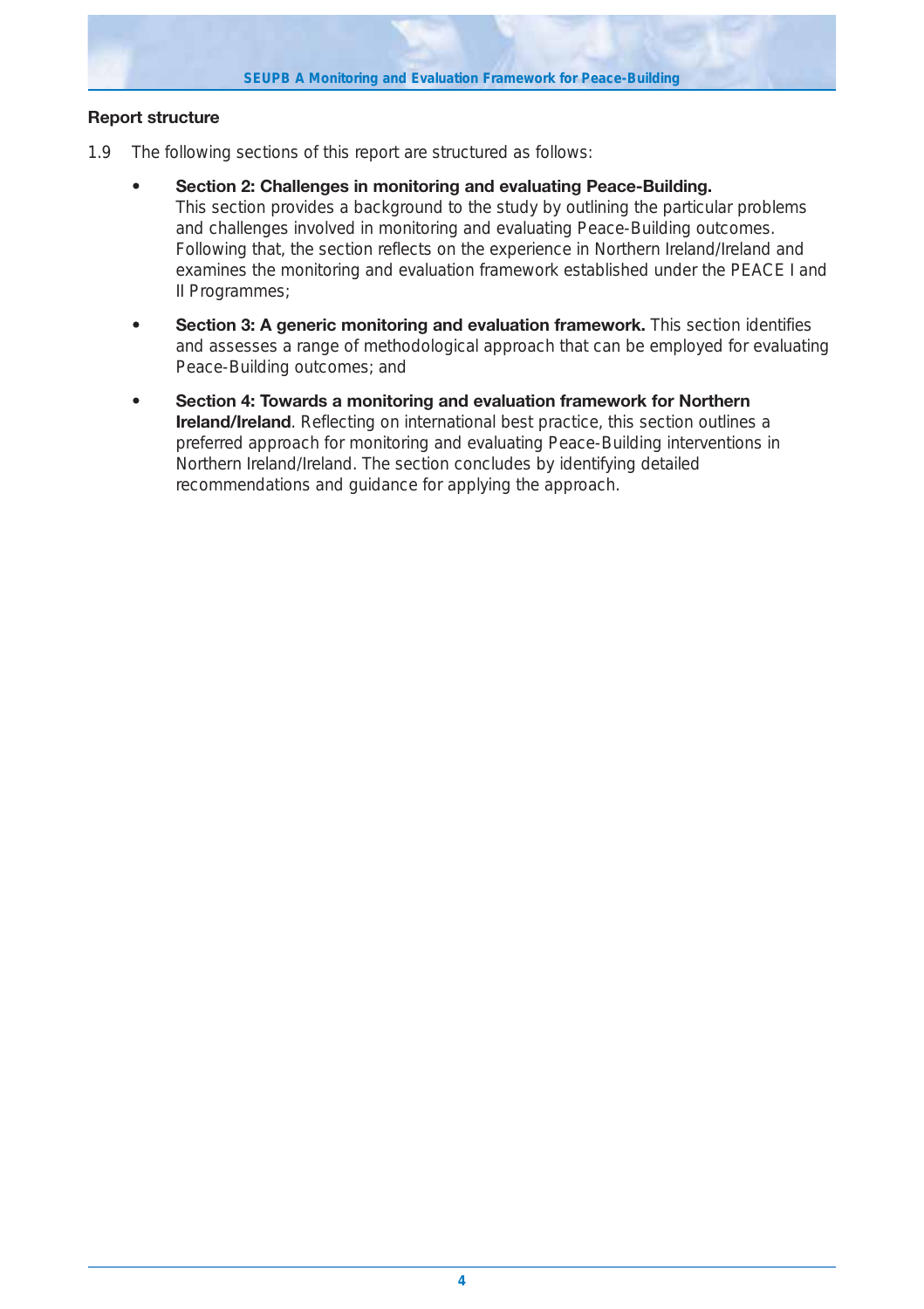# **2 Challenges in monitoring and evaluating Peace-Building**

## **Introduction**

- 2.1 This section provides a background to the study by outlining the particular problems and challenges involved in monitoring and evaluating Peace-Building outcomes. Following that, the section reflects on the experience in Northern Ireland/Ireland and examines the monitoring and evaluation framework established under the PEACE II Programme. The section is structured as follows:
	- **The development of Peace-Building:** this outlines the reasons underlying the increasing focus on Peace-Building and the evaluation of Peace-Building interventions;
	- **Definitions**: this examines different definitions of Peace-Building, reconciliation and conflict resolution;
	- **Monitoring and evaluating Peace-Building**: this examines the inherent difficulties involved in monitoring and evaluating Peace-Building interventions and examines particular tensions in the evaluation process;

and

**• The Northern Ireland/Ireland experience**: this assesses the framework that has been established to monitor and evaluate the PEACE I and II Programmes in Northern Ireland/Ireland.

## **The development of Peace-Building**

- 2.2 The interest in evaluation of peace building, reconciliation and conflict resolution is a consequence of both the growth of initiatives aimed at initiating and embedding peace negotiations and agreements, and recognition of the inadequacy of existing approach. The United States Institute of Peace<sup>6</sup> details forty comprehensive peace agreements between 1989 and 2005, including fifteen in Africa, eleven in Asia, seven in Europe, five in the Americas, and two in the Middle East. The problem is that, in many cases, war has not been succeeded by peace but by a no-war no-peace stalemate, harried by intermittent violence, economic struggle, crime, persistent suspicion and public dissatisfaction.
- 2.3 In Northern Ireland, for example, it is possible to point to a set of tasks in which a degree of progress has been made during and since the Belfast Agreement. These include: prisoner releases; policing reforms; the establishment of North/South and East/West bodies; changes in the Irish constitution; decommissioning; and, even power-sharing episodes. This linear list of tasks, while important, did not address the more amorphous problems of trust and the creation of an agreed vision of society, which continue to frustrate the post-agreement landscape. This helps to explain the perception by outsiders that it is a successful process

<sup>6</sup> The United State Institute of Peace (http://www.usip.org/library/pa.html.) The general pattern described in the USIP website is generally echoed in the other major sites. The Kroc Institute for International Peace Studies at the University of Notre Dame hosts the Peace Matrix Project, which sets out to compare recent and current peace agreements, calculates that comprehensive peace agreements have been signed between 1989 and 2001 in at least 26 countries, and at least eight more have been negotiated since 2001.The Conflict Data Project at the University of Uppsala classified 46 comprehensive peace agreements between 1989 and 2004. (http://www.pcr.uu.se/research/UCDP/UCDPtoplevel.htm).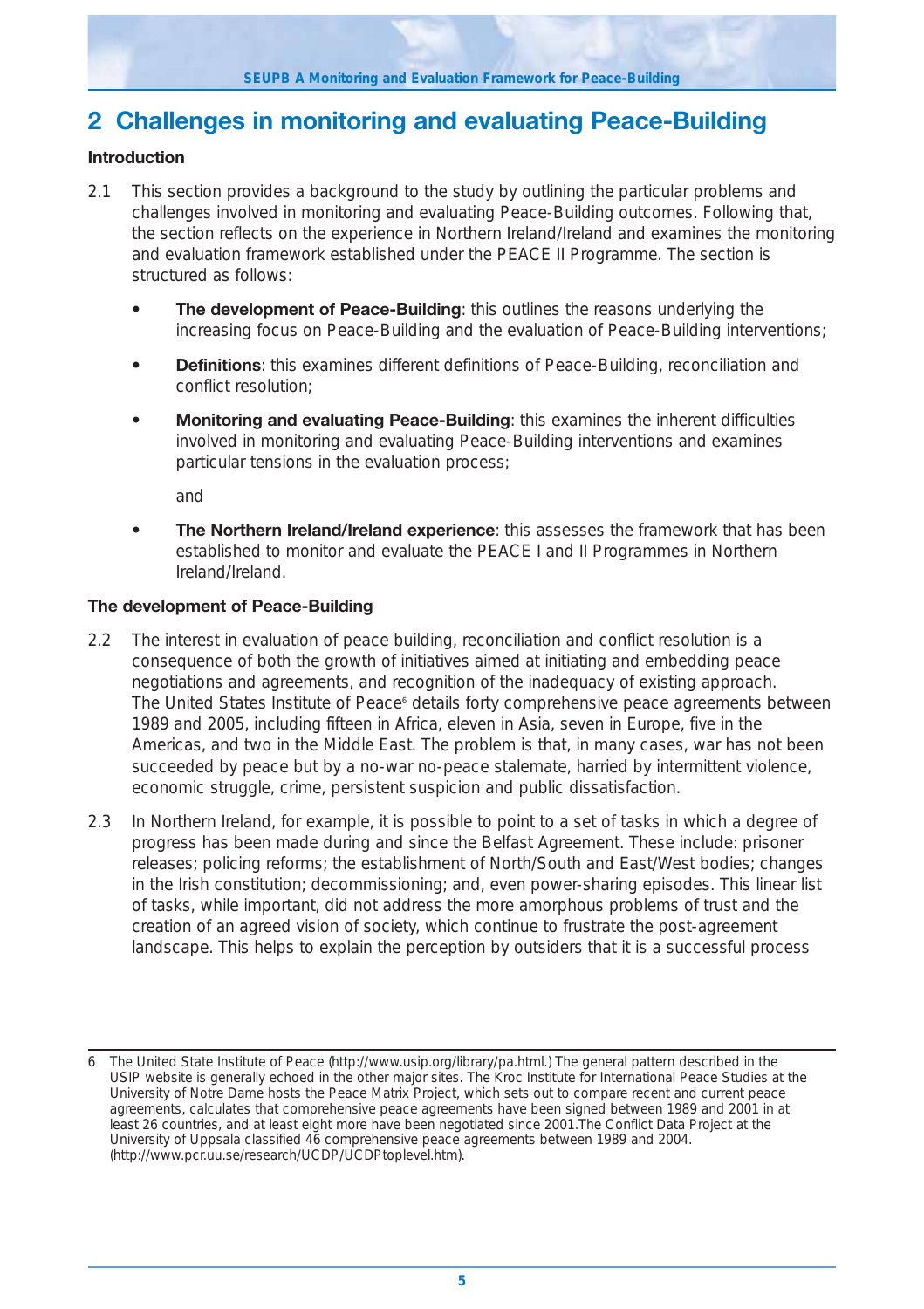and the more pessimistic views of people who live there. The completion of a peace accord merely marks the start of another phase in a peace process and, in some cases, another phase of conflict. Consequently, international support agencies and academics have become more interested in Peace-Building, especially in post-accord societies, and in how it can be assessed, evaluated and improved.

## **Definitions**

- 2.4 Early approach to evaluating Peace-Building, reconciliation and conflict resolution borrowed heavily from evaluations of development projects, but were uncomfortable when applying their concrete objectives. A fundamental problem lies in a lack of agreement about the constituents of the package of 'Peace-Building, reconciliation and conflict resolution', as outlined in the terms of reference. Lynch interprets this as 'the question of where Peace-Building and conflict resolution work at community (micro) and regional (mezzo) levels fit into the overall process of conflict transformation<sup>7'</sup>.
- 2.5 What do we mean by conflict transformation? What do we expect this work to contribute to conflict transformation? Are there limits to what we can expect micro and mezzo-level Peace-Building work to contribute to conflict transformation? In this context, what is our picture of a 'successful impact'?<sup>8</sup>. Fast and Neufeldt also highlighted the difficulties caused by confused definitions:

*'The literature on Peace-Building offers differing interpretations of the concept, which limits its usefulness. The variation usually centers on the stage at which Peace-Building occurs and the range of actions that constitute Peace-Building. A sampling of three definitions illustrates these distinctions: Evans'9 and Lederach's10 definitions include efforts before and after an outbreak of conflict, whereas Boutros-Ghali's11 definition focuses on actions following the outbreak of conflict. Further, one definition refers to Peace-Building as strategy (Evans), another as action (Boutros-Ghali), and the third as processes, approach, and stages (Lederach), a more comprehensive vision'*12.

2.6 The water is further muddied by other complications. Two in particular are important. Charles Villa-Vicencio argues that reconciliation 'strives to transcend the logic of what seems possible while assuring that the crossbar is never too high that people shy away from it'<sup>13</sup>. He attempted to approach the problem of defining Peace-Building by proposing benchmarks against which it might be measured<sup>14</sup>. Among the most important of these benchmarks is 'the pursuit of justice', which also features in most other definitions but does not feature in the

<sup>7</sup> Lynch, C. (2006 ongoing) Assessing for a Peace-Building Impact: A framework for evaluating the impact of PEACE Programmes, Dublin City University, Centre for International Studies, 2006 ongoing.

<sup>8</sup> Lynch, C. (2006 ongoing) Assessing for a Peace-Building Impact: A framework for evaluating the impact of

PEACE Programmes, Dublin City University, Centre for International Studies, 2006 ongoing.

<sup>9</sup> Evans, G. (1993) Co-operating for peace: The global agenda for the 1990s and beyond. St. Leonards, NSW, Australia: Allen and Unwin.

<sup>10</sup> Lederach, J. P. (1997) Building peace: Sustainable reconciliation in divided societies. Washington, DC: United States Institute of Peace Press.

<sup>11</sup> Boutros-Ghali, B. (1992) An agenda for peace: Preventive diplomacy, peacemaking and peace-keeping. New York: United Nations.

<sup>12</sup> Fast, L. and Neufeldt, R. (2005) Envisioning Success: Building Blocks for Strategic and Peace-Building Impact Evaluation, Journal of Peace-Building and Development, 2,2 2005.

<sup>13</sup> Villa-Vicencio, Charles and Erik Doxtader (eds) (2005) Pieces of the Puzzle, Cape Town: Institute for Justice and Reconciliation.

<sup>14</sup> Among Villa Vicencio's eleven benchmarks are: 'Reconciliation is about pursuing justice'; 'Reconciliation is a process';'Reconciliation does not necessarily involve forgiveness' - a claim contested in Desmond Tutu's 'No Future Without Forgiveness' (Canada, Rider, 1999).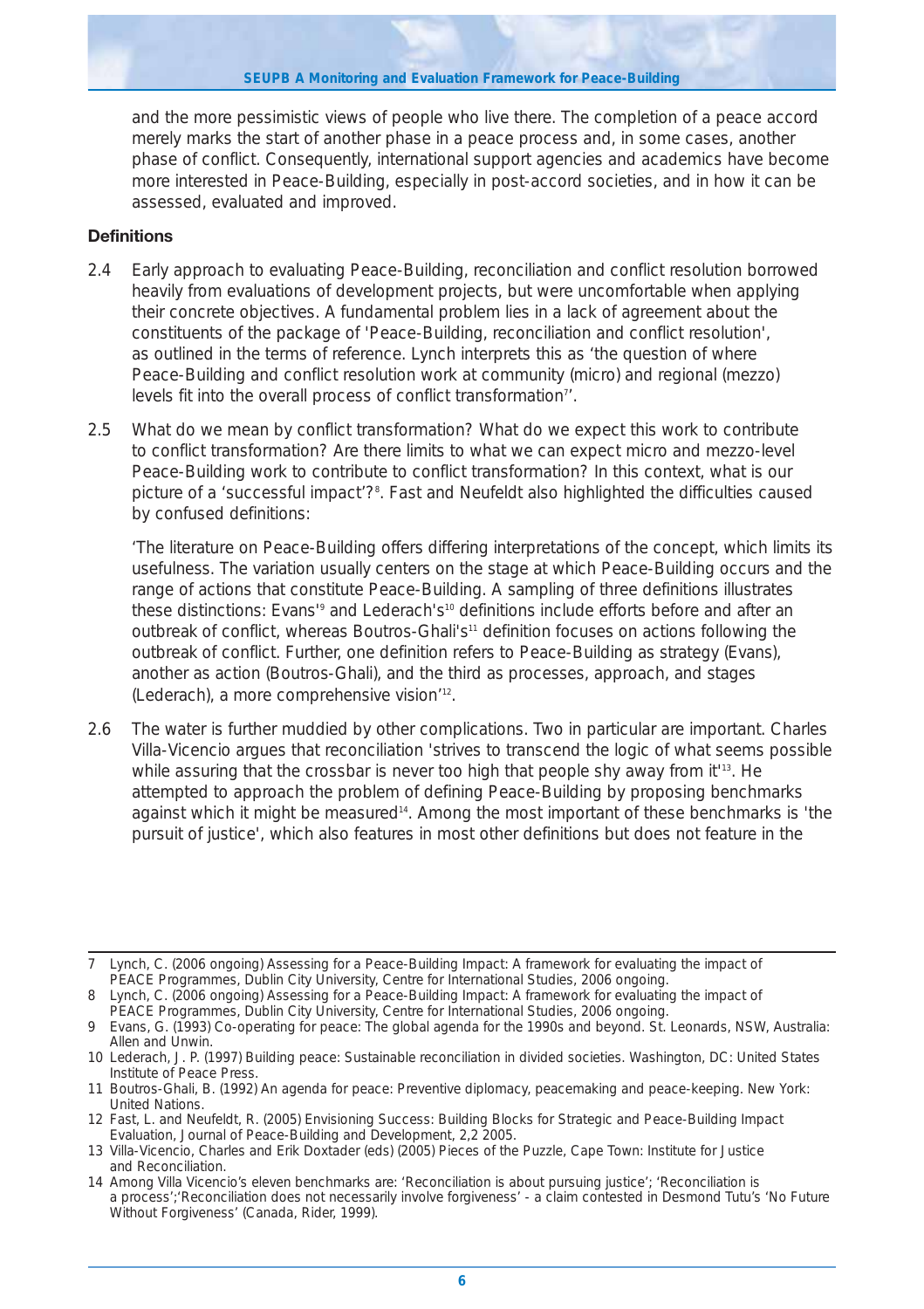SEUPB brief. Further, since the late 1960s, 'community relations' has been the most commonly used term to encompass efforts aimed at tackling divisions in Northern Ireland, borrowed from the race relations field in the United Kingdom. On the basis of responses during the consultation exercise for A Shared Future, it still is the preferred phrase for most people in Northern Ireland<sup>15</sup>.

- 2.7 So the problem is how best to approach the task of monitoring and evaluating 'Peace-Building, reconciliation and conflict resolution', when the terms overlap so much and do not explicitly include community relations or justice. The most promising approach is to seek an all-embracing term - either 'reconciliation' or 'Peace-Building' - and then disaggregate it in such a way as to include specific sub-tasks. A number of good definitions are available for both terms, but two are proposed as appropriate to this task - Fast and Neufeldt's definition of Peace-Building, and Hamber and Kelly's description of the tasks involved in seeking reconciliation. The two are not incompatible: 'Peace-Building' is the most widely used generic term in the academic and practice literature, and 'reconciliation', as outlined by Hamber and Kelly, sets out five clear activities to pursue reconciliation<sup>16</sup>.
- 2.8 Taking the Fast and Neufeldt definition first, they understand Peace-Building as "actions taken to prevent violent conflict from erupting, and efforts taken to end violent conflict and subsequently to transform relationships, interactions, and structures after the violence subsides. Peace-Building activities can be undertaken on many 'tracks'<sup>17</sup> and in many sectors, whether development agencies, community-based organisations, the media, business or political leaders. The goal is to create, support, or enhance healthy and sustainable interactions, relationships and structures that are tolerant, respectful, and constructively respond to the root causes and symptoms of conflict over the long-term - in other words, to create and support a just peace. As such, Peace-Building can be a separate area of activity as well as an approach to activities which is integrated into more traditional sector-based development programming"<sup>18</sup>.
- 2.9 In 2005, Democratic Dialogue carried out a research study on community reconciliation in Northern Ireland. Hamber and Kelly tested and confirmed the concept of reconciliation as involving five interwoven strands<sup>19</sup>:
	- **•** Developing a shared vision of an interdependent and fair society;
	- **•** Acknowledging and dealing with the past;
	- **•** Building positive relationships;
	- **•** Promoting significant cultural and attitudinal change; and
	- **•** Creating substantial social, economic and political change.
- 2.10 Both the Fast-Neufeldt definition and the Hamber-Kelly approach are sufficiently broad to incorporate all the three closely related elements - Peace-Building, reconciliation and conflict resolution - mentioned in the terms of reference. Together they provide appropriate starting points for this research.

<sup>15</sup> Darby J and Knox, C. (2004) A Shared Future: A Consultation paper on Improving Community.

<sup>16</sup> Hamber, B. and Kelly, G. (2005) A Place for Reconciliation? Conflict and locality in Northern Ireland. Belfast: Democratic Dialogue.

<sup>17</sup> Diamond, L. and MacDonald, J. (1996) Multi-track Diplomacy: A systems approach to peace. West Hartford, CT: Kumarian Press.

<sup>18</sup> Diamond, L. and MacDonald, J. (1996) Multi-track Diplomacy: A systems approach to peace. West Hartford, CT: Kumarian Press.

<sup>19</sup> Hamber, B. and Kelly, G. (2005) A Place for Reconciliation? Conflict and locality in Northern Ireland. Belfast: Democratic Dialogue.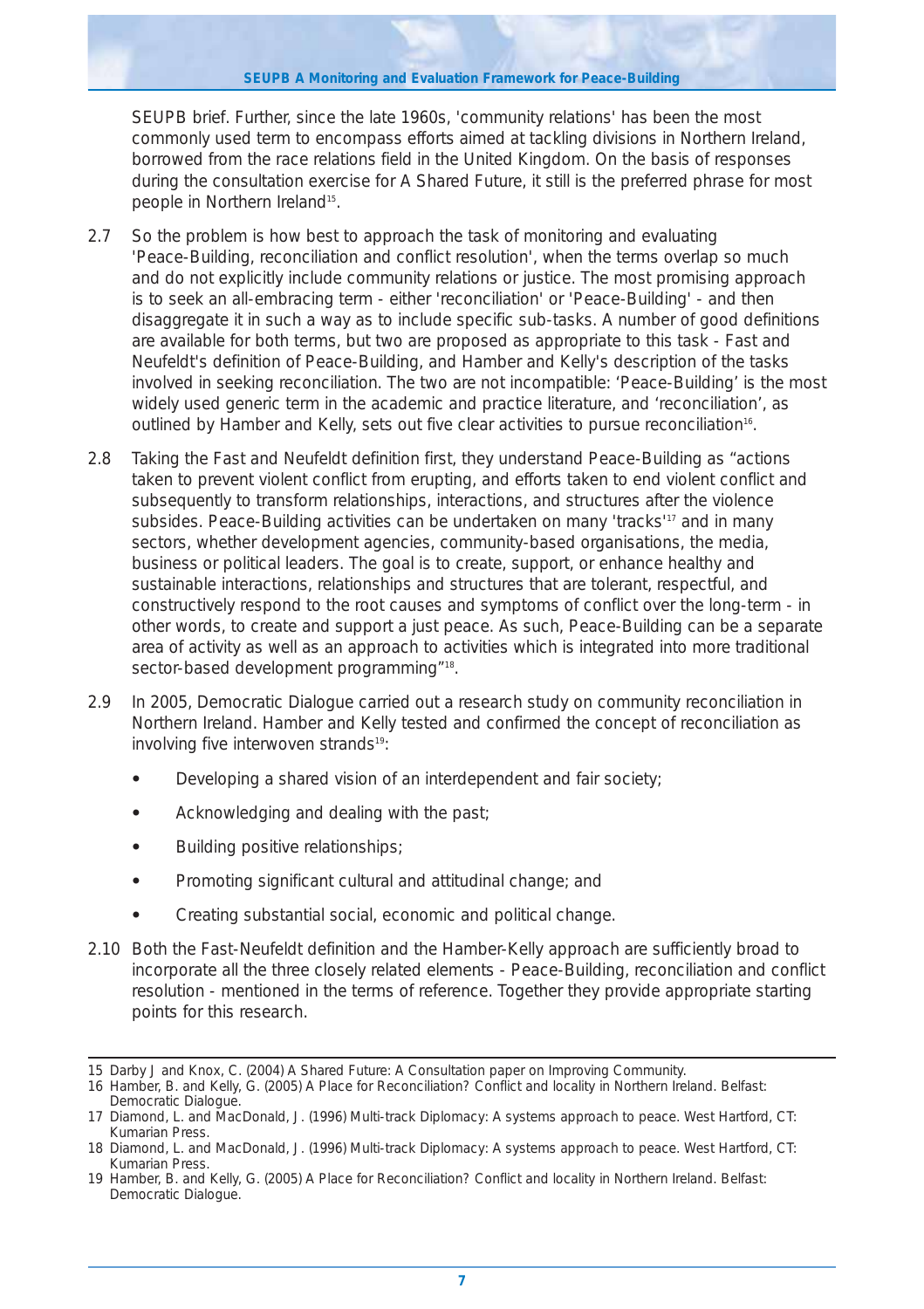## **Monitoring and evaluating Peace-Building**

- 2.11 The initial models for the evaluation of Peace-Building projects came from the strong tradition of monitoring and evaluation in the development field. From working within this area, Carol Weiss considers that evaluation has four main purposes, which includes:
	- **•** Guidance for action: the direct instrumental use of findings;
	- **•** Reinforcement of prior beliefs: enhancing confidence of those who press for change;
	- **•** Mobilisation of support for desired change; and
	- Enlightenment: increase in understanding<sup>20</sup>.
- 2.12 Evaluating the impact of Peace-Building interventions, however, is a difficult task. Peace-Building is a complex term which is often centred on developing more intangible outcomes which are longer-term than those facing economic development. This makes short-term monitoring and evaluation difficult. Fast and Neufeldt also comment that it is difficult to isolate the impact of specific Peace-Building interventions from the complex political, economic and social contexts in which they are located<sup>21</sup>.
- 2.13 In addition, developments in the processes of evaluation have increased tensions and difficulties in monitoring and evaluation. Over the last decade, increasing emphasis has been placed towards presenting evaluation as partnerships between those evaluating and those under evaluation, with the evaluator's role one of facilitation and support. This contrasts with the traditional role in which evaluation has traditionally been regarded as providing authority and external validation. These changes have emphasised and made more explicit a number of tensions frustrating effective monitoring and evaluation. Some of the tensions are inevitable, built intrinsically into the nature of the donor-recipient relationship, but others may be exaggerated.

These tensions are outlined and discussed below:

- **•** Donors versus recipients?
- **•** Quantitative versus qualitative approach?
- **•** Micro versus macro impact?

## **Donors versus recipients?**

2.14 Those conducting external monitoring and evaluation tasks in the 1990s were often confronted by the consequences of different expectations and perspectives from donors and from the recipients of funding. In crude terms, donors wished to ensure that their funds were efficiently administered and that the programmes were making the intended impact. The recipients of the funds often regarded external monitoring and evaluation as at worst an irritating distraction from their work, and at best an opportunity to reflect on how their work might be improved.

<sup>20</sup> Weiss, C. (1995) 'Nothing as practical as a good theory: exploring theory-based evaluation for comprehensive community initiatives for children and families', in J. P. Connell, A. C. Kubisch.

<sup>21</sup> Fast, L. and Neufeldt, R. (2005) Envisioning Success: Building Blocks for Strategic and Peace-Building Impact Evaluation, Journal of Peace-Building and Development, 2,2 2005.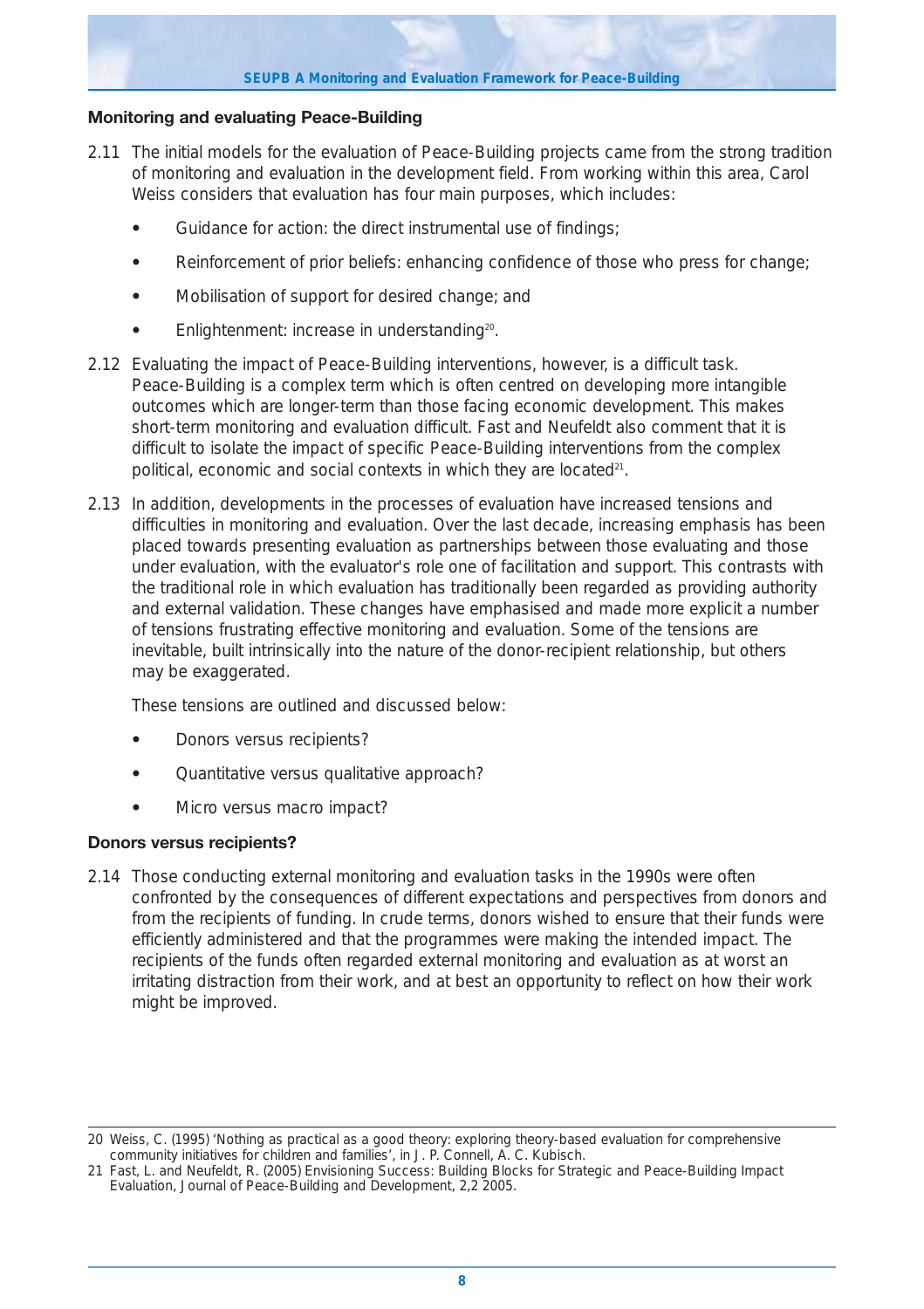2.15 Both these expectations still apply. The difference emerging over the last decade is that they are less frequently regarded as confrontational. Instead, almost all the influential literature seeks to present monitoring and evaluation as a mutual task facing donors and recipients in order to ensure the most beneficial outcomes possible. The debate is now firmly located around the best ways to accomplish this.

## **Quantitative versus qualitative approach?**

- 2.16 It is understandable why donors would like to adopt a set of 'objective indicators', but purely quantitative approach to evaluating Peace-Building projects face at least three major challenges. First, they depend on reliable and up-to-date data on such factors as demographic displacement and behavioural or attitudinal change, which are particularly difficult to find in divisive conflicts. Second, they have difficulty in determining the distinction between programme contribution and social change: between contribution and attribution. It is unreasonable to claim a Peace-Building programme is unsuccessful if the background conflict continues, and equally unreasonable to claim success if background tensions improve. The difficulty lies in evaluating the specific impact of a specific programme. As John Mayne from Canada's Office of the Auditor General, put it, 'in trying to measure the performance of a programme, we face three problems. We can often - although frequently not without some difficulty - measure whether or not these outcomes are actually occurring. The more difficult question is just what contribution the specific programme in question made to the outcome. How much of the success (or failure) can we attribute to the programme? What has been the contribution made by the programme?'<sup>22</sup>. The third challenge is that 'measures like the number of people who have participated in sessions is not telling them what they really want to know' (Consultations with Marc Ross).
- 2.17 Qualitative approach are equally troubled. An over-reliance on informal approach 'just asking people' - in itself is unlikely to provide a sound basis for evaluation. It lacks objective measurement and may tempt grant-holders to downplay difficulties. It is unlikely to satisfy other involved parties and donors. Most recent approach to good evaluation have struggled with this dilemma, and most are moving in a similar direction, one which combines a more systematic approach to personal narratives with a verifiable external involvement. As Brusset put it, 'the narrative school of thought is based on a review of the facets of a conflict, and its value lies in making an invitation to greater conflict sensitivity, not better evaluation'<sup>123</sup>.
- 2.18 The tension between quantitative and qualitative approach tends to be exaggerated. One of the most encouraging developments in recent years is the evidence that those working on the project, far from resisting attempts by donors to scrutinise their operations, are very open to seeking objective confirmation that they are going about their tasks in the best way possible, and how their efforts might be improved. Our efforts should be directed towards finding ways of handling it properly.

<sup>22</sup> Mayne, John (Office of Auditor General of Canada), 1999. Using Attribution through Contribution Analysis: Using performance Measures Sensibly. Discussion paper. http://www.io.ssc.govt.nz/pathfinder/documents/.

<sup>23</sup> Brusset, Emery. (2006) Literature Overview of Evaluation Tools for Conflict Prevention, Derry/Londonderry, Northern Ireland: INCORE.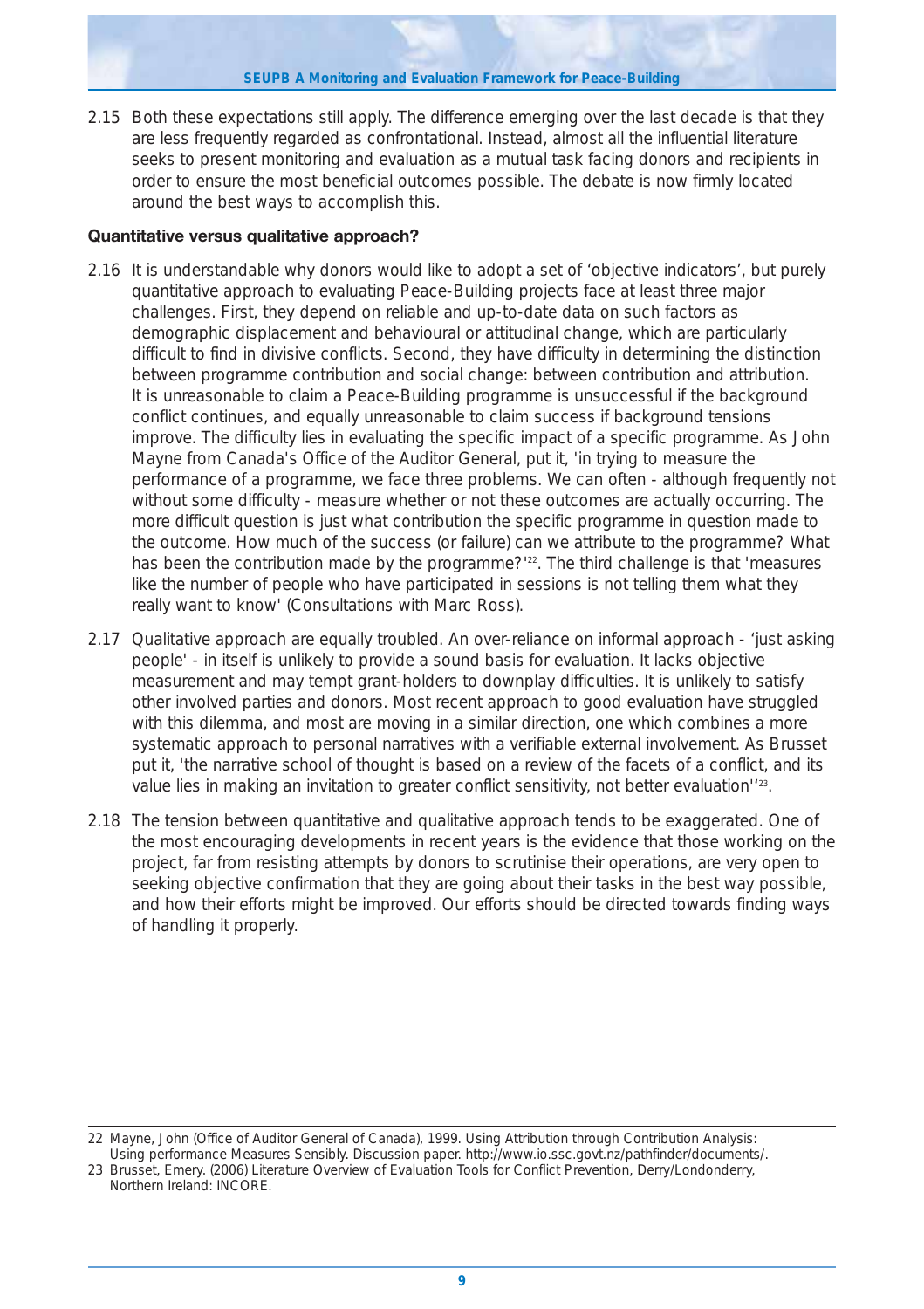#### **Micro versus macro impact?**

- 2.19 Is it reasonable to expect that small-scale local projects can contribute to the creation of general peace and the reduction of violence, and should their success be measured and evaluated on this basis? It is clear that 'small-scale NGO projects are not able to do the larger political work of reconciliation and relationship building' (Consultations with Marc Ross). Still, many small-scale interventions are explicitly aiming to achieve such a result, and wish to be measured against both specific and general Peace-Building criteria. Ross advocates the benefits of finding behavioural indicators such as the level of contact ranging from workplaces, leisure settings, intermarriage and schools. Other measures might be violence or threats of it, language used in the press to describe the in-group and out-group, and then finally public opinion. The dilemma is that it is hard to link these macro indicators to microlevel projects.
- 2.20 Indeed, the issue is the need to articulate goals for each project that are consistent with the project's activities. So, for example, a programme that fosters small group discussions is hardly going to alter public opinion in a way that we could imagine. They need to work on both the micro- level (what is the impact on participants in their projects?) and the macrolevel (what difference did a project make on the wider society?). The problem is that many projects only address the former and suggest that the latter is simply dealt with by altering the culture or society over time' (Consultations with Marc Ross).
- 2.21 All Peace-Building funding bodies face the same problem of assessing the impact of individual micro- level, often local, interventions on the broader fronts of community relations and conflict transformation. An initiative may be successful according to its specific brief but may have negligible impact on the larger conflict, and the link between the two has often been missing in evaluations. Kenneth Bush defined the effects of such initiatives as either a Peace-Building impact or a conflict impact. The former is 'the effect of individual development projects on structures and processes that strengthen prospects for peaceful co-existence and decrease the likelihood of outbreaks, re-occurrence or the continuation of violent conflict; a conflict impact is the effect of projects on structures and processes that increase the likelihood that conflict will be dealt with violently'24.
- 2.22 Lynch points out the need to limit the level of expectations for such local projects and to set more realistic and modest targets for micro-projects. Citing Marc Ross<sup>25</sup>, she argues that 'for the most part conflict resolution theories back off from claims that they are able, by themselves, to settle long-term intransigent conflict. Their relationship to the larger conflict is seen as indirect and as helping to establish preconditions'26. Nevertheless, there is general agreement that even local peace initiatives should contribute to conflict transformation in general. There are, however, differences about how this might be achieved.

## **The Northern Ireland/Ireland experience**

2.23 The involvement of the EU in Peace-Building in Northern Ireland and the Border Region of Ireland occurred as a direct response to the opportunities presented by developments in the peace process during 1994, especially the announcements of cessations of violence by the main republican and loyalist paramilitary organisations. The cessations came after 25 years of violent conflict, during which over 3,500<sup>27</sup> people were killed and some 37,000 injured.

<sup>24</sup> Bush, K. (1998) A measure of peace: Peace and Conflict Impact Assessment (PCIA) of development projects in conflict zones. Working Paper #28. Ottawa, ON: The International Development Research Centre.

<sup>25</sup> Ross, M. H. (2001) 'Action Evaluation in the theory and practice of conflict resolution', Peace and Conflict Studies [on-line journal], 8(1). http://www.gmu.edu/academic/pcs cited by Lynch, C. (2006 on-going), Assessing for a Peace-Building Impact: A Framework for Evaluating the Impact of Peace Programmes, Dublin City University, Centre for International Studies: Co-operation Ireland.

<sup>26</sup> Lynch, C. (2006 on-going), Assessing for a Peace-Building Impact: A Framework for Evaluating the Impact of Peace Programmes, Dublin City University, Centre for International Studies: Co-operation Ireland.

<sup>27</sup> Fay, M.T., Morrissey, M., Smyth, S., and Wong, T. (1999) The Cost of the Troubles Survey, Derry/INCORE.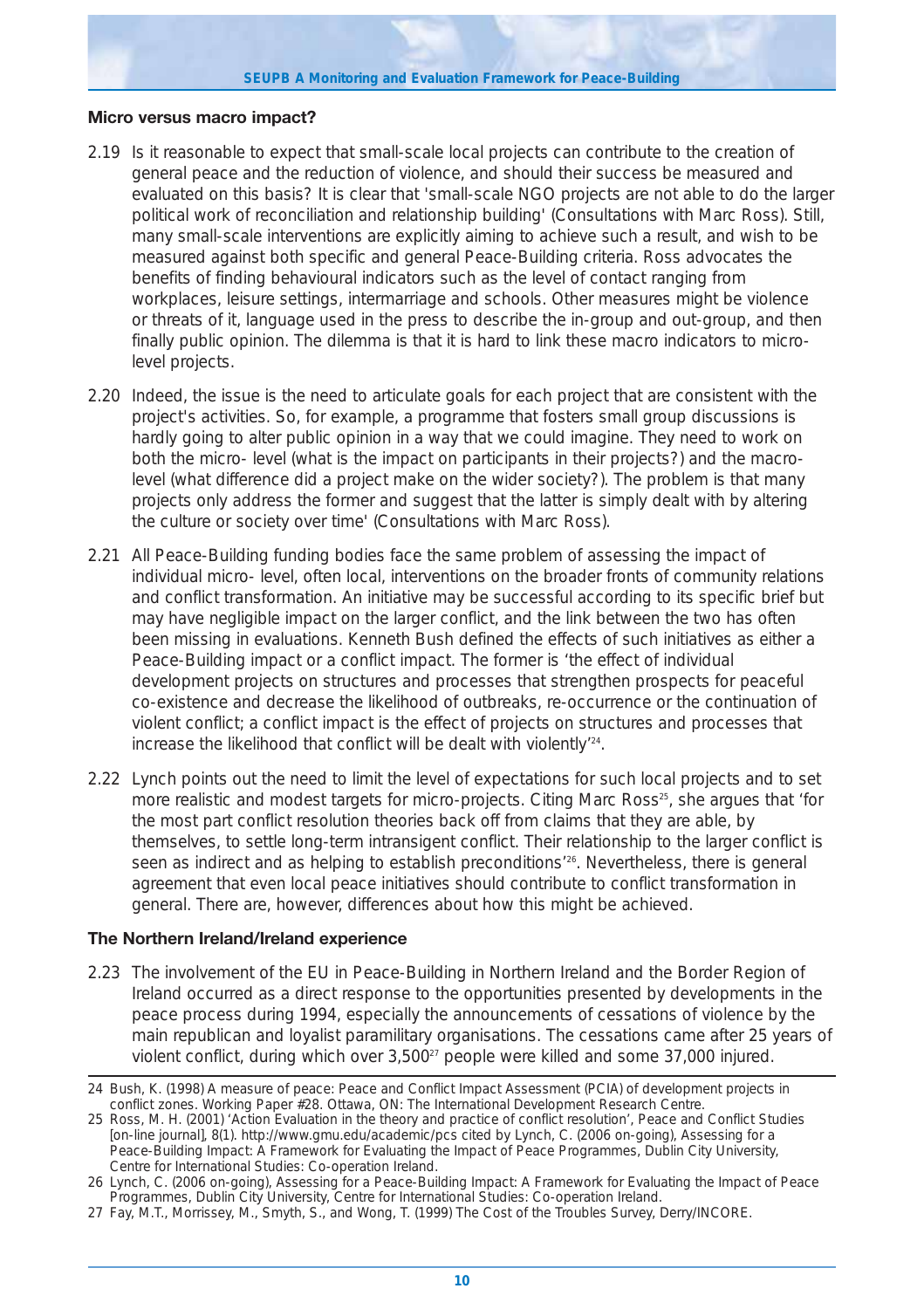**SEUPB A Monitoring and Evaluation Framework for Peace-Building**

2.24 The PEACE I Programme (the Special Support Programme for Peace and Reconciliation in Northern Ireland and the Border Region of Ireland) was implemented in the form of a Community Initiative and the EU committed ?500m to the programme over the period 1995 to 1999. The strategic aim of the programme was as follows:

"*To reinforce progress towards a peaceful and stable society and to promote reconciliation by increasing economic development and employment, promoting urban and rural regeneration, developing cross-border co-operation and extending social inclusion*".

2.25 The programme was supported with a view to providing social and economic development to underpin the peace process. Indeed, economic growth and progress towards social development were regarded as the two key pillars of the PEACE I Programme that would contribute towards the overall goal of peace and reconciliation. To reflect this, Figure 2.1 provides an overview of the key themes of the PEACE I Programme.



## **Figure 2.1: Key themes of PEACE I Programme**

- 2.26 However, while the ex-post evaluation concluded that the PEACE I Programme delivered a range of socio-economic impacts and contributed towards the strategic aim of peace and reconciliation through the implementation of programme principles such as partnership, targeting disadvantage and a bottom up approach, it was concluded that identifying the impact on relationships between the two communities at the 'macro- level' was more difficult to discern.<sup>29</sup> Reflecting this, the monitoring and evaluation framework under the PEACE I Programme largely focused on measurable indicators such as the number of activities supported, jobs created, levels and types of funding and financial rectitude.
- 2.27 This led to concerns that the programme was not making an impact on Peace-Building. One EU representative, for example, was quoted as saying that 'Europeans will want to know why the positive forces unleashed by the PEACE Programme have not translated into political progress and political accommodation'29.
- 2.28 Following on from this, the PEACE II Programme focused greater attention on strengthening the Peace-Building and reconciliation impact. While the overall aim of the PEACE II Programme remained the same as for PEACE I '*to reinforce progress towards a peaceful and stable society and to promote reconciliation*', two specific objectives were included in an effort to identify the distinctive aspects of the programme. These included:
	- **Addressing the legacy of the conflic**t; the programme is intended to address specific problems generated by the conflict in order to assist the return to a normal, peaceful

<sup>28</sup> PricewaterhouseCoopers (2003) Ex-post evaluation of Peace I and Mid-Term Evaluation of Peace II, Final report. 29 McAdam,N. (1997) 'The cash for peace', Belfast Telegraph, 24th June 1997.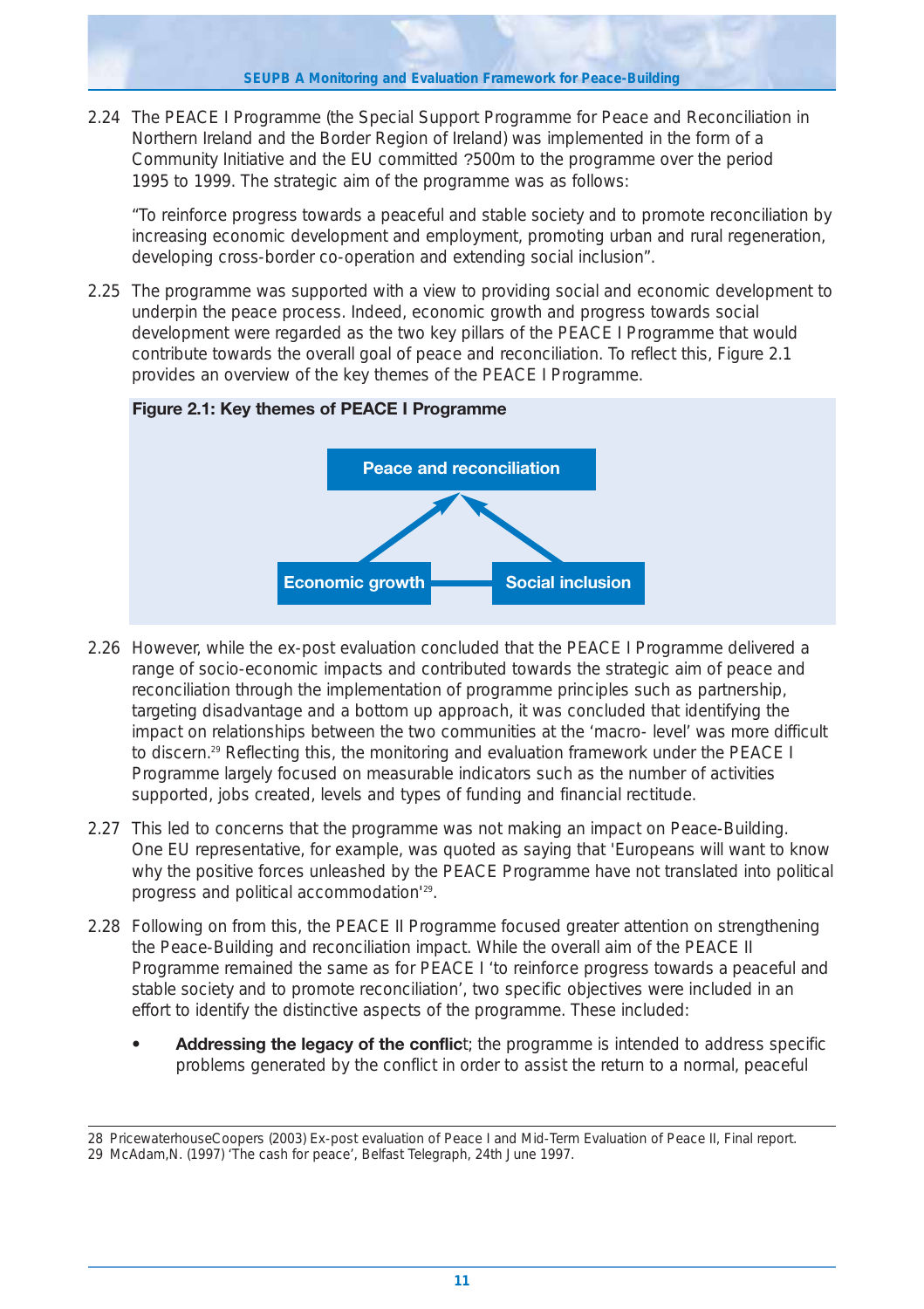and stable society. Projects and actions will be supported which address the economic and social patterns which have grown as a result of the 'Troubles'<sup>30</sup>; and

- **Taking opportunities arising from peace**; to encourage actions which have a stake in peace and which actively help promote a stable and normal society where opportunities can be grasped. Projects and actions will be supported which have a remedial effect on sectors, areas or groups which have been hindered in their economic and social development by the conflict and for which the prospect of a more stable society is a new opportunity<sup>31</sup>.
- 2.29 In addition, the programme had a sub-objective of promoting actions that will '*pave the way to reconciliation*'. These objectives formed the '*distinctiveness criteria*' which were included as key themes in the programme, as shown in Figure 2.2.



## **Figure 2.2: Key themes of PEACE II Programme**

- 2.30 Being incorporated into project selection criteria, the distinctiveness criteria have ensured that the programme has focused on areas, sectors and groups particularly affected by the conflict. However, while the distinctiveness criteria have helped to provide a renewed and specific focus for the PEACE II Programme in terms of peace and reconciliation, identifying the impacts on peace and reconciliation has still proved difficult to identify. A review of the indicators shows that a greater emphasis has been placed in PEACE II on measuring indicators that more accurately reflect peace and reconciliation outcomes, as outlined below:
	- **•** Pupils from the two major traditions educated together will have an enhanced understanding, respect and appreciation for each others culture and beliefs;
	- **•** Instances of networking, working in partnership or sharing of resources between organisations/groups;
	- **•** Cross-community infrastructure still in existence 12 months after the end of the programme;
	- **•** Reduced sectarianism and enhanced social cohesion in sectors and activities adversely affected by conflict and division;

<sup>30</sup> This includes:-

<sup>-</sup> Activities/sectors most affected by community division and polarisation and those for which a restructuring is necessary to return to peace;

<sup>-</sup> Geographical areas showing high levels of community polarisation resulting from the conflict or suffering from the absence of contacts or from tensions between communities; or with significant numbers of displaced persons as a result of the conflict; and

<sup>-</sup> Groups and individuals which have suffered from the consequences of sectarianism and political violence. 31 This includes:-

<sup>-</sup> Activities/sectors whose development has been impeded by the adverse image of the region abroad or by lack of confidence in entrepreneurship;

<sup>-</sup> Geographical areas which have been particularly disadvantaged as a consequence of the violence; and

<sup>-</sup> Groups or individuals who have been prevented from fulfilling their potential in society or in the labour market or which have been excluded from the labour market as a result of Community conflict and division.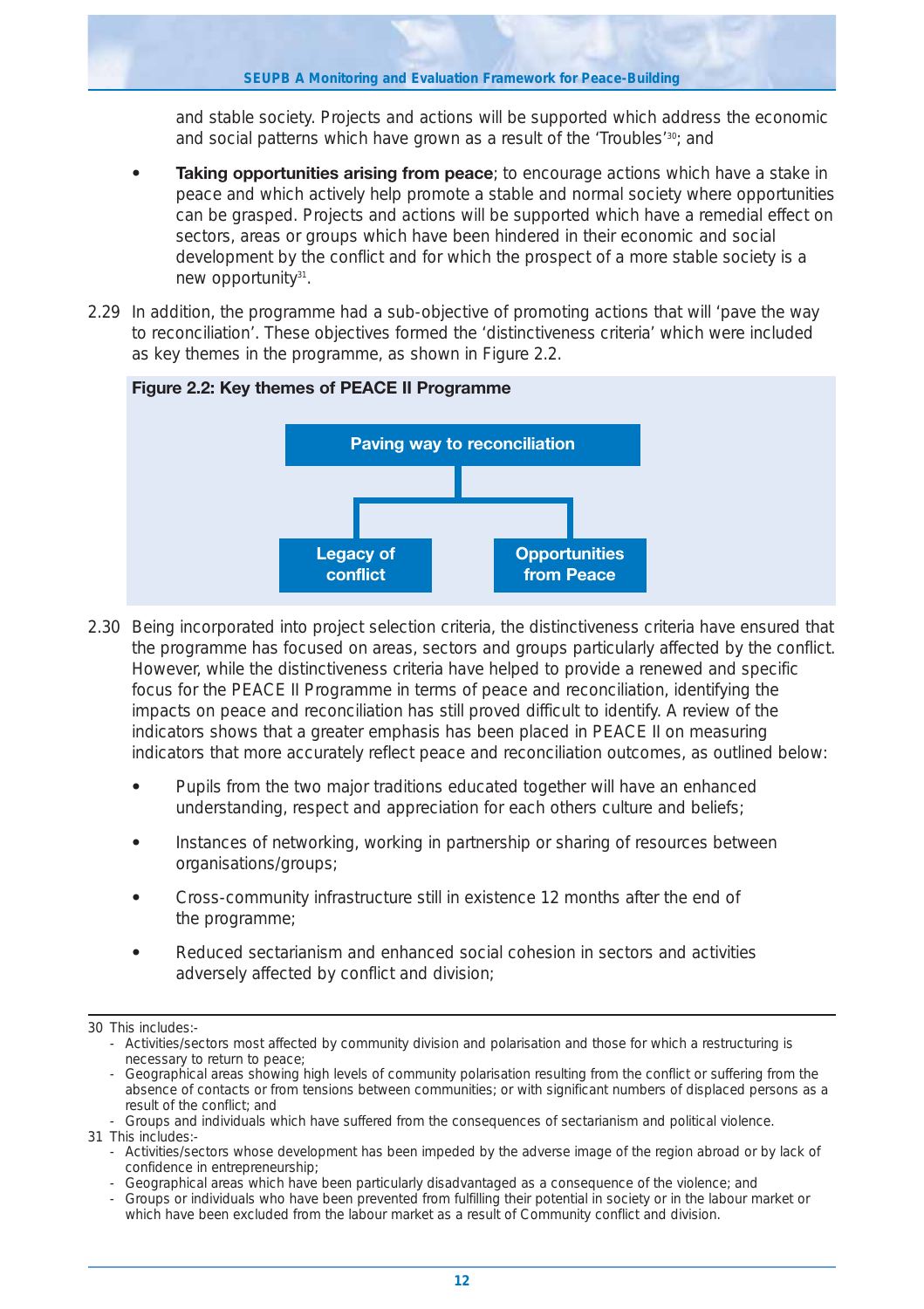- **•** Cross-community contacts arising from projects supported by the measure that are still active following the end of the project; and
- **•** Evidence of perception of improved community relations in rural communities following activities supported by the measure.
- 2.31 However, despite including an indicator framework, concerns were raised in the 2002 Annual Implementation Report over the usefulness of some of the indicators for measuring programme outcomes. On a similar basis to the PEACE I, the PEACE II Programme largely includes impact indicators that could be part of any other economic and social programme supported under the Structural Funds. These indicators, for example, include:
	- **•** Jobs created;
	- **•** Increase in export sales per annum;
	- **•** Average reduction in peak journey times;
	- **•** Number of enterprises still in existence after 2 years;
	- **•** Increase in visitor numbers on 2000 baseline;
	- **•** Number progressing within employment/education;
	- **•** Enhanced use and penetration of ICT; and
	- **•** Decreased number of early school leavers.
- 2.32 Difficulties have also been faced in identifying and agreeing on a 'programme indicator' for the PEACE II Programme. Further to this, the mid-term evaluation of the PEACE II Programme highlighted the challenges involved in determining the Peace-Building impact of the programme on the basis of the monitoring and evaluation framework. The report went on to recommend that the Managing Authority, SEUPB, consider 'the benefits of establishing a programme evaluation plan to ensure a co-ordinated approach to evaluation across the programme and the various Implementing Bodies<sup>'32</sup>.
- 2.33 Taking this forward, the Distinctiveness and Monitoring and Evaluation Groups (these groups include Implementing Bodies and representatives of beneficiaries) have conducted extensive programmes of work examining the PEACE II Programme. The groups have managed a series of research initiatives that include:
	- **•** A review of indicators;
	- **•** A geographical analysis of programme funding;
	- **•** Research on community uptake, SEUPB (2005) *Community Uptake Analysis of Peace II,* Helm Corporation in association with Trutz Haase and Jonathan Pratschke;
	- **•** Assessments of the impact of PEACE II funding in particular geographic areas, SEUPB (2004) *Telling the Story of PEACE II, An Assessment of the Impact of Peace II Funding in Strabane, East Belfast and Cavan*;
	- **•** Survey research examining the changing attitudes towards the 'other' community, NISRA (2004) *Attitudinal Survey*, SEUPB;

<sup>32</sup> PricewaterhouseCoopers (2003) Ex-post evaluation of Peace I and Mid-Term Evaluation of Peace II, Final report.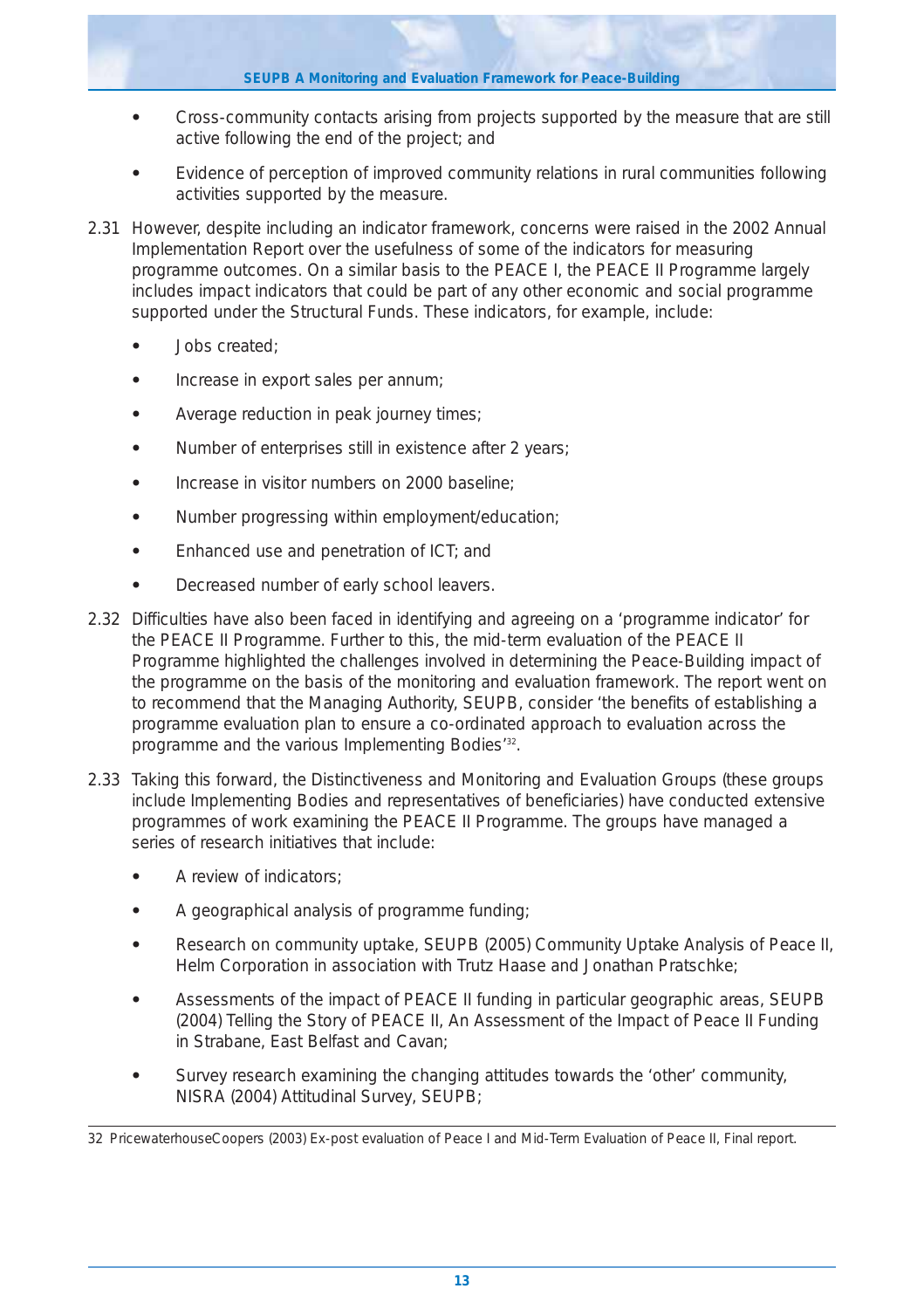- **•** Research providing understanding and a definition of the term reconciliation, Hamber, B. and Kelly, G. (2005) A Place for Reconciliation? Conflict and locality in Northern Ireland. Belfast: Democratic Dialogue; and
- **•** Research assessing the peace and reconciliation outcomes from the economic measures funded under PEACE II, PricewaterhouseCoopers (2005) *PEACE II Qualitative Assessment of the Economic Measures*.
- 2.34 This research has supplemented the framework of indicators by focusing on particular issues in-depth and drawing out the peace and reconciliation outcomes through qualitative and quantitative analysis. One of the drawbacks of this approach, however, is that the research focuses on certain specific areas making aggregation across the programme difficult.

## **Conclusions**

- 2.35 A common problem in many Peace-Building interventions is that, in many cases, war has not been succeeded by peace but by a no-war no-peace stalemate, harried by intermittent violence, economic struggle, crime, persistent suspicion and public dissatisfaction. The completion of a peace accord, therefore, merely marks the start of another phase in a peace process and, in some cases, another phase of conflict. As a result, international support agencies and academics have become more interested in Peace-Building, especially in post-accord societies, and in how it can be assessed, evaluated and improved.
- 2.36 Measuring and quantifying the impact of Peace-Building, reconciliation and conflict resolution, however, is a difficult task. One of the key problems is that Peace-Building, reconciliation and conflict resolution are complex terms which have no common definition. Some definitions, for example, refer to efforts before and after conflict while others focus on actions following the outbreak of the conflict. This limits the usefulness of the terms and complicates evaluation as there is no understanding of what a successful impact represents. Some more useful definitions, however, have been provided. These identify an all-embracing term and then disaggregate it to include specific sub-tasks. Hamber and Kelly's definition of reconciliation, for example, provides a useful definition in this regard.
- 2.37 Over the last decade, developments in the processes of evaluation have increased tensions and difficulties in monitoring and evaluation. Changes which have placed increasing emphasis on presenting evaluation as partnerships between those evaluating and those under evaluation have made more explicit a number of tensions frustrating effective monitoring and evaluation. This includes the tensions between:
	- **•** Donors versus recipients?
	- **•** Quantitative versus qualitative approach?
	- **•** Micro versus macro impact?
- 2.38 In Northern Ireland/Ireland, difficulties have also been experienced in assessing the Peace-Building outcomes from the PEACE I and II Programmes. The monitoring and evaluation frameworks, for example, have placed much emphasis on standard socio-economic indicators which has made it difficult to assess the impact on relationships between the two communities at the 'macro- level'. Under the PEACE II Programme, however, increased efforts have been made to capture Peace-Building outcomes by conducting a programme of research. This research, however, is in-depth and focuses on specific areas making aggregation across the programme difficult.
- 2.39 Reflecting on these difficulties and challenges, the next section seeks to examine international best practice in monitoring and evaluation frameworks for assessing Peace-Building outcomes.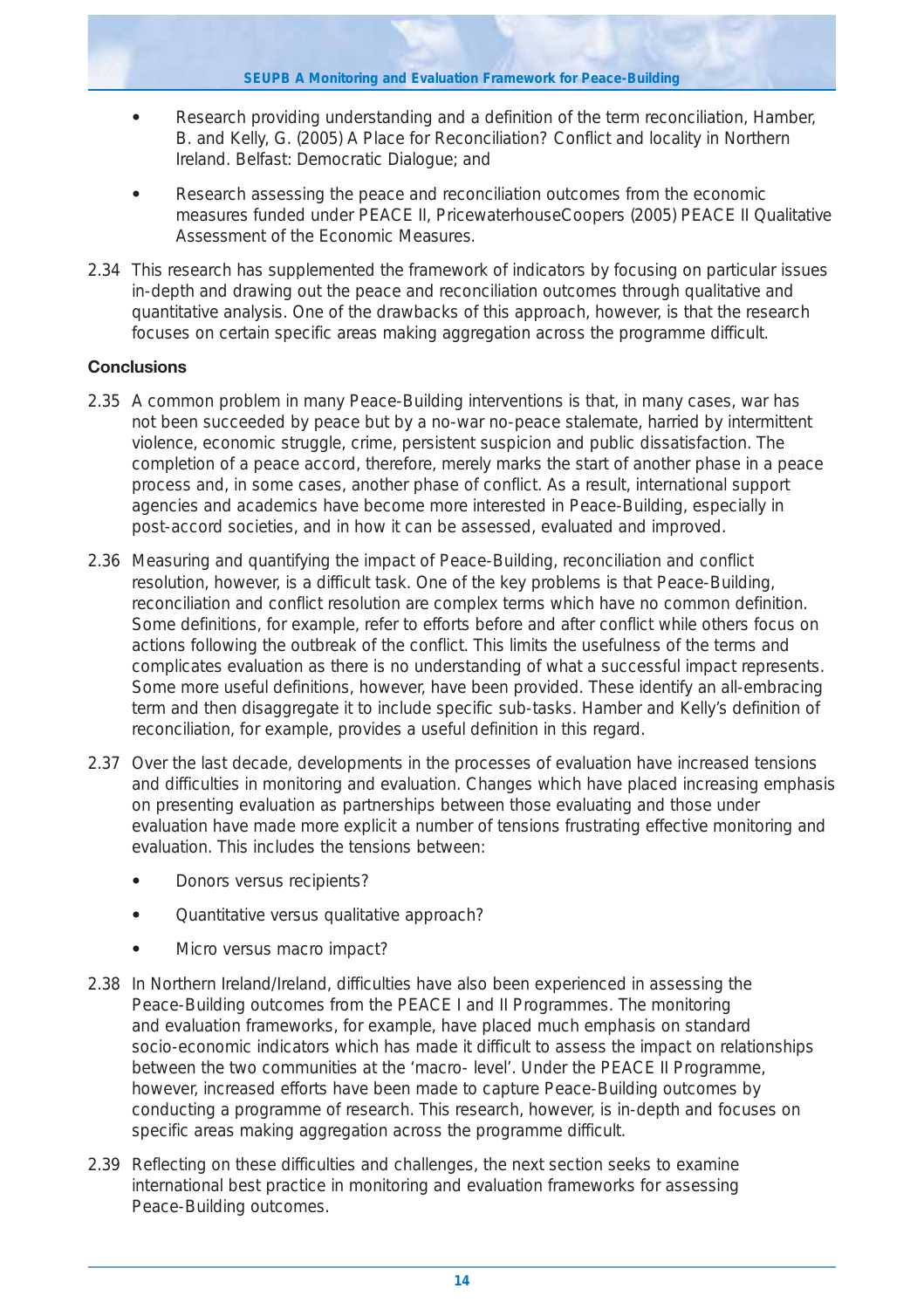# **3 A generic monitoring and evaluation framework**

## **Introduction**

- 3.1 This section identifies and examines a range of methodological approach that can be employed for evaluating Peace-Building outcomes. On the basis of an extensive review of the academic and practice literature and interviews with key informants from funding bodies and the evaluation/research sector, the approach described and analysed below are selected as the most appropriate and successful efforts to monitor and evaluate Peace-Building projects. Consequently, they represent best current practice in monitoring and evaluation. These approach are presented below and detailed in the following paragraphs:
	- **•** Do No Harm;
	- **•** Logical Framework Analysis;
	- **•** Action Evaluation;
	- **•** Theories of Change;
	- **•** Peace and Conflict Impact Assessment;
	- **•** Conflict Sensitivity Analysis;
	- **•** The Aid for Peace approach;
	- **•** Comprehensive Visioning and Strategic Analysis; and
	- **•** Social Dialogue approach.

## **Local Capacities for Peace Project (LCPP) - Do No Harm**

- 3.2 Mary Anderson's Do No Harm/Local Capacities for Peace Project (LCPP) set out to help development agencies find indicators about the effects of humanitarian intervention on intergroup conflicts<sup>33</sup>. The project concluded that 'dividers and connectors' - roads, markets, cross-group attendance in schools and public places - could be identified to measure such changes. In order to assess the relative importance of these indicators, however, it is considered necessary to add a more qualitative narrative approach. More recently, Anderson's Reflections on Peace Practice (RPP) project used case studies and input from regional practitioners to help determine what works and what does not.
- 3.3 Anderson's work has its foundations firmly planted in work pioneered by development agencies, but Peace-Building has raised problems about how to assess the impact of such less concrete interventions. 'Do No Harm' was an important breakthrough in highlighting the potential risks facing interventions in violent or post-war communities, but reconciliation and Peace-Building also require more ambitious approach. It is not enough that Peace-Building programmes do no harm. They must also contribute towards building long-term peace.
- 3.4 Anderson's more recent work with Olson has moved to address this issue. They suggest that local Peace-Building projects rarely evaluate the contribution of their projects to longer-term social objectives. Two explicit objectives are proposed: to reduce the likelihood of violent expressions of differences; and to help build a just and sustainable peace<sup>34</sup>.

<sup>33</sup> Anderson, M. B. (1999) Do No Harm: How aid can support peace - or war. Boulder, CO: Lynne Rienner.

<sup>34</sup> Anderson, M. B. and Olson, L. (2003) Confronting war: Critical lessons for peace practitioners. Cambridge,

MA,Collaborative for Development Action, Inc.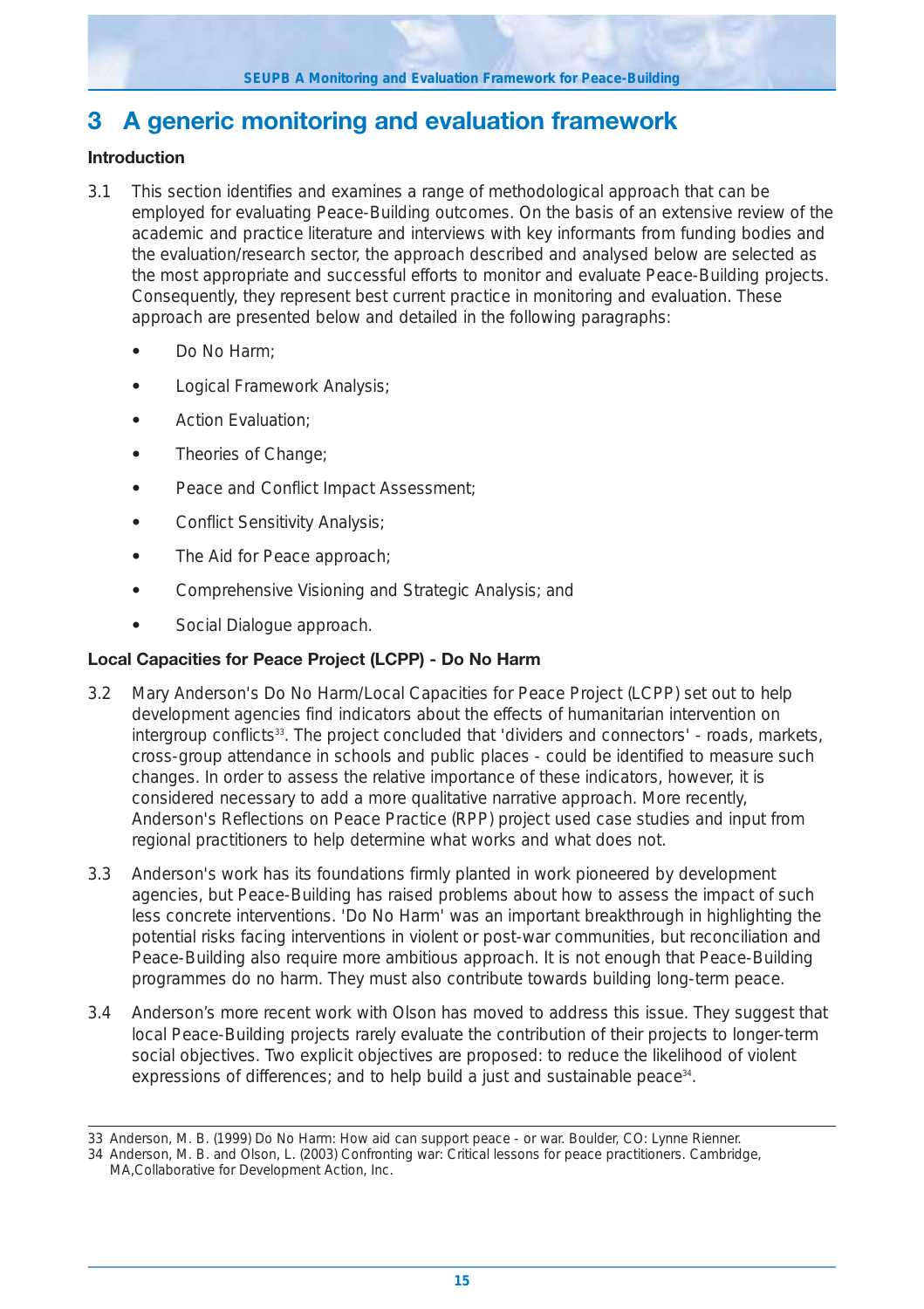3.5 The key strengths and weaknesses of the 'Do No Harm' approach are outlined in Table 3.1.

## **Table 3.1: Strengths and weaknesses of the 'Do No Harm' approach**

| <b>Strengths</b>                                                                                               | <b>Weaknesses</b>                   |
|----------------------------------------------------------------------------------------------------------------|-------------------------------------|
| 'Do No Harm' has had a major impact on<br>monitoring Peace-Building.                                           | Sometimes perceived as reactive.    |
| Has shown ability to adapt to new<br>circumstances, and clarify broad goals<br>(see Anderson and Olson, 2003). | Can be viewed as overly simplistic. |

## **Logical Framework (Log Frame) Analysis**

- 3.6 Developed in the United States, Logical Framework Analysis is probably the most widely used tool for planning and managing development projects, and features in almost all contemporary evaluation exercises.
- 3.7 The Log Frame approach to evaluation appeals to donors because it encourages the discipline of clear thinking about aims, indicators and outcomes, and to project staff and other stakeholders by providing a concise, flexible summary usable throughout the lifecycle of the project. Its easy adaptability to different evaluation tasks may be illustrated by comparing the application of the Log Frame across two users, KAR<sup>35</sup> and the Department for International Development (DFID)<sup>36</sup>, as shown in Table 3.2 and 3.3.

<sup>35</sup> KAR (Knowledge and Research Programme on Disability and Healthcare Technology), 2003. Constructing a logical Framework, Programme on Disability and Healthcare Technology, London: KAR. www.disabilitykar.net.

<sup>36</sup> For a more detailed example of DFID's application of Log Frame analysis, see its Log Frame for strengthening counternarcotics institutions in Afghanistan.

<sup>(</sup>dfidweb.dfid.gon.uk/prismdocs/ASIA\_AND\_PACIFIC\_DIVISION?13754202911.doc)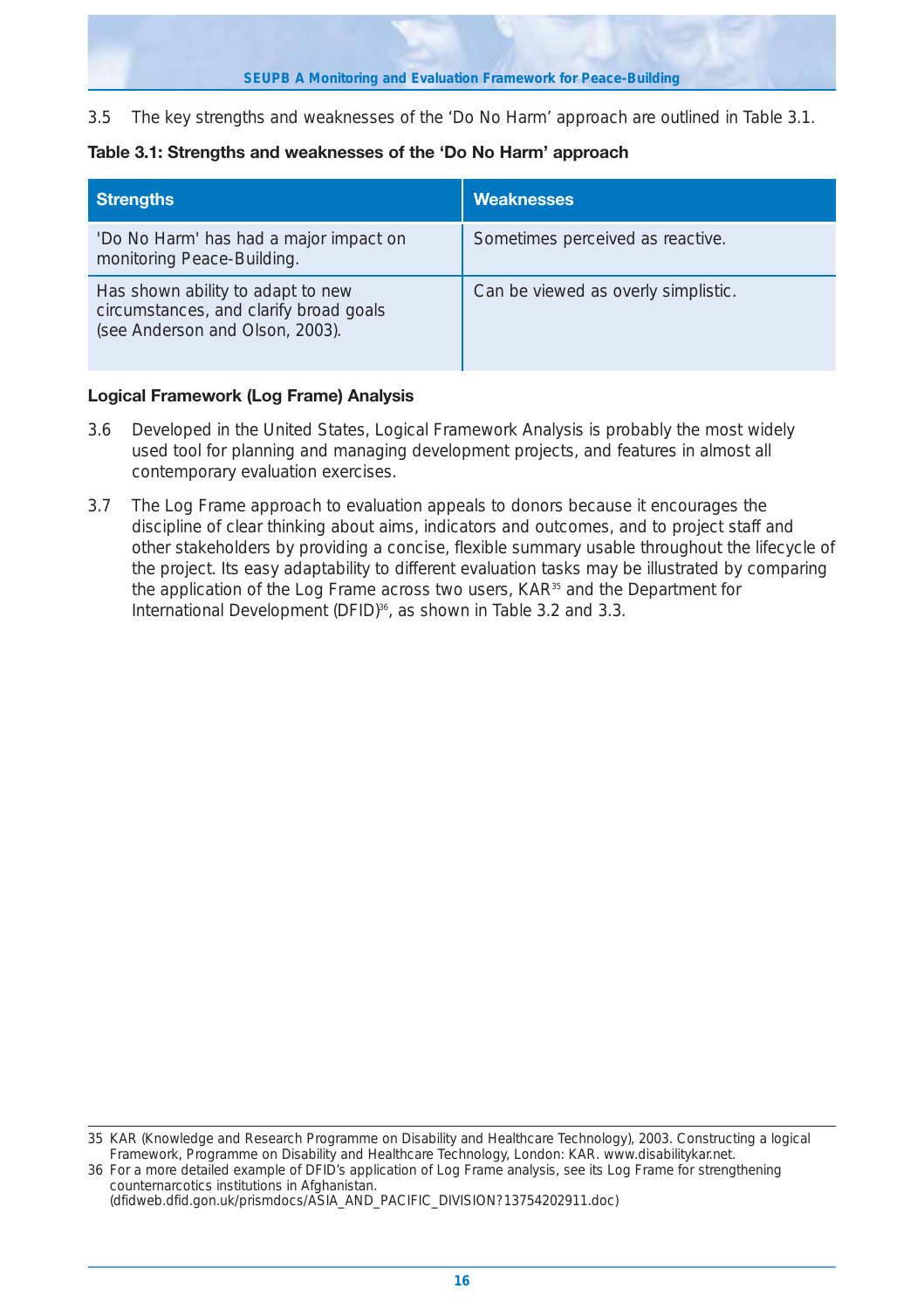| <b>Narrative</b><br>summary                                                                                                             | <b>Verifiable</b><br><b>indicators</b>                                                                                                                                                   | <b>Means of</b><br>verification                                                                                                                                | <b>Important</b><br>assumptions/risks                                                                                                                                                                                                                          |
|-----------------------------------------------------------------------------------------------------------------------------------------|------------------------------------------------------------------------------------------------------------------------------------------------------------------------------------------|----------------------------------------------------------------------------------------------------------------------------------------------------------------|----------------------------------------------------------------------------------------------------------------------------------------------------------------------------------------------------------------------------------------------------------------|
| Goal                                                                                                                                    | What are the<br>quantitative ways of<br>measuring, or<br>qualitative ways of<br>judging, whether these<br>broad objectives are<br>being achieved?<br>(estimated time).                   | What sources of<br>information exists, or<br>can be provided cost-<br>effectively?                                                                             | (Goal to Supergoal):<br>What external<br>factors are necessary<br>for sustaining<br>objectives in the<br>long run?                                                                                                                                             |
| <b>Purpose</b>                                                                                                                          | What are the<br>quantitative measures<br>or qualitative evidence<br>by which achievement<br>and distribution of<br>impacts and benefits<br>can be judged<br>(estimated time).            | What sources of<br>information exists or<br>can be provided cost-<br>effectively? Does<br>provision for collection<br>need to be made<br>under inputs-outputs? | (Purpose to Goal):<br>What conditions<br>external to the project<br>are necessary if<br>achievements of the<br>project's purpose<br>are to contribute to<br>reaching the project<br>goal?                                                                      |
| <b>Outputs: Indicate each</b><br>of the outputs that are<br>to be produced by the<br>project in order to<br>achieve project<br>purpose. | What kind and quantity<br>of outputs, and by<br>when will they be<br>produced? (quantity,<br>quality, time).                                                                             | What sources of<br>information?                                                                                                                                | (Output of Purpose):<br>What are the<br>factors not within the<br>control of the<br>project which, if not<br>present, are liable to<br>restrict progress from<br>outputs to<br>achievements of<br>project purpose?                                             |
| <b>Activities: Indicate</b><br>each of the activities<br>that must be<br>undertaken in order<br>to accomplish the<br>outputs.           | We recommend that<br>verifiable indicators are<br>included against all<br>activities. This is<br>essential for projects<br>reporting and<br>monitoring against the<br>Logical Framework. | What are sources of<br>information?                                                                                                                            | (Activity to Output):<br>1) What external<br>factors must be<br>realised to obtain<br>planned outputs on<br>schedule?<br>2) What<br>kind of decisions or<br>actions outside the<br>control of the project<br>are necessary for<br>inception of the<br>project? |

## **Table 3.2: KAR's Logical Framework**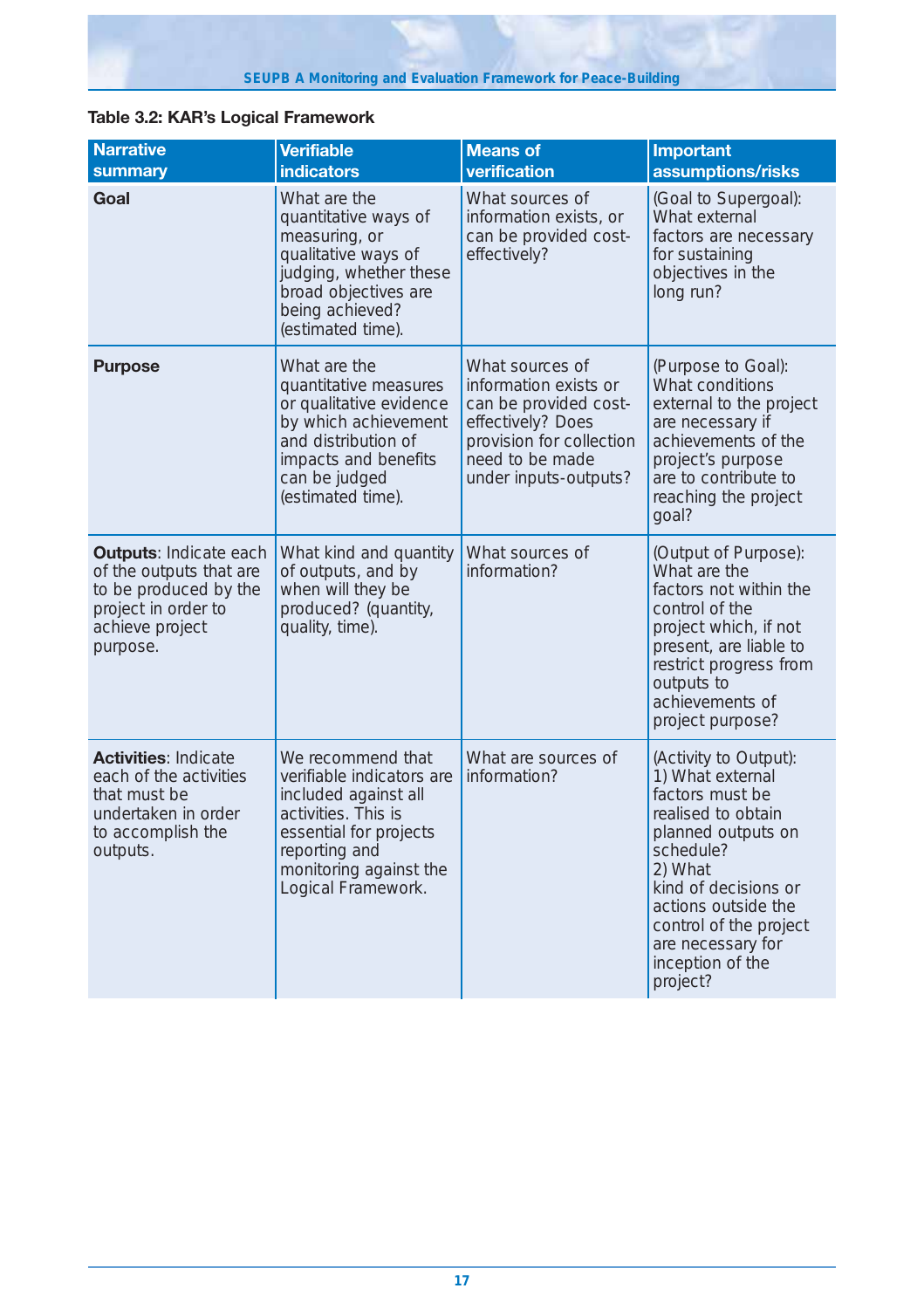| <b>Narrative</b><br>summary                                                                                                                           | <b>Verifiable</b><br><b>indicators</b>                                                                     | <b>Means of</b><br>verification                                               | <b>Important</b><br>assumptions/risks                                                                                                                       |
|-------------------------------------------------------------------------------------------------------------------------------------------------------|------------------------------------------------------------------------------------------------------------|-------------------------------------------------------------------------------|-------------------------------------------------------------------------------------------------------------------------------------------------------------|
| Goal: Wider problem<br>the project will help<br>to solve.                                                                                             | Quantitative ways<br>of measuring or<br>qualitative ways<br>of judging timed<br>achievement of goal.       | Cost-effective<br>methods and sources<br>to quantify or assess<br>indicators. | (Goal to supergoal)<br><b>External factors</b><br>necessary to sustain<br>objectives in the<br>long run.                                                    |
| <b>Purpose: The</b><br>immediate impact on<br>the project area or<br>target group, i.e. the<br>change or benefit to<br>be achieved by the<br>project. | Quantitative ways<br>of measuring or<br>qualitative ways<br>of judging times<br>achievement of<br>purpose. | Cost-effective<br>methods and sources<br>to quantify or assess<br>indicators. | (Purpose of Goal)<br><b>External conditions</b><br>necessary if achieved<br>project purpose is<br>to contribute to<br>reaching project goal.                |
| <b>Outputs: These</b><br>are the specifically<br>deliverable results<br>expected from the<br>project to attain the<br>purpose.                        | Quantitative ways<br>of measuring or<br>qualitative ways<br>of judging timed<br>production of outputs.     | Cost-effective<br>methods and sources<br>to quantify or assess<br>indicators. | (Outputs to purpose)<br>Factors out of<br>project control which,<br>if present, could<br>restrict progress from<br>outputs to achieving<br>project purpose. |
| <b>Activities:</b> These are<br>the tasks to be done<br>to produce the<br>outputs.                                                                    | <b>INPUTS: This is a</b><br>summary of the<br>project budget.                                              | Financial out-turn<br>report as agreed in<br>grant agreement.                 | (Activity to output)<br>Factors out of project<br>control which, if<br>present, could restrict<br>progress from activities<br>to achieving<br>outputs.      |

## **Table 3.3: DFID's Logical Framework**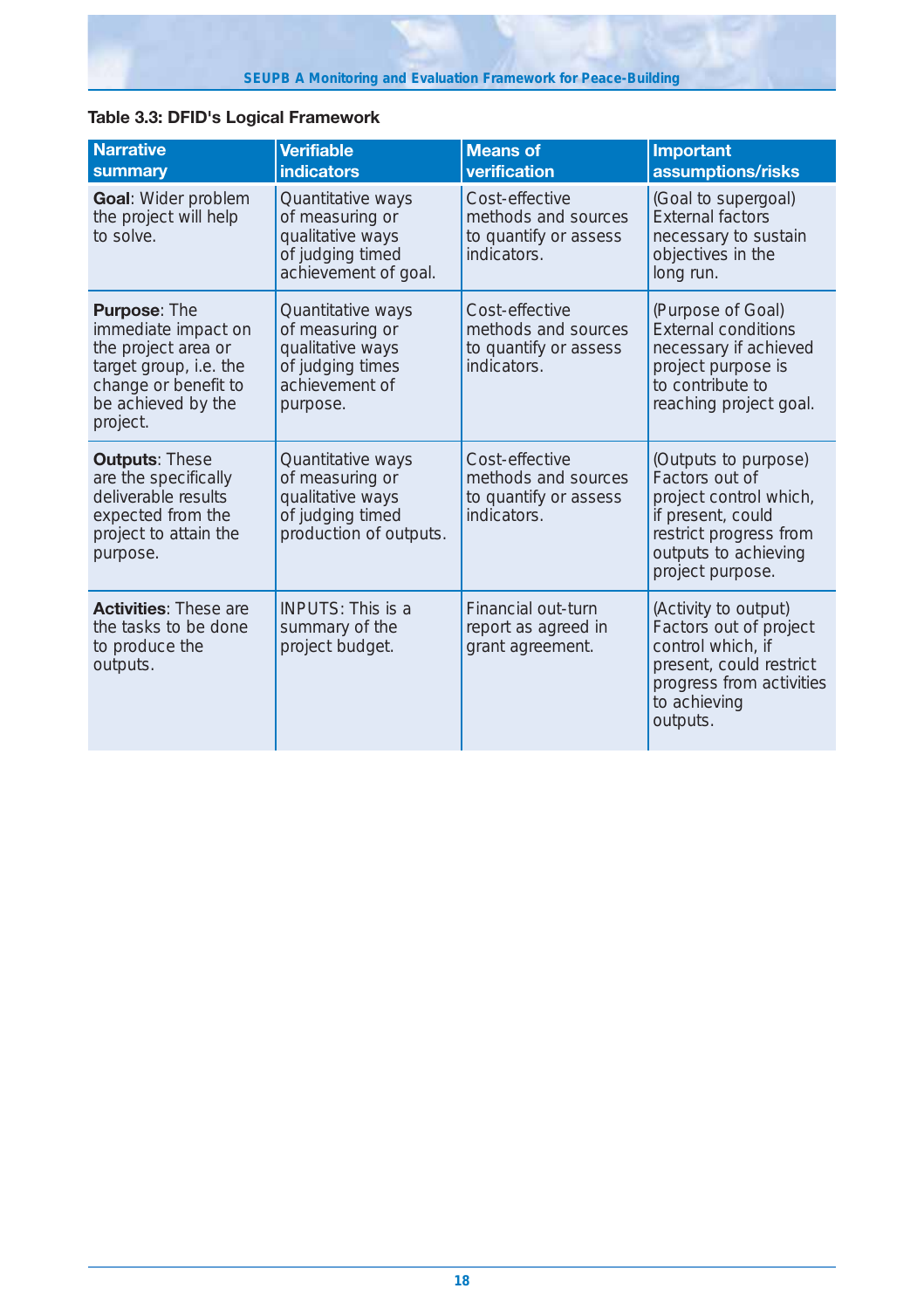#### **SEUPB A Monitoring and Evaluation Framework for Peace-Building**

- 3.8 The question is not whether Log Frames are helpful in monitoring and evaluating development projects, but if they are appropriate to evaluate Peace-Building interventions. Over the last number of years, major relief and development agencies in the United States, Canada and Europe have increasingly adopted Peace-Building initiatives and incorporated Log Frames within this analysis<sup>37</sup>. This increasing focus on Peace-Building has been largely based on the premise that eliminating or reducing structural injustice and inequality and addressing the causes of poverty are important dimensions of development work for long-term, sustainable peace.
- 3.9 Given the degree of importance placed on this rationale, it is not surprising that many of Peace-Building initiatives, and the Log Frames contained therein, have largely focused on measuring more 'standard' economic and social outcomes. A review of a range of evaluation reports and practical guidance documents produced by organisations such as DFID, the World Bank and the Canadian International Development Agency, for example, have identified performance indicators across a number of sectors that include, *inter alia*:
	- **Agriculture** (e.g. % change in the deforestation rate; agriculture as % of total GNP);
	- **Energy** (e.g.% of households connected consumption; kms of transmission lines);
	- **Education** (e.g. % enrolments by family income level; school drop outs as % of school population); and
	- **Housing** (e.g. % change in number of slum units replaced by new housing; % of population with a set standard of shelter)<sup>38</sup>.
- 3.10 Efforts have also been made however, to focus attention on employing Log Frames to measure outcomes related to Peace-Building that are beyond more 'standard' economic and social objectives. These include, for example, indicators in relation to developing governance and promoting civil society and pluralist democracy, as shown in Table 3.4.

## **Table 3.4: Examples of indicators used in interventions promoting civil society and pluralist democracy, and governance .**

| <b>Objective/</b><br>theme       | Governance <sup>39</sup>                                                                                                                                                                                                                                                  | <b>Promoting civil society and</b><br>pluralist democracy <sup>40</sup>                                                                                                                                                                                                                                                                                                                                                                                                                                                                                                                                                    |
|----------------------------------|---------------------------------------------------------------------------------------------------------------------------------------------------------------------------------------------------------------------------------------------------------------------------|----------------------------------------------------------------------------------------------------------------------------------------------------------------------------------------------------------------------------------------------------------------------------------------------------------------------------------------------------------------------------------------------------------------------------------------------------------------------------------------------------------------------------------------------------------------------------------------------------------------------------|
| Examples of<br><b>indicators</b> | • Percentage increase in<br>public confidence in<br>institutions.<br>• Number of governance<br>processes in place.<br>• Implementation of laws -<br>corporate and bankruptcy.<br>• Cabinet decision making<br>processes.<br>• Institutions for law and<br>order in place. | • Perceived change in awareness of various<br>democratic issues by the target population.<br>• Change in perception of various human rights<br>and democratic development issues by<br>government representatives.<br>• Change in behaviour of the target population -<br>participation in elections.<br>• Participation in public awareness campaigns.<br>• Extent of NGO participation in regional networks<br>on governance/human rights issues.<br>• Change in number/quality of deliberation with<br>civil society on variety of democratic issues.<br>• Openness of government to local advocacy on<br>human rights. |

37 Fast, L. and Neufeldt, R. (2005) 'Envisioning Success: Building Blocks for Strategic and Peace-Building Impact Evaluation', Journal of Peace-Building and Development, 2, 2, 2005.

38 UNDG, UNDP, World Bank, GTZ, BMZ (2003) Practical Guide to Multilateral Needs Assessments in Post-Conflict Situations

<sup>39</sup> UNDG, UNDP, World Bank, GTZ, BMZ (2003) Practical Guide to Multilateral Needs Assessments in Post-Conflict Situations 40 Canadian International Development Agency (2003) Three Decentralised Funds in the Balkans, Evaluation Report, December 2003, Performance and Knowledge Development Branch, Canadian International Development Agency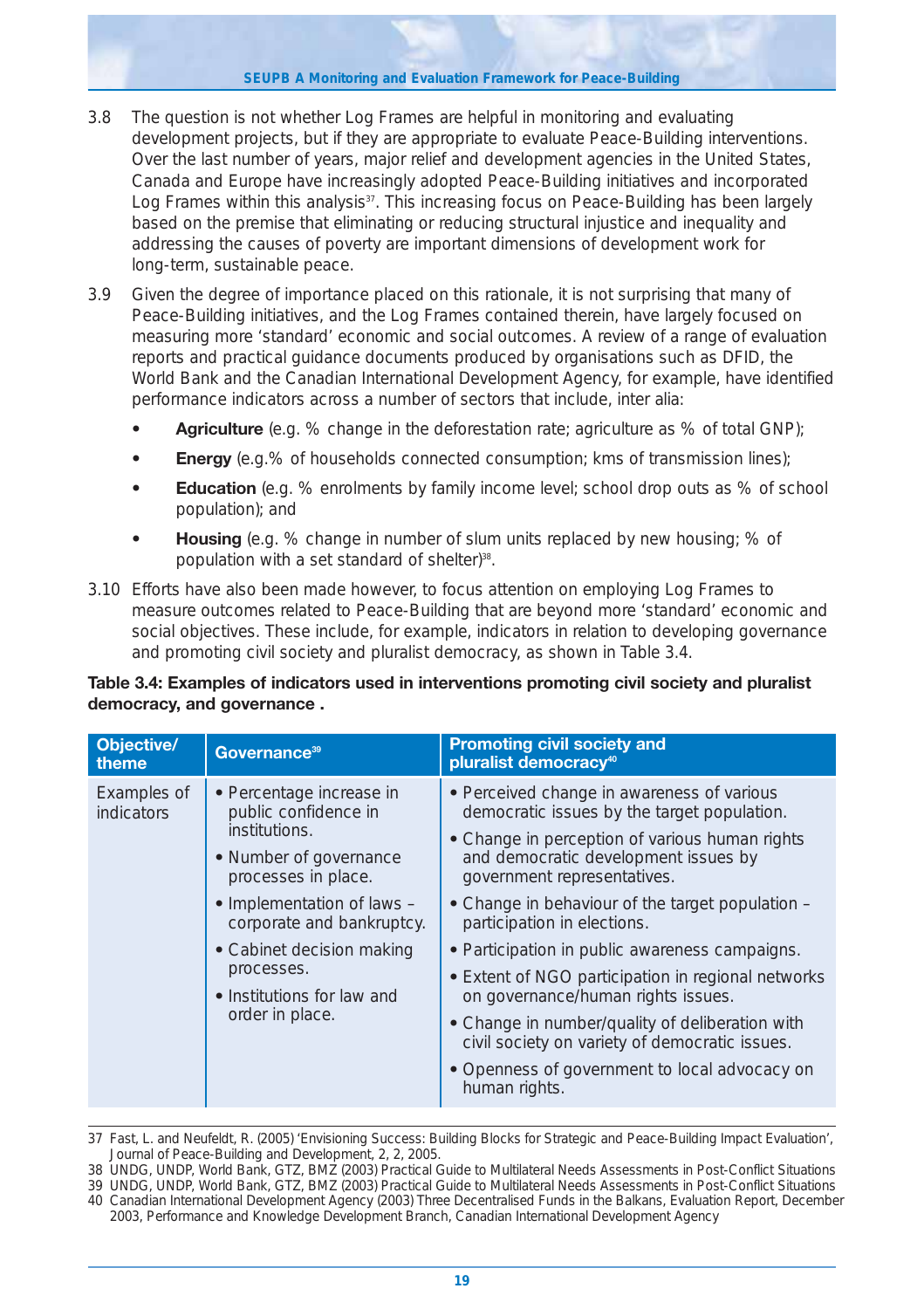**SEUPB A Monitoring and Evaluation Framework for Peace-Building**

3.11 A menu of other indicators related to enhancing citizen security and developing participatory democratic governance is included in a field manual provided by USAID<sup>41</sup>. The key strengths and weaknesses of the Log Frame Analysis are outlined in Table 3.5:

|  |  |  |  | Table 3.5: Strengths and weaknesses of the Log Frame approach |
|--|--|--|--|---------------------------------------------------------------|
|--|--|--|--|---------------------------------------------------------------|

| <b>Strengths</b>                                                                                                                                                                                 | <b>Weaknesses</b>                                                                                                                                                        |
|--------------------------------------------------------------------------------------------------------------------------------------------------------------------------------------------------|--------------------------------------------------------------------------------------------------------------------------------------------------------------------------|
| Intrinsic to almost all Peace-Building<br>evaluation.                                                                                                                                            | Produces a focus on the project level rather<br>than on the overall policy goals or purposes<br>and needs to be adapted for micro-macro<br>transferability.              |
| Provides a basis to examine the rationale for a<br>programme/project, the intended outcomes,<br>the activities that will achieve these outcomes<br>and the risks posed to the programme/project. | Developing appropriate Peace-Building<br>indicators can be difficult.                                                                                                    |
| Clarifies the project objectives and the<br>assumptions underpinning specific<br>interventions.                                                                                                  | Places much emphasis on quantifiable<br>indicators which may not capture all the<br>outcomes of Peace-Building.                                                          |
| Highlights the need to link planned activities<br>with desired outcomes and to clearly identify<br>the type, range and amount of inputs required<br>for each.                                    | Can be restrictive focusing the Implementing<br>Agencies to think mechanistically rather than<br>being innovative.                                                       |
| Provides a basis for monitoring and evaluation<br>by highlighting the need for, and the prospects<br>of, project sustainability.                                                                 | Focuses too much on risks of an intervention<br>rather than the opportunities. Conflict is<br>viewed as a risk rather than as something the<br>intervention can address. |

## **Action Evaluation**

- 3.12 Action Evaluation is an approach to evaluation developed by Marc Ross and Jay Rothman which starts by emphasising the distinction between the success of a project according to its internal standards (the immediate and usually local objectives set for a project by the donors) and its ability to impact external realities (the deliberate and incidental effects of the project on Peace-Building within the broader political, economic and social structures and processes).
- 3.13 Get the internal goals and methodology right, they argue, and the external impact is more likely to be effective. They prefer to start by clarifying the specific micro- level aims of a project, and emphasise the importance of the systematic collection of data. They emphasise the need to involve all the key stakeholders at the early stage of a project, in order to agree common goals for monitoring and evaluation. Action Evaluation is not a directive approach, preferring to allow micro- level initiatives to emerge or evolve through the collective actions and analysis of a range of projects. The key stages involved in Action Evaluation are outlined in Table  $3.643$ :

<sup>41</sup> USAID (1998) Participatory Country Program Strategic Planning, and Performance Monitoring, Field Manual, December 1998.

<sup>42</sup> Ross, M. H., 2001, 'Action Evaluation in the theory and practice of conflict resolution', Peace and Conflict Studies [on-line journal], 8(1). http://www.gmu.edu/academic/pcs.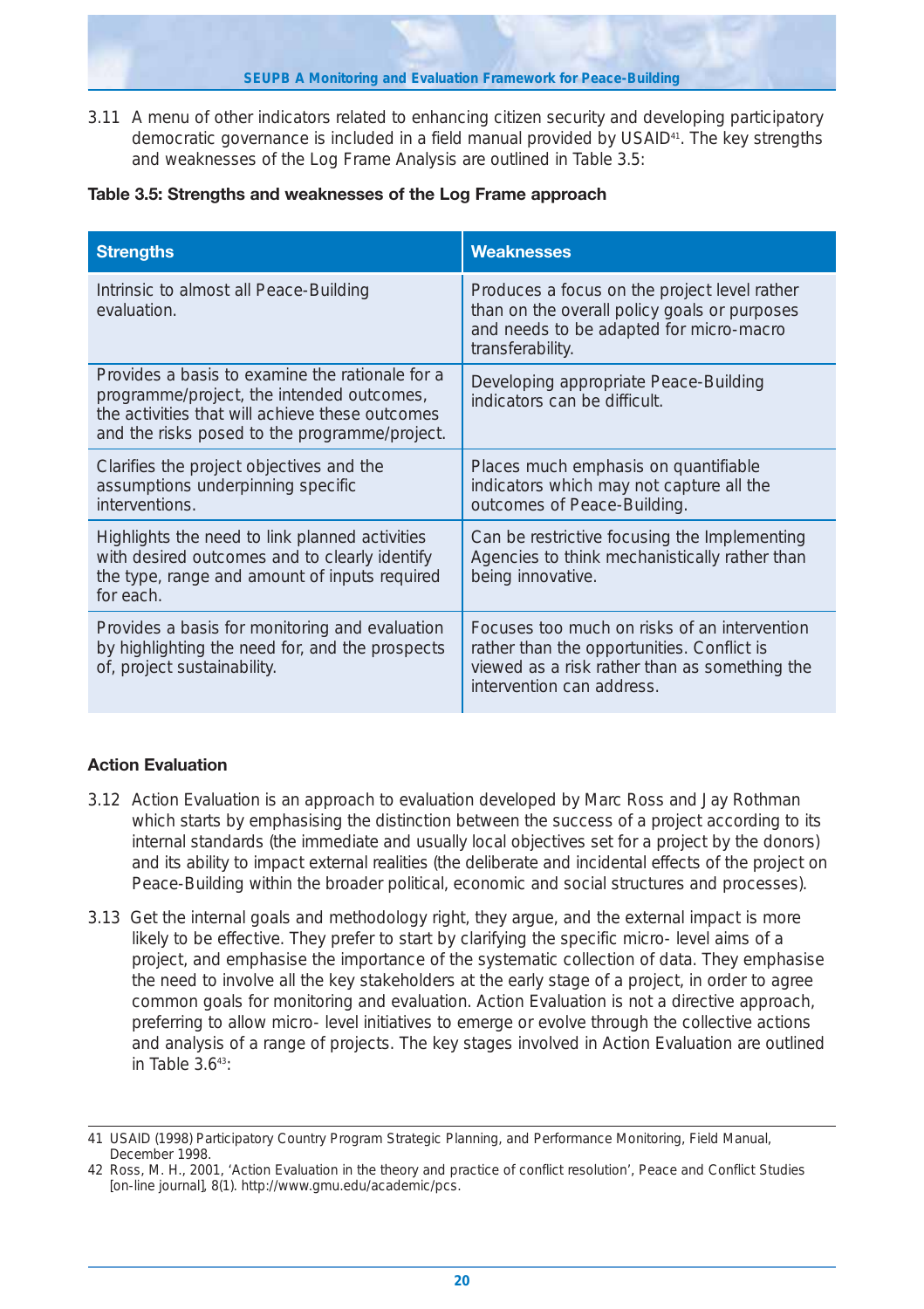#### **SEUPB A Monitoring and Evaluation Framework for Peace-Building**

## **Table 3.6: Action Evaluation**

| <b>Stage</b>               | <b>Activities</b>                                                                                                                                                               |
|----------------------------|---------------------------------------------------------------------------------------------------------------------------------------------------------------------------------|
| Establishing a<br>baseline | • Articulation of definitions of success.<br>. Negotiation of definitions between individual stakeholders.<br>• Individuals definitions are woven into shared goals of success. |
| Formative<br>Monitoring    | • Enactment of definitions of success.<br>• Monitoring of success and of definitions.<br>• Adjustment of definitions based on insights gained during<br>real-life activity.     |
| Summative<br>Assessment    | • Questions are asked and measures (using previously agreed<br>indicators) taken about how well an intervention has stacked up<br>against its own internally-derived goals.     |

- 3.14 Its advocates also believe that Action Evaluation is the most realistic approach to ensuring that projects have an external influence at the macro- level. According to Lynch, 'Action Evaluation' (Rothman, 2003: 85) is a straight-forward methodology designed to assist key stakeholders in a conflict intervention initiative to collaboratively define success and, using this as a baseline, to incorporate the monitoring and evaluation of these goals into the project management cycle<sup>43</sup>.
- 3.15 The approach is sceptical of the concept of drawing up a list of 'objective indicators' to measure success. Instead, it is proposed that these need to be specific to the intervention and are best elicited from and with the participants in the project. Nevertheless, Ross and Rothman have identified 'illustrative standards for international or ethnic conflict resolution' as outlined below<sup>44</sup>:

<sup>43</sup> Lynch, C. (2006 ongoing) Assessing for a Peace-Building Impact: A framework for evaluating the impact of PEACE Programmes, Dublin City University, Centre for International Studies, 2006 ongoing.

<sup>44</sup> Ross, M.H. and Rothman, J. (eds.) (1999) Theory and Practice in Ethnic Conflict Management: Theorising Success and Failure, London: Macmillian.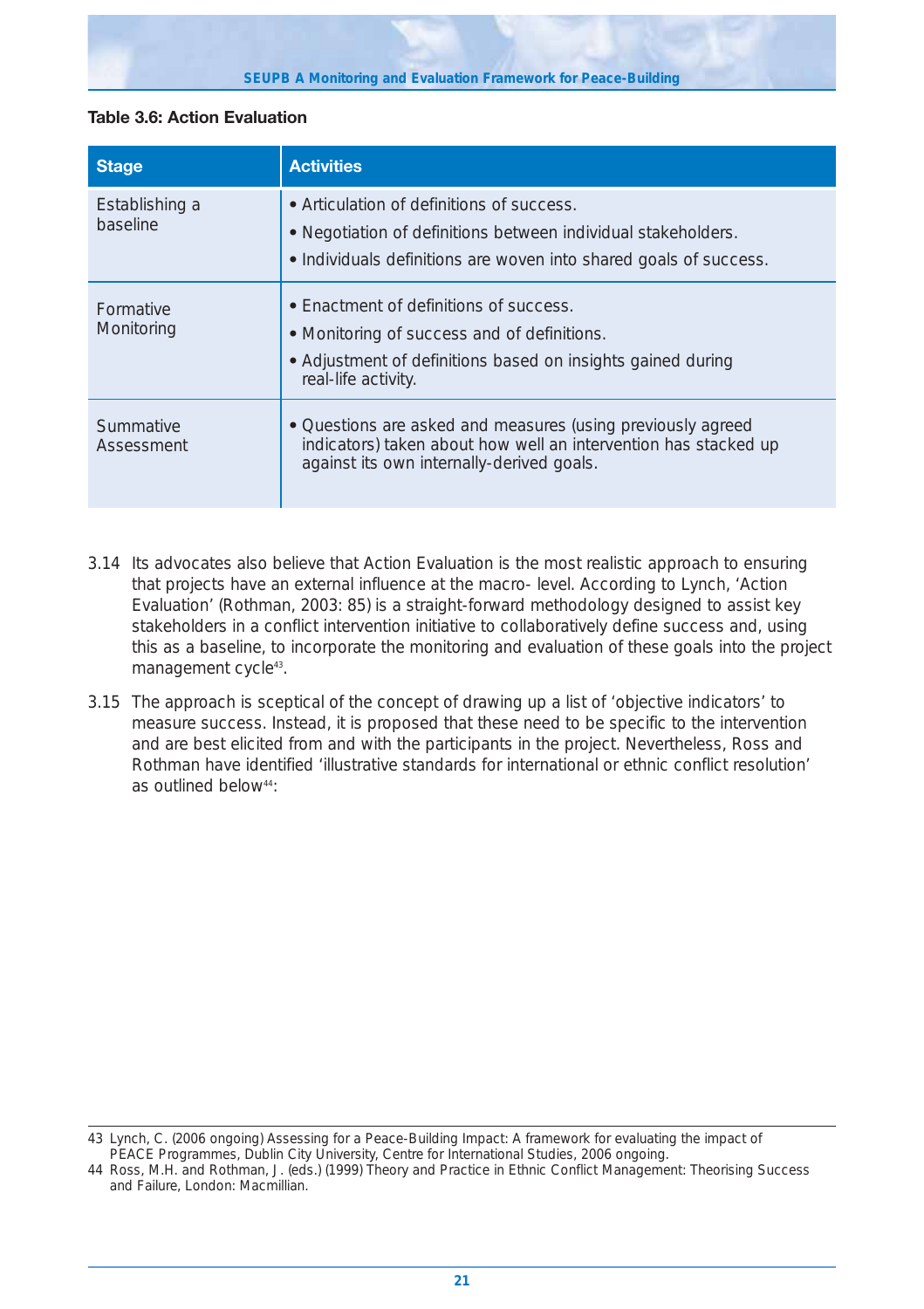### **Figure 3.1: Illustrative standards for conflict resolution projects**

### **Long term goals:**

- 1. Institutionalisation: develop local capacity, establish structures that will perpetuate and deepen the work;
- 2. Reverberation: influence specific micro- level interventions so that they reverberate to the society at large; and
- 3. Demonstration: establish credible and replicate models for addressing ethnic tension.

### **Methods to accomplish such goals:**

- 1. Needs assessments: identification of issues.
- 2. Dialogue: meaningful, regular, sustainable.
- 3. Confidence building: mutual trust and understanding.
- 4. Empowering: recognition of the power to achieve creative and peaceful change.
- 5. Partnering co-operation with other programmes.
- 6. Engaging: engaging disputants to participate in creative conflict management.
- 7. Localising: identifying leader of local conflict management.
- 8. Catalysing: initiating concrete collaborative project between disputing parties.
- 9. Training: local leaders/activities in contextually appropriate concepts and skills of conflict resolution.
- 10. Evaluation: development of credible and useful methods for evaluating conflict resolution interventions.
- 3.16 The key strengths and weaknesses of the Action Evaluation approach are outlined in Table 3.7.

#### **Table 3.7: Strengths and weaknesses of the Action Evaluation approach**

| <b>Strengths</b>                                    | <b>Weaknesses</b>                            |
|-----------------------------------------------------|----------------------------------------------|
| Emphasises need for a systematic<br>empirical base. | May underrate structural influences.         |
| Perceived by practitioners as supportive to         | Provides limited analysis of linkage between |
| their work.                                         | the project level and the strategic level.   |
| Sets more modest (realistic?) targets for           | Agreed goals may be those of the lowest      |
| micro-level projects.                               | common denominator.                          |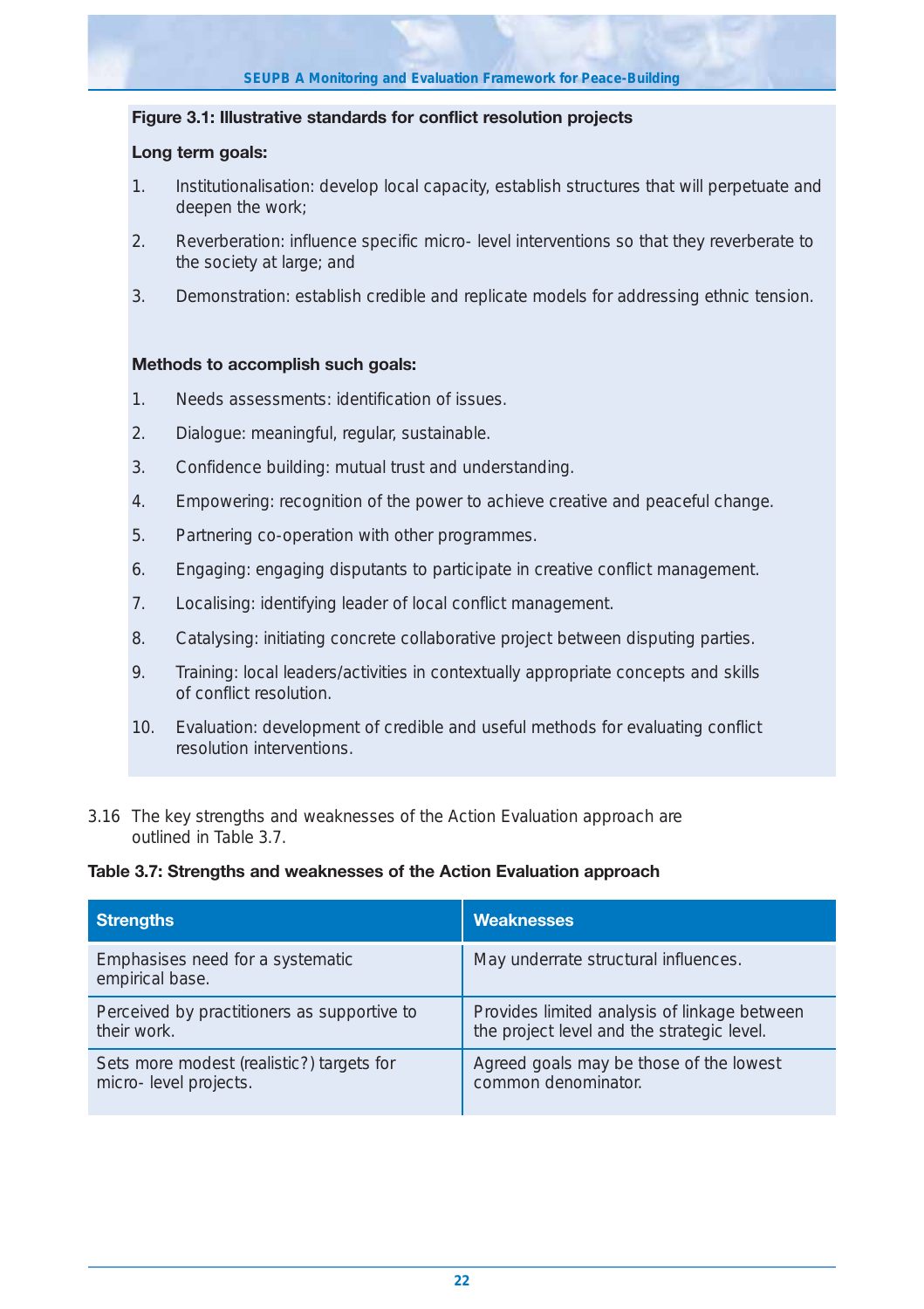#### **SEUPB A Monitoring and Evaluation Framework for Peace-Building**

## **Theories of Change**

3.17 The Theories of Change approach to monitoring and evaluation, associated with a range of organisations including Search for Common Ground and Catholic Relief Services, start from the macro- level (the opposite position to Action Evaluation), but share with it a concern that micro- level aims might have a macro- level impact. They assume that most micro- level programmes and projects have macro- level goals and underlying assumptions. The first stage in evaluation is to clarify what these are and make them explicit, and Theory of Change supporters believe that this must involve a collaborative process between all the main stakeholders in the project, including donors, professional staff, the local community and broader societal interests. Together they set the micro- level and macro- level aims for the project and the mechanisms necessary to achieve them. Perhaps most importantly, this explicit approach pays attention to how the immediate aims of a project can be linked to how society can achieve sustainable peace, and consequently how progress along both these paths can be measured. Peter Woodrow articulates ten theories of change which are outlined in the following table<sup>45</sup>.

| <b>Theory</b>                                                | <b>Basis of theory</b>                                                                                                                                                                                                                  | <b>Methods/intervention activities</b>                                                                                                                                                                                                                                                  |
|--------------------------------------------------------------|-----------------------------------------------------------------------------------------------------------------------------------------------------------------------------------------------------------------------------------------|-----------------------------------------------------------------------------------------------------------------------------------------------------------------------------------------------------------------------------------------------------------------------------------------|
| The Individual<br>Change Theory.                             | Peace comes through<br>transformative change of a critical<br>mass of individuals, their<br>consciousness, attitudes,<br>behaviours and skills.                                                                                         | Investment in individual change<br>through training, personal<br>transformation/consciousness-<br>raising workshops or processes;<br>dialogues and encounter groups;<br>trauma healing.                                                                                                 |
| The Healthy<br>Relationships and<br>Connections Theory.      | Peace emerges out of a process<br>of breaking down isolation,<br>polarisation, division, prejudice<br>and stereotypes between/<br>among groups.                                                                                         | Processes of inter-group dialogue;<br>networking; relationship-building<br>processes; joint efforts and practical<br>programmes on substantive problems.                                                                                                                                |
| The Withdrawal of the<br><b>Resources for War</b><br>Theory. | Wars require vast amounts of<br>material (weapons, supplies,<br>transport, etc.) and human capital.<br>If we can interrupt the supply of<br>people and goods to the war<br>making system, it will collapse<br>and peace will break out. | Anti-war campaigns to cut off<br>funds/national budgets;<br>conscientious objection and/or<br>resistance to military service;<br>international arms control; arms<br>(and other) embargoes and boycotts.                                                                                |
| The Reduction of<br>Violence Theory.                         | Peace will result as we reduce<br>the levels of violence perpetrated<br>by combatants or their<br>representatives.                                                                                                                      | Cease-fires, creation of zones of<br>peace, withdrawal/retreat from direct<br>engagement, introduction of<br>peacekeeping forces/interposition,<br>observation missions, accompaniment<br>efforts, promotion of non-violent<br>methods for achieving<br>political/social/economic ends. |

45 Peter Woodrow, Strategic Analysis for Peace-Building Programmes, cited by Church, C and Rogers, M. (2005) Designing for Results: Integrated Monitoring and Evaluation in Conflict Transformation Programmes, Search for Common Ground, Washington.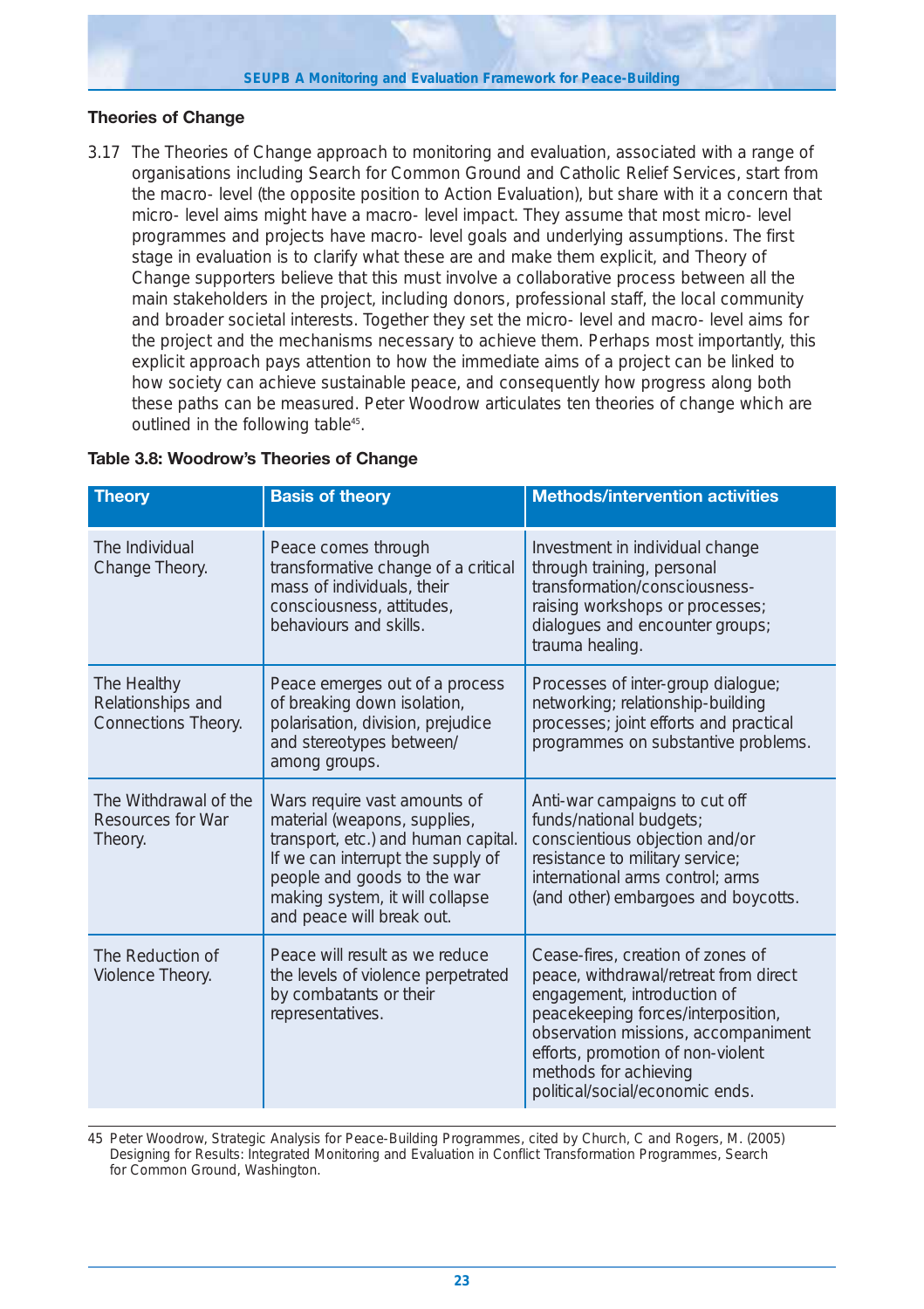**SEUPB A Monitoring and Evaluation Framework for Peace-Building**

| <b>Theory</b>                            | <b>Basis of theory</b>                                                                                                                                                                                                                                                                         | <b>Methods/intervention activities</b>                                                                                                                                                                                                                               |
|------------------------------------------|------------------------------------------------------------------------------------------------------------------------------------------------------------------------------------------------------------------------------------------------------------------------------------------------|----------------------------------------------------------------------------------------------------------------------------------------------------------------------------------------------------------------------------------------------------------------------|
| The Root Causes/<br>Justice Theory.      | We can achieve peace by<br>addressing the underlying issues<br>of injustice, oppression/<br>exploitation, threats to identity<br>and security, and peoples' sense<br>of injury/victimisation.                                                                                                  | Long-term campaigns for social<br>change, truth and reconciliation;<br>changes in social institutions, laws,<br>regulations, and economic systems.                                                                                                                   |
| The Institutional<br>Development Theory. | Peace is secured by establishing<br>stable/reliable social institutions<br>that guarantee democracy, equity,<br>justice, and fair allocation of<br>resources.                                                                                                                                  | New constitutional and governance<br>arrangements/entities; development<br>of human rights, rule of law, anti-<br>corruption; establishment of<br>democratic/equitable economic structures;<br>economic development; democratisation.                                |
| The Political<br>Elites Theory.          | Peace comes when it is in the<br>interest of political (and other)<br>leaders to take the necessary<br>steps. Peace-Building efforts must<br>change the political calculus of key<br>leaders and groups.                                                                                       | Raise the costs and reduce the<br>benefits for political elites of continuing<br>war and increase the incentives for peace;<br>engage active and influential<br>constituencies in favour of peace;<br>withdraw international support/funding<br>for warring parties. |
| The Grassroots<br>Mobilisation Theory.   | "When the people lead, the leaders<br>will follow." If we mobilise enough<br>opposition to war, political leaders<br>will have to pay attention.                                                                                                                                               | Mobilise grassroots groups to either<br>oppose war or to advocate for positive<br>action. Use of the media; non-violent<br>direct action campaigns; education/<br>mobilisation effort; organising advocacy<br>groups; dramatic events to raise<br>consciousness.     |
| The Economics<br>Theory.                 | People make personal decisions,<br>and decision-makers make policy<br>decisions based on a system of<br>rewards and incentives and<br>punishment/sanctions that are<br>essentially economic in nature.<br>If we can change the economics<br>associated with war-making, we<br>can bring peace. | Use of government or financial<br>institutions to change supply and<br>demand dynamics; control incentive<br>and reward systems; boycotts.                                                                                                                           |
| The Public Attitudes<br>Theory.          | War and violence are partly<br>motivated by prejudice,<br>misperceptions, and intolerance<br>of difference. We can promote<br>peace by using the media<br>(television and radio) to change<br>public attitudes and build greater<br>tolerance in society.                                      | TV and radio programmes that<br>promote tolerance; modelling<br>tolerant behaviour; symbolic acts<br>of solidarity/unity; dialogues among<br>groups in conflict-with subsequent<br>publicity.                                                                        |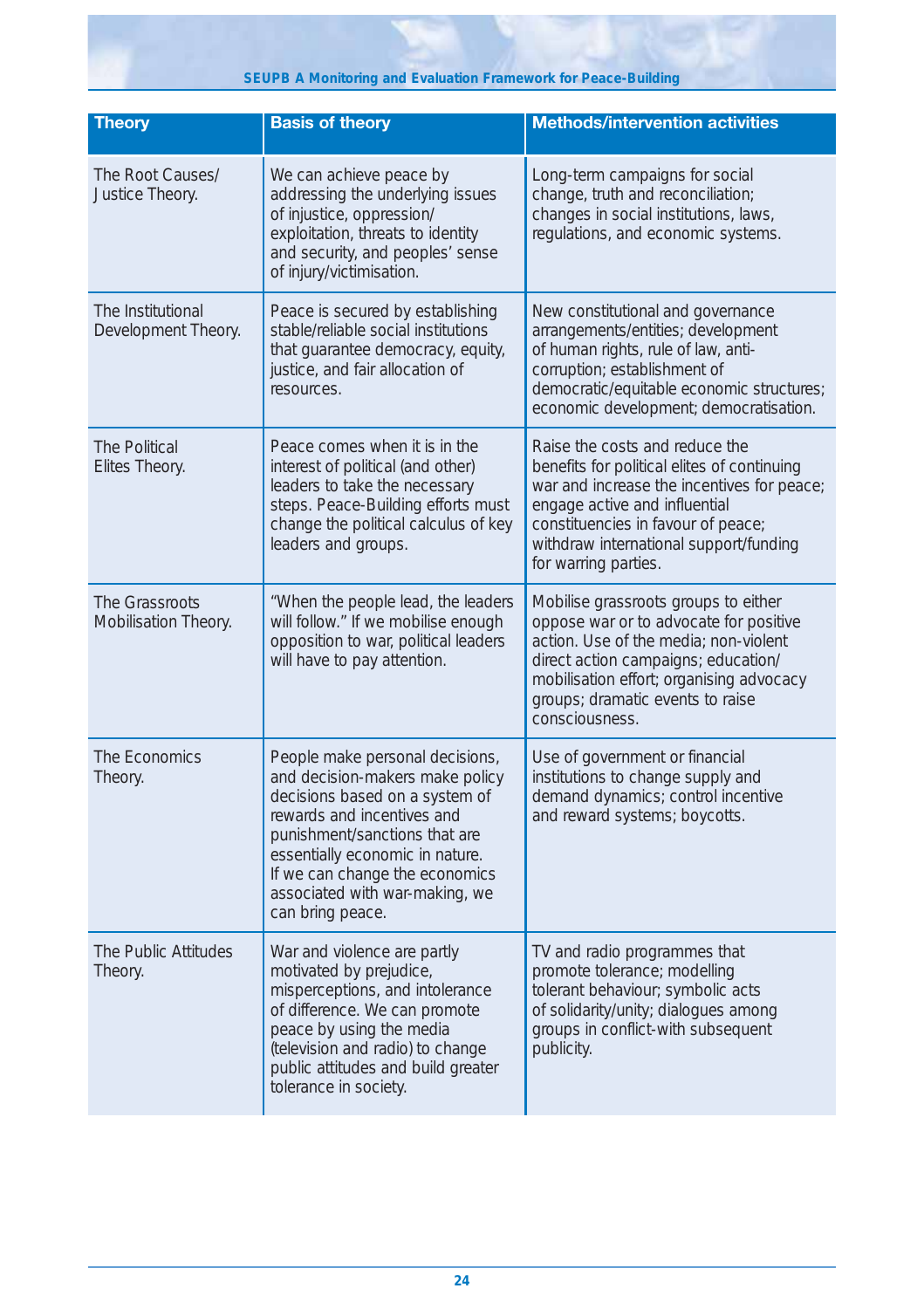**SEUPB A Monitoring and Evaluation Framework for Peace-Building**

3.18 An example of a recent Theories of Change framework was that adopted by Church, Goldwyn and Zandvliet 2005 and described by Brusset as a 'Narrative Disaggregation' approach<sup>46</sup>. As Brusset points out, 'it is not a generic set of criteria to evaluate all interventions but an instrument to guide thinking before starting an evaluation. The framework is structured around three thematic areas which are again divided into three specific aspects of an intervention that the evaluation can seek to assess. The framework offers some illustrative questions within each aspect to provide greater clarity in terms of practical application.

| <b>Thematic</b><br>area          | <b>Aspect covered</b>                                                    | <b>Evaluation measure</b>                                                    |
|----------------------------------|--------------------------------------------------------------------------|------------------------------------------------------------------------------|
| Goals and<br>assumptions         | Why and how is the agency<br>conducting this particular<br>intervention? | Assess Appropriateness.<br><b>Theoretical Analysis.</b><br>Strategic Review. |
| <b>Process</b><br>Accountability | How was the intervention<br>implemented?                                 | Management and Admin Cost-Accountability<br>Process Appraisal.               |
| Range of<br>results              | What were the short and<br>long term results of the<br>intervention?     | Output.<br>Outcomes.<br>Impact.                                              |

## **Table 3.9: 'Narrative Disaggregation' approach**

3.19 Theories of Change can be employed for two main tasks:

- **To reveal and understand assumptions**: two assumptions are inherent in each theory: 1) how change works, and 2) the strategic advantage of the chosen theory over other theories for the context. For example, in examining a project's contribution to conflict transformation, it is possible to explore the assumptions behind the intervention and to examine how change at the individual and small group level may contribute to conflict transformation in general. Therefore, by linking the immediate, or internal, goals of a project, the Theories of Change approach develops an idea and tests the assumptions of how this will contribute to change in society at a general level. In this regard, the Theories of Change approach can be particularly useful to evaluate programme design; and
- **To ensure alignment in all levels of the programme design**: when setting goals and objectives, Theories of Change can assist programme planners to understand the basis of change behind particular choices. This assesses whether there are other Theories of Change that are better suited to the situation in which the evaluator is working or whether effectiveness increases if multiple theories are integrated into the design. On this basis, discussions of the underlying Theories of Change can help tighten programme logic and identify gaps and unmet needs.
- 3.20 The Theories of Change approach works best when sensitive to Ross and Rothman's internal and external features of Action Evaluation, and indeed the two approach, which are based on micro and macro perspectives and apparently in opposition, can complement each other. The key strengths and weaknesses of the Theories of Change approach are outlined in Table 3.10.

<sup>46</sup> Brusset, Emery, 2006, Literature Overview of Evaluation Tools for Conflict Prevention, Derry/Londonderry, Northern Ireland: INCORE.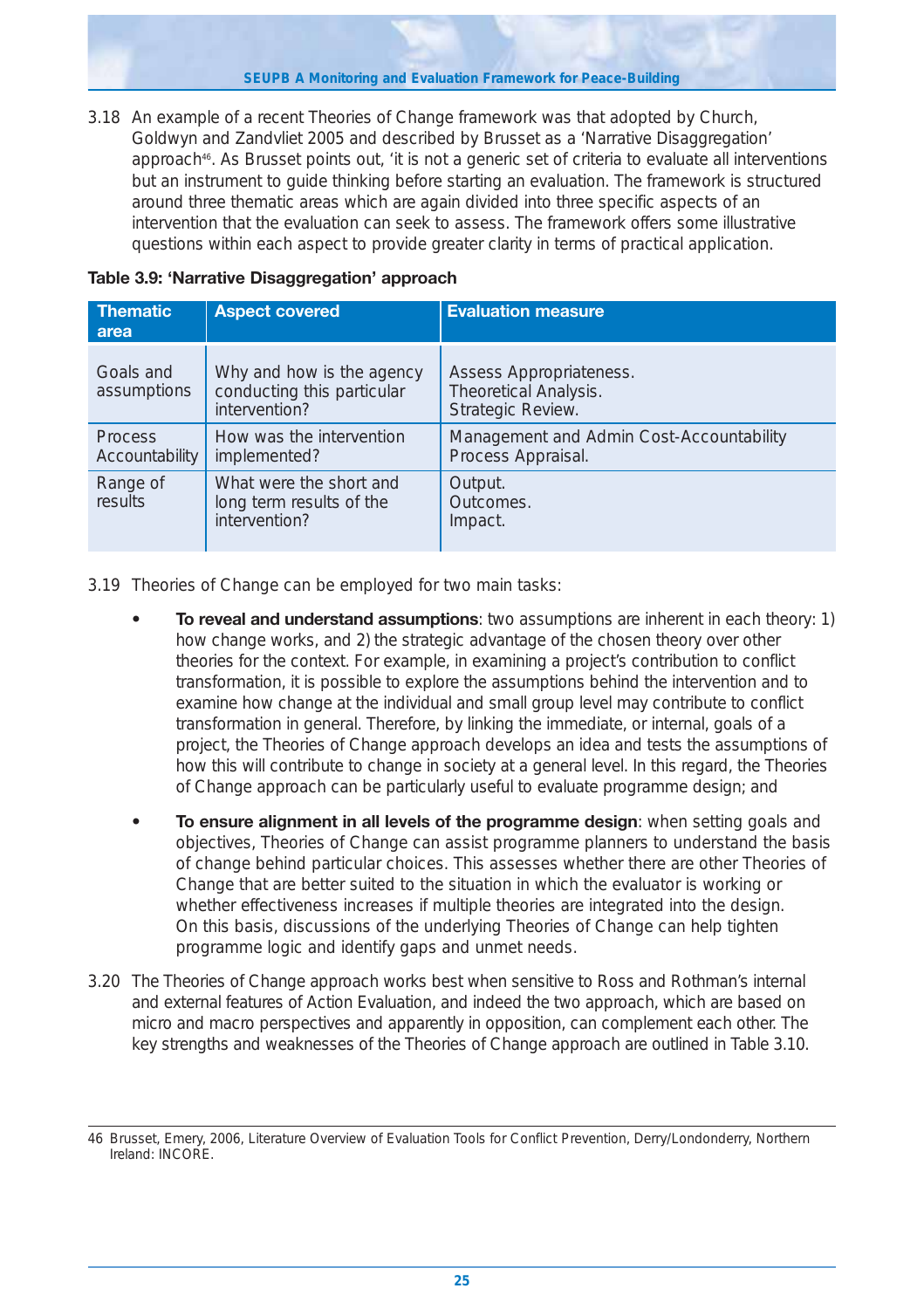#### **Table 3.10: Strengths and weaknesses of the Theories of Change approach**

| <b>Strengths</b>                                                 | <b>Weaknesses</b>                                                                                                                                               |
|------------------------------------------------------------------|-----------------------------------------------------------------------------------------------------------------------------------------------------------------|
| Strong theoretical basis.                                        | Sometimes suspected by practitioners as being<br>too theoretical and difficult to implement.                                                                    |
| Makes explicit the reasons underlying the<br>project's creation. | More applicable to assessing the rationale of<br>an intervention and for examining linkages<br>between the micro- and macro- levels than<br>determining impact. |
| Emphasises the importance of structural<br>perspective.          |                                                                                                                                                                 |

## **Peace and Conflict Impact Assessment (PCIA)**

- 3.21 The Peace and Conflict Impact Assessment (PCIA) approach was originally associated with Kenneth Bush but is now linked with a broad range of approach, including those favoured by the Berghof Center in Germany. Bush defines PCIA as a means of evaluating (ex post facto) and anticipating (ex-ante, as far as possible) the impacts of proposed and completed development projects on:
	- **•** Those structures and processes which strengthen the prospects for peaceful co-existence and decrease the likelihood of the outbreak, re-occurrence, or continuation of violent conflict; and
	- **•** Those structures and processes that increase the likelihood that conflict will be dealt with through violent means<sup>47</sup>.
- 3.22 PCIA is a means of anticipating, monitoring, and evaluating the ways in which an intervention may affect or has affected the dynamics of peace or conflict. PCIA can be applied to a full range of development activities in a conflict prone region and is focused on ensuring that interventions do not aggravate violent conflict and contribute to building peace within and between communities. PCIA, therefore, is similar to Gender Analysis and Environmental Impact Assessment which helps identify and understand the impact of an initiative on peace and conflict. In this regard, the PCIA approach has moved development projects towards a greater interest in Peace-Building.
- 3.23 PCIA should be undertaken at all stages of a project, programme or initiative. Indeed, as Table 3.11 illustrates, it may be used for different purposes at different stages<sup>48</sup>:

<sup>47</sup> Bush, K. (2003) Hands-on PCIA, Part 1, A Handbook for Peace and Conflict Impact Assessment (PCIA), October 2003. 48 Bush, K. (2003) Hands-on PCIA, Part 1, A Handbook for Peace and Conflict Impact Assessment (PCIA), October 2003.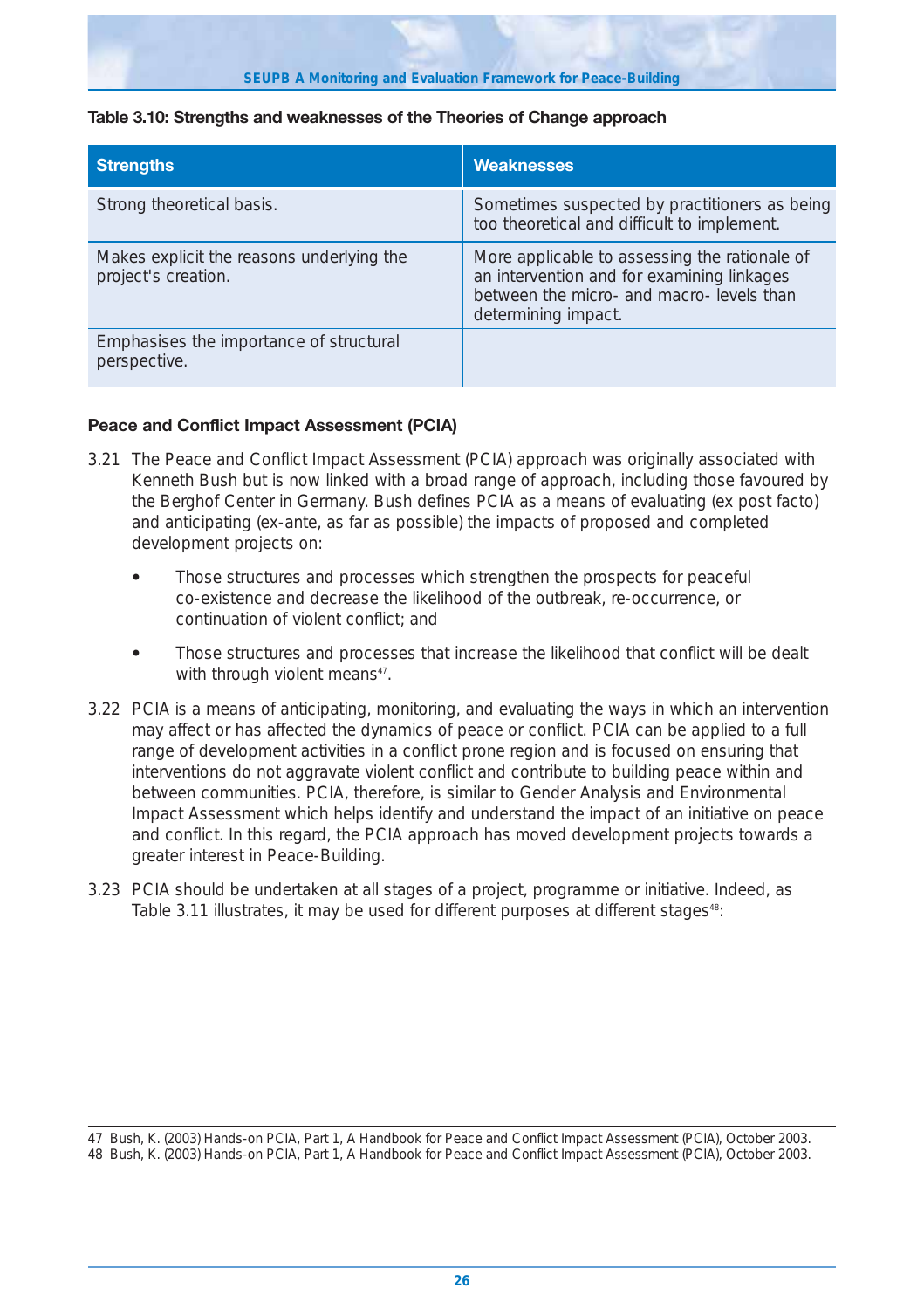| <b>Phase of initiative</b><br>or project | <b>How is PCIA used?</b>                             | <b>Objective</b>                                                                           |
|------------------------------------------|------------------------------------------------------|--------------------------------------------------------------------------------------------|
| Pre-project                              | Planning tool for project<br>design and formulation. | Anticipating future impacts; building in conflict<br>prevention/Peace-Building mechanisms. |
| In-project                               | Performance monitoring<br>and management tool.       | Monitoring immediate impacts.                                                              |
| Post-project                             | Strategic planning for<br>future phases.             | Evaluation, institution learning.                                                          |

#### **Table 3.11: The different uses of PCIA at different phases of a project or initiative**

- 3.24 In conducting PCIA, four broad areas are identified in which to explore the wider Peace-Building impacts of an intervention. These include:
	- 1. Did the project produce substantial or politically significant changes in access to individual or collective material and non-material resources?
	- 2. Did the project create, exacerbate or mitigate socio-economic tensions?
	- 3. Did the project produce substantial changes in the material basis of economic sustenance or food security?
	- 4. Did the project produce challenges to or changes in content of or control over existing political, economic and/or social systems?
- 3.25 PCIA consists of five main steps as follows:
	- **Step 1**: Assessing the environment. The first step is to look at the environment in which you are operating to establish whether it is conflict-prone;
	- **Step 2**: Completing a risk and opportunity assessment. Having determined the environment is conflict prone, the second step is to examine how the peace and conflict environment may affect a project or initiative. This acts as a screening exercise that examines the dynamics of the conflict environment and its likely impact on the proposed project. Four broad areas are outlined for pre-assessment that include: location, timing, political context and other salient factors;
	- **Step 3**: Assessing potential peace and conflict impacts during project design;
	- **Step 4**: Assessing potential peace and conflict impacts during project implementation; and
	- **Step 5**: Assessing potential peace and conflict impacts as part of a post-project evaluation.
- 3.26 In assessing potential impacts, the contributions of projects towards Peace-Building are examined at one or more of five levels that include:
	- **•** Their impact on institutions managing conflict and promoting peace;
	- **•** Their impact on the dynamics of violence, including military and human security;
	- **•** Their impact on political structures and processes;
	- **•** Their impact on economic structures and processes; and
	- **•** Their impact on social empowerment and reconstruction.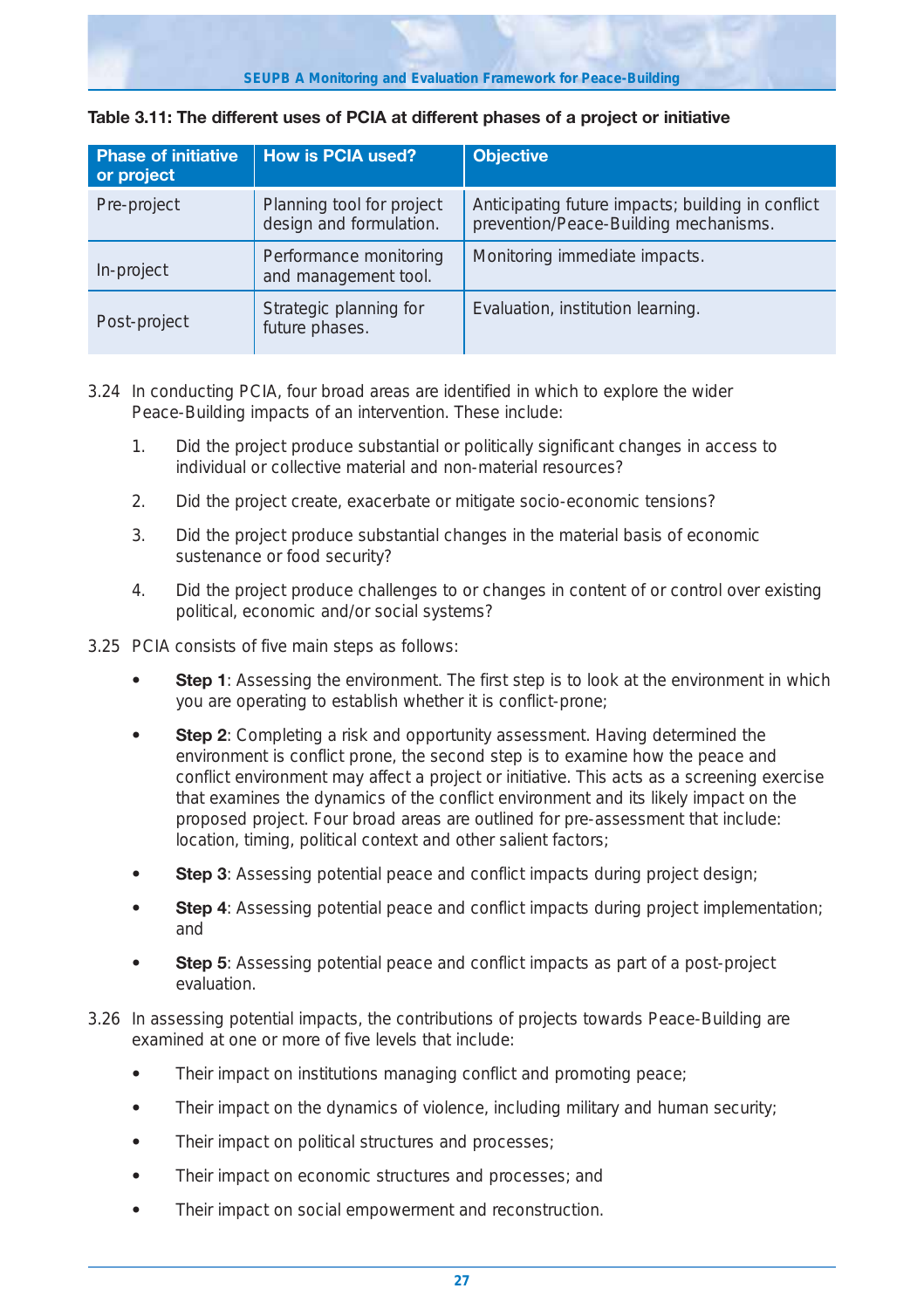**SEUPB A Monitoring and Evaluation Framework for Peace-Building**

3.27 To guide the assessment of impact of each of these levels, worksheets have been developed for funding bodies and evaluators which include sample indicators. These indicators are included in Annex A but it is stressed that they may or may not apply to specific cases and that opportunity should exist to identify indicators that are appropriate for each individual case. The key strengths and weaknesses of the PCIA approach are outlined in Table 3.12:

|  | Table 3.12: Strengths and weaknesses of the PCIA approach |  |  |
|--|-----------------------------------------------------------|--|--|
|  |                                                           |  |  |

| <b>Strengths</b>                                                                                                                                                                                                                                 | <b>Weaknesses</b>                                                                                                                                                                                                                                |
|--------------------------------------------------------------------------------------------------------------------------------------------------------------------------------------------------------------------------------------------------|--------------------------------------------------------------------------------------------------------------------------------------------------------------------------------------------------------------------------------------------------|
| Intrinsic to almost all Peace-Building<br>evaluation.                                                                                                                                                                                            | As PCIA proposes a broad and general<br>framework, the lack of clarity on indicators may<br>restrict the operationalisation of the framework<br>for funding bodies and Implementing Agencies.                                                    |
| The framework outlines a broad process<br>for assessment which facilitates wide<br>transferability to different contexts.                                                                                                                        | Little direction is provided in the framework as<br>to examining the dynamic interaction between<br>sectors and interventions. For example, does<br>social empowerment inter-relate with, reinforce<br>or undermine military and human security? |
| Incorporates the context or environment into<br>analysis by developing an understanding of the<br>conditions under which impacts might occur.                                                                                                    |                                                                                                                                                                                                                                                  |
| Undermines the sharp demarcation between<br>development and Peace-Building projects that<br>is often made. Considers that all development<br>projects, not just the overtly political ones, have<br>a potential or actual Peace-Building impact. |                                                                                                                                                                                                                                                  |

3.28 Building on the work of Kenneth Bush, the PCIA approach has been developed and adapted in recent years and a number of other approach to monitoring and evaluating Peace-Building have been established. Two of the main approach which build on the PCIA approach are Conflict Sensitivity Analysis approach (adopted by many international funding agencies) and the Aid for Peace approach (known as the third generation PCIA). These approach are discussed below.

## **Conflict Sensitivity Analysis**

- 3.29 International funding organisations have increasingly been involved in adopting conflict sensitive analysis to monitor and evaluate areas of conflict. As a means to gain a better understanding of the context in which funding organisations work, Conflict Sensitivity Analysis involves the study of the profile, causes, actors and dynamics of a conflict. Overall, Conflict Sensitivity Analysis seeks to:
	- **•** Understand the operational context in which funding bodies operate;
	- **•** Understand the interaction between interventions and the context; and
	- **•** Allow funding bodies to act upon the understanding of this interaction, in order to avoid negative impacts and maximise positive impacts<sup>49</sup>.

<sup>49</sup> FEWER, International Alert and Saferworld (2004) Conflict Sensitive approach to Development, Humanitarian Assistance and Peace-Building: Tools for Peace and Conflict Impact Assessment, 12th March 2004.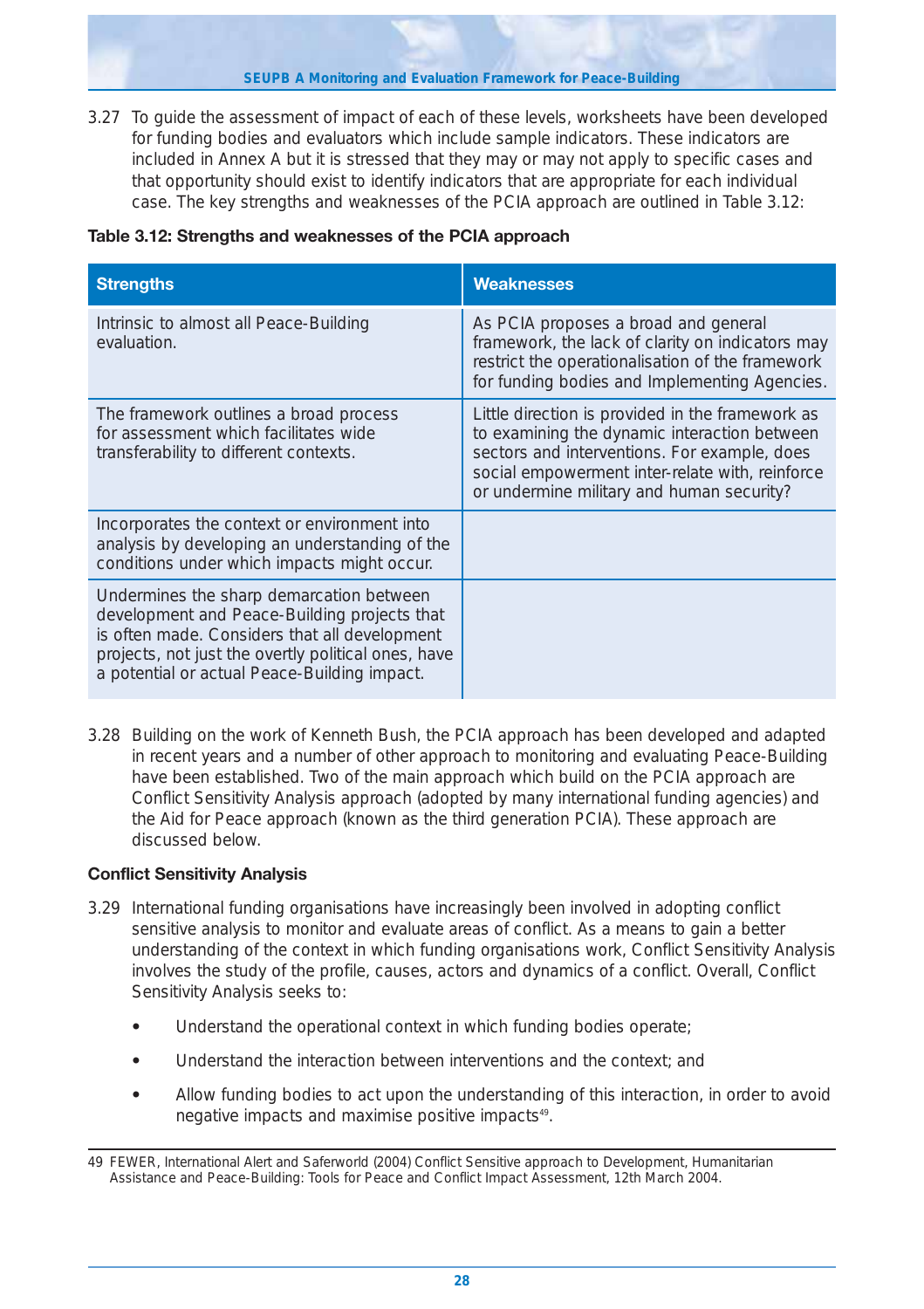**SEUPB A Monitoring and Evaluation Framework for Peace-Building**

- 3.30 In this regard, Conflict Sensitivity Analysis aims to provide the basis to inform conflict sensitive programming and particularly to understand the interaction between the intervention and the context. Conflict Sensitivity Analysis can be carried out at various levels (e.g. local, regional and national) but seeks to take account of the linkages between these levels. This analysis can also be used at each of the three key stages of the programme cycle, as outlined below:
	- **Planning stage**: to define new interventions and to conflict-sensitise both new and predefined interventions (e.g. selection of areas of operation, beneficiaries, partners, staff, timeframe);
	- **Implementation stage**: to monitor the interaction between the context and the intervention and inform project set up and day to day decision making; and
	- **Monitoring and evaluation stage**: to measure the interaction of the interventions and the conflict dynamics in which they are situated<sup>50</sup>.
- 3.31 In conducting conflict sensitive analysis there are a range of tools that can be employed. These have been developed by a range of funding bodies and selection of the appropriate tool will depend on the needs and capacities of specific funding organisations.
- 3.32 Some tools, for example, are centred on assessing the risks of negative effects of conflict on programmes, the risks of programmes exacerbating conflict and the opportunities to improve the effectiveness of interventions (e.g. Strategic Conflict Assessment, Conflict Analysis Framework and Conflict and Policy Assessment Framework), while others are based on employing a framework which can provide an insight into overall trends and help plan preliminary responses to early warning in anticipation of an escalation of conflict (Conflict analysis and response definition and early warning and preventive measures). An overview of these tools is provided in a Resource Pack developed by FEWER, International Alert and Saferworld<sup>51</sup>.
- 3.33 It is considered those tools that focus most closely on assessing the risks of conflicts in relation to programmes and the opportunities to improve the effectiveness of interventions are more appropriate for developing monitoring and evaluation frameworks. In this regard, two tools which focus on effectiveness and the risks of conflict are outlined and described in Figure 3.2 and Figure 3.3:

<sup>50</sup> FEWER, International Alert and Saferworld (2004) Conflict Sensitive approach to Development, Humanitarian Assistance and Peace-Building: Tools for Peace and Conflict Impact Assessment, 12th March 2004.

<sup>51</sup> FEWER, International Alert and Saferworld (2004) Conflict Sensitive approach to Development, Humanitarian Assistance and Peace-Building: Tools for Peace and Conflict Impact Assessment, 12th March 2004.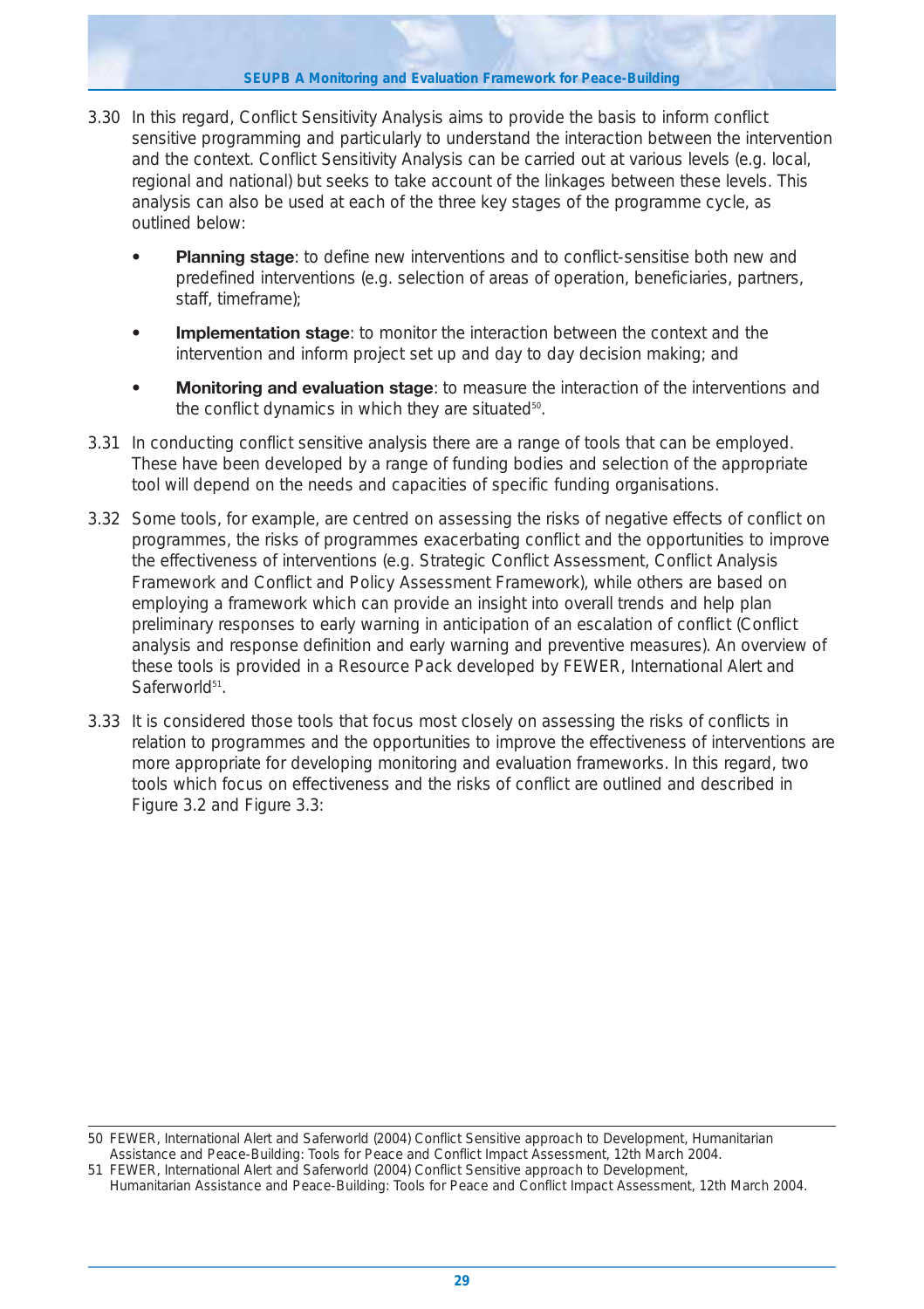## **Figure 3.2: Strategic Conflict Assessment**

Strategic Conflict Assessment has been developed by the Department for International Development (DFID) in the UK to map out the conflict and current responses to it and to identify future policy and programme options. In this regard, Strategic Conflict Assessment can be largely viewed as a planning tool which provides a basis in which to develop more strategic approach for contributing to conflict reduction and propose more conflict sensitive policies and programmes. The tool, however, can be used at any point in the programming or conflict (pre and post programming and pre and post conflict). Overall, there are three stages in Strategic Conflict Assessment, as shown in the figure below and described in the following text:

## **The three key stages of conflict assessment**

| <b>Stage A</b>                                         | <b>Stage B</b>                                                                                                                      | <b>Stage C</b>                                                                                                           |
|--------------------------------------------------------|-------------------------------------------------------------------------------------------------------------------------------------|--------------------------------------------------------------------------------------------------------------------------|
| <b>Conflict Analysis</b>                               | <b>Analysis of Responses</b>                                                                                                        | <b>Strategies/Options</b>                                                                                                |
| Analysis of:<br>• Structures<br>• Actors<br>• Dynamics | • Mapping external<br>responses<br>• Mapping development<br>policies and programmes<br>• Assessing impacts on<br>conflict and peace | • Influencing other<br>responses to conflict<br>• Developing/refining<br><b>DFID policy and</b><br>programme<br>approach |

## **Conflict analysis**

- **•** *Structures*: analysis of long-term factors underlying conflict: security, political, economic and social.
- **•** *Actors*: analysis of conflict areas: interests, relations, capacities, peace agendas and **incentives**
- **•** *Dynamics*: analysis of long-term trends of conflict triggers for increased violence, capacities (institutions, processes) for managing conflict and likely future conflict scenarios.

## **Analysis of international responses**

- **•** *International actors*: map interests and policies of international actors such as the military and security, diplomatic, trade, immigration, development; assess level of coherence; and, analyse impacts on conflict dynamics.
- **•** *Development actors*: map magnitude and focus of development policy/programmes; analyse development actors' approach to conflict; access capacities to work effectively in conflict situations; access potential to influence conflict and peace dynamics.
- **•** *Interactions between development interventions and conflict*: assess impact of conflict on development policy and programmes; assess impact of development interventions on dynamics of conflict and peace.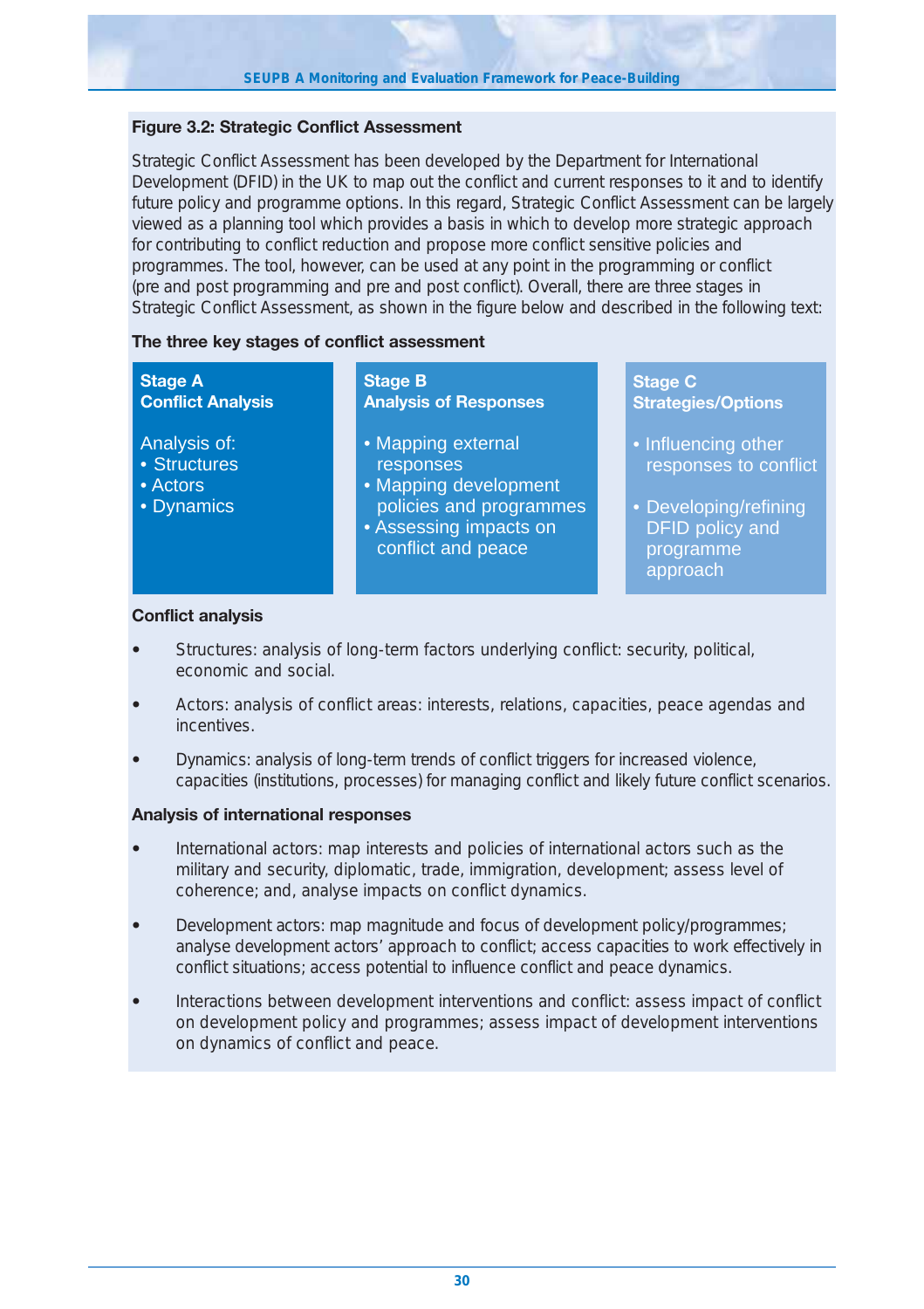## **Developing strategies and options**

Identify possible strategies in terms of:

- **•** Developing common donor approach to better respond to conflict;
- **•** Developing conflict sensitive individual donor approach; and
- **•** Adjusting current activities and developing new initiatives.

In conducting Strategic Conflict Assessment, the methodology involves a number of steps that include:

- **•** Desk study: review of relevant documents from a variety of sources; and
- **•** Field work: interviews/workshops with key stakeholders in the donor country; internal consultation with donor staff; debriefing workshop with donor staff and small expert group to give feedback and discuss results.

Department for International Development (2002) Conducting Conflict Assessments: Guidance Notes.

## **Figure 3.3: Conflict Analysis Framework**

Conflict Analysis Framework has been adopted by the World Bank and aims to highlight the key factors influencing conflict and poverty so that countries can address their main concerns effectively. By highlighting the key factors that affect the level of conflict and poverty, this ensures that development interventions do not instigate (where no conflict exists), exacerbate (ongoing violent conflict) or revive (post-conflict) situations of violent conflict. Of course, the interventions may also be designed to help reduce conflict.

The framework consists of a list of variables set within six categories that are used to guide the analysis and examine aspects of both conflict and poverty. The six categories included into the framework are:

- **•** Social and ethnic relations (e.g. social cleavages, group identity-building, bridging social capital);
- Governance and political institutions (e.g. stability of political institutions, equity of law);
- **•** Human rights and security (e.g. human rights status, militarisation of society, role of media);
- **•** Economic structure and performance (income disparities, income changes);
- **•** Environment and natural resources (availability of land and access to natural resources); and
- **•** External affairs (e.g. regional conflicts, role of diasporas).

Each of these categories consists of several variables, each with corresponding indicators showing changes in intensity of the conflict. There are three levels of intensity captured in the indicator table: warning, increasing intensity and de-escalation (see Annex C for an outline of the variables and indicators). Drawing on this framework, the objective is to highlight the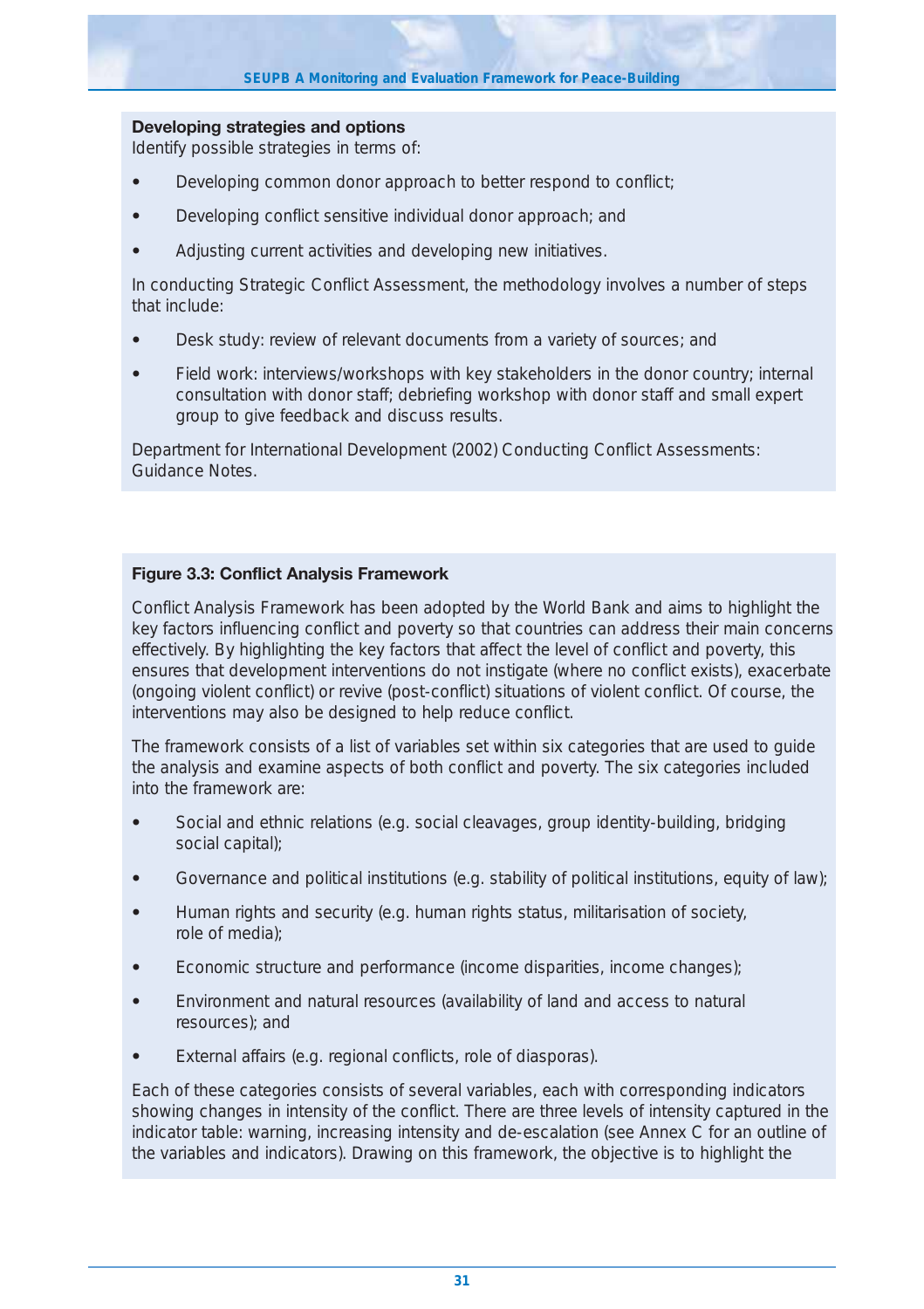effect of the intervention on the conflict, and the nature and strength of its link to poverty. In conducting the analysis, the variables presented in the framework are translated to each specific situation and the variables are added to or deleted according to each case.

In conducting a Conflict Analysis Framework, the methodology involved a number of steps that includes:

- **•** Re-interpretation of existing information on the conflict situation of a country/region in line with the framework;
- **•** Workshops with country/regional specialists to cover each of the six categories and analysis of variables;
- **•** Follow up studies on issues identified in the workshop and monitoring of issues identified as conflict sensitive;
- **•** Stakeholder analysis to identify and examine groups who have the ability to affect political and social change and the main groups that are likely to be affected by such change;
- **•** Country consultation with different stakeholder groups; and
- **•** Conducting workshops to discuss integration of the above issues into the poverty reduction strategy or other programmes.

World Bank (2005) Conflict Analysis Framework, April, 2005, Conflict Prevention and Reconstruction Team, Social Development Department, World Bank.

- 3.34 On the basis of the Conflict Sensitivity Analysis, indicators for monitoring and evaluation can then be developed to measure the overall impact a given intervention has had on its context, and the context of the intervention. It is proposed that three types of indicators can be developed:
	- **Conflict indicators**: to monitor the progression of conflict factors against an appropriate baseline, and to provide targets against which to set contingency planning;
	- **Project indicators**: to monitor the efficiency, effectiveness, impact and sustainability of the project; and
	- **Interaction indicators**: to monitor the impact of the project on the context and the impact of the context on the project. In many cases, it may prove difficult to address directly the interaction between the project and context, but it is possible to focus instead on more indirect causal relationships.
- 3.35 While conflict sensitive monitoring is very much conflict specific and the indicators are only relevant to each case, Figure 3.4 provides an example of indirect indicators that have been used to determine impact. Annex C provides a further list of other potential indicators for measuring Peace-Building outcomes.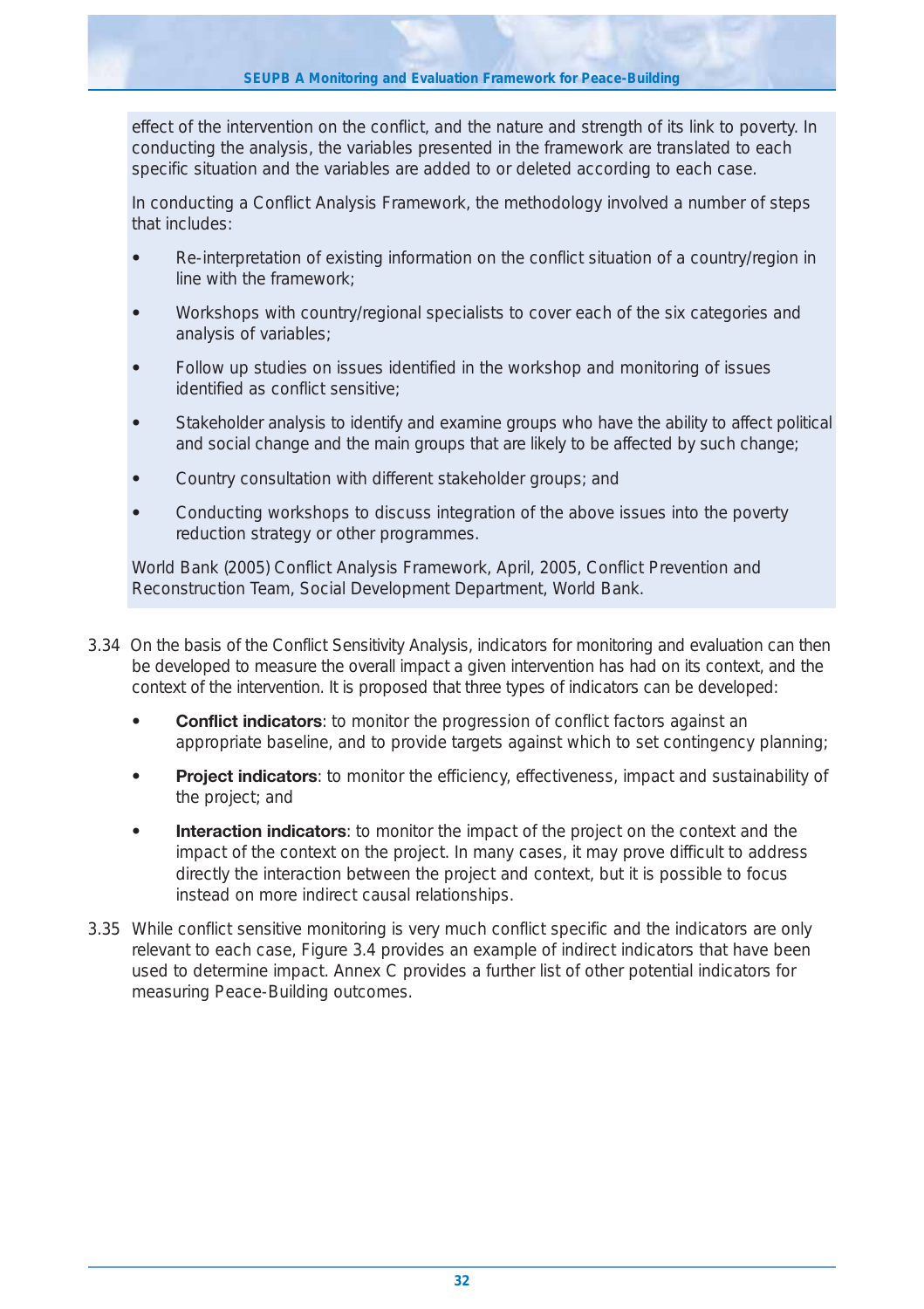## **Figure 3.4: Conflict sensitive indicators, Sri Lanka**

Oxfam, Sri Lanka has developed a series of conflict sensitive indicators to evaluate their Peace-Building work which seeks to build relationships and supporting links within and between communities to empower people to transform conflict and to develop the analysis and resolution skills of partners. In one programme, the relationships are built using intercommunity exchanges. Indicators (qualitative and quantitative) of the growing relationships between the two previously divided communities include:

- **•** Having difficulty saying goodbye at the end of an encounter event;
- **•** Communications taking place between individuals in different communities above and beyond those organised by the programme (letters, further visits, inter-marriage);
- **•** The formalities of visiting do visitors behave, and are they treated as relatives rather than as strangers? (does the language used indicate a distant or close relationship?); and
- **•** The use of a path that would be regarded as unsafe at times of tension.

In order to gauge whether the relationship building has had a wider Peace-Building effect, Oxfam has also looked at those who were not directly involved in the actual project (within families and in the community more broadly) to see if they have been affected by the project. Indicators include:

**•** Comparisons between beneficiary and non-beneficiary villages, especially after periods of conflict or events or instances which have heightened tension.

FEWER, International Alert and Saferworld (2004) *Conflict Sensitive approach to Development, Humanitarian Assistance and Peace-Building: Tools for Peace and Conflict Impact Assessment*, 12th March 2004.

3.36 The key strengths and weaknesses of Conflict Sensitivity Analysis are outlined in the following table:

#### **Table 3.13: Strengths and weaknesses of the approach to conflict sensitivity**

| <b>Strengths</b>                                                                                                                                                                                        | <b>Weaknesses</b>                                                                                                                                                            |
|---------------------------------------------------------------------------------------------------------------------------------------------------------------------------------------------------------|------------------------------------------------------------------------------------------------------------------------------------------------------------------------------|
| Provides an analysis of the conflict environment<br>and contextual analysis of the conflict<br>dynamics within a particular situation.                                                                  | Provides a general framework which restricts<br>operationalisation for funding bodies and<br>Implementing Agencies.                                                          |
| Considers the risks for pursing development in<br>a conflict environment and examines the<br>Peace-Building opportunities.                                                                              | Largely focuses at the strategic level and has<br>more limited application to the projects level.                                                                            |
| Closely considers the effectiveness of existing<br>programmes and interventions to learn lessons<br>and create synergies.                                                                               | Creates a danger of over-contextualisation<br>which may restrict the opportunities to learn<br>lessons and transfer best practice regarding<br>what works and what does not. |
| A process orientated learning approach which<br>facilitates participatory methods. This<br>encourages more innovation and transferability<br>compared to more standardised evaluation<br>methodologies. |                                                                                                                                                                              |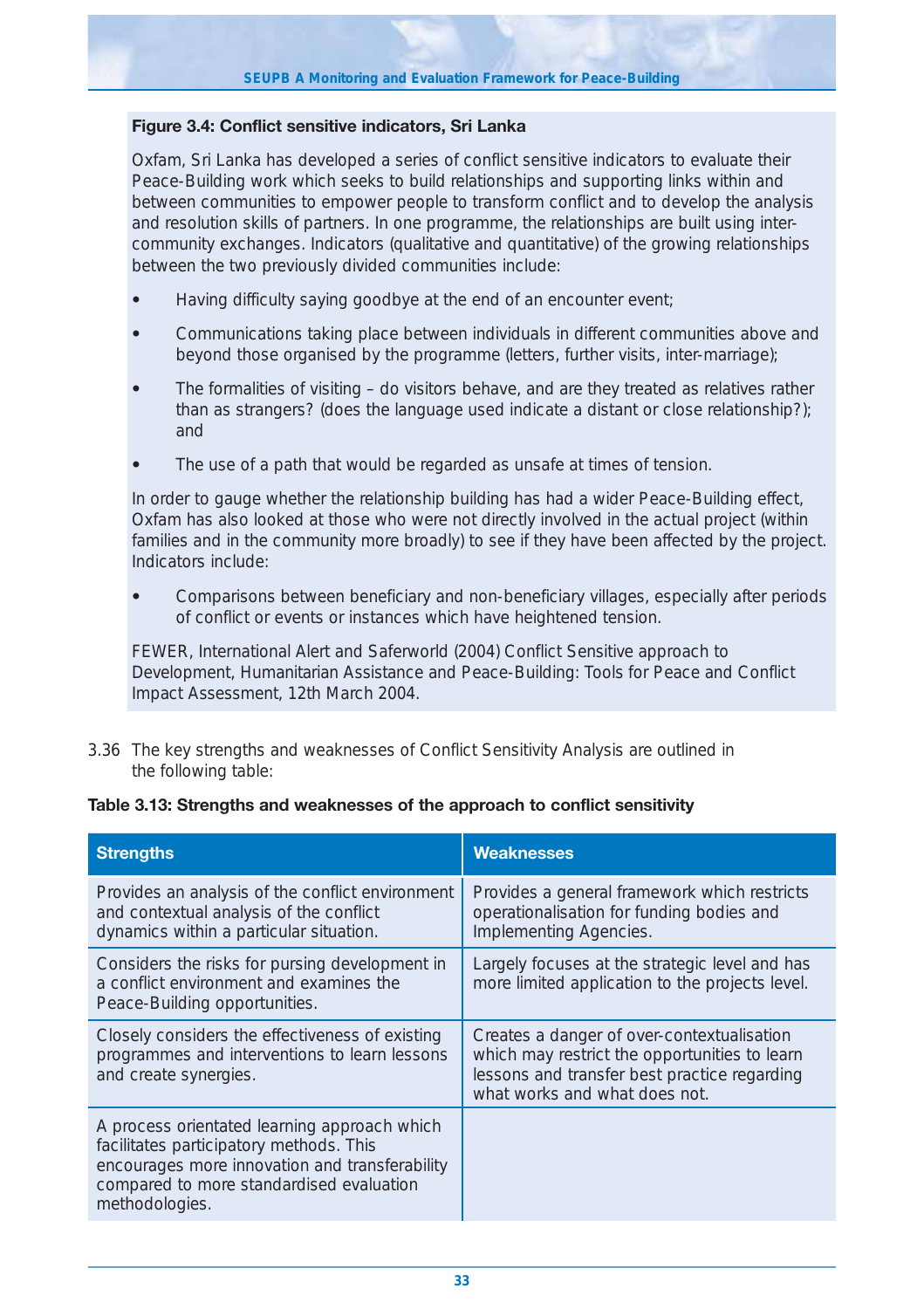#### **SEUPB A Monitoring and Evaluation Framework for Peace-Building**

## **Third generation PCIA: the Aid for Peace approach**

3.37 While building on other evaluation methodologies, particularly those related to PCIA, the Aid for Peace approach can be highlighted as a distinct methodology for examining Peace-Building interventions. In essence, the Aid for Peace approach focuses on assessing the needs for Peace-Building in a given country or area and then tailoring the intervention's objectives and activities to these needs by identifying their Peace-Building relevance and developing appropriate indicators. The approach can be employed during the planning, implementation and evaluation stages, preferably all three, and is broken down into four key stages as outlined in Figure 3.5 and described in the text below:



Figure 3.5: Four key stages of applying the Aid for Peace approach<sup>52</sup>

- **1. Peace-Building needs analysis**: analysing the conflict dynamics and Peace-Building process of a country or area by examining the parties to the conflict, the root causes of the conflict, the factors escalating the conflict and what Peace-Building potential exists. In addition, this involves a detailed analysis of the peace context by outlining the needs of a country or area. The aim of this stage is to specify the 'ideal' type of situation by identifying what conditions tend to enhance Peace-Building in a particular situation or country. This 'ideal' model is then compared with the real situation. This helps to identify needs and importantly, discusses, makes explicit and gets agreement on values, objectives, visions and goals of Peace-Building which are often areas of tension and disagreement that are based on different cultural and theoretical backgrounds.
- **2. Peace-Building relevance assessment**: the objective of this stage is to assess whether the overall direction of an intervention (policy, programme or project) corresponds and is relevant to a country's/region's Peace-Building needs as analysed in the previous Peace-Building deficiency and needs analysis. This assessment is conducted using a relevance scale.
- **3. Conflict risk assessment**: this assesses the effects of the conflict on an existing or planned intervention. The objective is to identify problems and risks with which the projects and interventions will be confronted in areas of conflict. For new interventions, the assessment aims to anticipate the potential conflict-related risks for the intervention. Different risk assessment methods and checklists can be used for this stage such as those proposed by Bush, previously mentioned.

<sup>52</sup> Paffenholz, T. (2005) Third Generation PCIA: Introducing the Aid for Peace approach, http://www.berghot-handbook.net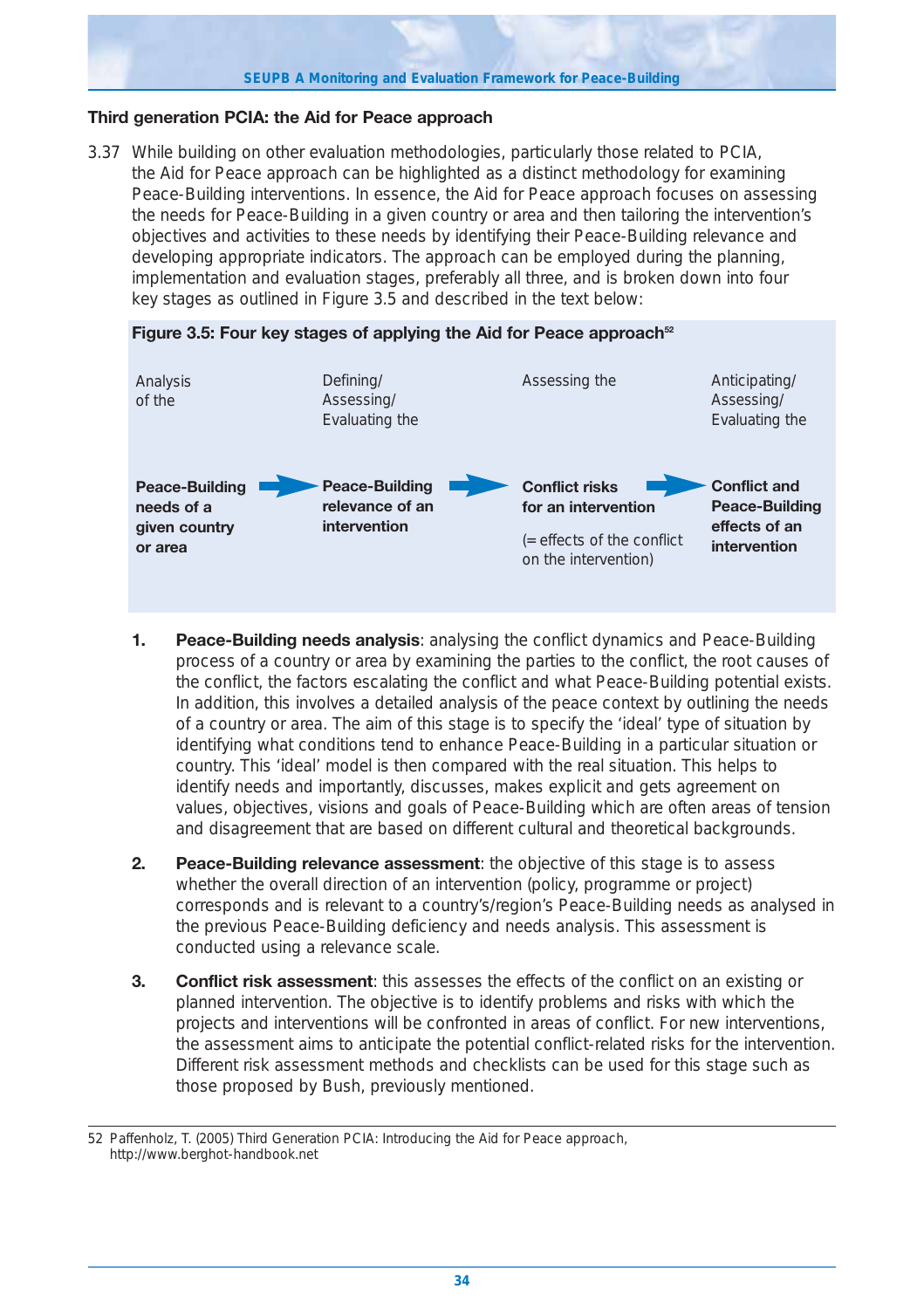**SEUPB A Monitoring and Evaluation Framework for Peace-Building**

**4. Peace and conflict effects assessmen**t: this examines the effects of an intervention on the conflict and peace situation and assesses what changes have occurred, or may occur, as a result of the intervention. Input, output, result and impact causal chains or indicators can be employed here. The approach places emphasis on defining a number of output and result indicators within this chain and less focus on impacts as it is considered that these are often too difficult to measure due to the attribution gap. It is also proposed that, during the planning stage of an intervention that these indicators are developed using participatory planning methods and the indicators are closely linked to the previously defined needs.

By way of example, an output, result and impact chain is provided for a youth project in Afghanistan below. This project seeks to train young people with leadership potential and was designed following the conflict analysis which outlined a need for support in the establishment of democratic institutions and processes in Afghanistan, including a need to increase the participation of youth and women in politics. Additionally, the analysis of conflict and the Peace-Building needs stressed the importance of capacity building for the peace making process:

## **Figure 3.6: Example of developing result chains, Young Leaders Forum in Afghanistan**



- 3.38 Stage 1 lies at the heart of the Aid for Peace approach. It is during this stage that the causes of the conflict are fully understood, and the needs, vision and goals are clearly outlined and agreed upon. This analysis then provides the basis for assessing the relevance, risks and outcomes of any proposed intervention. For example, having clearly articulated the causes of the conflict and the current needs, funding bodies and Implementing Agencies can force applicants to explicitly state how their projects aim to address the needs and issues of conflict and work towards the goals of the intervention. The Aid for Peace approach argues that in many cases of Peace-Building intervention, the causes of the conflict and related needs of the area are not clearly expressed and agreed upon which creates subsequent problems in programme design and the development of monitoring and evaluation frameworks.
- 3.39 In regard to methodology, the Aid for Peace approach builds in and combines other evaluation methods and tools such as input-output-result-impact chains, relevance scales and Conflict Sensitivity Analysis or Theories of Change, and risk assessment methods and checklists. In terms of evaluation, it is suggested that a range of tools can be employed such as interviews, surveys, case studies and participatory planning and workshops are central to the design phase when the causes of the conflict are assessed, needs of the area are outlined and indicators for monitoring and evaluation are developed. The key strengths and weaknesses of the Aid for Peace approach are outlined in the Table 3.14.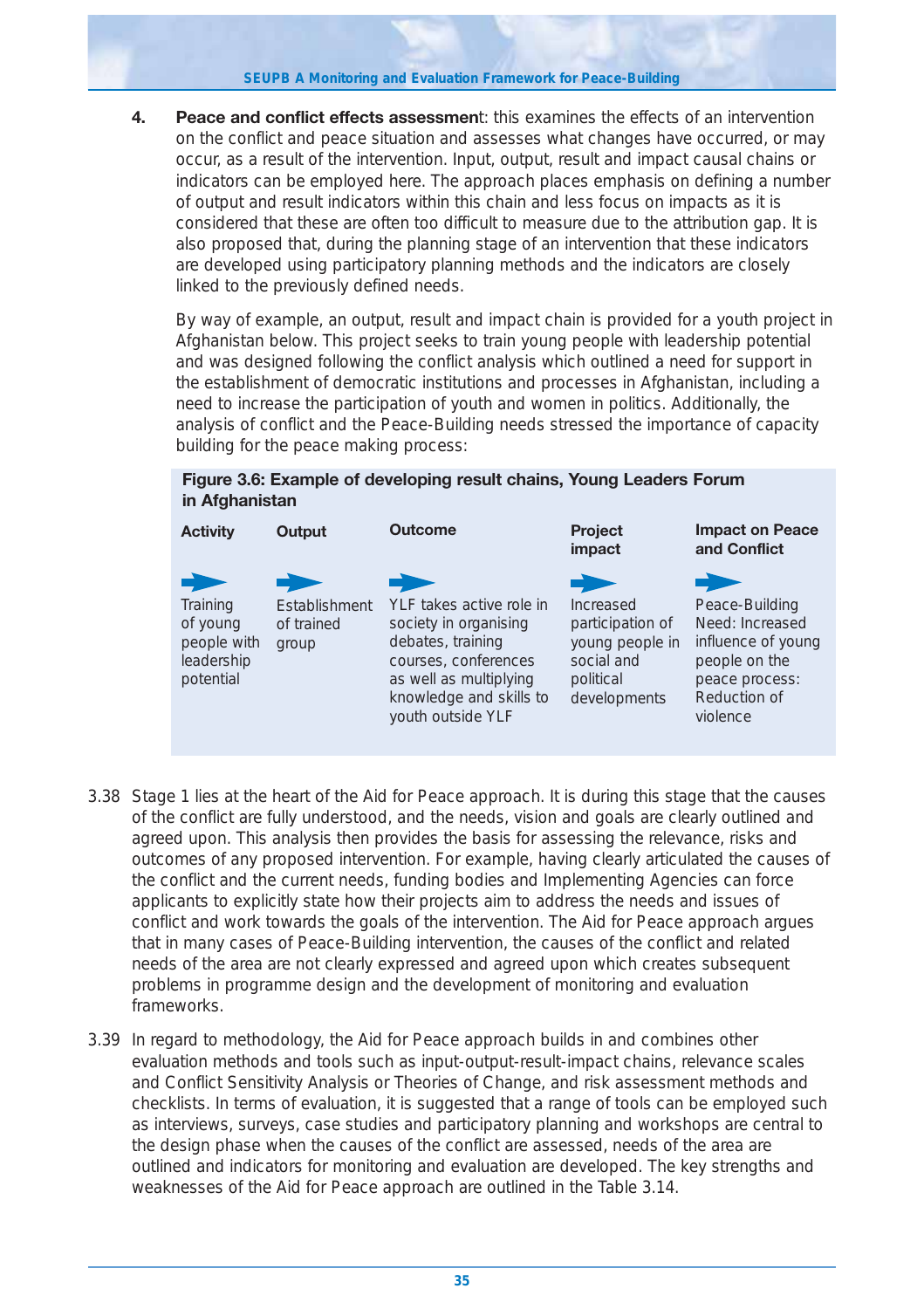### **Table 3.14: Strengths and weaknesses of the approach to conflict sensitivity**

| <b>Strengths</b>                               | <b>Weaknesses</b>                                 |
|------------------------------------------------|---------------------------------------------------|
| Explicitly requires understanding and          | Getting understanding and agreement on the        |
| agreement upon the causes of the conflict, the | causes of the conflict and the goals of an        |
| needs of the area and the vision and goals of  | intervention (in relation to addressing the       |
| the intervention among all key stakeholders,   | causes of the conflict) can prove difficult as it |
| including those affected by the conflict.      | raises political tensions.                        |
| Employs a range of other methodologies within  | The approach can be time consuming and            |
| one approach at clear distinct stages.         | therefore resource intensive.                     |

## **Comprehensive Visioning and Strategic Analysis: Conflict Transformation**

3.40 One of the most innovative approach to monitoring and evaluation in recent years has been that developed by Larissa Fast and Reina Neufeldt, in association with John Paul Lederach. Its main characteristics are that it uses two frameworks - Comprehensive Visioning and Strategic Analysis – to evaluate Peace-Building programming and its impacts on the larger context. The Comprehensive Visioning Frame emphasises the importance of a broader vision of peace to guide Peace-Building programmes. The Strategic Analysis Frame complements the Comprehensive Visioning frame by analysing the role of different actors working on development and peace to engage in Peace-Building activities; it is both internally and externally focused, and realistic about capacity<sup>53</sup>. Figure 3.7 provides a framework or process map for Comprehensive Visioning and Strategic Analysis.

## **Figure 3.7: Peace-Building monitoring and evaluation process map**



3.41 The main actors are asked to complete a matrix which they can use to answer a number of these questions and issues that provide guidance for programming assessment, monitoring and evaluation. This matrix is shown in Table 3.15.

<sup>53</sup> Fast, L. and Neufeldt, R. (2005) Envisioning Success: Building Blocks for Strategic and Peace-Building Impact Evaluation, Journal of Peace-Building and Development, 2,2 2005.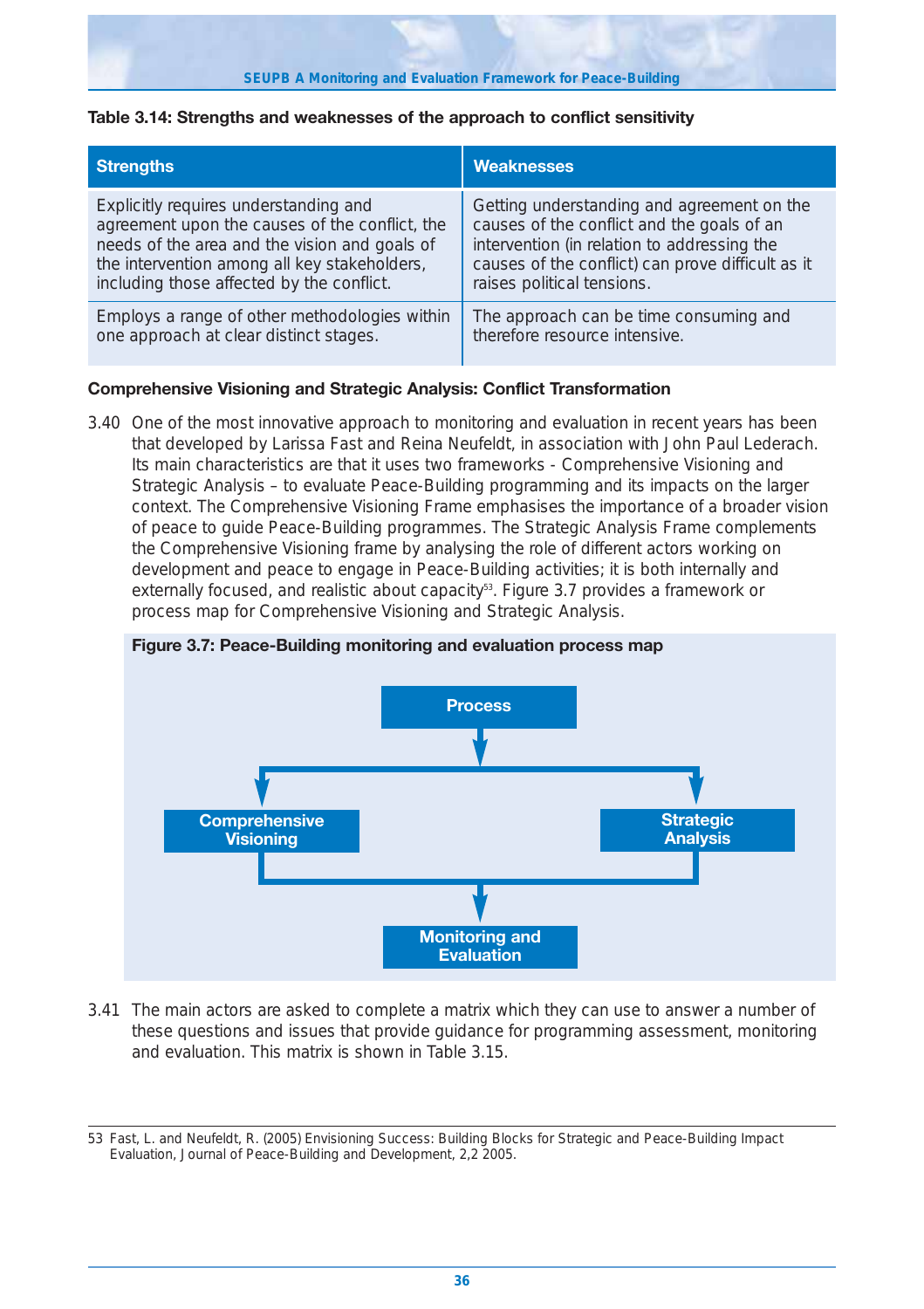|                          |                                                                                    | <b>Actors/Networks</b>                               |                                                                                             | <b>Capacity/Infrastructure</b>                   |
|--------------------------|------------------------------------------------------------------------------------|------------------------------------------------------|---------------------------------------------------------------------------------------------|--------------------------------------------------|
|                          | <b>Who</b>                                                                         | <b>What</b>                                          | <b>Who</b>                                                                                  | <b>What</b>                                      |
| Short-term<br>Immediate  | Who are the key<br>individuals and<br>organisations<br>currently involved?         | What roles can they<br>play in developing<br>peace?  | Who are the key<br>individuals and<br>organisations?                                        | What kinds of<br>programming are<br>appropriate? |
| Long-term<br>Sustainable | Who are the key<br>individuals and<br>organisations that<br>need to be<br>engaged? | What networks/<br>actions need to be<br>established? | Who are the key<br>individuals and<br>organisations that<br>can progress<br>Peace-Building? | What is the vision<br>of Peace-Building?         |

## **Table 3.15: The Strategic Analysis Framework for Peace-Building**

- 3.42 In filling out this matrix, the 'Who' category considers who should be involved in defining, conducting and evaluating the project, and the 'What' category deals with the issues that maximise impact. The Short-term/Immediate row presents the current situation and identifies the individuals and organisations whose support is needed and what kinds of programming are appropriate. The Long-term/Sustainable row looks at what can be achieved through Peace-Building programming. Combining the vision and the analysis encourages all those involved in a project evaluation to focus on both Peace-Building efforts and also on where and how specific Peace-Building actors are best placed to have an impact.
- 3.43 In the process of using the matrix, appropriate measures are generated in direct response to the actors, networks, capacity and infrastructure identified both for the present (the baseline) and for the long-term future. As the project develops, the framework continues to be used periodically to check that the project is advancing along sound lines, but also is sufficiently flexible to respond to changes at both micro- and macro- levels. The key strengths and weaknesses of this approach are outlined in Table 3.16.

## **Table 3.16: Strengths and weaknesses of the Comprehensive Visioning and Strategic Analysis approach**

| <b>Strengths</b>                          | <b>Weaknesses</b>                                 |
|-------------------------------------------|---------------------------------------------------|
| Emphasis on collaboration.                | Quite a new approach, so not fully tested.        |
| Good balance between theory and practice. | More readily applicable for qualitative analysis. |
| Popular with practitioners.               |                                                   |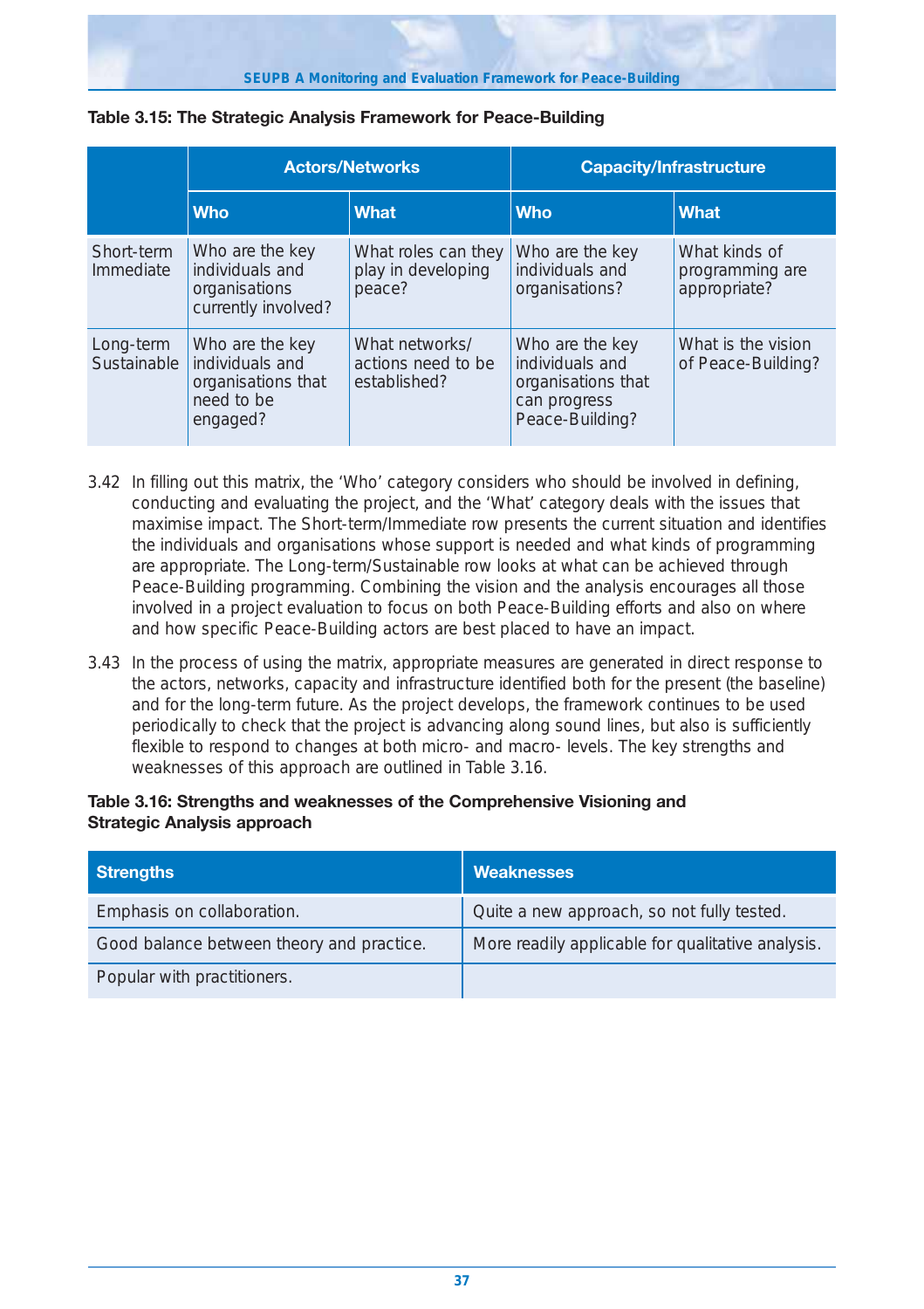## **Social Dialogue approach**

- 3.44 In Israel/Palestine, a number of Peace-Building programmes have been supported which focus on promoting social dialogue and encouraging attitudinal change. These programmes have largely funded two types of Peace-Building activities that include:
	- **Strategic level approach**: targets the 'middle level' leaders of society (politicians, journalists54, academia and municipal leaders). The aim of the initiative is to facilitate negotiations between both sides of the community; and
	- **Grass root level approach**: supports community dialogue and targets local people such as teachers and young people. The objective of the dialogue is to help participants to express their feelings and emotions about the conflict and to learn from the perspectives of the other community.
- 3.45 Typically the activities under the programmes are comprised of a series of inter-group encounters between Jews and Arabs held weekly or monthly and extending over a period of 3-4 months to a year. These meetings are facilitated by one Jewish and one Arab moderator and conducted by educational and communal institutions and organisations. In general, two key approach are identified for Jewish-Arab encounter work, reflecting two ends of a continuum – those that emphasise co-existence and those that emphasise conflict. At one end of the continuum is the traditional co-existence model, which seeks to bring people together, promote tolerance, and create more positive inter-group attitudes. At the other end, is the confrontational model, which emphasises the conflict and power relations between both parties. Alongside these two primary models is a mixed model which includes elements of co-existence and conflict.
- 3.46 Evaluation of these Peace-Building interventions is based on an analysis of social dialogue between the Jews and Arabs. The data collection exercise involves a number of tools that includes<sup>55</sup>:
	- **•** Interviews with directors, co-ordinators, facilitators and participants of the encounter activities, as well as interviews with directors and co-ordinators of the funding body which is supporting and managing the programme;
	- **•** Observations of the encounter activities (actual background data about the encounter, brief narrative description of what went on at the meeting such as topics and discussions and processes and dynamics observed); and
	- **•** Analysis of documents that relate to the encounter activity (project proposals, summaries of activity, project plans, project reports, descriptions of contents and other project material).
- 3.47 Four criteria have been developed for evaluating the quality of the interaction during the encounter were defined. These include:
	- **Symmetrical active participation of the participants**: This refers to the extent to which the Jewish and Arab participants take an equally active role in the encounter (talking, suggesting ideas, participating actively in the games) in contrast with a situation in which one group is dominant. Key indicators for measurement include the level of equal participation among Arabs and Jews and the amount of time each party (Jews/Arabs) talks during the discussion;

<sup>54</sup> Additional workshops have also been held for journalists on their reporting of the conflict. These workshops are based on training journalists ways of reporting on the conflict but not in ways that could contribute towards increasing tensions and escalating violence.

<sup>55</sup> Moaz, I (2001) Conceptual Mapping and Evaluation of Jewish-Arab Co-existence Activities in Israel (1999-2000) Summary Evaluation, May 2001.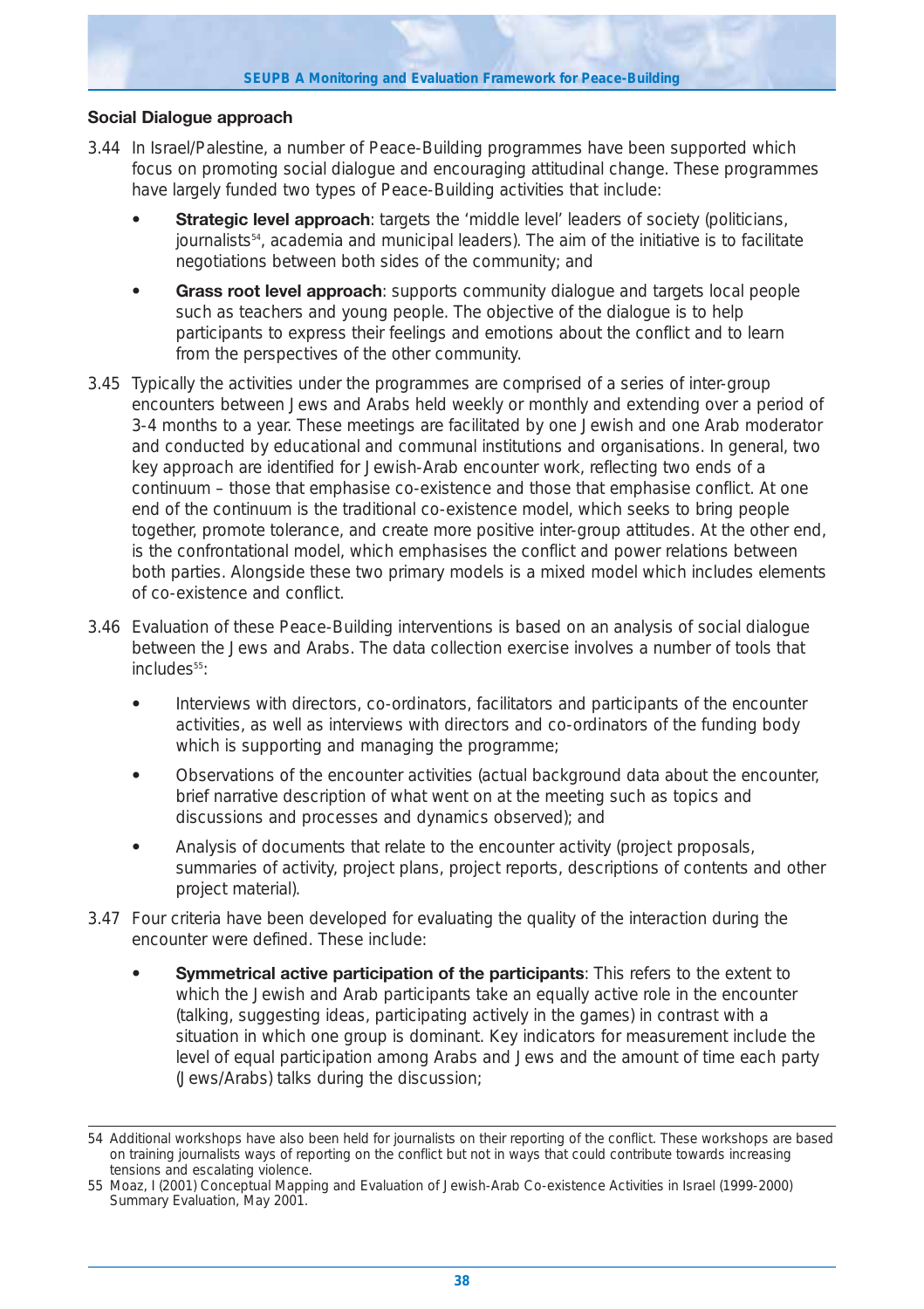- **Symmetrical active participation of the facilitators**: This refers to the degree that the Jewish and Arab facilitators take equal part in actively facilitating the encounter. Key indicators for measurement include the extent to which participants invite inclusive discussion;
- **Inter-group interaction**: This relates to the degree of interaction between the two national groups during the encounter, in contrast with a situation of no interaction. Key indicators for measurement include the level of joint agreement and the number of aggressive questions; and
- **Atmosphere**: This relates to the degree of positive or negative atmosphere at the encounter (an atmosphere of sympathy and mutual respect rather than indifference or hostility). Key indicators for measurement include the level of atmosphere during the meetings (positive-negative).
- 3.48 Analysis is conducted of all the descriptions, classifications and data that is gathered to identify patterns and trends that characterise Jewish-Arab encounter activity. To assist this analysis, numerical measures and scales have been developed to enable evaluation of the degree to which the social encounters meet each criterion. These scales are included in Annex D.
- 3.49 Much evaluation of the attitudinal Peace-Building interventions at the grass roots level has been conducted. This has shown that the programmes have had a positive affect on beliefs and attitudes of participants towards other community members. These impacts, however, have tended to be short term as attitudes have tended to revert to their original position or pre-intervention state one or two years after the programme. On this basis, more emphasis is currently being placed on focusing on dialogue at the strategic level and undertaking follow-up actions. The key strengths and weaknesses of this approach are outlined in Table 3.17.

| Table 3.17: Strengths and weaknesses of the Social Dialogue approach |  |
|----------------------------------------------------------------------|--|
|----------------------------------------------------------------------|--|

| <b>Strengths</b>                                                                                                             | <b>Weaknesses</b>                                                                         |
|------------------------------------------------------------------------------------------------------------------------------|-------------------------------------------------------------------------------------------|
| Provides a comprehensive assessment of                                                                                       | Analysis of dialogue is very resource intensive.                                          |
| interactions between participants, particularly in<br>regard to discussing divisive issues at the<br>centre of the conflict. | Analysis can be subjective which could<br>lead to bias.                                   |
|                                                                                                                              | Analysis of strategic level approach needs to<br>be confidential to ensure participation. |

## **Conclusions**

- 3.50 From considering best practice approach for monitoring and evaluating Peace-Building outcomes, a range of different approach can be identified. Different methodologies, for example, can be employed at different levels (project, programme and strategic) and stages of the programme or policy cycle (planning, implementation or just monitoring and evaluation).
- 3.51 However, while there are a range of methodological frameworks, it is also evident that there is a degree of operational overlap between the different approach. In this light, many of the strengths and weaknesses of the approach are often shared ones. Indeed, a number of general principles or lessons can be identified across the methodologies that include: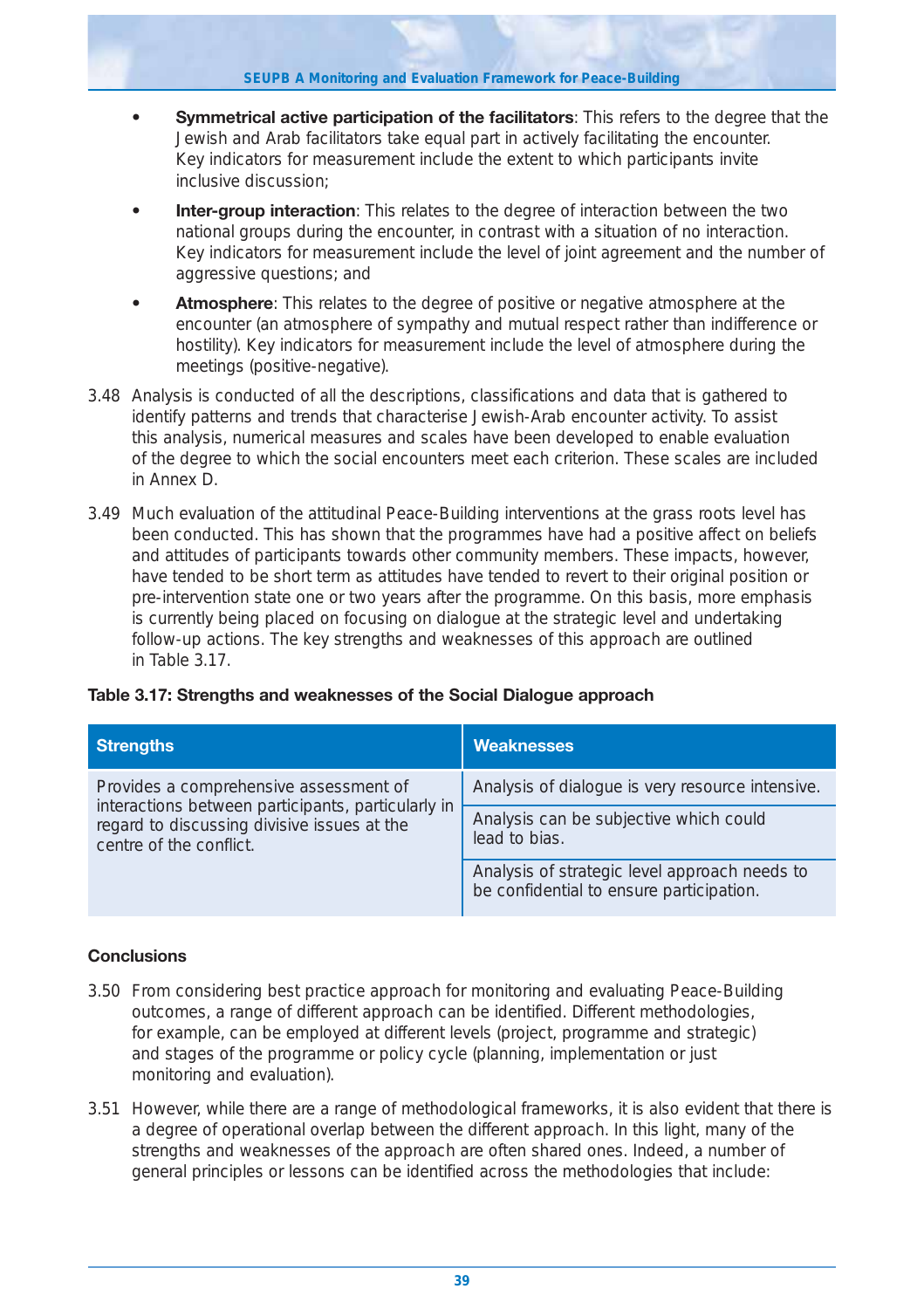- **Understanding the contex**t: PCIA, Conflict Sensitivity and the Theories of Change approach, for instance, each focus on assessing the causes of the conflict, analysing the needs of an area prone to conflict and examining the positive or negative implications of a proposed intervention on peace and conflict. This analysis is conducted at the ex-ante, interim and ex-post stage;
- **A participative approach**: involving key stakeholders in a planning process to agree on the key elements of the project or programme and to help inform and set the objectives. This also involves participants visualising the end of the project/programme and the path towards it. In this way, participants have a role in determining what would success look like? What data are needed to accomplish it? Where the data is or how it can be assembled? What stakeholders can contribute to its success?;
- **Agreeing on specific indicators**: identifying specific indicators for success. Indicators are specific to each place, and to each project, but they should include both internal and external measures. Some principles outlined the need for indicators while others such as Log Frame Analysis and the Aid for Peace approach specifically identified an indicator framework;
- **Periodic monitoring**: this can be conducted using a range of methods that includes, inter alia, reviewing policy documents, accessing records, interviews from a wide range of stakeholders and the community in general, and maintaining records of involvement; and
- **Qualitative and quantitative approach**: employing quantitative indicators but supplementing this with qualitative analysis or a narrative approach.
- 3.52 Reflecting on each of the best practice approach, the following table summarises the key strengths and weaknesses and examines the wider transferability of each approach. Transferability is assessed according to the following criteria:
	- **Level of application**: micro or macro approach?
	- **Inclusion of indicators**: does the approach outline a specific framework for indicators? yes or no?
	- **Level of resources required**: is the approach resource intensive?, high or low level of resources?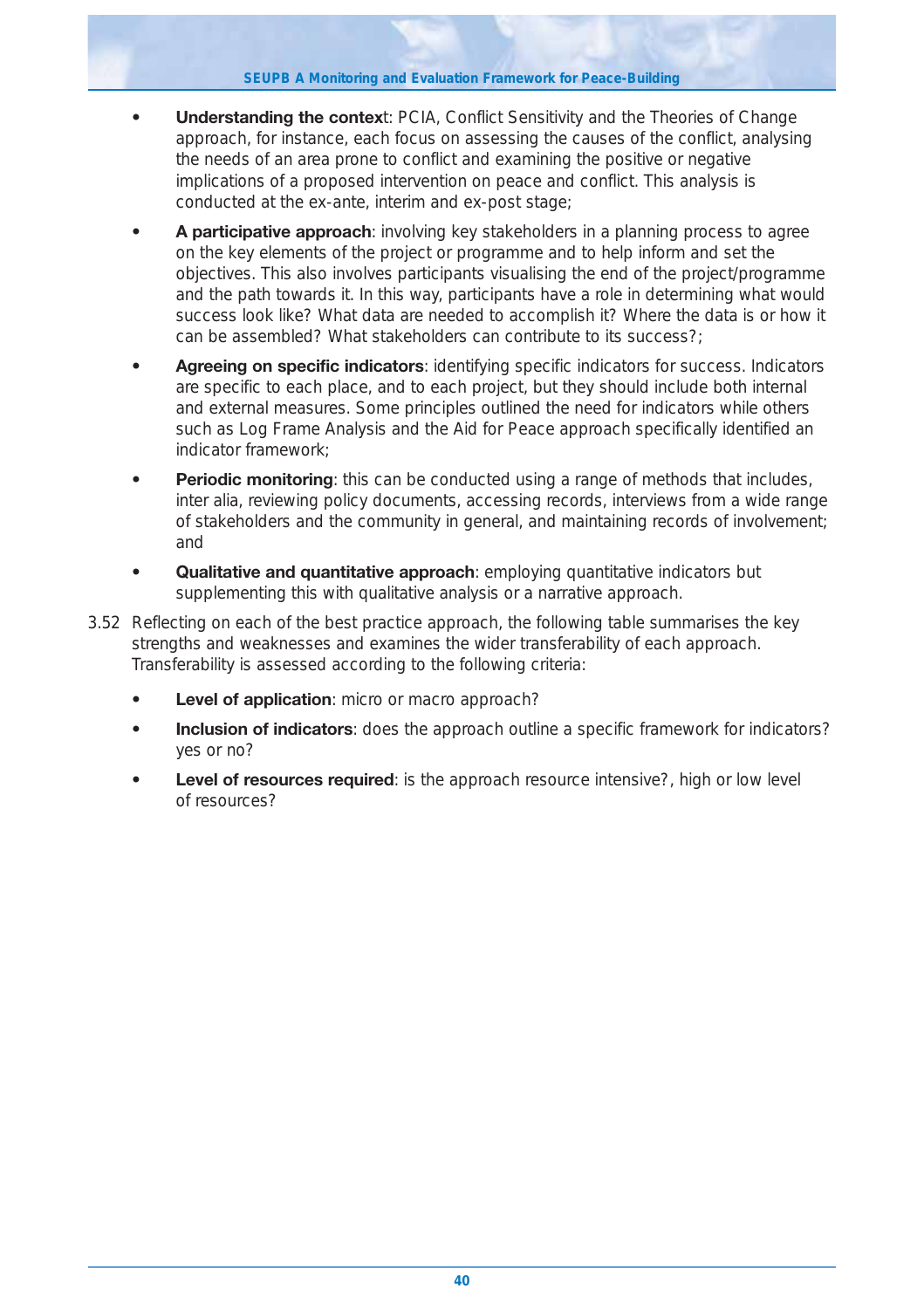| "","","","",""。                                         |
|---------------------------------------------------------|
|                                                         |
|                                                         |
|                                                         |
| ופייטוריים של היינו ומים המסיינים ו<br>)<br>)<br>)<br>) |
| こうりょう こうこうしょう こうこう                                      |
| ٦<br>$\frac{1}{2}$<br>テーエーエフ                            |

| <b>Methodological</b><br>doproach                                             | Key strength                                                                                                                    | <b>Key weakness</b>                                                                                                                                                                | application<br>Level of                                                             | a framework<br>of indicators<br>Inclusion of | resources<br>required<br><b>Level of</b> |
|-------------------------------------------------------------------------------|---------------------------------------------------------------------------------------------------------------------------------|------------------------------------------------------------------------------------------------------------------------------------------------------------------------------------|-------------------------------------------------------------------------------------|----------------------------------------------|------------------------------------------|
| Project (LCPP) - Do No Harm<br>Local Capacities for Peace                     | $\frac{1}{2}$<br>Established an important princip<br>monitoring Peace-Building.                                                 | Can be viewed as overly simplistic.                                                                                                                                                | Applicable to both macro-<br>and micro-levels.                                      | $\frac{1}{2}$                                | <b>NOT</b>                               |
| (Log Frame) Analysis<br>Logical Framework                                     | highlights the need to link planned<br>activities with desired outcomes.<br>Clarifies project objectives and                    | focus Implementing Agents to think<br>mechanistically rather than being<br>quantifiable indicators and can<br>Places much emphasis on<br>nnovative.                                | transferred to programmes.<br>Largely focused on micro-<br>project level but can be | Yes                                          | Medium                                   |
| <b>Action Evaluation</b>                                                      | Sets more modest or realistic targets<br>for micro-level projects.                                                              | linkage between the project and<br>Provides limited analysis of the<br>strategic level                                                                                             | Largely focused on micro-<br>project level.                                         | $\frac{1}{2}$                                | Vedium/<br>High                          |
| Theories of Change                                                            | Makes explicit the underlying reasons<br>for an intervention.                                                                   | Б<br>practitioners and is most useful as<br>planning tool to test assumptions<br>Can be too theoretical for some<br>during the programming stage.                                  | Largely focused on<br>macro-level                                                   | $\frac{1}{2}$                                | Low                                      |
| Peace and Conflict Impact<br>Assessment (PCIA)                                | assessment and incorporates a<br>Outlines a broad process for<br>strong analysis of context.                                    | which may restrict operationalisation.<br>examining the interaction between<br>Little direction is also provided to<br>A broad and general framework<br>sectors and interventions. | Largely focused on<br>macro-level                                                   | Yes                                          | High                                     |
| Conflict Sensitivity Analysis                                                 | dynamics within a particular situation.<br>environment and assessment of the<br><u> ㅎ</u><br>Provides an analysis of the confli | which may restrict operationalisation.<br>Provides a general framework                                                                                                             | Largely focused on<br>macro-level                                                   | Yes                                          | High                                     |
| Third generation PCIA: the<br>Aid for Peace approach                          | methodologies within one<br>Employs a range of other<br>approach.                                                               | the conflict and goals and visions of<br>Getting agreement on the causes of<br>an area can prove difficult as it can<br>raise political tensions                                   | macro- and micro- levels.<br>Applicable to both                                     | Yes                                          | High                                     |
| Comprehensive Visioning<br>Conflict Transformation<br>and Strategic Analysis: | between theory and practice.<br>Proposes a good balance                                                                         | More readily applicable for<br>qualitative analysis.                                                                                                                               | Applicable to both macro-<br>and micro-levels.                                      | $\frac{1}{2}$                                | High                                     |
| Social Dialogue approach                                                      | assessment of interactions between<br>participants involved in the conflict.<br>Provides a comprehensive                        | Analysis can be subjective which<br>could lead to bias.                                                                                                                            | Applicable to both macro-<br>and micro-levels                                       | Yes                                          | High                                     |

**SEUPB A Monitoring and Evaluation Framework for Peace-Building**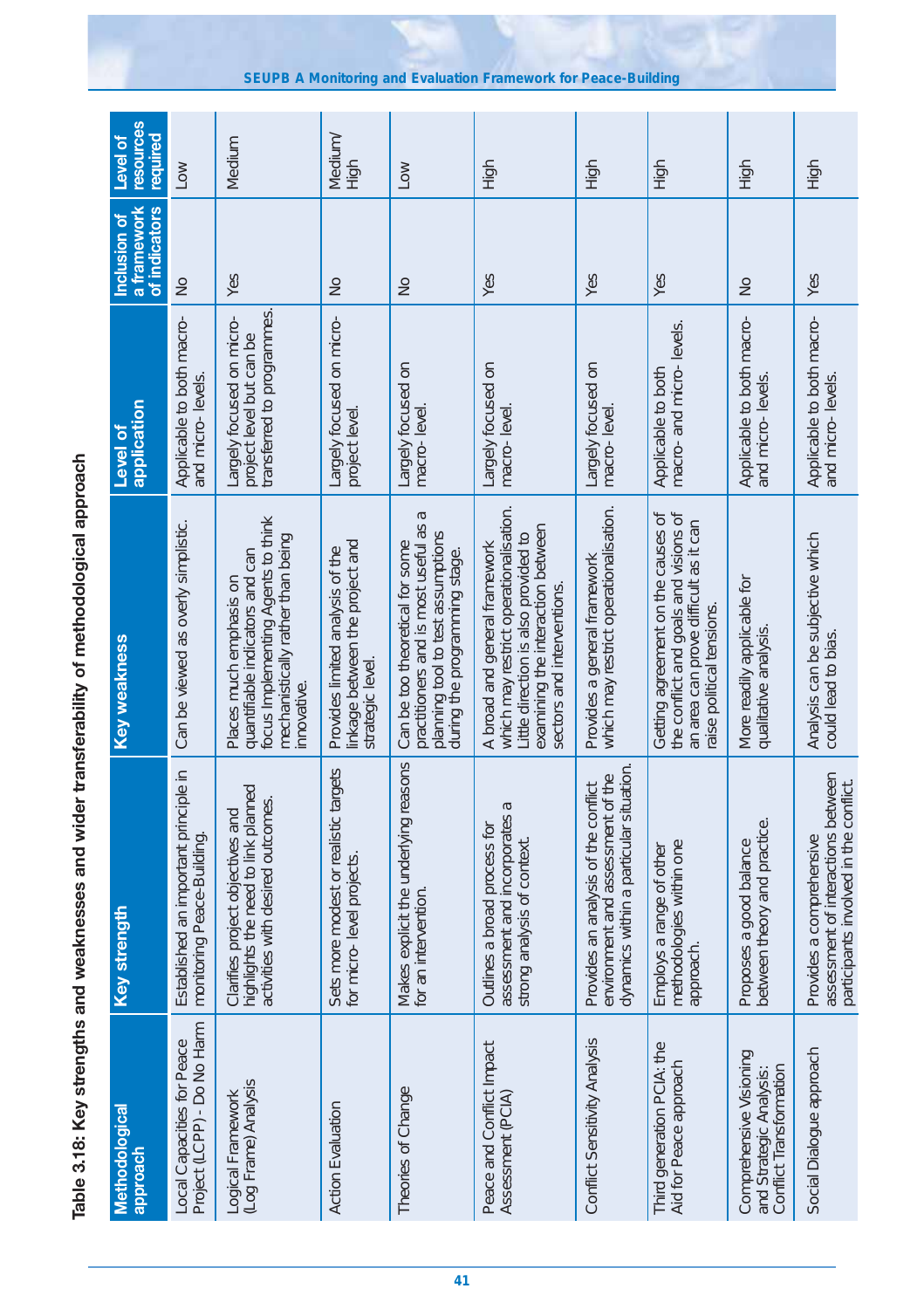# **4 A monitoring and evaluation framework for Northern Ireland/Ireland**

## **Introduction**

4.1 From reflecting on international best practice, this section outlines a preferred approach to monitoring and evaluating Peace-Building interventions in Northern Ireland/Ireland. The section concludes by identifying detailed recommendations and guidance for applying the approach at the programme level, particularly the PEACE III Programme.

### **A monitoring and evaluation framework for Northern Ireland/Ireland**

4.2 Before outlining a preferred methodological approach for the Northern Ireland/Ireland context, it is first important to set out the existing Peace-Building policy/programme context. In Northern Ireland/Ireland, the key Peace-Building initiative is the PEACE II Programme which completed financial commitments at the end of 2006. A successor to the PEACE II Programme for the 2007-2013 period, PEACE III, is in the design stage and is due to be launched at the end of 2007. In this light, any proposed methodological approach needs to be appropriate for this forthcoming programme.

## **The PEACE III Programme**

- 4.3 As discussed in Section II, while the PEACE I and II Programmes had the common overall objective of 'reinforcing progress towards a peaceful and stable society and promoting reconciliation in Northern Ireland and the Border Region of Ireland', both programmes had different sub-objectives. Economic growth and progress towards social development were regarded as the two key pillars of the PEACE I Programme, whereas addressing the legacy of the conflict, taking opportunities arising from peace and paving the way to reconciliation formed the sub-objectives of PEACE II.
- 4.4 In a similar vein to the PEACE I and II, the overall objective of the draft PEACE III Programme remains the same (i.e. to reinforce progress towards a peaceful and stable society and promote reconciliation in Northern Ireland and the Border Region of Ireland) but the sub-objectives have evolved to provide a continued and renewed emphasis on reconciliation. As per the draft programme document, the PEACE III Programme specifically focuses on two sub-objectives, namely reconciling communities and contributing towards a shared society. These strategic objectives are grouped into two priorities as follows<sup>56</sup>:
	- **Priority 1**: Reconciling communities: key activities will facilitate relationships on a cross-community and/or cross-border basis to assist in addressing issues of trust, prejudice and intolerance, and accepting commonalities and differences. In addition, key activities will seek to acknowledge and deal with the hurt, losses, trauma and suffering caused by the conflict. This priority is focused on two key objectives:
		- **Building positive relations at the local level:** this objective aims to establish meaningful cross-community and cross-border initiatives that will improve trust and tolerance, and reduce levels of sectarianism and racism; and

56 SEUPB (2007) EU Programme for Peace and Reconciliation (PEACE III) 2007-2013, Draft Operational Programme.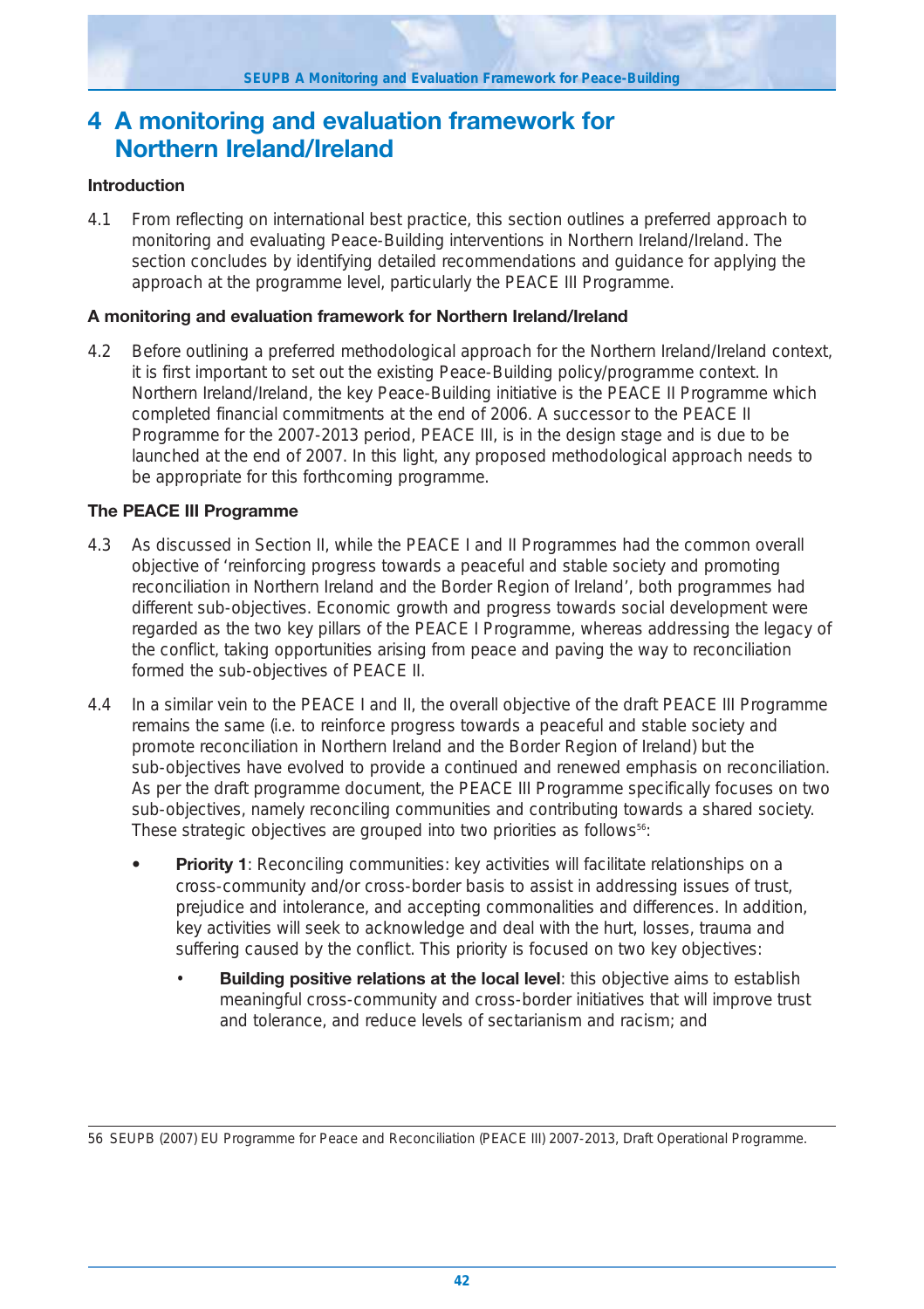- **Acknowledging the past**: this objective aims to provide advice, counselling and support services for victims, their relatives and those who care for them. In addition, this element of the priority aims to exchange different views of history and culture and different conflict and post-conflict experiences among relevant groups of the population.
- **Priority 2**: Contributing to a shared society: key activities will address the physical segregation or polarisation of places and communities in Northern Ireland and the Border Region of Ireland with a view to encouraging increased economic and social cross-border and cross-community engagement. This priority is focused on two key objectives:
	- **Creating shared public spaces**: this objective aims to regenerate urban, rural and border areas that appear derelict, segregated, under-used, threatening and/or unwelcoming and transform them into neutral and useful shared spaces; and
	- **Key institutional capacities are developed for a shared society**: this objective aims to develop the capacity, knowledge, culture and mechanisms of key institutions to deliver a shared society within Northern Ireland and on a crossborder basis. A particular focus will be on the public service to ensure that the delivery of services is adjusted accordingly to deal in a targeted and concerted manner with issues that contribute to a shared society.

## **Transferability of best practice methodologies**

- 4.5 In considering the transferability of the best practice methodological approach to Northern Ireland/Ireland and the PEACE III Programme in particular, two key criteria need to be met. These include:
	- **A framework of indicators**. Quantitative and qualitative indicators are required to regularly assess progress and examine impact. The inclusion of indicators as an evaluation tool is also set out under EU guidance<sup>57</sup>; and
	- **Incorporation of micro and macro levels**. The PEACE Programmes are focused on supporting a range of projects at the micro- level but the framework needs to assess how these projects impact on and influence the macro- level.
- 4.6 From assessing these criteria against the best practice methodological approach outlined in Table 4.18, we have concluded that five approach are potentially applicable. These include:
	- **•** Logical framework (Log Frame) analysis;
	- **•** Peace and Conflict Impact Assessment (PCIA);
	- **•** Conflict Sensitivity Analysis;
	- **•** Third generation PCIA: the Aid for Peace approach; and
	- **•** Social Dialogue.
- 4.7 Having analysed the comparative strengths and weaknesses of each of these approach, it is proposed that the Aid for Peace approach should be adopted as a methodological approach to support the monitoring and evaluation framework for the PEACE III Programme. The main reasons for selecting the Aid for Peace approach over the other four approach are outlined below:

<sup>57</sup> DG Budget (2004) Evaluating EU Activities: A Guide for European Commission Services; European Commission (2005) The European Commission's Working Paper: *Indicators for Monitoring and Evaluation: A Practical Guide*.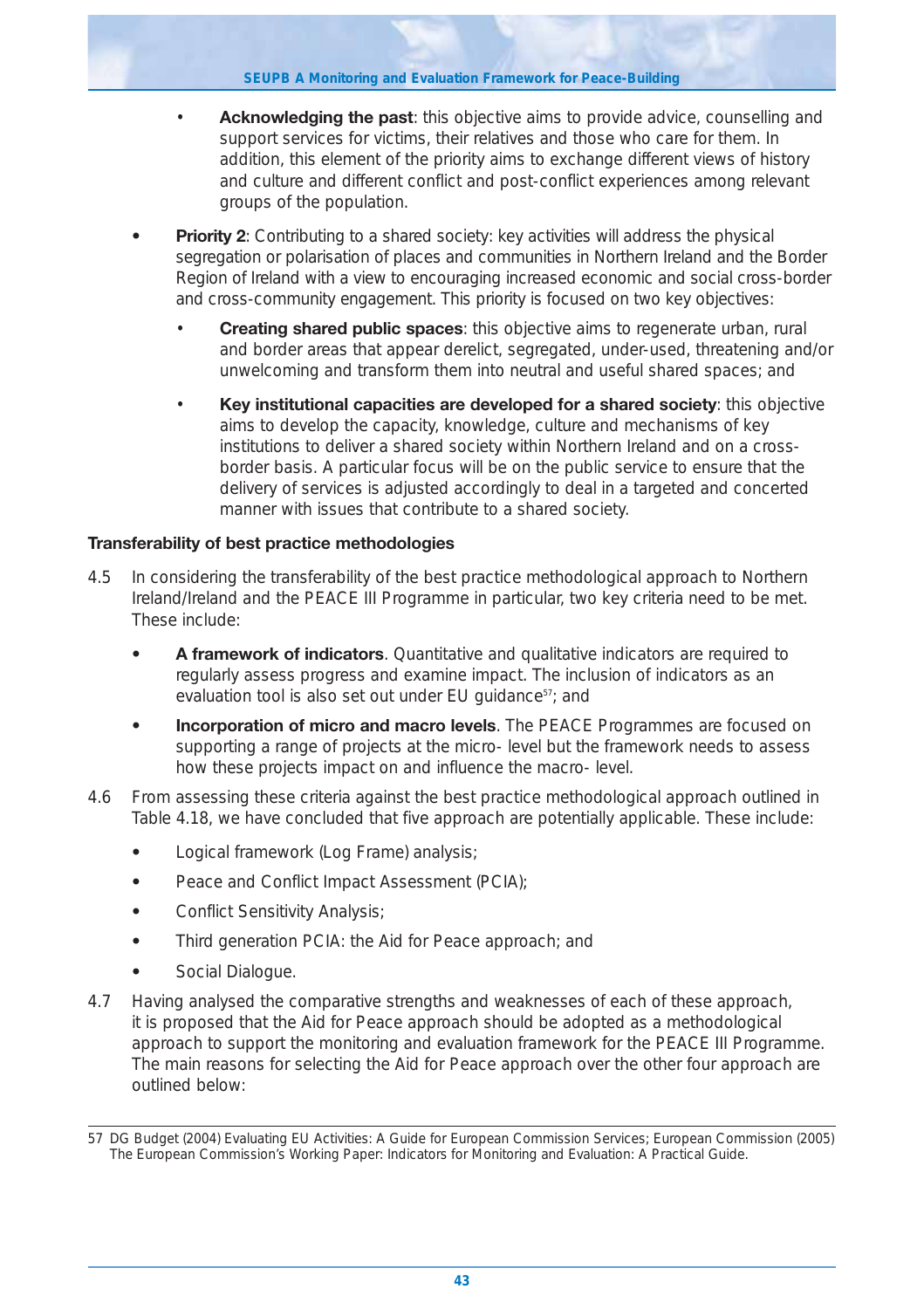#### **SEUPB A Monitoring and Evaluation Framework for Peace-Building**

- **•** Although being applicable to the macro- and micro- levels and incorporating a framework of indicators, the Social Dialogue approach is only relevant to specific types of actions (i.e. examining interactions between participants within workshops or other specific group situations). Given the sizeable number of projects that are likely to be funded under PEACE III, the scale of the programme suggests that the Social Dialogue approach could not be employed as an overall framework but could be used to assess specific projects, specifically those which focused on facilitating group interactions between representatives of different communities in Northern Ireland. As a result, this approach has been excluded as a stand alone monitoring and evaluation framework;
- **•** The Aid for Peace approach proposes a detailed approach which includes a number of stages ranging from Peace-Building needs analysis to peace and conflict effects assessment. Aid for Peace, therefore, employs a comprehensive step by step approach through all stages of the evaluation process which can combine key elements of other best practice methodologies, as follows:
	- In conducting the Peace-Building needs analysis in the Aid for Peace approach (Stage 1), the framework, tools and indicators outlined in the Conflict Sensitivity Analysis and Peace and Conflict Impact Assessment can be used to assist or guide analysis. In this regard, the Aid for Peace approach is more comprehensive than Conflict Sensitivity Analysis and Peace and Conflict Impact Assessment as it can incorporate these tools within a broader approach. In addition, the Theories of Change could also be applied to the Aid for Peace approach to help understand what changes are appropriate to address the defined needs and inform understanding of how change can occur in society in order to achieve future goals and visions; and
	- The Aid for Peace approach incorporates an assessment of risk and an inputoutput/result chain approach to evaluation. This model of evaluation has been promoted by the European Commission but also incorporates similar elements to Log Frame analysis. In this way, Log Frames, which promote risk analysis and the identification of indicators to measure outcomes and activities, are very similar to the Conflict Risk Assessment (Stage 3) and peace and conflict effects assessment (Stage 4) in the Aid for Peace approach. This means that while incorporating the key benefits of Log Frame analysis, the Aid for Peace approach can also provide a more comprehensive approach by promoting evaluation through Peace-Building needs analysis (Stage 1) and Peace-Building relevance assessment (Stage 2).

## **Recommendations**

- 4.8 With a view to monitoring and evaluating the Peace-Building programmes in Northern Ireland/Ireland, it is recommended that that the Aid for Peace approach should be adopted. The Aid for Peace approach incorporates a number of stages that need to be employed during the planning stages of a Peace-Building programme and subsequent evaluations. Our recommendations for adopting the Aid for Peace approach to future Peace-Building programmes and in particular, the PEACE III Programme, are outlined in accordance with these stages, as outlined and detailed in the paragraphs below. While this section focuses on the programme level, consideration is also given to how the Aid for Peace approach can be practically implemented at the level of strategic operations. The discussion of application at the level of operations is outlined in Annex E.
	- **Stage 1: Peace-Building needs analysis**. What are the Peace-Building needs of Northern Ireland and the Border Region of Ireland?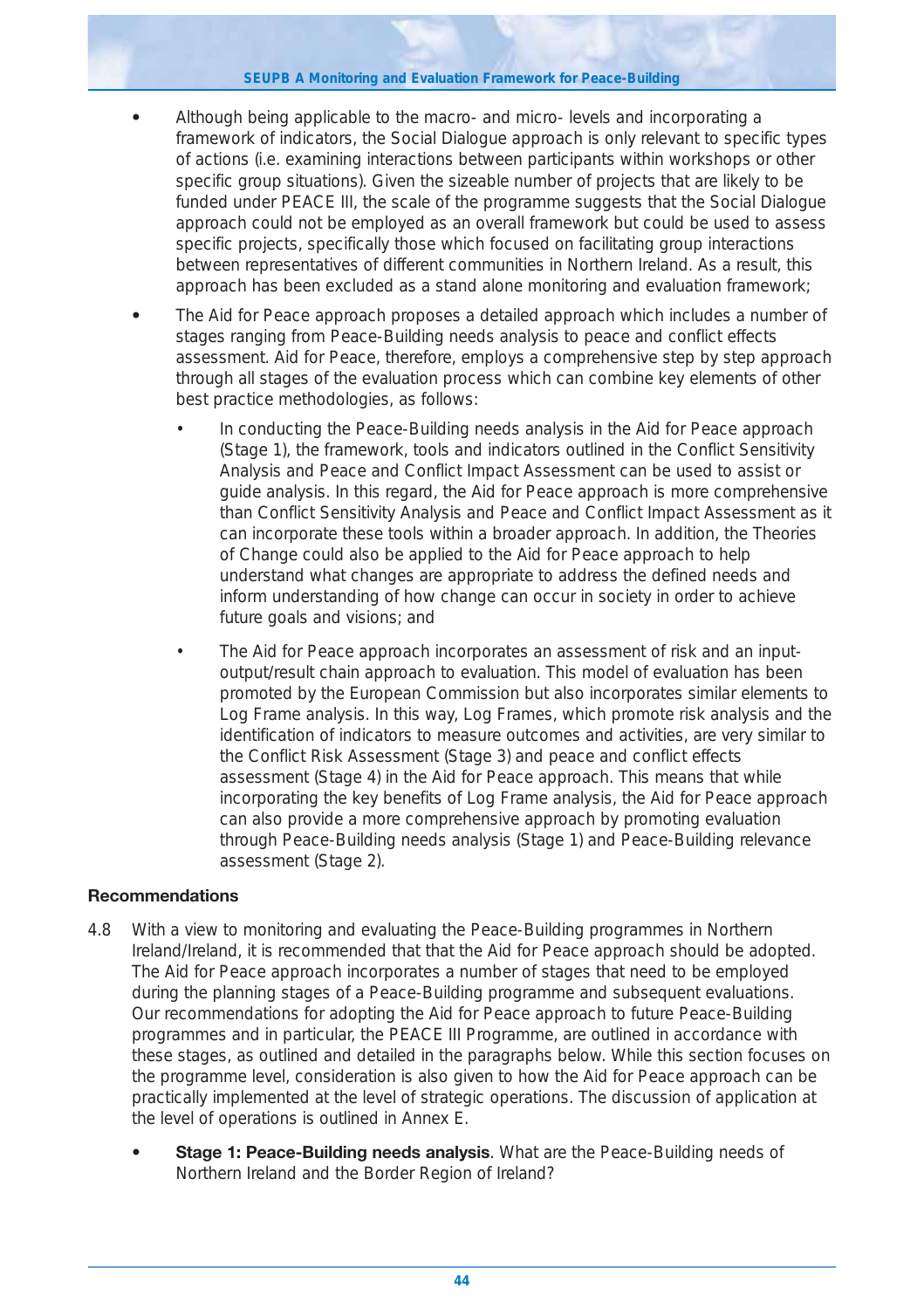- **Stage 2: Peace-Building relevance assessment**. Does the overall direction of the PEACE III Programme correspond to the Peace-Building needs analysis conducted under Stage 1?
- **Stage 3: Conflict risk assessment**. What are the effects of the conflict on the PEACE III Programme?
- **Stage 4: Peace and conflict effects assessment**. What effects has the PEACE III Programme made on the conflict and peace situation and assesses what changes have occurred as a result of the intervention?

## **Step 1: Peace-Building needs analysis.**

- 4.9 This involves analysing the conflict dynamics and Peace-Building process in Northern Ireland/Ireland by examining the parties to the conflict, the root causes of the conflict, the factors escalating the conflict and what Peace-Building potential exists. In addition, this involves a detailed analysis of the peace context by identifying the needs of Northern Ireland/Ireland in relation to Peace-Building and outlining the vision and goals of the intervention among all key stakeholders. This analysis can be assisted by employing the Theories of Change approach and examining how change can transform the current situation.
- 4.10 Given the political sensitivities in Northern Ireland/Ireland, less emphasis has to date been placed on understanding and gaining agreement on the causes of the conflict. Without an agreed understanding, this has led to difficulties in analysing and identifying the needs of the area and the development of a broad programme which has created implications for evaluation. A clearer understanding on the causes of the conflict and needs of the area could provide the foundation for PEACE III and the basis of a monitoring and evaluation framework.
- 4.11 At present, the PEACE III Programme is in the design stage but an understanding of some of the causes of the conflict and the factors escalating the conflict are outlined in the draft programme document. In addition, the programme outlines the specific needs of the area and the broad programme goals. While understanding that it can be very difficult to get agreement on the root causes of the conflict and the factors escalating the conflict, it is proposed that SEUPB, as Managing Authority, consult on the analysis provided in the PEACE III Programme.

**Recommendation 1**: It is recommended that SEUPB develop a short paper which synthesises the current Peace-Building needs of Northern Ireland and the Border Region of Ireland. Having articulated 'the problem' or 'key problems' that the PEACE III Programme is trying to address in relation to the causes of the conflict, outlined the vision and goals of the programme and invited feedback through the consultation process, this short paper would bring this analysis together. This paper should provide reflections from the consultation exercise and comment on whether the analysis of 'the problem' has been changed or validated as a result of the feedback. This short paper would clarify the Peace-Building needs of Northern Ireland and the Border Region of Ireland for 2007-2013 and would then be used as a basis to assist future evaluations at the programme level and at level of operations.

#### **Stage 2: Peace-Building relevance assessment**

- 4.12 This involves an assessment of whether the overall direction of the PEACE III Programme corresponds to the Peace-Building needs analysis conducted as part of Stage 1.
- 4.13 From gaining an understanding of the conflict and the needs to be addressed, it is important that the PEACE III Programme is examined to ensure that the direction and strategy outlined is appropriate. While this analysis will be conducted as part of the ex-ante evaluation, the relevance assessment can also be used to examine applications for strategic operations (see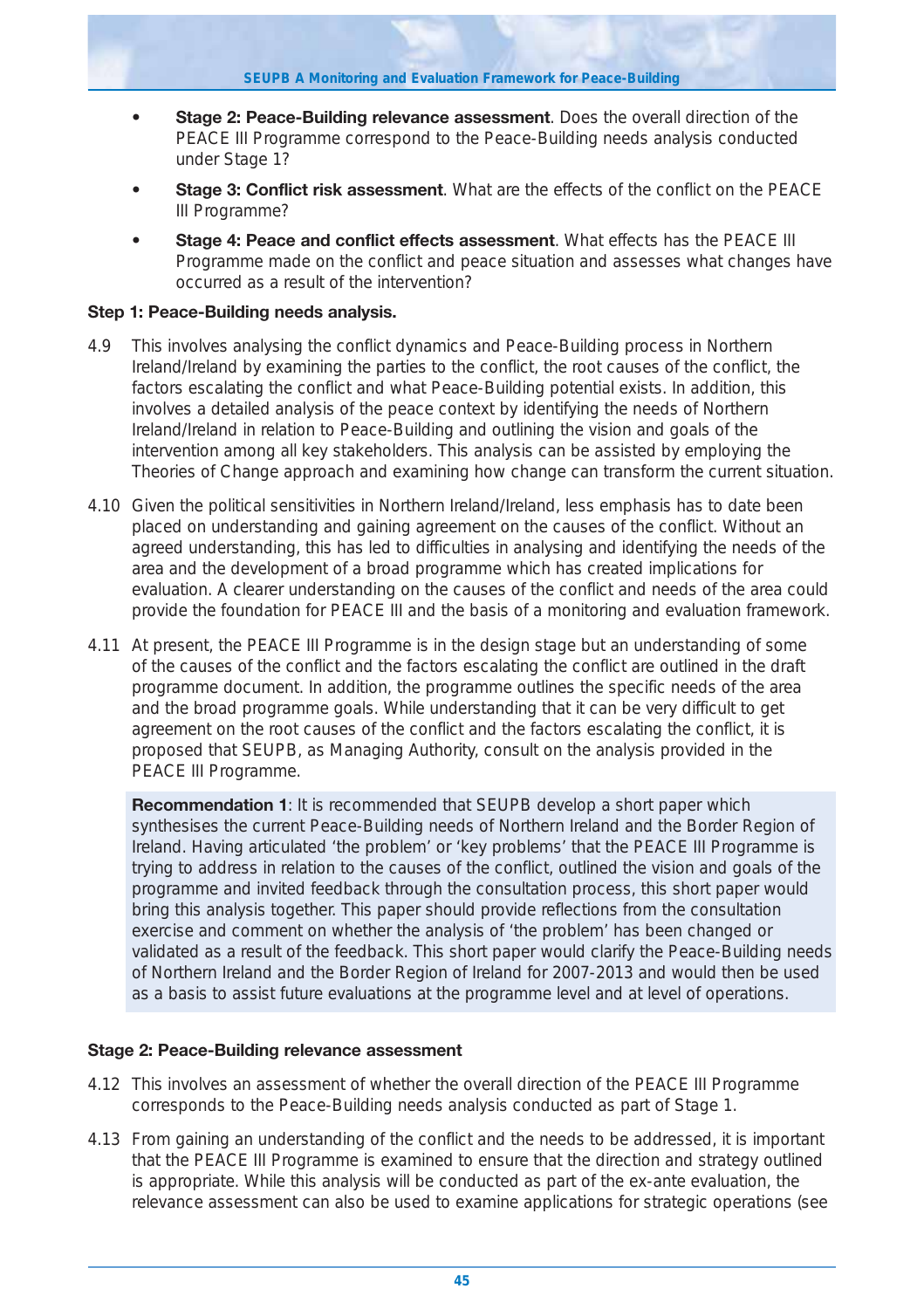Annex E for a fuller discussion on the application of the Aid for Peace approach at the level of operations). From articulating 'the problem/s' that the PEACE III Programme is trying to address in relation to the causes of the conflict, outlining the vision and goals and identifying how change can occur, this sets out the steps for promoting transition in Northern Ireland and the Border Region of Ireland towards reinforcing the development of a peaceful and stable society.

4.14 Indeed, this places an onus on Operation Leaders in their application form or work plan to articulate the problem they are seeking to address, to outline their vision and goals and how change can occur, and to express how this matches with the direction provided in the PEACE III Programme. In this way, it will be possible to examine the extent to which the analysis and understanding provided by each operation, fits within the framework outlined at the programme level, as highlighted in Figure 4.1:



**Recommendation 2**: Following the consultation process and having articulated 'the problem/s' that the PEACE III Programme is trying to address in relation to the causes of the conflict, it is recommended that SEUPB use this as a framework for assessing applications. It is also recommended that the process requires applicants to articulate the problem/s they are seeking to address, to outline their vision and goals and how change can occur, and to express how this matches with the direction provided in the PEACE III Programme.

## **Stage 3: Conflict risk assessment**

- 4.15 This stage assesses the effects of the conflict on the PEACE III Programme. The objective is to anticipate the potential conflict-related problems and risks with which the programme will be confronted.
- 4.16 In Northern Ireland and the Border Region of Ireland, the main risks to the PEACE III Programme are likely to be the political instability resulting from any breakdown of the devolved institutions in Northern Ireland, any unrest or violent conflict that would increase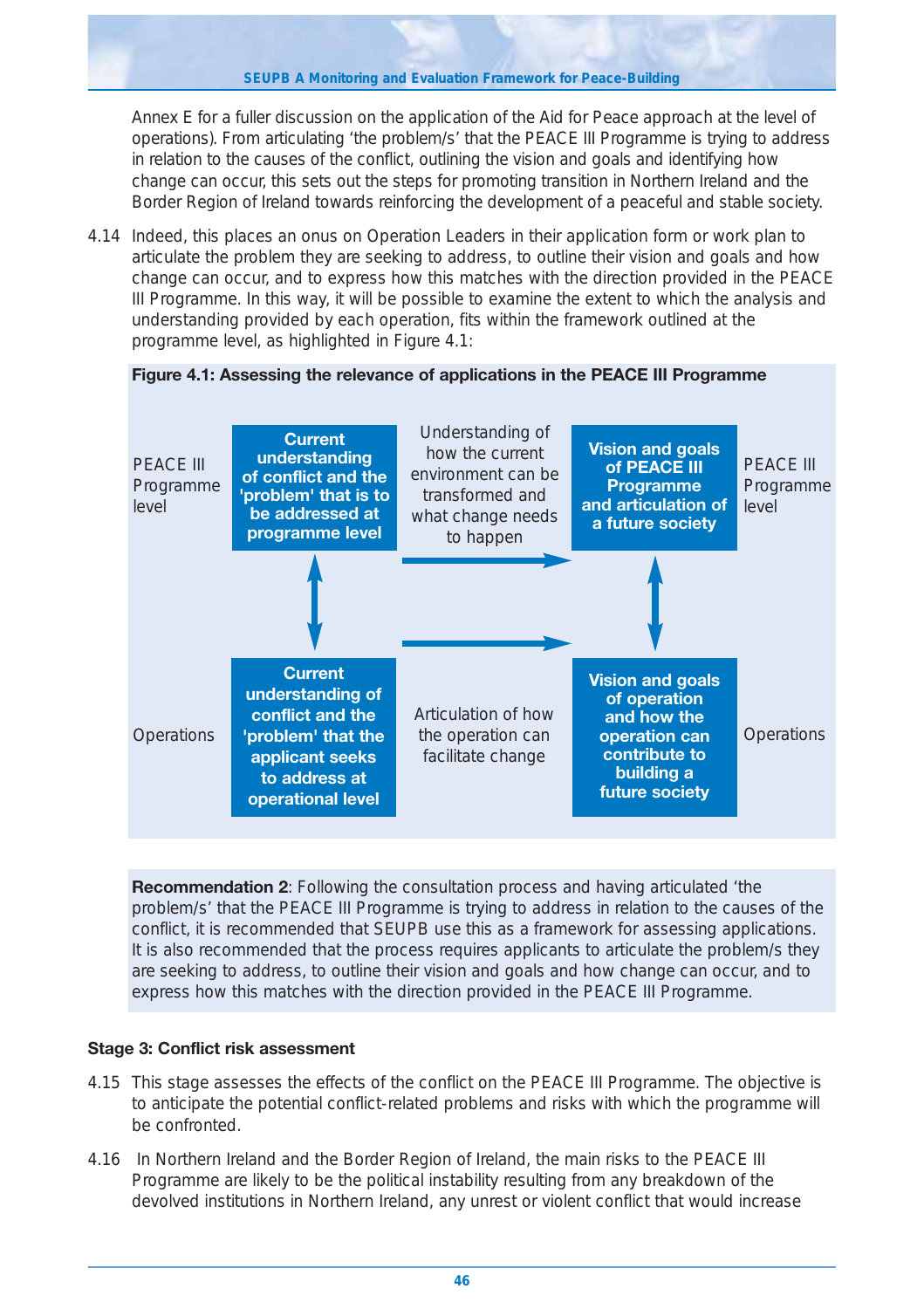community tensions and destabilise the peace process, political segregation or entrenchment and/or a significant economic downturn. These issues are outlined as a key threat in the SWOT analysis provided in the programme document. Going forward, however, there is a need to closely monitor the external environment and anticipate the escalation of potential risks to the programme. Consideration at this stage could also be given to identifying appropriate actions in light of any significant changes to the political and security environment.

**Recommendation 3**: It is recommended that SEUPB should give consideration to conducting a risk assessment of the PEACE III Programme and identifying potential actions or contingency plans that would address these risks or any implications resulting from changes in the political or security environment. In addition to this, it is recommended that SEUPB should closely monitor developments in the political and security environment and in the event of any significant changes during the 2007-2013 period (this could relate to an upsurge in civil unrest or more positive progress on restoring the institutions), commission research which examines how the political and security environment impacts on the programme at the local level.

## **Stage 4: Peace and conflict effects assessment**

- 4.17 This examines the effects of the PEACE III Programme on the conflict and peace situation and assesses what changes have occurred as a result of the intervention. This assessment can be conducted by employing indicators.
- 4.18 The Aid for Peace approach suggests that careful consideration should be given to setting targets, and identifying and classifying indicators. Overall, it is suggested that the indicators, particularly those relating to impacts, need to be realistic as peace and reconciliation is difficult to achieve within a seven year programming period. In addition, given the potential influence of the conflict/external environment on the programme, it is emphasised that impact indicators are very difficult to measure due to the problem of attribution.
- 4.19 In the draft PEACE III Programme document, a number of output, result and impact indicators are included for each of the two key priorities. From the resource bank of indicators collected as part of this study (see Annex A-C), the current indicators in the PEACE III Programme can be supplemented with other indicators to create a potential 'menu' for monitoring and evaluating the programme. Table 4.1 and 4.2 present potential indicators that could be employed, examines costs and benefits, and identifies the method and timeframe for collecting the data. Indicators for Priority 1 and 2 are presented in turn.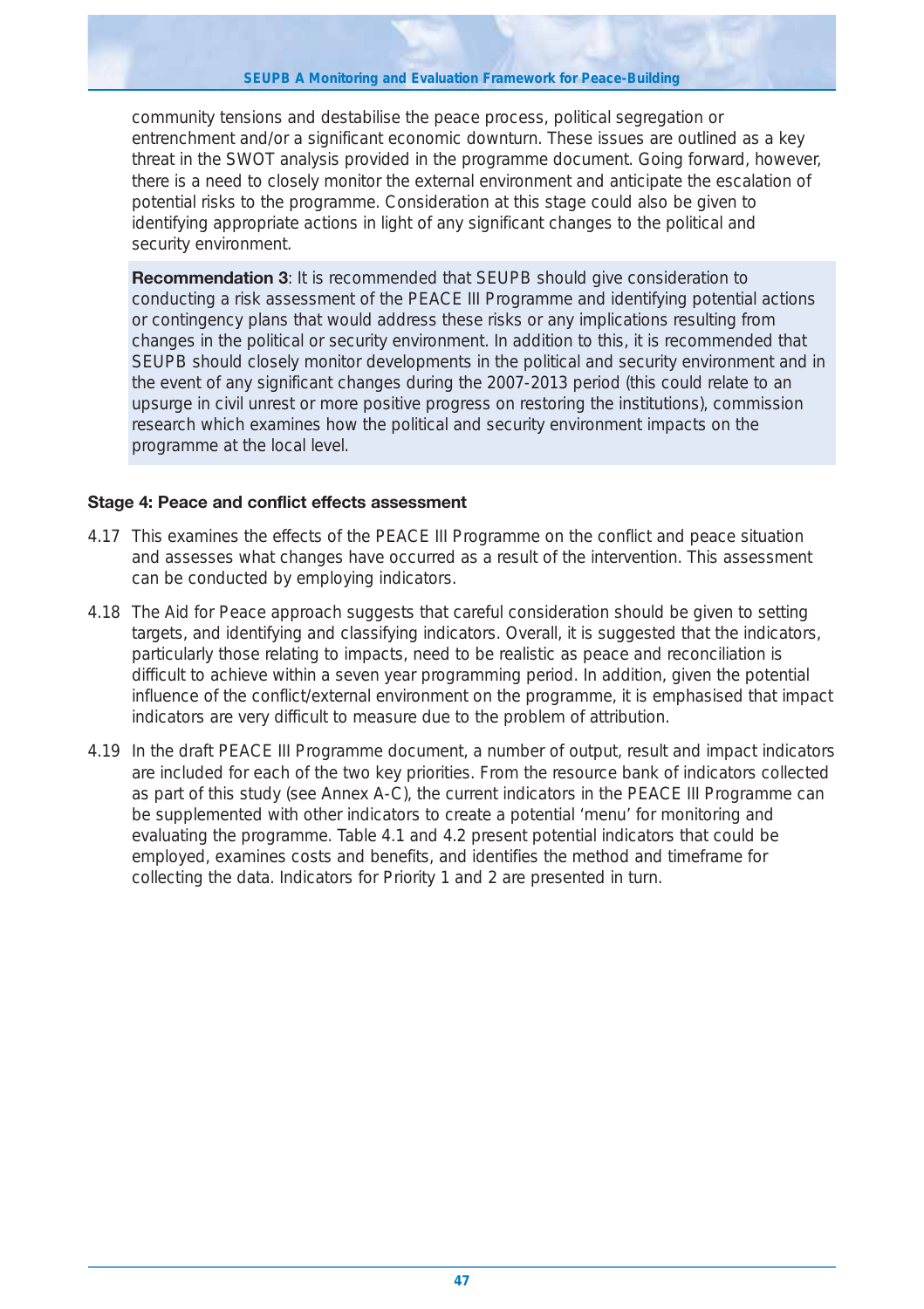Table 4.1: Supplementary Peace-Building indicators for the PEACE III Programme, Priority 1 Reconciling Communities **Table 4.1: Supplementary Peace-Building indicators for the PEACE III Programme, Priority 1 Reconciling Communities**

| <b>Indicator</b><br>type | <b>Suggested indicators</b>                                                                                                                                            | <b>Benefits</b>                                                                                                                                                                                     | <b>Costs</b>                                                                                                                                                                                                                                                                                         | Methodology                                                                                         | Timeframe                  |
|--------------------------|------------------------------------------------------------------------------------------------------------------------------------------------------------------------|-----------------------------------------------------------------------------------------------------------------------------------------------------------------------------------------------------|------------------------------------------------------------------------------------------------------------------------------------------------------------------------------------------------------------------------------------------------------------------------------------------------------|-----------------------------------------------------------------------------------------------------|----------------------------|
|                          | Building positive relations at the local level                                                                                                                         |                                                                                                                                                                                                     |                                                                                                                                                                                                                                                                                                      |                                                                                                     |                            |
| Output                   | disempowered groups.<br>• Level of participation by<br>'marginalised' or                                                                                               | • A relatively easy indicator to<br>which provides<br>information on the scope of<br>an intervention (in terms of<br>of participants)<br>argeting.<br>collect data,<br>the number<br>and level of t | collect data but information is<br>• Limited resource required to<br>activity based and does not<br>directly measure peace and<br>reconciliation outcomes                                                                                                                                            | • Reporting by project<br>review/check by<br>promoters and<br>funding body.                         | • Quarterly/six<br>months. |
| Result                   | • Incidents of intimidation.                                                                                                                                           | peace within a<br>important<br>Measures an<br>indication of<br>given area.<br>$\bullet$                                                                                                             | information in each local area as<br>interview or view reports of local<br>PSNI/Garda officers. This would<br>to collect within police statistics<br>Information may prove difficult<br>but opportunities may exist to<br>opposed to regional statistics.<br>also provide more relevant<br>$\bullet$ | Siochána statistics<br>local PSNI/Garda<br>and/or reports of<br>PSNI/Garda<br>officers.             | • Annually.                |
|                          | Perception that violence is not<br>a legitimate or effective.                                                                                                          | A key indicator that measures<br>from a conflict based society<br>progress towards transition<br>to one in which violence is<br>not accepted<br>$\bullet$                                           | В<br>As this indicator would require<br>survey, this can be a resource<br>intensive data collection<br>method                                                                                                                                                                                        | Survey of attitudes<br>and behaviours.                                                              | and expost.<br>· Mid-term  |
|                          | confidence people have in<br>safely in all areas in their<br>their ability to circulate<br>. Increase in the level of<br>community                                     | specifically measures the 'chill<br>An important indicator which<br>entering into local areas in<br>which 'the other' community<br>is involved in<br>s predominant.<br>factor which<br>$\bullet$    | a<br>As this indicator would require<br>survey, this can be a resource<br>intensive data collection<br>method<br>$\bullet$                                                                                                                                                                           | Survey of attitudes<br>and behaviours.                                                              | and expost.<br>• Mid-term  |
| Impact                   | intervene effectively to resolve<br>Programme, are involved as<br>mediators/negotiators and<br>• Number of cases in which<br>supported under the<br>community leaders, | measures the extent to which<br>have taken on broad learning<br>An important indicator as it<br>on Peace-Building and are<br>operating this in practice.<br>beneficiaries<br>programme<br>$\bullet$ | The collection and verification of<br>be important to gather the data<br>from a 'neutral' stakeholder.<br>difficult to collect and it would<br>this information could prove<br>$\bullet$                                                                                                             | Síochána statistics<br>local PSNI/Garda<br>and/or reports of<br>PSNI/Garda<br>officers<br>$\bullet$ | • Annually.                |
|                          | conflict peacefully                                                                                                                                                    |                                                                                                                                                                                                     |                                                                                                                                                                                                                                                                                                      | stakeholders within<br>· Interviews with key<br>local communities.                                  |                            |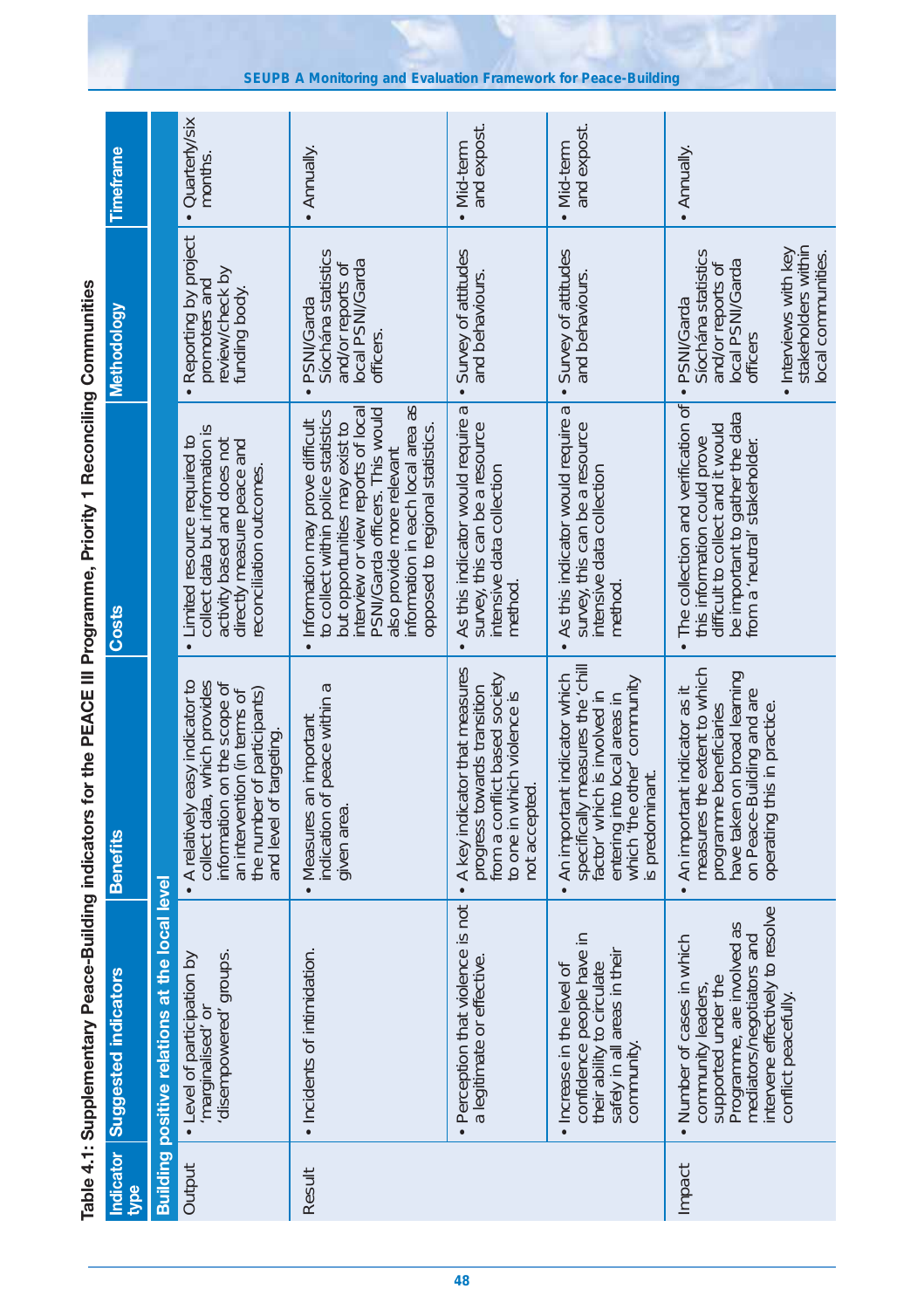|                   |                                                                                                                                       |                                                                                                                                                                                                                        | Table 4.1: Supplementary Peace-Building indicators for the PEACE III Programme, Priority 1 Reconciling Communities                                                                                                               |                                                                             |                            |
|-------------------|---------------------------------------------------------------------------------------------------------------------------------------|------------------------------------------------------------------------------------------------------------------------------------------------------------------------------------------------------------------------|----------------------------------------------------------------------------------------------------------------------------------------------------------------------------------------------------------------------------------|-----------------------------------------------------------------------------|----------------------------|
| Indicator<br>type | <b>Suggested indicators</b>                                                                                                           | <b>Benefits</b>                                                                                                                                                                                                        | Costs                                                                                                                                                                                                                            | <b>Methodology</b>                                                          | <b>Timeframe</b>           |
| Impact            | · People responding differently<br>(non-violently) to new<br>provocations.                                                            |                                                                                                                                                                                                                        |                                                                                                                                                                                                                                  |                                                                             |                            |
|                   | Increasing levels of respect<br>between groups (including<br>racial minorities and on a<br>cross-community basis)<br>$\bullet$        | which measures the extent to<br>This is a key impact indicator<br>respect between groups.<br>activities have increased<br>which Peace-Building                                                                         | Б<br>As this indicator would require<br>survey, this can be a resource<br>intensive data collection<br>method                                                                                                                    | Survey of attitudes<br>and behaviours.                                      | and expost.<br>• Mid-term  |
|                   | Acknowledging the past                                                                                                                |                                                                                                                                                                                                                        |                                                                                                                                                                                                                                  |                                                                             |                            |
| Output            | • Number of conflict resolution<br>workshops.                                                                                         | activity within an intervention.<br>• A relatively easy indicator to<br>ta, which provides<br>information on the level of<br>collect dai                                                                               | collect data but information is<br>Limited resources required to<br>activity based and does not<br>directly measure peace and<br>reconciliation outcomes.<br>$\bullet$                                                           | . Reporting by project<br>review/check by<br>promoters and<br>funding body. | • Quarterly/six<br>months. |
| Result            | not a legitimate or effective<br>means of resolving conflict.<br>Perception that violence is<br>$\bullet$                             | A key indicator that measures<br>from a conflict based society<br>progress towards transition<br>to one in which violence is<br>not accepted.<br>$\bullet$                                                             | Б<br>As this indicator would require<br>survey, this can be a resource<br>intensive data collection<br>method<br>$\bullet$                                                                                                       | Survey of attitudes<br>and behaviours.                                      | • Ex-ante and<br>expost.   |
|                   | Reduction in levels of 'trauma'<br>degree to which it interferes<br>within individuals and the<br>with normal activities<br>$\bullet$ | interventions have a positive<br>the impact of the<br>individual's lives<br>This is a key indicator for<br>ining whether<br>measuring<br>conflict on<br>and exam<br>influence.<br>$\bullet$                            | of this information could prove<br>The collection and verification<br>difficult to collect. It would be<br>from a group/professional<br>which is providing the trauma<br>important to gather the data<br>treatment.<br>$\bullet$ | Reports/observations<br>from professional<br>counsellor.                    | • Ex-ante and<br>expost    |
| Impact            | peace mediators elsewhere.<br>community conciliators and<br>Participants who have<br>replicated the roles of                          | important indicator<br>as it measures the extent to<br>beneficiaries have taken on<br>board learning on Peace-<br>Building and applied this to<br>other Peace-Building<br>which programme<br>programmes.<br>This is an | be important to gather the data<br>from a 'neutral' stakeholder.<br>of this information could prove<br>difficult to collect and it would<br>The collection and verification                                                      | Reporting by project<br>review/check by<br>promoters and<br>funding body    | $\cdot$ Ex-post.           |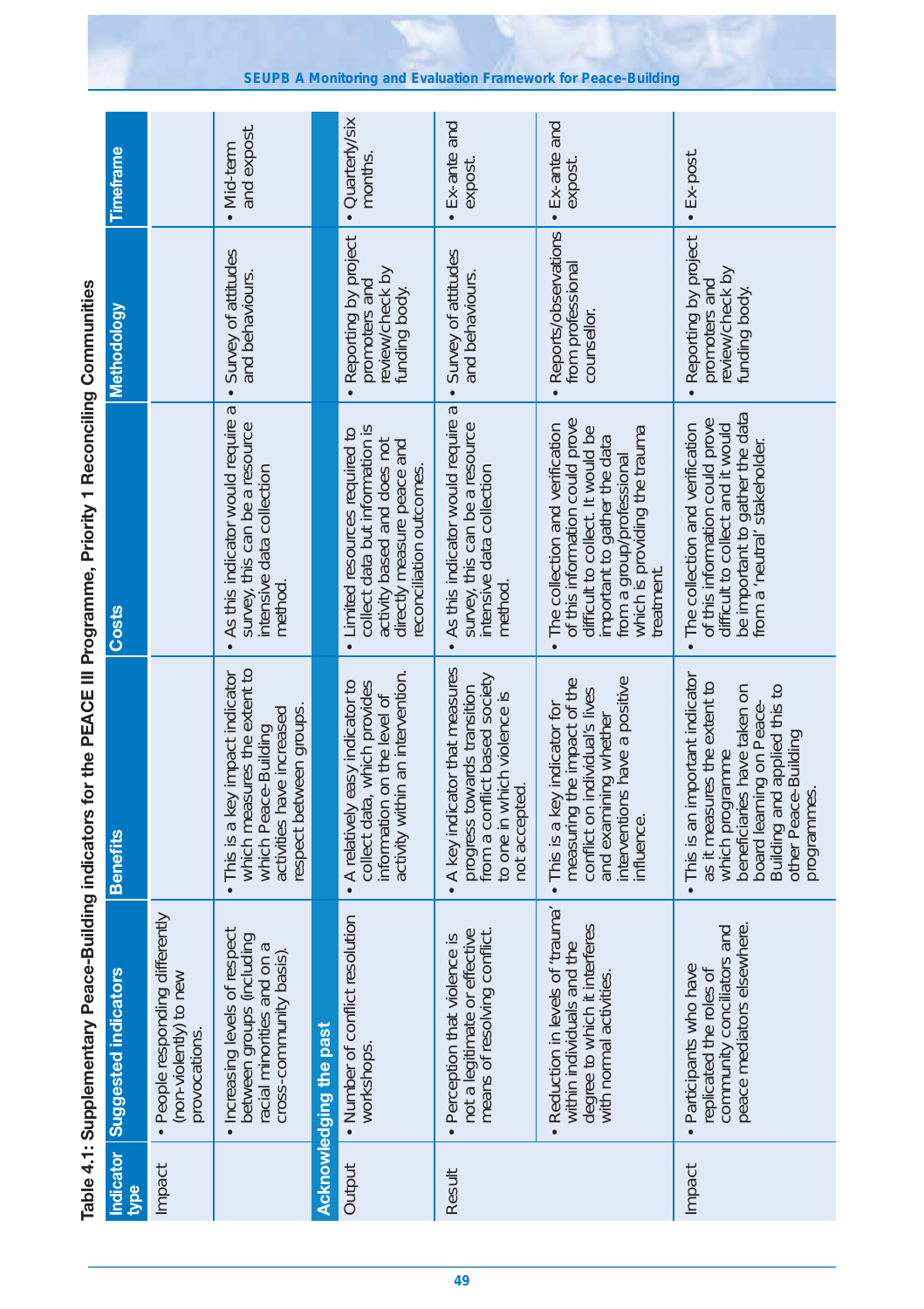Table 4.2: Supplementary Peace-Building indicators for the PEACE III Programme, Priority 2, Contributing to a shared society **Table 4.2: Supplementary Peace-Building indicators for the PEACE III Programme, Priority 2, Contributing to a shared society**

| Indicator<br><b>type</b> | <b>Suggested indicators</b>                                                                                                                                                                     | <b>Benefits</b>                                                                                                                                                                                           | <b>Costs</b>                                                                                                                                                                                                                                                                                                                                                                                                                                                                                       | Methodology                                                                                                         | Timeframe                       |
|--------------------------|-------------------------------------------------------------------------------------------------------------------------------------------------------------------------------------------------|-----------------------------------------------------------------------------------------------------------------------------------------------------------------------------------------------------------|----------------------------------------------------------------------------------------------------------------------------------------------------------------------------------------------------------------------------------------------------------------------------------------------------------------------------------------------------------------------------------------------------------------------------------------------------------------------------------------------------|---------------------------------------------------------------------------------------------------------------------|---------------------------------|
|                          | <b>Creating shared public spaces</b>                                                                                                                                                            |                                                                                                                                                                                                           |                                                                                                                                                                                                                                                                                                                                                                                                                                                                                                    |                                                                                                                     |                                 |
| Result                   | confidence people have in<br>safely in all areas in their<br>their ability to circulate<br>• Increase in the level of<br>community                                                              | neasures the 'chill<br>indicator which<br>entering into local areas in<br>which "the other" community<br>is involved in<br>s predominant.<br>An important<br>factor' which<br>specifically m<br>$\bullet$ | a survey, this can be a resource<br>As this indicator would require<br>intensive data collection<br>method                                                                                                                                                                                                                                                                                                                                                                                         | Survey of attitudes.                                                                                                | $\cdot$ Ex-ante and<br>expost.  |
| Impact                   | (in such settings as markets<br>pointing to increasing levels<br>business contact among<br>people from both sides<br>shops, pubs, business)<br>Behavioural indicators<br>of positive social and | greater engagement between<br>examines the extent to which<br>indicator which<br>have facilitated<br>different communities in<br>social and business<br>environments<br>An important<br>interventions     | As this indicator would require a<br>survey, this can be a resource<br>intensive data collection<br>method<br>$\bullet$                                                                                                                                                                                                                                                                                                                                                                            | behavioural<br>Survey of<br>patterns.                                                                               | $\cdot$ Ex-ante and<br>expost   |
|                          | polarisation (spatial division in<br>Reduction in levels of<br>defined areas)                                                                                                                   | This indicator examines the<br>level of territoriality within a<br>community.                                                                                                                             | Housing statistics can measure<br>territoriality e.g. flags, murals)<br>polarisation is to be examined,<br>residential polarisation but this<br>examining the visual level of<br>is conducted via the census<br>a survey would be required<br>which can be a resource<br>survey which will not be<br>intensive data collection<br>If social and residential<br>intervention could also<br>conducted until 2011.<br>Attribution to a peace<br>prove difficult.<br>method.<br>$\bullet$<br>$\bullet$ | Survey of residential<br>Survey of social/<br>Official housing<br>behavioural<br>statistics.<br>patterns.<br>areas. | $\bullet$ Ex-ante and<br>expost |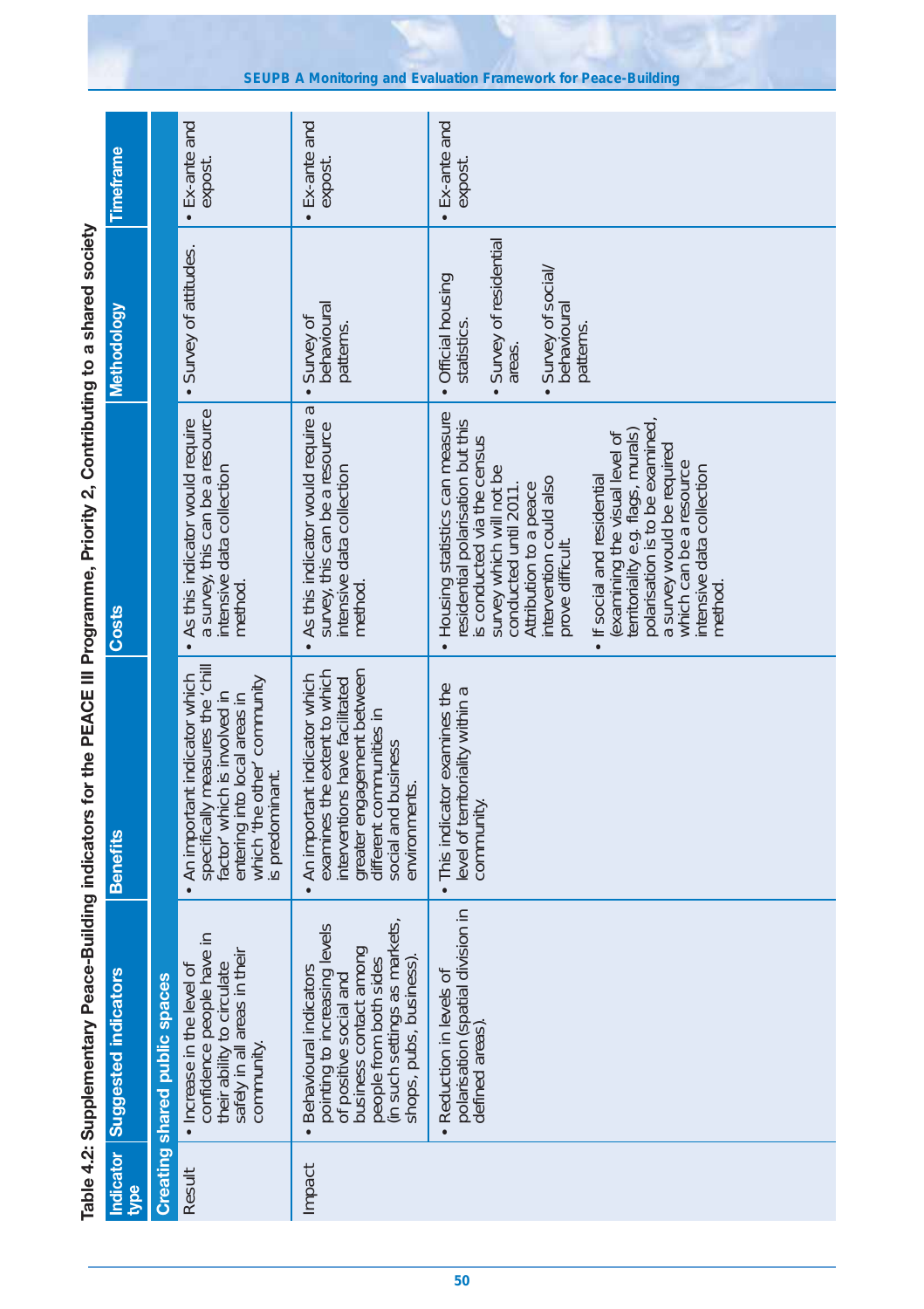|                                                                                                                              | Timeframe                   |                                                                 | · Quarterly/six<br>months.                                                                                                                                            | Ex-post.                                                                                                                                                                                                                                                                                        |
|------------------------------------------------------------------------------------------------------------------------------|-----------------------------|-----------------------------------------------------------------|-----------------------------------------------------------------------------------------------------------------------------------------------------------------------|-------------------------------------------------------------------------------------------------------------------------------------------------------------------------------------------------------------------------------------------------------------------------------------------------|
|                                                                                                                              | Methodology                 |                                                                 | • Reporting by project<br>review/check by<br>promoters and<br>funding body.                                                                                           | senior civil servants.<br>· Interviews with                                                                                                                                                                                                                                                     |
| Table 4.2: Supplementary Peace-Building indicators for the PEACE III Programme, Priority 2, Contributing to a shared society | <b>Costs</b>                |                                                                 | collect data but information is<br>Limited resource required to<br>activity based and does not<br>directly measure peace and<br>reconciliation outcomes.<br>$\bullet$ | assessment of this measure is<br>verification of this information<br>more qualitative in nature<br>could prove difficult. The<br>The quantification and<br>$\bullet$                                                                                                                            |
|                                                                                                                              | <b>Benefits</b>             |                                                                 | y easy indicator to<br>collect data, which provides<br>information on the number<br>of beneficiaries being<br>• A relativel<br>reached.                               | and will assess the extent to<br>to which capacity<br>future within the public<br>sector has been developed<br>reconciliation and a shared<br>This indicator will examine<br>for building peace and<br>which Peace-Building<br>activities have been<br>mainstreamed.<br>the extent<br>$\bullet$ |
|                                                                                                                              | <b>Suggested indicators</b> | Key institutional capacities are developed for a shared society | . Number of people benefiting<br>from shared services.                                                                                                                | conflict issues are considered<br>Degree to which peace and<br>operation of initiatives.<br>in the formulation and<br>$\bullet$                                                                                                                                                                 |
|                                                                                                                              | <b>Indicator</b><br>type    |                                                                 | Output                                                                                                                                                                | Impact                                                                                                                                                                                                                                                                                          |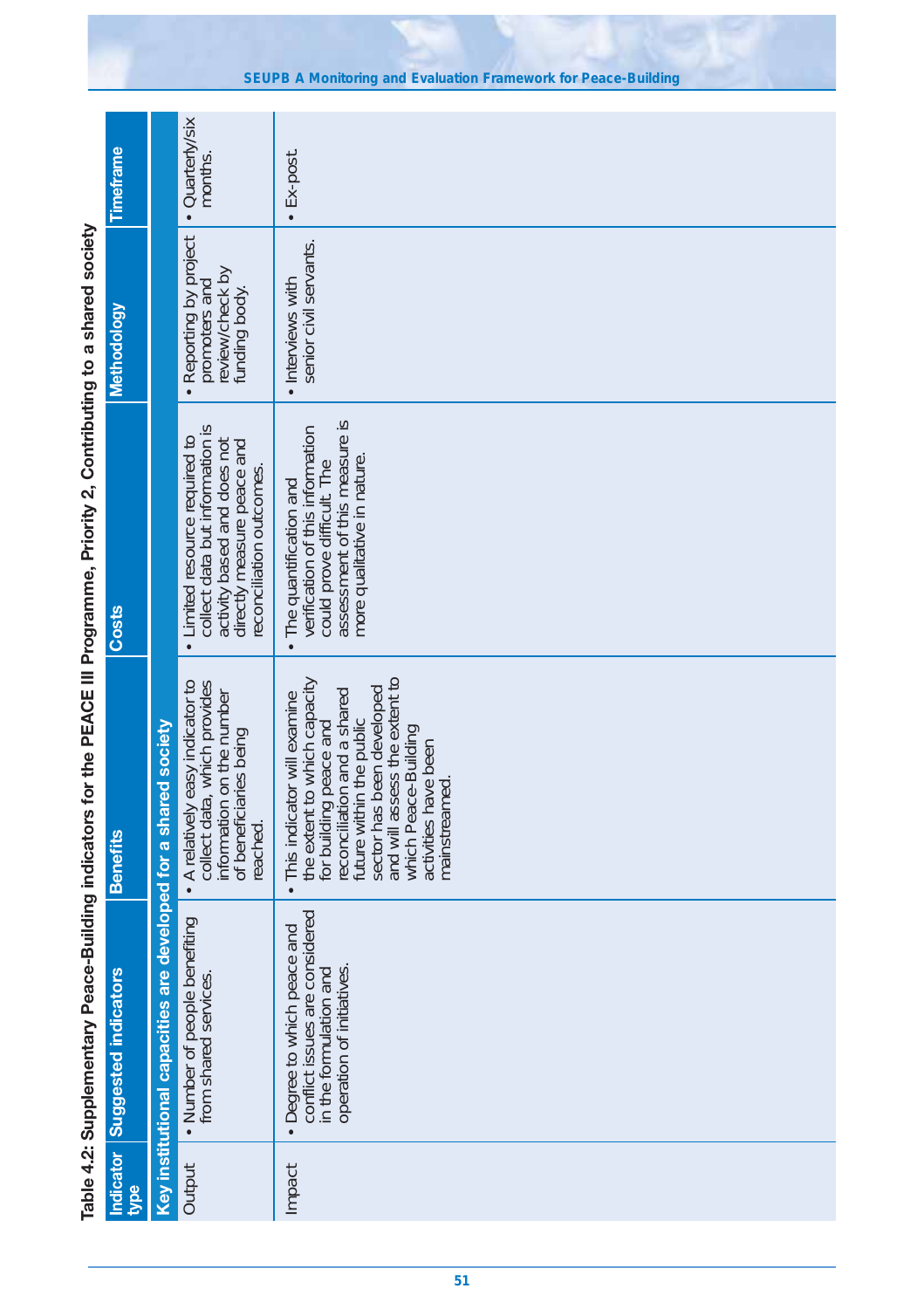4.20 In addition, programme indicators need to be identified for PEACE III. From a review of the indicators and the objectives of the PEACE III Programme, the programme indicators are outlined below. In essence, these are a selection of key indicators, identified at the priority level, which would be aggregated to the programme level.

## **Table 4.3: Supplementary Peace-Building indicators for the PEACE III Programme**

| <b>Indicators</b>                                                                                                                                                                                                                                       | <b>Data collection method</b>                                                                                               |
|---------------------------------------------------------------------------------------------------------------------------------------------------------------------------------------------------------------------------------------------------------|-----------------------------------------------------------------------------------------------------------------------------|
| Improved levels of trust, tolerance and<br>community cohesion in supported communities.                                                                                                                                                                 | • Survey.                                                                                                                   |
| Behavioural changes in supported<br>communities which point to increasing levels<br>of positive social and business contact among<br>people from different religious and ethnic<br>backgrounds (in such settings as markets,<br>shops, pubs, business). | • Survey.                                                                                                                   |
| Increased perceptions of individual and<br>collective security in regard to racial or<br>sectarian attacks.                                                                                                                                             | • Survey.                                                                                                                   |
| Increase in the level of confidence people<br>have in their ability to circulate safely in all<br>areas in their supported community.                                                                                                                   | • Survey.                                                                                                                   |
| Increased levels of positive social and<br>business contact on a cross-border basis<br>among people from different religious and<br>ethnic backgrounds.                                                                                                 | • Survey.<br>• Monitoring information on the type and level<br>of cross-border linkages established under<br>the programme. |
| Incidents of intimidation.                                                                                                                                                                                                                              | · PSNI and An Garda Síochána statistics.                                                                                    |
| Number of attacks (racist and sectarian in<br>supported communities).                                                                                                                                                                                   | • PSNI and An Garda Síochána statistics.                                                                                    |

**Recommendation 4**: It is recommended that SEUPB should give consideration to incorporating the indicators, identified in this report (see Section 4), within the PEACE III Programme. This includes the indicators focusing on the priority and programme level. When the projects under the each of the priorities have been identified, it is recommended that SEUPB should work closely with Implementing Bodies and beneficiaries in a participatory manner to identify and agree on indicators for success for each intervention and ensure the indicators are closely linked to the defined needs (i.e. that the indicators relate to the outcomes of Stages 1 and 2).

4.21 To supplement the indicators and the EU regulatory requirement to conduct ex-ante, interim and ex-post evaluations on the PEACE III Programme, it is proposed that a programme of research is developed and commissioned by SEUPB as part of the overall programme evaluation plan. This would bring forward a similar concept of a thematic research series which was commissioned by the Distinctiveness Working Group under the PEACE II Programme. The work programme for PEACE III would be agreed at the outset to ensure a strategic and co-ordinated approach, and would focus on particular aspects of the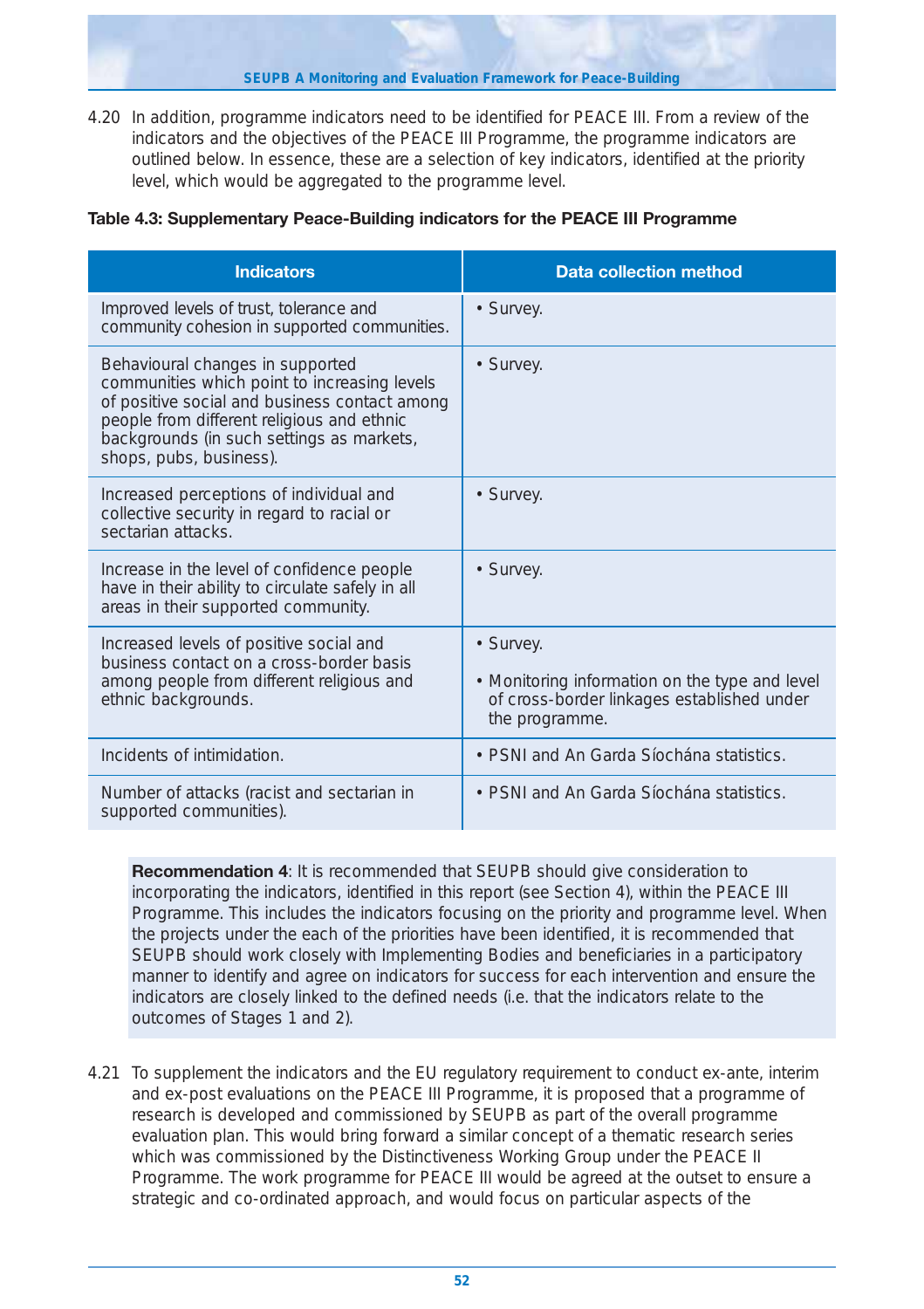programme to assess progress towards objectives. This would also provide greater flexibility to analyse qualitative outcomes under the programme. A programme of research for the PEACE III Programme could include the following studies:

- **•** Examining and identifying baselines for activities to be supported under the programme;
- **•** Area based research which assesses the impact of the programme within a local community in a defined urban or rural location. This research would assess the outcomes within wider society, particularly in regard to the level of social cohesion and integration, reduction in community tensions and violence, and increasing acceptance and practice of mediation to resolve conflict issues;
- **•** The impact of cross-community and cross-border initiatives on social and business activities. In particular, this would examine the impact of initiatives to facilitate processes of engagement, break down barriers of prejudice and change behavioural patterns in regard to the conduct of social and business activity (e.g. working, business relations, shopping, socialising and supply chains);
- **•** The ability of the programme to focus on the needs of marginalised groups, facilitate greater participation and empowerment of this sector and increase active citizenship;
- **•** Identifying the key lessons and outcomes emerging from the implementation of innovative public sector delivery models focused on delivering a shared society and examining the potential for broader transferability across the public sector;
- **•** Examining the extent to which the political and security environment impacts on the programme at the local level. This would be particularly relevant if significant changes occurred in the external environment during 2007-2013; and
- **•** Drawing on the Social Dialogue approach, research which examines the quality of the interaction, participation and atmosphere during group encounters. This would be relevant to assess the interaction between public and private stakeholders and social partners within partnership approach (proposed under Priority 1, Building positive relations at the local level), and the interaction between different groups of the population who exchange different views of history and culture and different conflict and post-conflict experiences (proposed under Priority 1, Acknowledging the past). In this regard, the research would focus on two types of inter-group encounters one based on the traditional co-existence model, which brings people together to promote tolerance and encourage inter-group attitudes (Building positive relations at the local level) and the more challenging model which emphasises the different conflict experiences (Acknowledging the past).

**Recommendation 5**: It is recommended that SEUPB should develop a work programme of research following the ex-ante evaluation and that consideration is given to including the studies identified in this report (see Section 4) It is also recommended that any research proposed under the PEACE III Programme is included within the work programme or evaluation plan to promote co-ordination, strategic approach and facilitate aggregation across the programme. The work programme can then be reviewed at the mid-term stage of the programme. It is also proposed that SEUPB should work closely with Implementing Bodies and beneficiaries to identify and agree on the areas for research. To facilitate the programme of research, it is recommended that SEUPB should set up a forum for each priority to meet regularly to discuss impacts of the programme.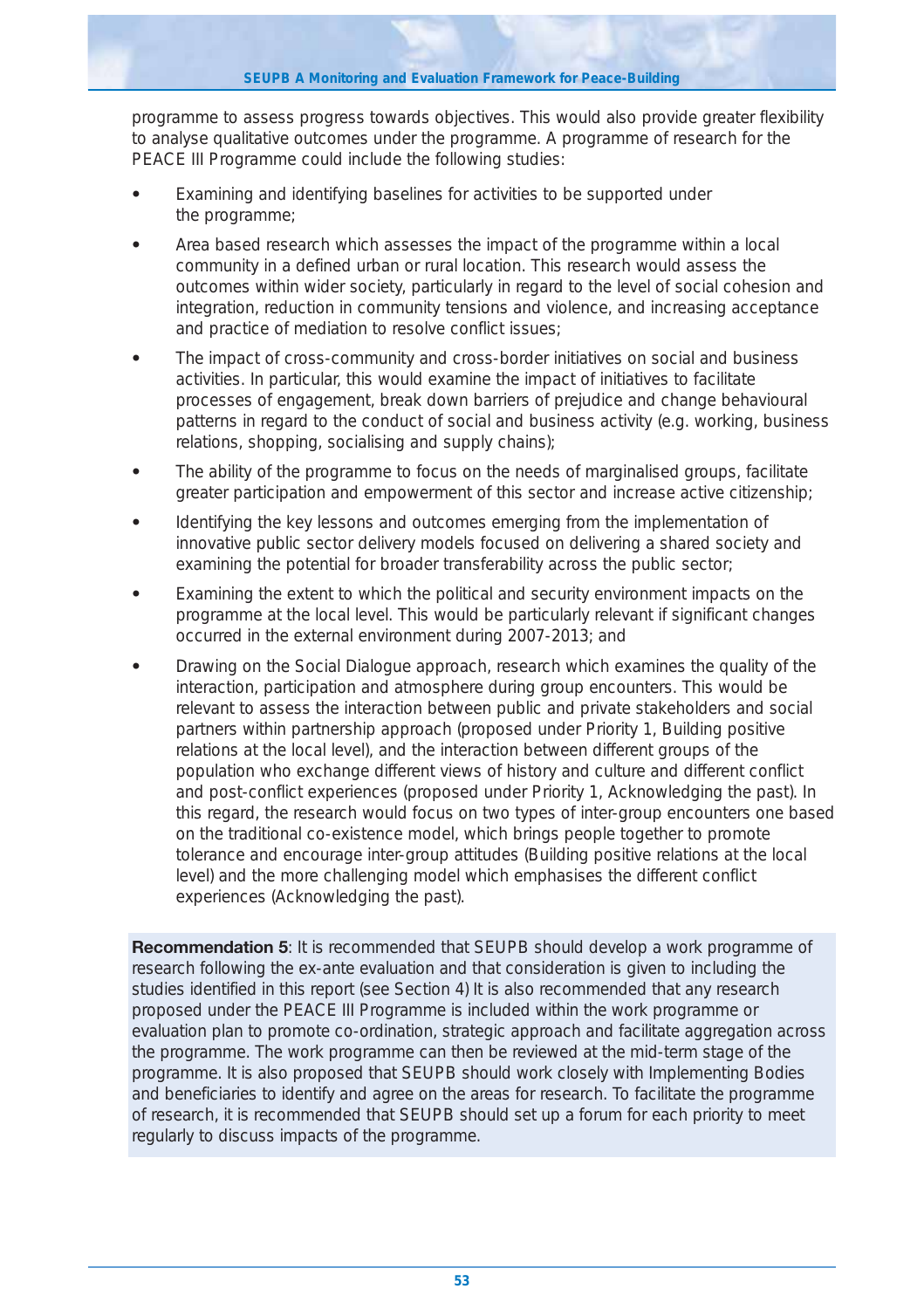#### **SEUPB A Monitoring and Evaluation Framework for Peace-Building**

4.22 In advancing the Social Dialogue approach, the PEACE III Programme and the research programme should also focus on facilitating and examining group interaction within a number of different levels. This follows on from the work of John Paul Lederach who presents Peace-Building as a triangle describing the three levels of society at which peace activists might work: the leaders, the grassroots, and the middle level (see the following figure). The top third of the triangle involves the fewest number of people and is the most publicly visible, and the bottom level the largest and least visible aspects of society. In the middle, people often struggle to find a role that may influence the elites above them and draw on the grassroots below them in order to advance peace building<sup>58</sup>.





58 Lederach J.P., 2005. The Moral Imagination: The Art and Soul of Building Peace, Oxford: Oxford University Press.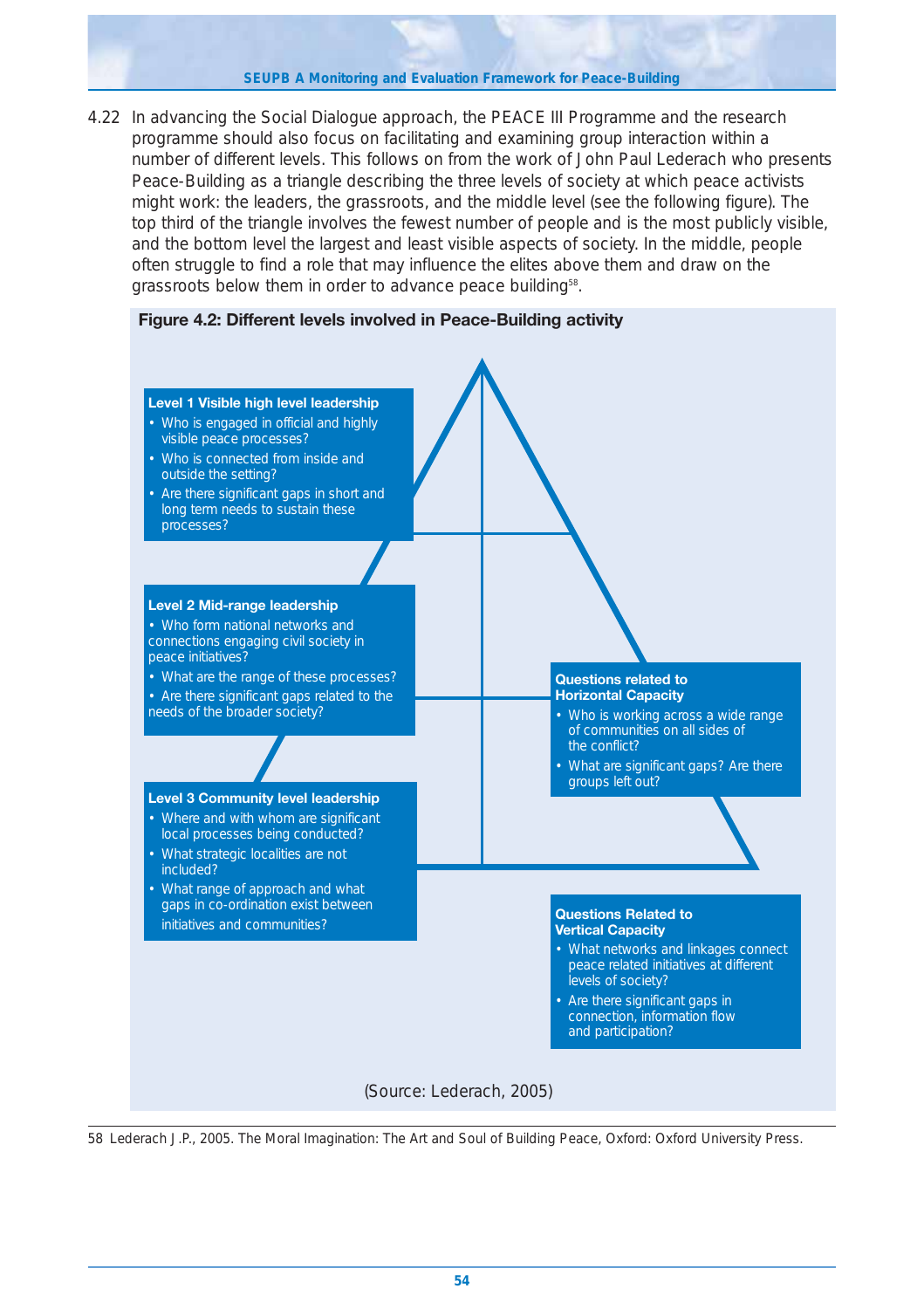#### **SEUPB A Monitoring and Evaluation Framework for Peace-Building**

- 4.23 Lederach describes the kinds of actions and interventions that are appropriate for people in leadership roles such as the military or government, as well as the limitations of elite peacemaking efforts. At the grassroots level, people are pre-occupied by making ends meet and have a very different understanding of the conflict than that held by leaders. Their role in reducing the effects of the conflict and moving towards peace is therefore different to that facing the elites, but essential to Peace-Building, if only because, without their support, the process will collapse. The middle level of Lederach's social hierarchy includes ethnic and religious leaders, academics and NGOs. This is the level that can potentially bridge the gap between the grassroots and the elite levels of society and hence is a very effective and important point to intervene. While peace work must be done at all three levels, it is considered that the middle level is especially important as it links the top with the bottom as well as linking across party lines.
- 4.24 The attraction of Lederach's approach is that it establishes the need for Peace-Building to operate at all three levels of a society in conflict, and indicates roles for and connections between them. Much conflict resolution takes place between leaders around the table or in small-group processes. Yet intractable conflicts always involve the whole community. So methods must be found to scale-up the small group processes to the larger society. Envisioning a changed society encourages imaginative approach at a macro- level, while thinking strategically helps to direct and co-ordinate efforts at a micro- level. Together these two frameworks guide decisions and link efforts, as outlined by Lederach:

*'With this approach, we look to amplify local capacity so it becomes infrastructure, and expands and extends local actors to become networks. Capacity can refer to actual implementing capacity (i.e. the ability to implement projects) but it can also refer to an actor's reach across horizontal and vertical segments of society…..Transforming actors into networks implies linking actors and their activities in order to expand their individual efforts and extend their efforts to additional actors and participants, much as a spider web links various strands to create a stronger and more effective trap'59.*

- 4.25 Lederach's triangle would provide SEUPB with a framework to structure activity in the PEACE III Programme and accommodate Peace-Building operations. While the PEACE III Programme is not focused on promoting macro- level political interventions, the framework would provide a basis to help local operations and initiatives based on middle range leadership find a Peace-Building niche within the broader structure of a Peace-Building programme.
- 4.26 Where partnership or group interactions are supported in the PEACE III Programme, the Social Dialogue approach can complement Lederach's framework by examining the level of interaction in initiatives at the local and middle range level.

**Recommendation 6:** It is recommended that SEUPB should give consideration to structuring proposed activity in the PEACE III Programme within the framework of Lederach's triangle. This would provide a basis in which to understand how activities at the local and middle range level can be interlinked, be located within the broader strategy for Peace-Building and impact on developments at the macro- level. Where partnership or group interactions are supported in the PEACE III Programme at the local and middle range level, it is recommended that the Social Dialogue approach should be employed to examine the level of interaction and participation among stakeholders at each of these levels.

<sup>59</sup> Lederach J.P. (2005) The Moral Imagination: The Art and Soul of Building Peace, Oxford: Oxford University Press.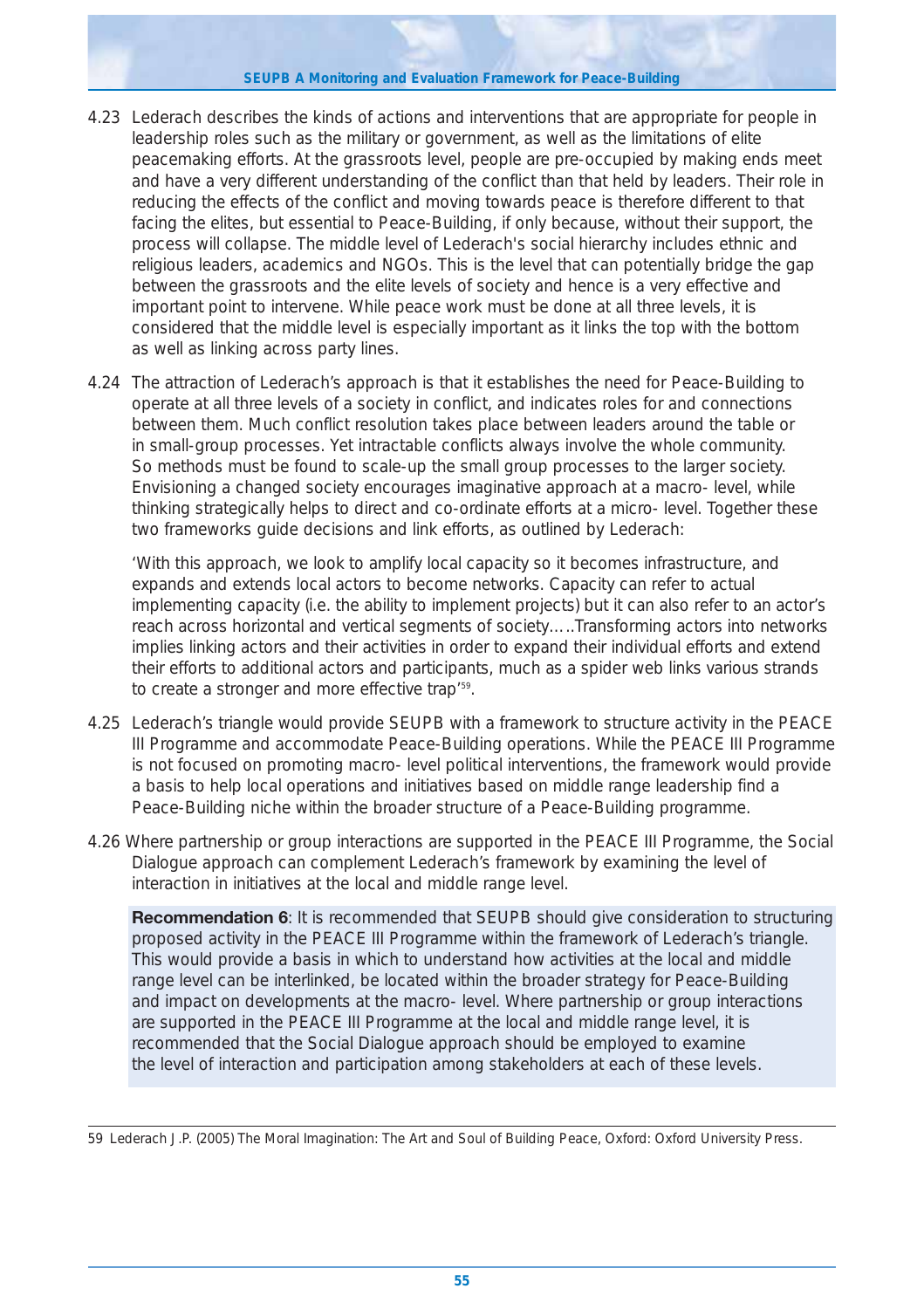# **Annex A: PCIA sample indicators**

| <b>PCIA sample indicators<sup>60</sup></b>                                                                                                                                                        |                                                                                                                                                                        |                                                                                                                                                                                    |  |  |  |  |  |  |  |  |
|---------------------------------------------------------------------------------------------------------------------------------------------------------------------------------------------------|------------------------------------------------------------------------------------------------------------------------------------------------------------------------|------------------------------------------------------------------------------------------------------------------------------------------------------------------------------------|--|--|--|--|--|--|--|--|
| <b>Conflict Management Capabilities</b>                                                                                                                                                           |                                                                                                                                                                        |                                                                                                                                                                                    |  |  |  |  |  |  |  |  |
| • Number of conflicts in which<br>governmental/non-<br>governmental bodies are<br>involved as mediators,<br>facilitators, negotiators, etc.                                                       | • Differences in the impact of<br>conflict on men and women.                                                                                                           | • Belief in possibility of receiving<br>fair treatment/outcomes<br>through public institutions.                                                                                    |  |  |  |  |  |  |  |  |
| • Perception that violence is not<br>a legitimate or effective means<br>of resolving conflict.                                                                                                    | • Number and types of<br>interventions targeted to<br>address both women and men<br>considering the differences in<br>the nature of conflict impact<br>and priorities. | • Perception that violence is not<br>a legitimate or effective means<br>of resolving conflict.                                                                                     |  |  |  |  |  |  |  |  |
| • Number conflict resolution<br>workshops – and follow-up.                                                                                                                                        | • Respect for process and<br>outcomes of dispute<br>settlement through public<br>institutions.                                                                         | • Degree to which peace and<br>conflict issues are considered<br>in the formulation and<br>operation of initiatives (Do No<br>Harm, PCIA, Conflict-Sensitive<br>Programming, etc). |  |  |  |  |  |  |  |  |
| <b>Militarised Violence and Human Security</b>                                                                                                                                                    |                                                                                                                                                                        |                                                                                                                                                                                    |  |  |  |  |  |  |  |  |
| • Conflict-related deaths or<br>injuries.                                                                                                                                                         | • Number of displaced people.                                                                                                                                          | • Perceptions of individual and<br>collective security.                                                                                                                            |  |  |  |  |  |  |  |  |
| • Disappearances.                                                                                                                                                                                 | • Rate and patterns of<br>repatriation/displacement.                                                                                                                   | • Levels of criminality<br>(effectiveness of state<br>responses).                                                                                                                  |  |  |  |  |  |  |  |  |
| • Incidence of human rights<br>abuses, including rape, sexual<br>torture and violations of<br>children's rights - and<br>effectiveness of official<br>responses to reports of<br>such violations. | • Arrests or detention without<br>probable cause or warrant.                                                                                                           | • Number of small arms in<br>circulation (e.g., black market<br>price of an assault rifle).                                                                                        |  |  |  |  |  |  |  |  |
| • Levels of domestic violence.                                                                                                                                                                    | · Incommunicado detention.                                                                                                                                             | • Number of children, women<br>and men involved in military<br>activities.                                                                                                         |  |  |  |  |  |  |  |  |
| • Number of riots or other<br>uncontrolled expressions<br>of dissent.                                                                                                                             | • Cruel, unusual, or degrading<br>treatment in detention.                                                                                                              | • Level of food security.                                                                                                                                                          |  |  |  |  |  |  |  |  |
| • Demonstrations.                                                                                                                                                                                 | • Inhumane conditions of<br>detainment.                                                                                                                                | • Dependence on private<br>security forces.                                                                                                                                        |  |  |  |  |  |  |  |  |

60 Bush, K. (2003) Hands-on PCIA, Part 1, A Handbook for Peace and Conflict Impact Assessment (PCIA), October 2003.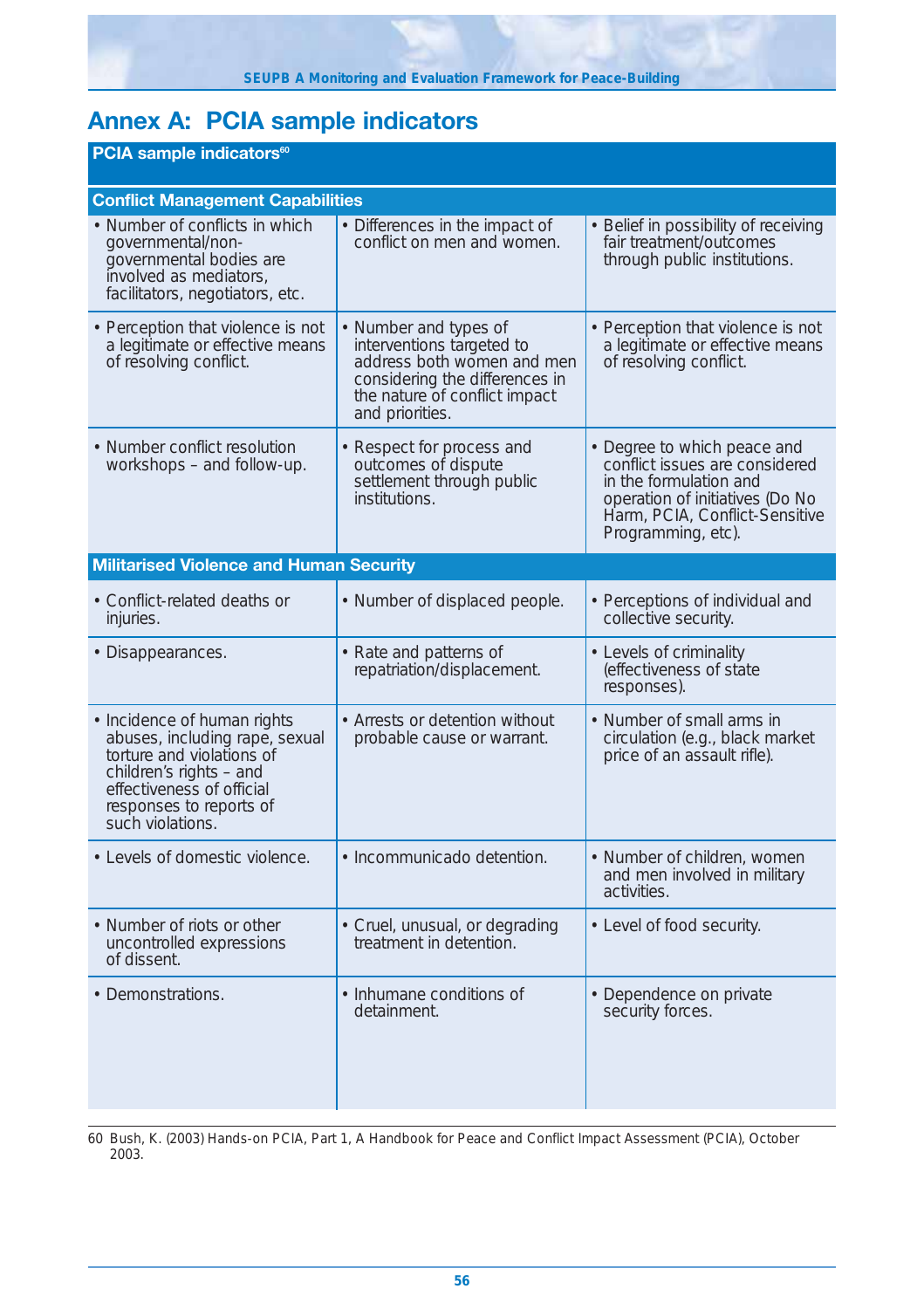# **Annex A: PCIA sample indicators**

| <b>PCIA sample indicators (continued)</b>                                                                                |                                                                                                                                                                                                 |                                                                                                                                                          |  |  |  |  |  |  |  |
|--------------------------------------------------------------------------------------------------------------------------|-------------------------------------------------------------------------------------------------------------------------------------------------------------------------------------------------|----------------------------------------------------------------------------------------------------------------------------------------------------------|--|--|--|--|--|--|--|
| <b>Political Structures and Processes</b>                                                                                |                                                                                                                                                                                                 |                                                                                                                                                          |  |  |  |  |  |  |  |
| • Freedom of speech/media.                                                                                               | • Levels of emergency rule in<br>parts or all of the country.                                                                                                                                   | • Perceptions and evidence of<br>corruption.                                                                                                             |  |  |  |  |  |  |  |
| • Presence of multi-communal<br>political parties/business<br>groups/civil society orgs.                                 | • Freedom of movement public<br>participation in, or influence on,<br>the policy making process.                                                                                                | • Popular perceptions that the<br>political, legal, and security<br>systems are fair, effective, and<br>responsive - or not.                             |  |  |  |  |  |  |  |
| • Free and fair elections (levels<br>of participation in elections).                                                     |                                                                                                                                                                                                 |                                                                                                                                                          |  |  |  |  |  |  |  |
| <b>Economic Structures and Processes</b>                                                                                 |                                                                                                                                                                                                 |                                                                                                                                                          |  |  |  |  |  |  |  |
| • Dependence on war<br>economies (e.g., use of black<br>market; reliance on (para)<br>military employment).              | • National unemployment rate<br>versus rate among vulnerable<br>populations (ex-combatants,<br>returnee and displaced<br>populations, war-disabled,<br>widows, youth, war-affected<br>regions). | • Availability of basic goods to<br>all communities.                                                                                                     |  |  |  |  |  |  |  |
| • Number of jobs created in<br>non-military related sectors.                                                             | • Dependence on external<br>assistance.                                                                                                                                                         | • Personal savings rates.                                                                                                                                |  |  |  |  |  |  |  |
| • Ratio of military expenditure to<br>social expenditures by state.                                                      | • Number and size of<br>new businesses.                                                                                                                                                         |                                                                                                                                                          |  |  |  |  |  |  |  |
| • Pre-versus post-conflict export<br>(and investment) levels.                                                            | • Regional and national<br>inflation rates.                                                                                                                                                     |                                                                                                                                                          |  |  |  |  |  |  |  |
| • Level of economic control by<br>local or national actors for local<br>or national interests.                           | • Strength of foreign currency.                                                                                                                                                                 |                                                                                                                                                          |  |  |  |  |  |  |  |
| <b>Social Empowerment</b>                                                                                                |                                                                                                                                                                                                 |                                                                                                                                                          |  |  |  |  |  |  |  |
| • Sense of local ownership over<br>peace processes.                                                                      | • Number of cross-cutting<br>cultural or social organisations.                                                                                                                                  | • Number of locally-initiated and<br>run Peace-Building initiatives.                                                                                     |  |  |  |  |  |  |  |
| • Levels of tolerance/distrust<br>within cultural, social, ethnic,<br>political, religious organisations.                | • Inclusive/exclusive<br>schooling system.                                                                                                                                                      | • Level of dependence on<br>outside support in conflict<br>resolution and Peace-Building.                                                                |  |  |  |  |  |  |  |
| • Level and type of social<br>interactions between groups.                                                               | • Adult and children's<br>perceptions of other<br>groups/levels of Stereotyping.                                                                                                                | • Number of families dislocated<br>by conflict.                                                                                                          |  |  |  |  |  |  |  |
| • Levels of inter-marriage.                                                                                              | • Role of the media/levels<br>of censorship.                                                                                                                                                    | • Number of families with at least<br>one member who is "missing".                                                                                       |  |  |  |  |  |  |  |
| • Levels of bilingualism (where<br>language is a political issue).                                                       | • Levels of trust between<br>groups.                                                                                                                                                            | • Levels of "trauma" within<br>communities and degree to<br>which it interferes with normal<br>activities. Effectiveness of<br>responses to this trauma. |  |  |  |  |  |  |  |
| • Level of participation<br>by "marginalised" or<br>"dis-empowered" groups<br>(women, the poor, the<br>disenfranchised). | • Rejection of a gun culture/<br>militarised culture (glorification<br>military violence).                                                                                                      | · Suicide rates (who?<br>Where? Why?).                                                                                                                   |  |  |  |  |  |  |  |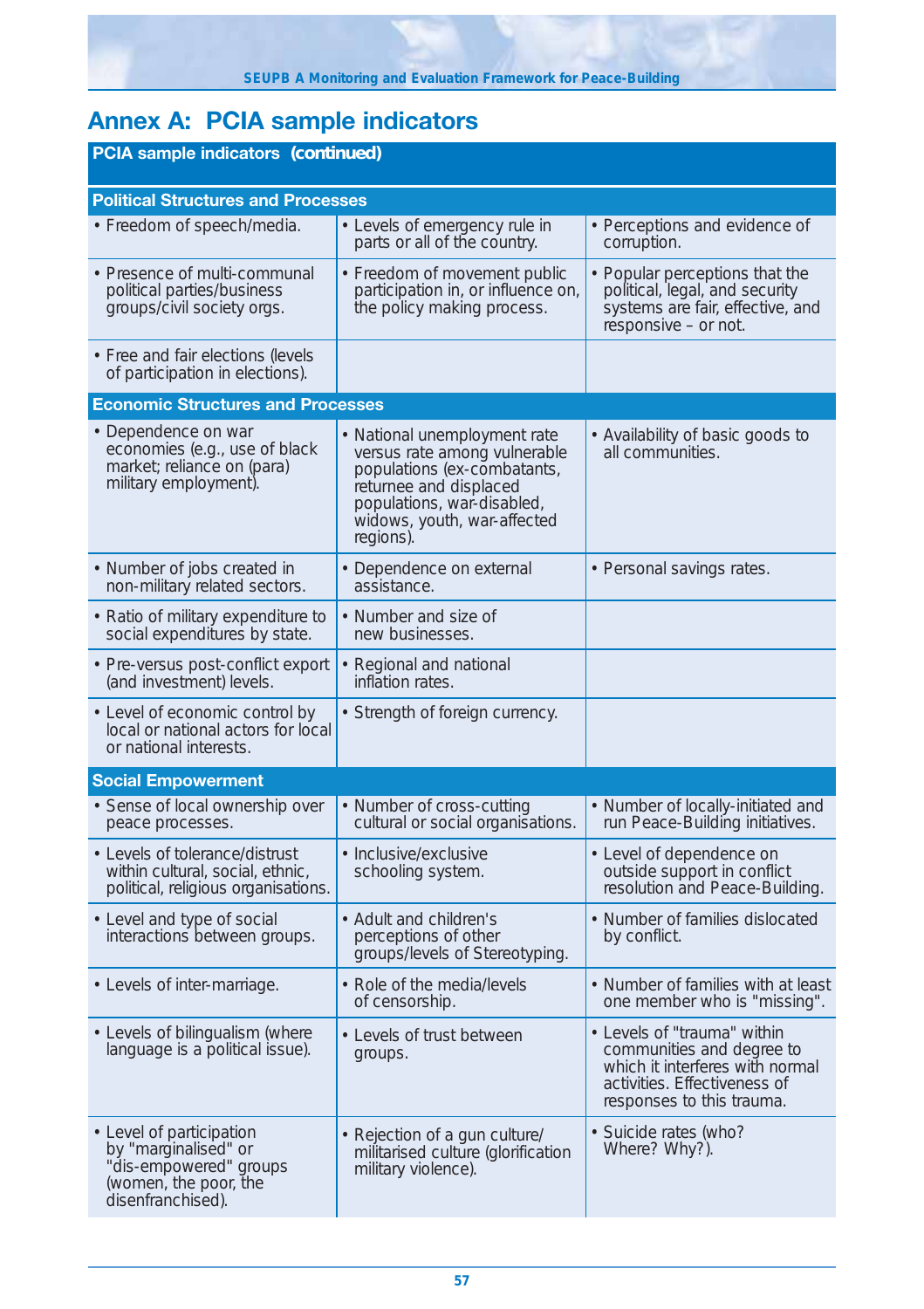| r                                              |
|------------------------------------------------|
| j<br>֧֧֚֬֝֓֓֡֬֓֓ <u>֓</u>                      |
| ä<br>i<br><b>The Contract of Second Second</b> |

| Category - Variables               | Indicators of Warning                                                                                                                                                                                                                                                                                                   | Indicators of Escalation                                                                                                                                                                                                                                                                                                                                                                                                                                               | Indicators of De-escalation                                                                                                                                                                                                                                                                                                                                                                                                                                                   |
|------------------------------------|-------------------------------------------------------------------------------------------------------------------------------------------------------------------------------------------------------------------------------------------------------------------------------------------------------------------------|------------------------------------------------------------------------------------------------------------------------------------------------------------------------------------------------------------------------------------------------------------------------------------------------------------------------------------------------------------------------------------------------------------------------------------------------------------------------|-------------------------------------------------------------------------------------------------------------------------------------------------------------------------------------------------------------------------------------------------------------------------------------------------------------------------------------------------------------------------------------------------------------------------------------------------------------------------------|
| Social and ethnic relations        |                                                                                                                                                                                                                                                                                                                         |                                                                                                                                                                                                                                                                                                                                                                                                                                                                        |                                                                                                                                                                                                                                                                                                                                                                                                                                                                               |
| Social and economic<br>cleavages.  | tension<br>• Pre-existing social and economic<br>divisions causing increasing<br>between groups.                                                                                                                                                                                                                        | Sharpening (pre-existing or constructed)<br>social and economic divisions<br>increasingly causing violence.                                                                                                                                                                                                                                                                                                                                                            | · Establishing respect and collaboration<br>• Fostering cohesion.<br>between groups.                                                                                                                                                                                                                                                                                                                                                                                          |
| ii. Ethnic cleavages <sup>62</sup> | tension<br>Pre-existing ethnic and economic<br>economically advantaged or<br>divisions causing increasing<br>disadvantaged, territorially<br>Ethnically, sizable number,<br>between groups.<br>concentrated.<br>$\bullet$                                                                                               | Sharpening (pre-existing or constructed) . Fostering ethnic cohesion;<br>disadvantaged, territorially concentrated.<br>Increasing political consciousness<br>among ethnically, sizable number,<br>ethnic and economic divisions<br>increasingly causing violence;<br>economically advantaged or<br>$\bullet$<br>$\bullet$                                                                                                                                              | • Establishing respect and collaboration<br>between groups.                                                                                                                                                                                                                                                                                                                                                                                                                   |
| iii. Regional imbalances           | geographical lines (natural or forced).<br>areas/regions (natural or imposed).<br>· Unequal access to social services.<br>• Unequal distribution of public and<br>• Unequal economic growth along<br>Economic divisions along local<br>• Unequal access to relief and<br>development assistance.<br>private investment. | • Increasing unequal distribution of public<br>Worsening polarisation (groups spatially<br>local areas/regions (natural or imposed).<br>. Increasing inequality of access to relief<br>· Increasing economic divisions along<br>• Increasing geographical divisions of<br>economic growth (natural or forced).<br>· Increasing inequalities of access to<br>and development assistance.<br>divided: residence, schools)<br>and private investment.<br>social services. | Conscious effort ensuring equal access<br>· Conscious effort ensuring equal access<br>· Equitable distribution increasing across<br>equal distribution of public and private<br>to relief and development assistance.<br>Deliberate effort to ensure increasing<br>Growing incentives to interact and<br>Economic growth more equitable<br>local areas/regions<br>to social services.<br>across country.<br>co-operate.<br>investment.<br>$\bullet$<br>$\bullet$<br>$\bullet$ |
|                                    |                                                                                                                                                                                                                                                                                                                         | to broadly include ethnic (differences on the basis of language, race, ethnicity, caste, tribe) and religious differences.<br>61 World Bank (2005) Conflict Analysis Framework, Conflict Prevention and Reconstruction Team, Social Development Department, World Bank, April 11th 2005.<br>62 In the table, for purposes of simplification, the term "ethnic"                                                                                                         |                                                                                                                                                                                                                                                                                                                                                                                                                                                                               |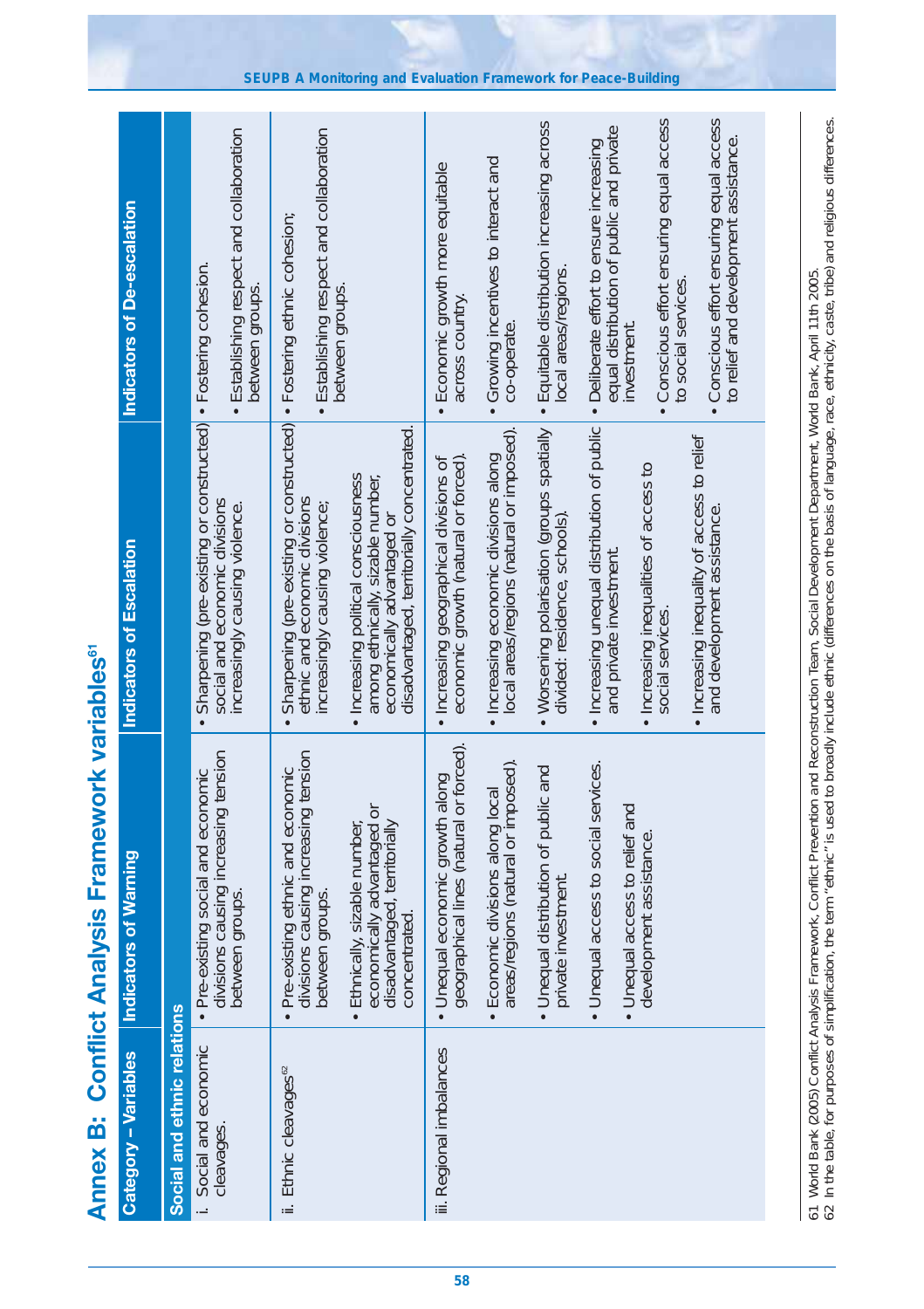| <b>Annex B:</b>                                                     | <b>Conflict Analysis Framework variables</b>                                                                                                                                                                                                                                                       | (continued)                                                                                                                                                                                                                                                                                                                                                                                                      |                                                                                                                                                                                                                                                                   |
|---------------------------------------------------------------------|----------------------------------------------------------------------------------------------------------------------------------------------------------------------------------------------------------------------------------------------------------------------------------------------------|------------------------------------------------------------------------------------------------------------------------------------------------------------------------------------------------------------------------------------------------------------------------------------------------------------------------------------------------------------------------------------------------------------------|-------------------------------------------------------------------------------------------------------------------------------------------------------------------------------------------------------------------------------------------------------------------|
| <b>Category - Variables</b>                                         | <b>Indicators of Warning</b>                                                                                                                                                                                                                                                                       | Indicators of Escalation                                                                                                                                                                                                                                                                                                                                                                                         | <b>Indicators of De-escalation</b>                                                                                                                                                                                                                                |
| Social and ethnic relations                                         |                                                                                                                                                                                                                                                                                                    |                                                                                                                                                                                                                                                                                                                                                                                                                  |                                                                                                                                                                                                                                                                   |
| opportunities (e.g.<br>Differential social<br>education).<br>$\geq$ | • Limited access to or exclusion in<br>education, employment.                                                                                                                                                                                                                                      | employment (reservation of seats/jobs<br>for one group, language of dominant<br>group needed for government/civil<br>· Increasing differential treatment with<br>systematic biases in education and<br>service jobs).                                                                                                                                                                                            | disadvantaged groups receive equal<br>(and even increased) access to<br>(government/civil service jobs)<br>education and public service<br>· Introducing reforms wherein                                                                                          |
| Bridging/bonding<br>social capital<br>$\ddot{ }$                    | Associations increasingly formed<br>within groups rather than across<br>groups.<br>$\bullet$                                                                                                                                                                                                       | Across-group associations increasingly<br>negatively sanctioned.<br>$\bullet$                                                                                                                                                                                                                                                                                                                                    | e.g. supporting women's groups across<br>ethnic lines, community projects across<br>groups and cross-cutting cleavages<br>Encouraging associations across<br>conflict groups.<br>$\bullet$                                                                        |
| Group identity<br>building.<br>'S                                   | Anti-minority/majority speeches.<br>Politicising ethnic/social issues.<br>Organising along ethnic/social<br>Limited inter-mixing (schools,<br>businesses, friends, marriage<br>Lack of common language<br>lines and signs of violence<br>(we-they syndrome)<br>cultural events)<br>and/or religion | political organisations along ethnic lines,<br>Highlighting and politicising differences.<br>Language/religion as a tool of division.<br>· Increasing coalescence of social and<br>and adopting violence to advance<br>Escalating anti-minority/majority<br>Growing segregation (schools,<br>businesses, friends, marriage,<br>cause (we-they syndrome)<br>crimes (hate crimes)<br>cultural events)<br>$\bullet$ | (schools, businesses, friends, marriage).<br>opposition group/faction to talk peace.<br>Encouraging inter-mixing of groups<br>· Increasing willingness of dominant;<br>Punishing hate crimes and anti<br>Focusing on commonalities.<br>minority/majority actions. |
| Myth-making<br>$\ddot{=}$                                           | $\equiv$<br>• Contrary renditions of history<br>curricula.<br>. Negative stereotypes                                                                                                                                                                                                               | · Increasing contrary versions of history<br>in curricula (denigrating other groups).<br>• Worsening negative stereotypes                                                                                                                                                                                                                                                                                        | Correcting historical untruths/myths and<br>focusing on shared history in curricula.<br>SO<br>that negative stereotypes diminish<br>Amending untrue history versions                                                                                              |
| viii. Culture/tradition of<br>violence.                             | Historically, disputes dealt-with<br>Carrying of arms seen as a<br>• History of tensions.<br>through violence<br>cultural tradition.<br>$\bullet$                                                                                                                                                  | • Carrying of arms increasingly glorified<br>• Violent historical events receive<br>• History of violence.<br>and encouraged<br>group praise.                                                                                                                                                                                                                                                                    | Use of social/political processes, not<br>. History of cordial relations between<br>groups (and current situation is an<br>Discouraging the carrying of arms.<br>violence, to deal with disputes<br>aberration)                                                   |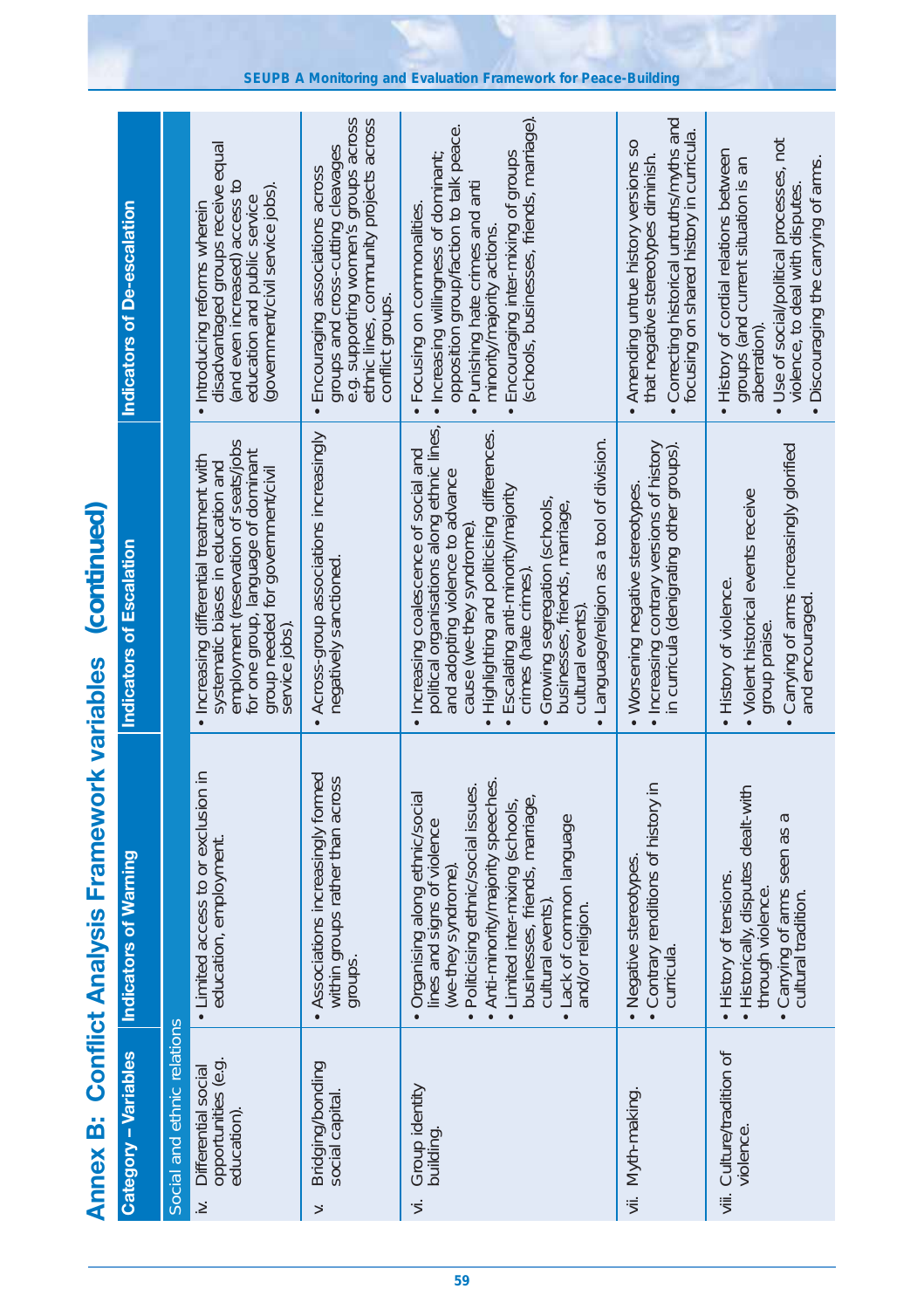| <b>Annex B:</b>                                      | <b>Conflict Analysis Framework variables</b>                                                                    | (continued)                                                                                                                                 |                                                                                                                |
|------------------------------------------------------|-----------------------------------------------------------------------------------------------------------------|---------------------------------------------------------------------------------------------------------------------------------------------|----------------------------------------------------------------------------------------------------------------|
| <b>Category - Variables</b>                          | <b>Indicators of Warning</b>                                                                                    | <b>Indicators of Escalation</b>                                                                                                             | Indicators of De-escalation                                                                                    |
| <b>Governance and political institutions</b>         |                                                                                                                 |                                                                                                                                             |                                                                                                                |
| & political Institutions.<br>i. Equity of governance | • One group tending to dominate<br>governance and military.                                                     | control of one group of military, state.<br>. Increasing dominance or absolute                                                              | · Establishing political institutions with<br>increased representation and<br>powersharing.                    |
|                                                      | · Groups systematically excluded from<br>government institutions                                                | and social/economic cleavages and/or<br>groups from government institutions,<br>· Increasing systematic exclusion of                        | Encouraging an inclusionary<br>government.<br>$\bullet$                                                        |
|                                                      | <u>is</u><br>• Limited minority/majority rights<br>Restricting constitutional right                             | political biases becoming rallying points<br>for groups.                                                                                    | Granting political power (autonomy in<br>internal affairs), reserving seats for                                |
|                                                      | (political, socio-cultural).                                                                                    | Denying constitutional rights on<br>ethnic/social grounds.                                                                                  | disadvantaged groups (in government<br>and military).                                                          |
|                                                      | • Weak and hurried political transitions.<br>Systematic restrictions on social,<br>cultural practices.          | Eliminating minority/majority rights<br>(political, socio-cultural)                                                                         | • Non-violent and inclusive political<br>transitions.                                                          |
|                                                      | · Rigging elections.                                                                                            | · Incomplete political transitions, with<br>limited focus on democratisation.                                                               | Ensuring free and fair elections.<br>$\bullet$                                                                 |
|                                                      | · Political institutions cementing<br>or exacerbating cleavages<br>and/or biases.                               | Systematic repression of freedoms in<br>social, cultural, economic spheres.                                                                 | Strengthening minority/majority rights<br>(freedom of practice in social, cultural<br>and religious spheres).  |
|                                                      |                                                                                                                 | · Rigged or no elections.                                                                                                                   | Political institutions deliberately<br>$\bullet$                                                               |
|                                                      |                                                                                                                 | cleavages, and increasingly serving as<br>Political institutions exacerbating<br>an active tool in ongoing (mainly<br>political) conflicts. | designed to overcome cleavages and<br>bridge differences.                                                      |
| ii. Stability of political<br>institutions           | electoral system, parliamentary<br>Weakening democratic system<br>organs, district/local levels of<br>$\bullet$ | increasingly severe autocratic systems.<br>• Failing democratic systems and                                                                 | (power-sharing) or federalism (regions<br>• Moving to consociational democracy<br>move to devolution of power) |
|                                                      | governance) or increasingly unstable<br>• Widespread corruption accepted.<br>autocratic systems.                | · Escalating corruption.                                                                                                                    | • Releasing political prisoners and<br>returning of exiles                                                     |
|                                                      |                                                                                                                 |                                                                                                                                             | • Addressing issues of corruption.                                                                             |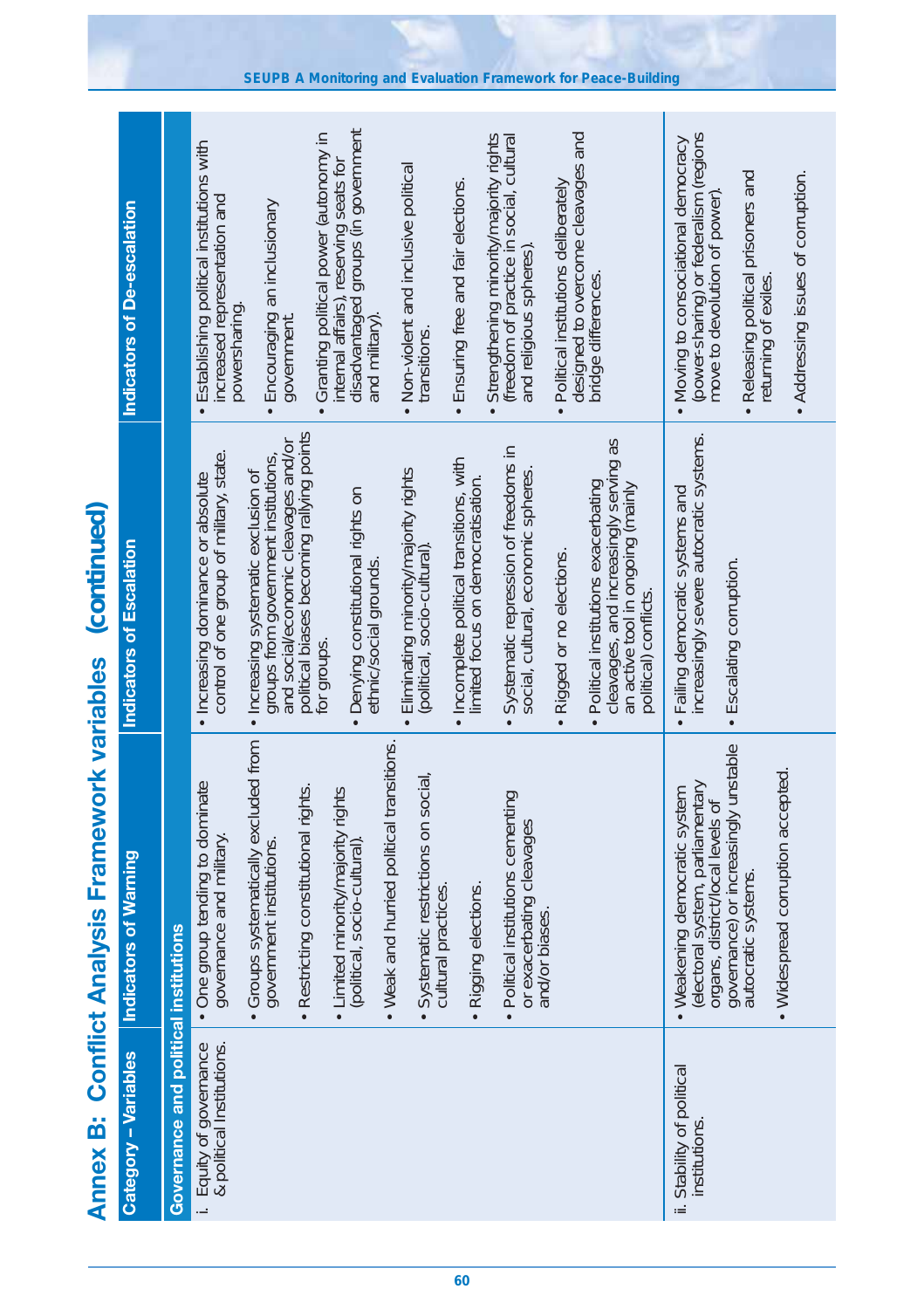|                                                  | Indicators of De-escalation  |                                                 | • Strengthening the judicial system.<br>· Ensuring adherence to laws.                                             | Concerted effort to remove and correct<br>perception of biases prevalent among<br>$\bullet$ | the public.                                                                                           |                                                                                    | Encouraging an inclusive govt. with<br>accountable leadership.<br>$\bullet$   | government, involve stakeholders<br>(groups) in consultations, consider<br>views of communities in decision<br>Serious attempt to build trust in<br>making.<br>$\bullet$ |
|--------------------------------------------------|------------------------------|-------------------------------------------------|-------------------------------------------------------------------------------------------------------------------|---------------------------------------------------------------------------------------------|-------------------------------------------------------------------------------------------------------|------------------------------------------------------------------------------------|-------------------------------------------------------------------------------|--------------------------------------------------------------------------------------------------------------------------------------------------------------------------|
| (continued)                                      | Indicators of Escalation     |                                                 | increasingly reflected in the rule of law,<br>• Economic and social cleavages<br>resulting in inequitable rights. | . Rising disregard for laws on paper and<br>oppressive practices.                           | biases increasingly entrenched among<br>Perception of political or social<br>the public.<br>$\bullet$ | · Instituting special laws (special powers<br>act, etc.) outside the constitution. | • Increasing lack of accountability of<br>political leaders and institutions  | in the political sphere, excluding them in<br>• Increasingly disregarding certain groups<br>consultations, and dismissing their<br>opinions in decision-making.          |
| ork variables<br><b>Conflict Analysis Framew</b> | <b>Indicators of Warning</b> | Governance and political institutions continued | • Economic and social cleavages tend<br>to be reflected in the rule of law,<br>making for inequitable rights      | Gap between laws (legal system)<br>and their implementation.                                | Perception of political or social<br>biases among the public                                          |                                                                                    | Lack of accountability of political<br>leaders and institutions.<br>$\bullet$ | Excluding groups in political<br>sphere (not included in consultations,<br>views not taken into account in<br>decision-making).<br>$\bullet$                             |
| ö<br><b>Annex</b>                                | Category - Variables         |                                                 | iii. Equity of law/judicial<br>system.                                                                            |                                                                                             |                                                                                                       |                                                                                    | government and<br>citizens.<br>iv. Links between                              |                                                                                                                                                                          |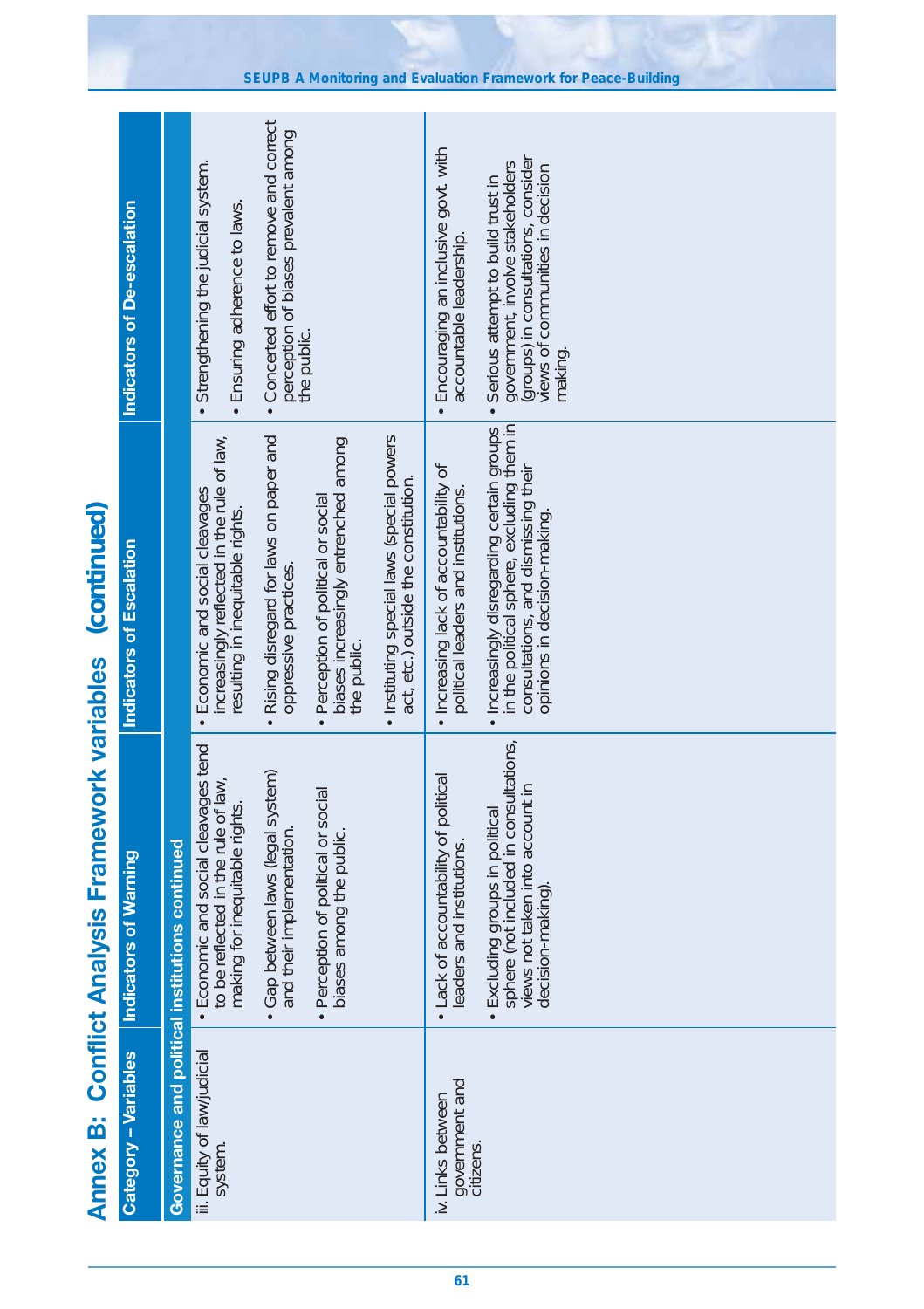|                                              | Indicators of De-escalation  |                           | Media serving as tool of reconciliation<br>(inter-ethnic television programmes).<br>• Encouraging neutral and fair media.<br>(media allowed to publish/travel<br>without restrictions).<br>Strengthening freedom of press<br>$\bullet$                                                              | · Implementing laws protecting<br>· Establishing Human Rights<br>Prosecuting war criminals.<br>Committees<br>civil rights.                                                                                                            | · Increasing accountability of politicians<br>• Division of powers between state and<br>• Increasing restrictions to prevent the<br>availability and flow of arms.<br>military (professional military)<br>Signing military ceasefire.<br>and military forces.                                 |
|----------------------------------------------|------------------------------|---------------------------|-----------------------------------------------------------------------------------------------------------------------------------------------------------------------------------------------------------------------------------------------------------------------------------------------------|---------------------------------------------------------------------------------------------------------------------------------------------------------------------------------------------------------------------------------------|-----------------------------------------------------------------------------------------------------------------------------------------------------------------------------------------------------------------------------------------------------------------------------------------------|
| (continued)                                  | Indicators of Escalation     |                           | Growing media censorship: No freedom<br>• Media reinforcing negative stereotypes<br>along ethnic/political lines and acts as<br>of press, and media sharply divided<br>• Increasing restrictions on media to<br>travel/publish.<br>propaganda tool (pro or anti<br>of other groups.<br>government). | (political murders, arrests, child-soldiers,<br>rapes, disappearances, landmines,<br>Escalating human rights violations:<br>· Increasing abuse of civil rights and<br>clamp down on civil liberties.<br>army brutality).<br>$\bullet$ | · Increasing number of non-state military<br>• Cheaply available small arms and easy<br>(particularly from select ethnic groups).<br>actors (armed groups, private militias).<br>. Increasing number of armed forces<br>· Military controlling political<br>decision-making.<br>flow of arms. |
| <b>Conflict Analysis Framework variables</b> | <b>Indicators of Warning</b> |                           | • Media reinforcing negative attitudes<br>travel/publish without restrictions).<br>• Limited press freedom (inability to<br>$\overline{5}$<br>ethnic/political lines (pro or anti<br>• Media increasingly politicised<br>towards other groups.<br>government).                                      | Abusing human rights, particularly<br>along ethnic/political lines<br>(arrests, rapes, disappearances,<br>army brutality).<br>· Restrictions on civil rights.                                                                         | · Increasing power to political decision<br>· Increase in armed forces (particularly<br>Political leadership sub-servient<br>· Increasing number of non-state<br>military actors (armed groups,<br>from select ethnic groups).<br>privaté militias)<br>to military.<br>making                 |
| <b>Annex B:</b>                              | <b>Category - Variables</b>  | Human rights and security | Role of media and<br>freedom of<br>expression.                                                                                                                                                                                                                                                      | ii. Human rights' status.                                                                                                                                                                                                             | iii. Militarisation of<br>society.                                                                                                                                                                                                                                                            |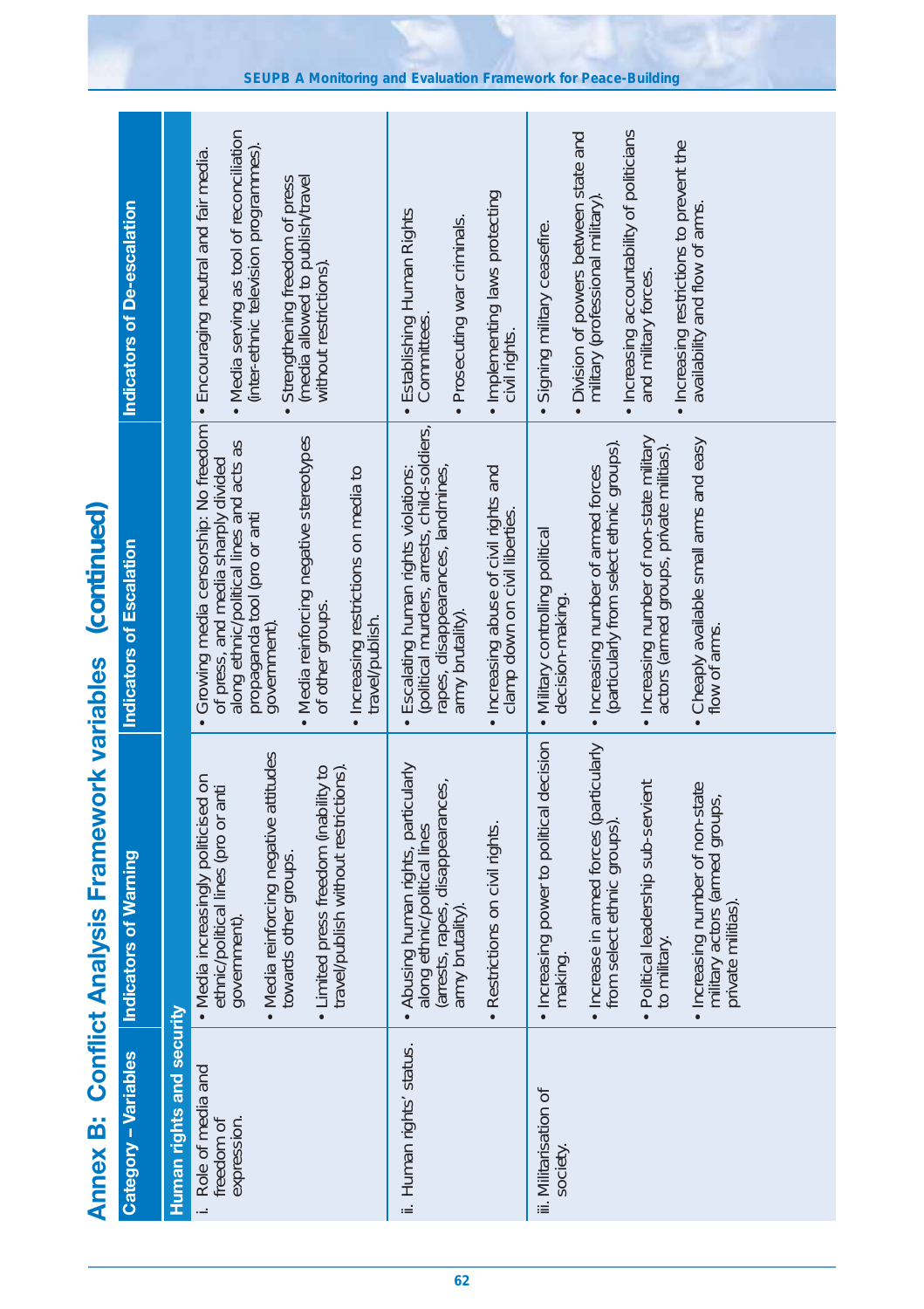|                                              | Indicators of De-escalation  | falling priority of acquiring new arms.<br>· Reducing military expenditures, and<br>• Encouraging ethnic/social diversity<br>in armed forces.                                                          | . Controlling the law and order situation.<br>· Increasing determination to<br>protect civilians.                                                                             |
|----------------------------------------------|------------------------------|--------------------------------------------------------------------------------------------------------------------------------------------------------------------------------------------------------|-------------------------------------------------------------------------------------------------------------------------------------------------------------------------------|
| (continued)                                  | Indicators of Escalation     | · Increasing recruitment to militant groups.<br>· Financing operations via drug trade.<br>• Army acquiring new, sophisticated<br>arms; and<br>• Increasing military budget and<br>mobilising military. | · Increasing cases of systematic violence<br>. Rising number of armed robberies and<br>(forced expulsion, gender exploitation).<br>increasing inability to protect civilians. |
| <b>Conflict Analysis Framework variables</b> | <b>Indicators of Warning</b> | l arms.<br>· Deliberately excluding groups in<br>Increasing availability of smal<br>· Increasing military budgets.<br>armed forces.                                                                    | • Armed robberies on the rise and<br>inability to protect civilians.<br>Sporadic acts of violence<br>(threats to move)                                                        |
| <b>Annex B:</b>                              | Category - Variables         | Human rights and security continued<br>iii. Militarisation of<br>society.                                                                                                                              | iv. Security of civilians.                                                                                                                                                    |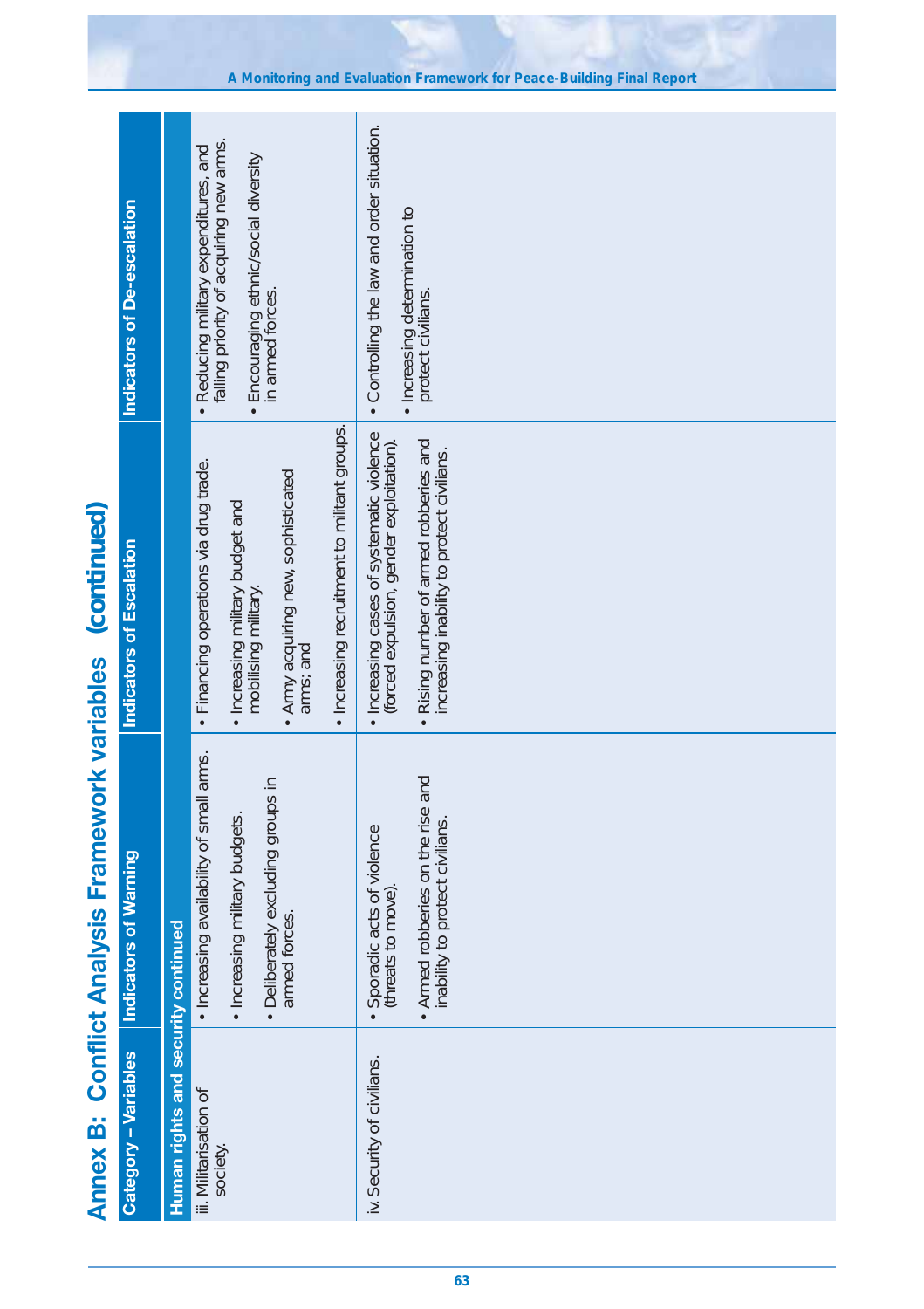Reforms so that disadvantaged groups • Reforms so that disadvantaged groups commodities and/or natural resources commodities and/or natural resources access to education and employment access to education and employment Demobilisation programmes wherein<br>demobilised combatants have equal Encouraging production of alternate<br>commodities (in place of falling<br>international prices). • Demobilisation programmes wherein • Encouraging production of alternate demobilised combatants have equal Settling grievances over falling<br>international commodity prices in a (including primary product exports). international commodity prices in a (including primary product exports) irrespective of the army served in). receive equal (and even increased) receive equal (and even increased) (irrespective of the army served in). • Lowering dependence on primary Lowering dependence on primary commodities (in place of falling • Settling grievances over falling · Rising economic growth rates. • Rising economic growth rates. · Increasing income per capita. • Increasing income per capita. **Indicators of De-escalation Indicators of De-escalation** · Lowering disparities along • Lowering disparities along access to govt. jobs. access to govt. jobs. ethnic/regional lines. ethnic/regional lines. international prices). non-violent manner. non-violent manner. • Inflation control. • Managing debt. • Inflation control Managing debt • Fast declining international commodity · Fast declining international commodity especially high unemployment among (especially high unemployment among commodities and/or natural resources commodities and/or natural resources prices, leading to loss of livelhoods<br>of producers (thus becoming a cause<br>of violence). of producers (thus becoming a cause commodities so as to acquire control education and available opportunities education and available opportunities commodities so as to acquire control prices, leading to loss of livelihoods of high value (diamonds, timber, oil). of high value (diamonds, timber, oil) · Increasing dependence on primary • Increasing dependence on primary • Deliberate discrimination with an • Deliberate discrimination with an · Rising competition over primary • Rising competition over primary increasing mismatch between **Economic structure and performance (quantitative indicators: data-base being developed)** increasing mismatch between Economic structure and performance (quantitative indicators: data-base being developed) *(continued)*Annex B: Conflict Analysis Framework variables (continued) • Negative or falling economic . Negative or falling economic educated along ethnic lines). educated along ethnic lines) • Control of businesses along • Control of businesses along · Increasing disparities along • Increasing disparities along · Falling per capita income. • Falling per capita income. ndicators of Escalation **Indicators of Escalation** • Uncontrollable inflation. · Uncontrollable inflation. ethnic/regional lines. ethnic/regional lines. · Uncontrollable debt. • Uncontrollable debt. ethnic/regional lines. ethnic/regional lines. of political activity. of political activity. growth rates. growth rates. of violence). **Annex B: Conflict Analysis Framework variables**  • Exclusion with a mismatch between Primary commodity export finances • Primary commodity export finances • Limitation in access to employment Exclusion with a mismatch between • Limitation in access to employment • Slowing economic growth rates. · Slowing economic growth rates. • Fall in international commodity · Fall in international commodity • Control of businesses along • Control of businesses along commodities and/or natural commodities and/or natural prices, affects production. prices, affects production. • Disparities along ethnic/ • Dependence on primary along ethnic/social lines. Dependence on primary along ethnic/social lines. · Disparities along ethnic/ resources of high value education and available education and available resources of high value (diamonds, timber, oil). **Indicators of Warning** diamonds, timber, oil). **Indicators of Warning** ethnic/regional lines. ethnic/regional lines. • Inflationary trends. · Inflationary trends. • Increasing debt. · Increasing debt. political activity. political activity. opportunities. opportunities. regional lines. regional lines. No changes. No changes. commodities exports. commodities exports. access to productive access to productive Category - Variables **Category – Variables** i. Economic growth. ii. Income disparities. ii. Income disparities. high-value primary high-value primary iii. Per capita income Economic growth. Per capita income iv. Inflationary trends. iv. Inflationary trends. vii. Employment and vii. Employment and v. External debt management. External debt management Reliance on vi. Reliance on resources. resources changes. Ë  $\overline{z}$  $\leq$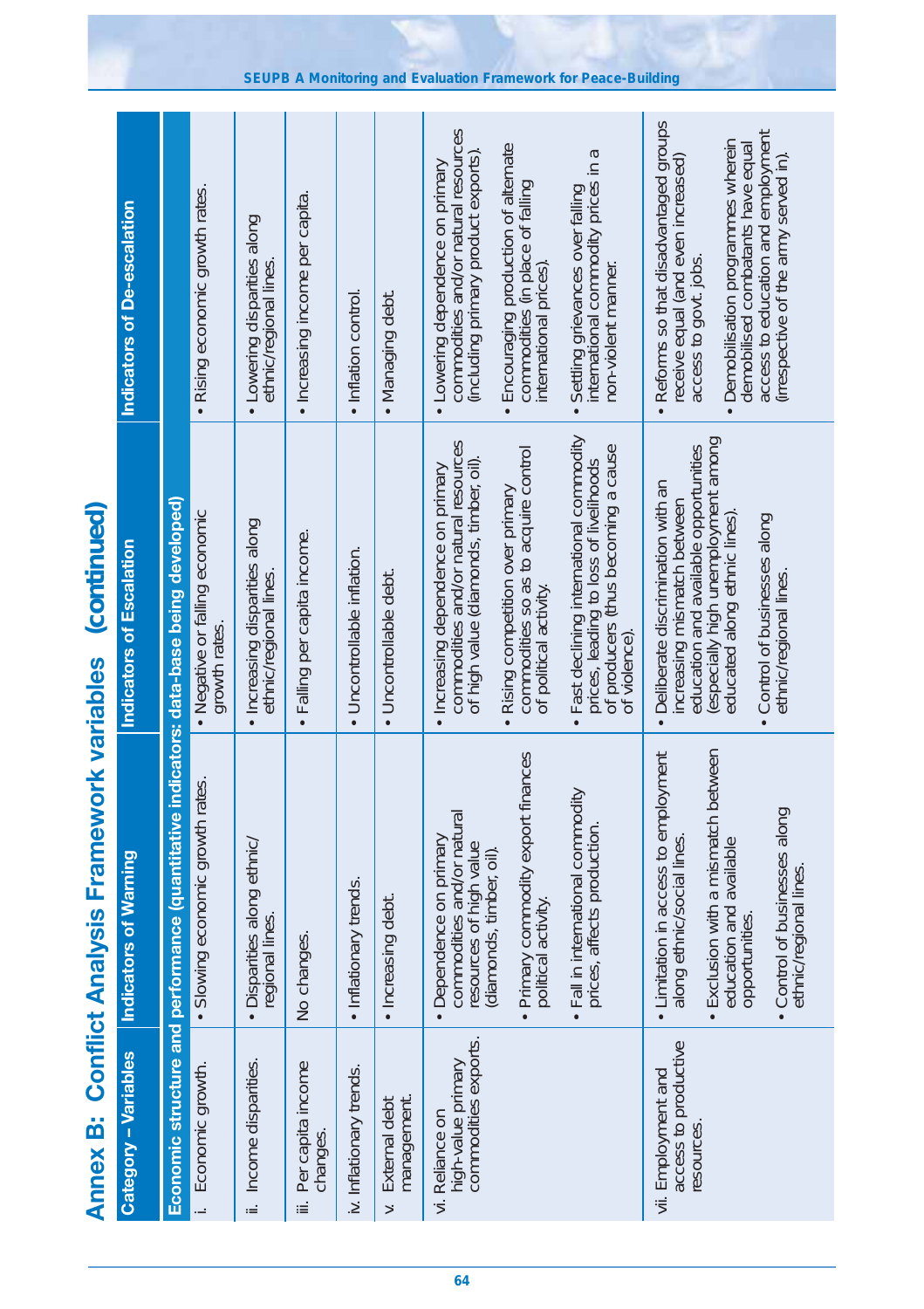|                                                  | Indicators of De-escalation  |                                                  | Encouraging employers to hire ex-<br>combatants and hire across<br>ethnic lines.<br>$\bullet$             | Ensuring equal access to productive<br>resources such as land, fishing<br>rights; etc.<br>$\bullet$                               | systematically ensure that programmes<br>do not alienate any groups.<br>Development programmes<br>$\bullet$ | Fostering re-settlement, re-integration.<br>Ensuring the resumption of productive<br>• Introducing health-care programmes<br>to reduce child malnutrition.<br>activity and increasing incentives for<br>groups from all sides to participate.<br>Increasing number of programmes<br>to assist victims of war, especially<br>female-headed households.<br>$\bullet$<br>$\bullet$                     |
|--------------------------------------------------|------------------------------|--------------------------------------------------|-----------------------------------------------------------------------------------------------------------|-----------------------------------------------------------------------------------------------------------------------------------|-------------------------------------------------------------------------------------------------------------|-----------------------------------------------------------------------------------------------------------------------------------------------------------------------------------------------------------------------------------------------------------------------------------------------------------------------------------------------------------------------------------------------------|
| (continued)                                      | Indicators of Escalation     | indicators: data-base being developed) continued | access productive resources such as<br>. Increasing restriction and inability to<br>land, fishing rights. | (inadvertently) favouring one group,<br>leads to resentment and clashes<br>Development programmes<br>between groups.<br>$\bullet$ |                                                                                                             | activity and rising lack of opportunities<br>. Increasing number of female-headed<br>displacement or threats to move to<br>· Increasing disruption of productive<br>households (men at war, widows,<br>Rising population movements<br>to participate in economic life.<br>· Increasing child malnutrition.<br>expulsion or forced internal<br>gender exploitation).<br>avoid killing).<br>$\bullet$ |
| ork variables<br><b>Conflict Analysis Framew</b> | <b>Indicators of Warning</b> | Economic structure and performance (quantitative | productive resources such as land,<br>fishing rights.<br>Systematic limitation in access to               | (inadvertently) favour one group.<br>Development programmes<br>$\bullet$                                                          |                                                                                                             | due to no opportunities to participate<br>. Lack of access to markets and loss<br>Population movements (forced or<br>and Increases in female-headed<br>Disruption of productive activity.<br>Increases in child malnutrition;<br>of means of production.<br>in economic life)<br>households.<br>$\bullet$<br>$\bullet$                                                                              |
| <b>Annex B:</b>                                  | Category - Variables         |                                                  |                                                                                                           |                                                                                                                                   |                                                                                                             | viii. Conflict-induced<br>poverty.                                                                                                                                                                                                                                                                                                                                                                  |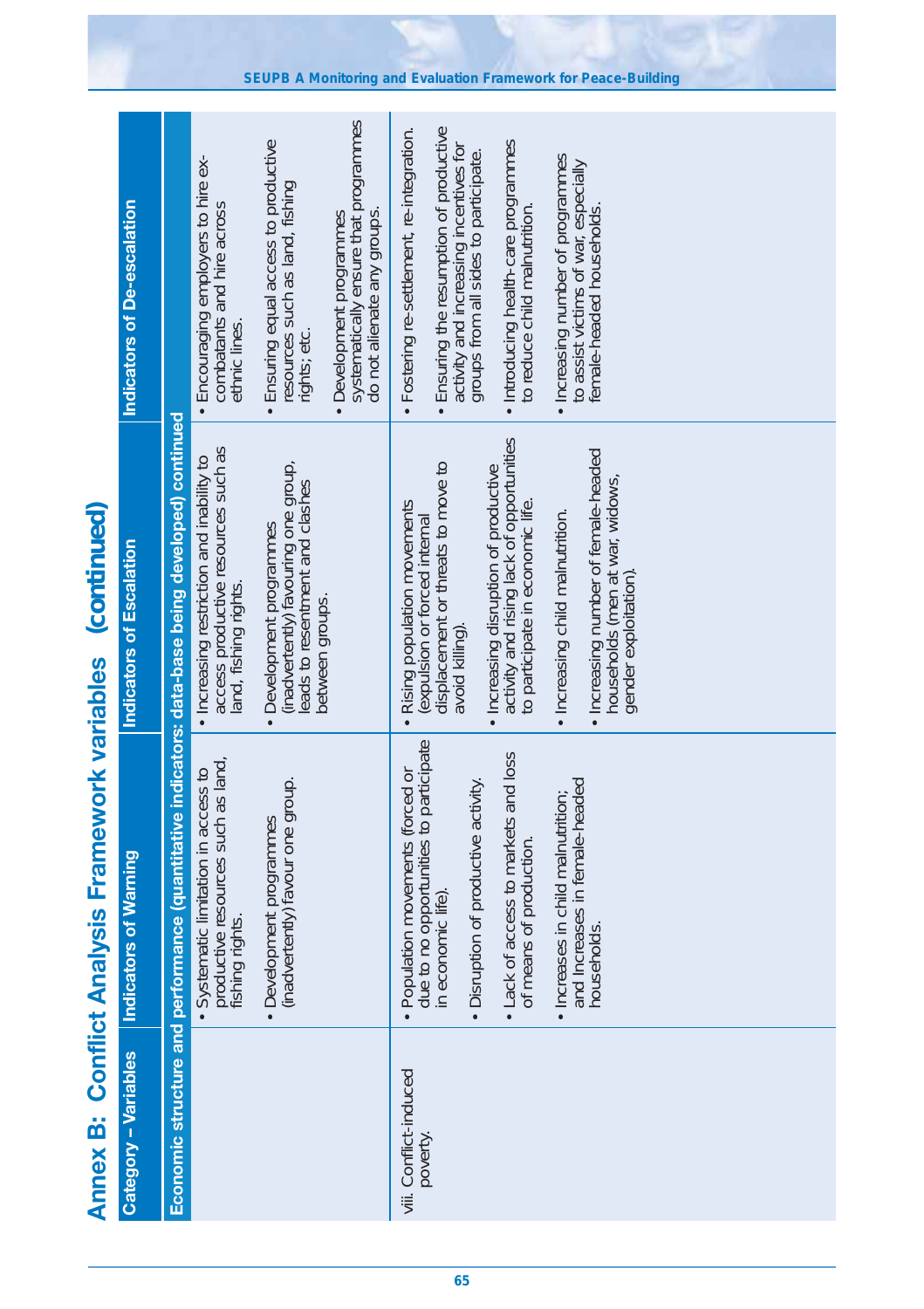|                                              | Indicators of De-escalation  |                                   | . Increasing incentives for investment in<br>discourage population out-migration;<br>Introducing policies to prevent<br>deforestation and exploitation<br>unfavourable environments to<br>of resources;                                                                                                                     | · Introducing polices for equitable<br>Creation of interdependencies<br>access to natural resources.<br>among actors.                                                                                                                        | resources without resorting to violence.<br>· Resolving issues of scarce natural              |
|----------------------------------------------|------------------------------|-----------------------------------|-----------------------------------------------------------------------------------------------------------------------------------------------------------------------------------------------------------------------------------------------------------------------------------------------------------------------------|----------------------------------------------------------------------------------------------------------------------------------------------------------------------------------------------------------------------------------------------|-----------------------------------------------------------------------------------------------|
| (continued)                                  | Indicators of Escalation     |                                   | · Increasing exploitation of resources<br>(and undervaluing them) leading to<br>(land, natural resources) leading to<br>worsening environmental stress.<br>Worsening resource scarcity<br>· Rapid population increases.<br>population movements and<br>environmental pressures.<br>· Increasing deforestation.<br>$\bullet$ | Natural or imposed uneven distribution<br>Control of high value natural resources<br>along ethnic lines or conflict fault lines.<br>• Increasing inequality of access to<br>of land along ethnic lines.<br>natural resources.<br>$\bullet$   | resources by population groups<br>· Increasing conflict over natural<br>and/or organisations. |
| <b>Conflict Analysis Framework variables</b> | <b>Indicators of Warning</b> |                                   | resources such as water, fertile soil)<br>leading to population movements<br>Exploitation of resources leading<br>· Resource scarcity (land, natural<br>and environmental pressures<br>· Rapid population increases.<br>to environmental stress.<br>Deforestation.                                                          | • Unequal access to natural resources.<br>resources (diamonds, oil, timber).<br>Politicisation of resource scarcity.<br>· Existence of high value natural<br>distribution of land (e.g. land<br>Natural or imposed uneven<br>tenure system). | Competition over natural resources<br>by population groups and/or<br>organisations.           |
| <b>Annex B:</b>                              | Category - Variables         | Environment and natural resources | natural resources.<br>Availability of<br>$\ddot{\phantom{a}}$                                                                                                                                                                                                                                                               | natural resources<br>(including land)<br>Access to<br>ιË                                                                                                                                                                                     | natural resources.<br>competition over<br>iii. In-country and<br>crossborder                  |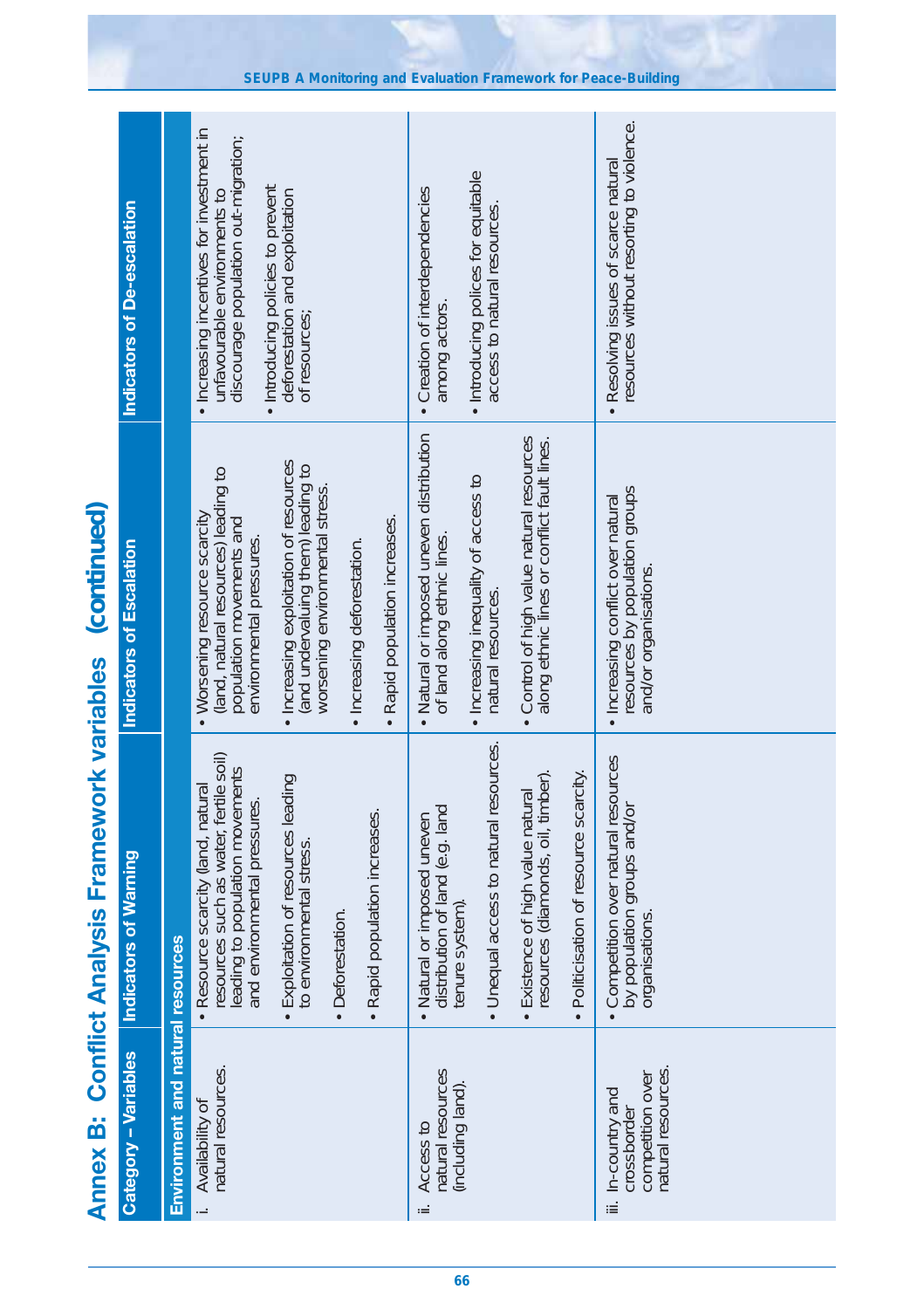|                                              | Indicators of De-escalation                       |                         | spread of drug and arms trade (which are<br>and natural resources) in neighbourhood<br>sincerity to avoid the entrenchment and<br>neighbours and refusing to interfere in<br>Confronting the demonstration effect<br>Addressing legitimate problems with<br>Violent conflicts (over territory, trade<br>problem with political negotiations<br>Regional organisations facilitating<br>Maintaining cordial relations with<br>resolution and co-operation.<br>facilitators of conflict)<br>Returning refugees.<br>and concessions.<br>being resolved<br>internal affairs<br>$\bullet$                                                                                                                                                       | Kindred groups supporting political,<br>economic (trade), social (cultural),<br>Resettling refugees.<br>interactions             | Diaspora reducing funding of activities for<br>Increasing number of associations across<br>political causes (imposed or voluntary)<br>ethnic lines committed to peace and<br>political power-brokers: encouraging<br>Diaspora serving as economic and<br>investment, political negotiations,<br>reconciliation.<br>and stability.<br>$\bullet$<br>$\bullet$ |
|----------------------------------------------|---------------------------------------------------|-------------------------|-------------------------------------------------------------------------------------------------------------------------------------------------------------------------------------------------------------------------------------------------------------------------------------------------------------------------------------------------------------------------------------------------------------------------------------------------------------------------------------------------------------------------------------------------------------------------------------------------------------------------------------------------------------------------------------------------------------------------------------------|----------------------------------------------------------------------------------------------------------------------------------|-------------------------------------------------------------------------------------------------------------------------------------------------------------------------------------------------------------------------------------------------------------------------------------------------------------------------------------------------------------|
| (continued)                                  | <b>Indicators of Escalation</b>                   |                         | · Increasing violent conflict in neighbourhood.<br>sovereignty for neighbouring area produces<br>increasing violent conflict in neighbourhood,<br>criminalisation of conflict with flourishing<br>End of violent conflict in an area breeds<br>exploitation emerge (prostitution, rape).<br>rising aspirations and similar demands)<br>• Worsening of unresolved disputes over<br>neighbourhood, and issues of gender<br>e. new havens for criminal activities,<br>demonstration effect (autonomy or<br>Increasing influx of refugees from<br>External assistance: base, funds,<br>territory, trade, natural resources<br>Increasing problems created by<br>drug and arms trade.<br>Military intervention<br>training, arms.<br>$\bullet$ | Growing material and political support from<br>kindred groups (similar to government or<br>opposition) in neighbouring countries | Diaspora actively raising funds and remitting<br>political goals (usually, the latter, but caution<br>here since money also sent for legitimate<br>propaganda and political voices abroad.<br>money to government/rebels to attain<br>Rising pro- and anti- government<br>Increasing funding of conflict.<br>purposes to native country).                   |
| <b>Conflict Analysis Framework variables</b> | <b>Category - Variables Indicators of Warning</b> |                         | End of violent conflict leads to outflow<br>over territory, trade, natural resources<br>Contested and unresolved disputes<br>• Volatile neighbourhood with internal<br>of drugs and arms to neighbouring<br>for neighbouring area generates<br>frustration and dissatisfaction with<br>areas, i.e. search for new markets.<br>Demonstration effect (autonomy<br>conflicts (political and violent) in<br>Refugees from neighbourhood.<br>neighbouring countries.<br>External alliances<br>present status).<br>$\bullet$                                                                                                                                                                                                                    | groups (similar to government or<br>opposition) in neighbouring countries.<br>Rising political support from kindred              | Pro- and anti- government Diaspora.<br>Diaspora increasingly organised with<br>strong networks abroad and close<br>links with native country.<br>Diaspora politicised on issues of<br>home-country.                                                                                                                                                         |
| <b>Annex B:</b>                              |                                                   | <b>External factors</b> | resources, disputes).<br>(including territorial,<br>Regional conflicts<br>trade, natural                                                                                                                                                                                                                                                                                                                                                                                                                                                                                                                                                                                                                                                  | Role of kindred<br>groups outside<br>the country.<br>щ                                                                           | iii. Role of Diaspora.                                                                                                                                                                                                                                                                                                                                      |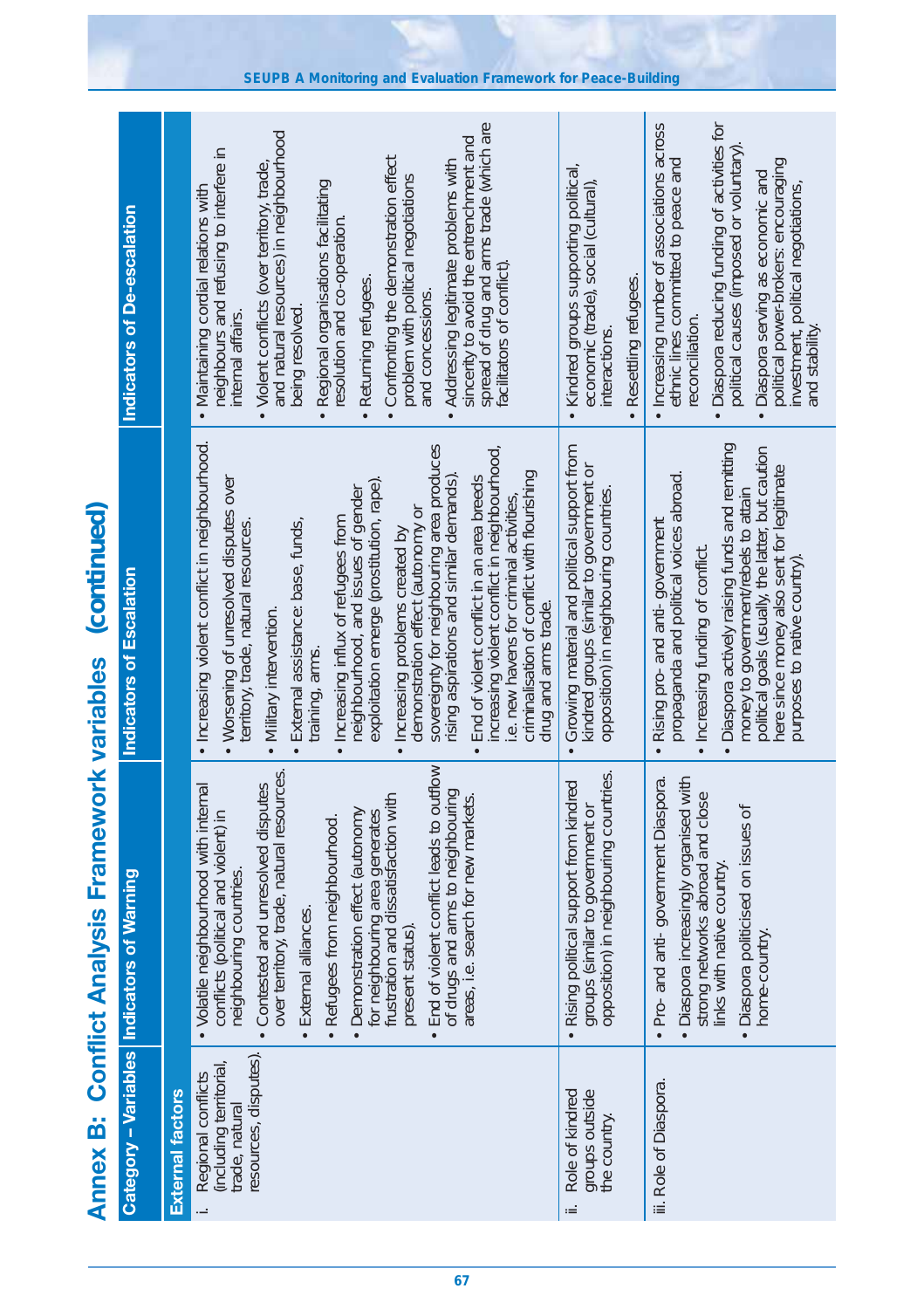## **Annex C: Other indicators for assessing Peace-Building**

#### **Indicators for assessing Peace-Building**

While stressing that impact indicators are inherently context specific and frequently face the problem of attribution, a review conducted by CDA has outlined the most common types of indicators found in Peace-Building programmes under the following headings:<sup>63</sup>

- **•** Changed attitudes, communication, relationships.
- **•** Changes in behaviour.
- **•** Peace agreements/covenants/declarations.
- **•** Institutionalisation.
- **•** Satisfaction and demand.
- **•** Increased local capacity for conflict management.
- **•** People value the activity.
- **•** Progress on resettlement/return of refugees.

#### **1. Changed attitudes, communication, relationships**

Many of the Peace-Building indicators point to instances of changes in attitudes, beliefs, communication, and relationships as important indicators of impact. That is, people reporting feeling:

- **•** personally transformed;
- **•** changing their minds about the other side;
- **•** forming friendships across conflict lines;.
- **•** sharing a common language with former adversaries;
- **•** changing attitudes and relationships among key decision makers; and
- **•** changing popular attitudes ("building a peace constituency" or "building a culture of peace").

Other indicators, outside of those impacts on individuals, include:

- **•** a moderation of the public discourse in the society at large, including increasing emphasis on the future versus obsession with the past; and
- **•** a moderation of the tone of communication in the official peace talks (among key leaders on both sides).

#### **2. Changes in behaviour**

Observable changes in the way people behave are another reported type of impact indicator. These include instances of:

- **•** violence calming down;
- **•** people responding differently (non violently) to new provocations;
- **•** powerful agencies changing their policies to address the conflict more directly; and
- **•** other behaviour indicators point to increasing levels of positive social contact among people from both sides (in such settings as markets, football games, bars, buses).

<sup>63</sup> Collaborative for Development Action (2001) Measuring Peace: Indicators of Impact for Peace Practice, Collaborative Learning Projects and the Collaborative for Development Action, Inc.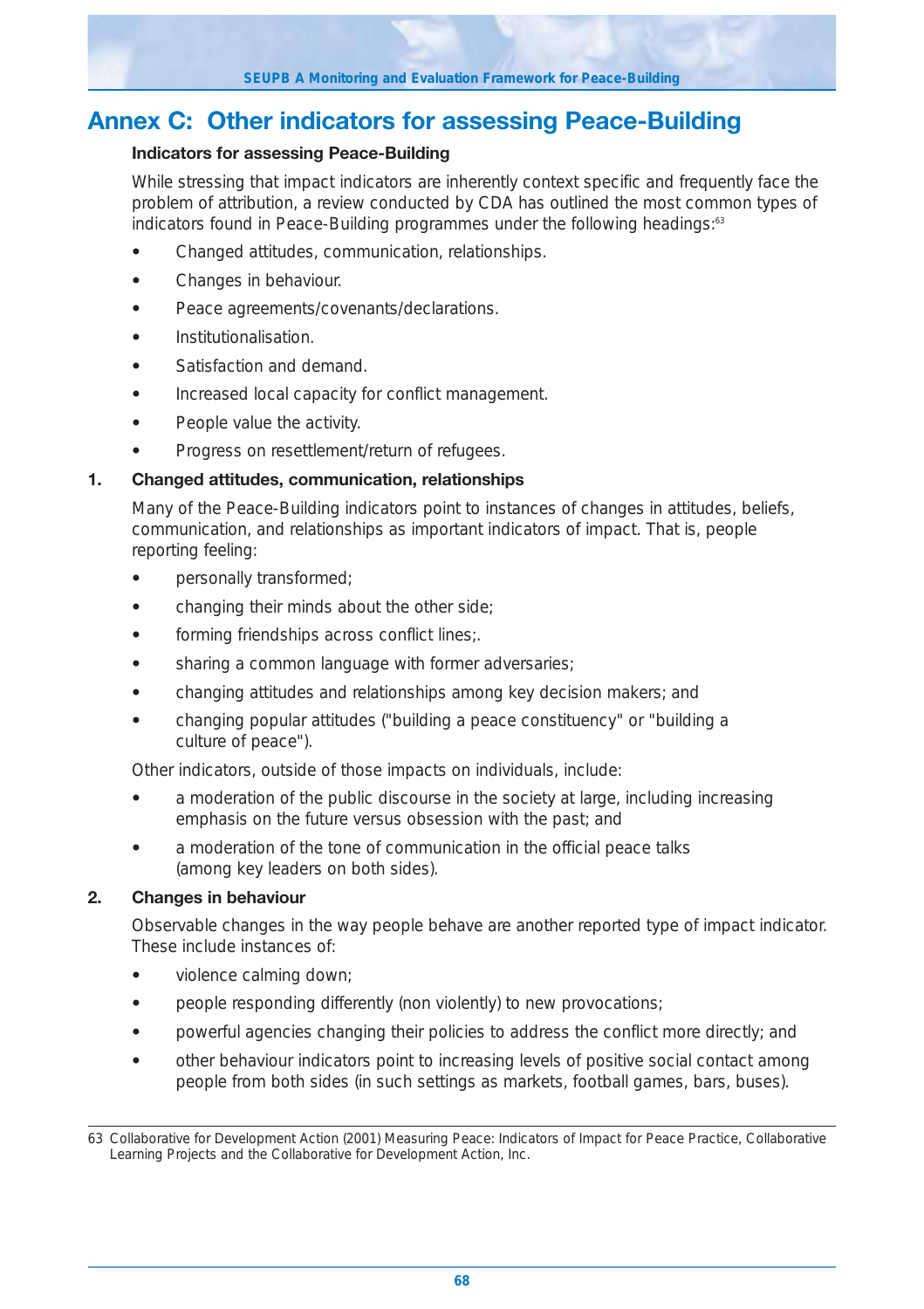#### **SEUPB A Monitoring and Evaluation Framework for Peace-Building**

#### **3. Peace agreements/covenants/declarations**

Peace agreements, ceasefires, peace covenants, or declarations are also included as indicators of impact. In the reaching of agreements, indicators include peace interventions having:

- **•** played a role;
- **•** made an important contribution; and
- **•** served a useful purpose in securing deeper confidence in the reaching of agreements.

Other scenarios include:

- **•** women peace activists pressured military leaders to join negotiations;
- **•** discussions at unofficial dialogue meetings shaped agreements made officially;
- **•** an agency forged direct agreements among 'the people' of both sides at massive peace meetings; and
- **•** an agency hosted and funded secret peace talks in a neutral location.

#### **4. Institutionalisation**

Institutionalisation as an indicator points to changes at the level of the larger society (versus the individual). Examples of indicators in this regard include the establishment, strengthening, or activation of institutions to manage conflicts non-violently as impact indicators.

Instances of institutionalisation alone, however, do not credibly indicate an impact on the conflict overall. More credible indicators of institutionalisation show people actively using these institutions.

#### **5. Satisfaction and demand**

Impact indicators in regard to this area include participants reporting 'satisfaction', 'appreciation' or 'desire for more' training, dialogues, joint projects, or other peace-related activities.

Other, more powerful, indicators also include indicators that show people using the processes in ways which advance the overall cause of peace. This includes, for example, using informal gatherings to discuss contentious issues in advance or 'unstick' the formal peace talks.

#### **6. Increased local capacity for conflict management**

Indicators in this category point to specific instances of increased local capacity and skills for non-violent conflict management and include, for example:

- **•** Numbers of people trained (in skills for analysing and dealing with conflict).
- **•** The creation of networks of community conciliators and peace mediators.

However, in order to show if such conflict management resources are used, or what difference their use makes to the conflict overall, these indicators are often supplemented with narratives or anecdotes. These include, for example:

- **•** High-level officials reporting that they always used the negotiation training materials from the agency's workshops as preparation for the official peace talks with the other side.
- **•** A newly established local NGO undertaking a programme on majority-minority tensions and succeeding in getting unprecedented interest and participation from the 'hard to reach' minority group.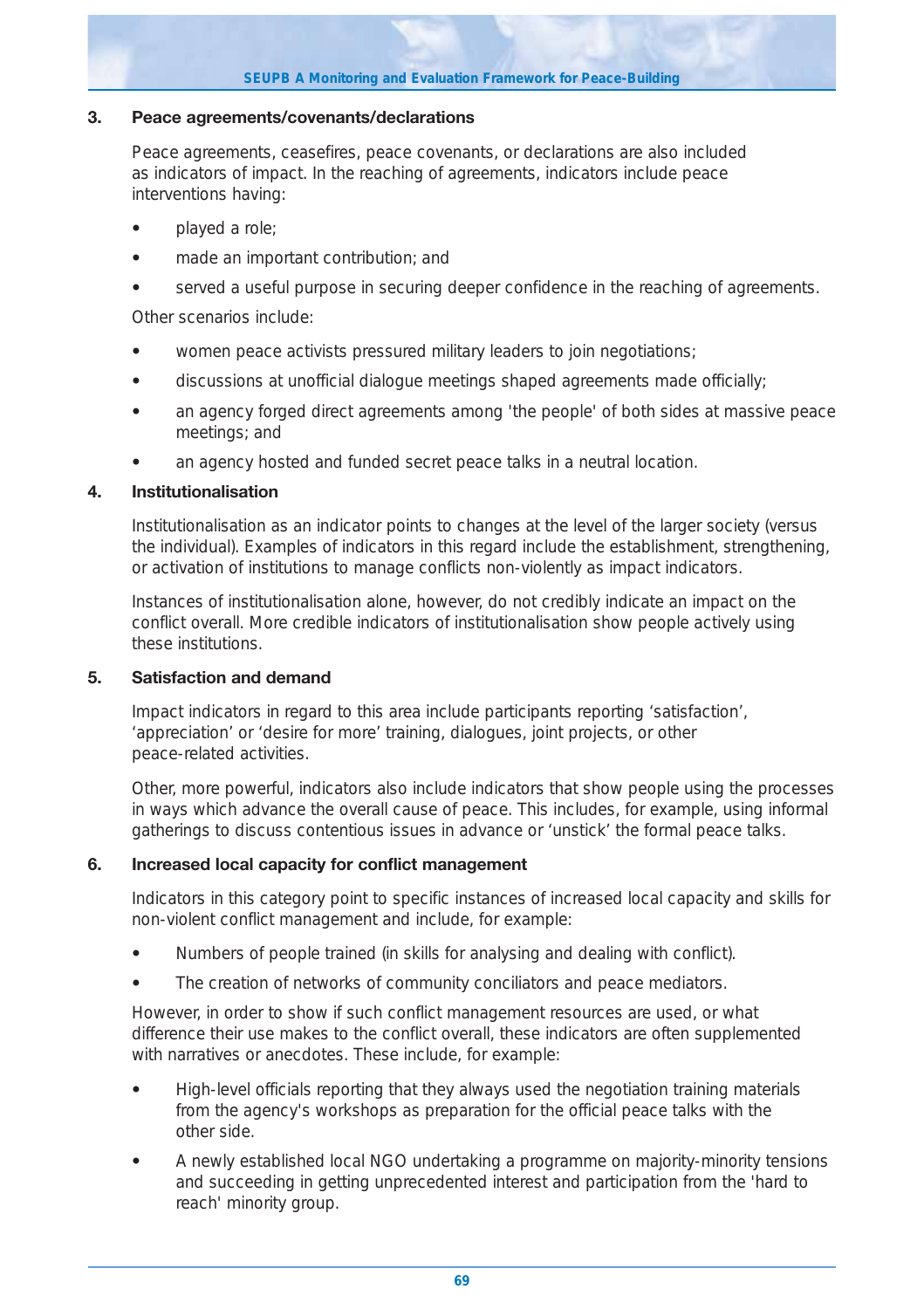#### **SEUPB A Monitoring and Evaluation Framework for Peace-Building**

#### **7. People value the activity**

These indicators report a variety of ways of knowing that 'people value the activity' as indicators of impact and include indicators in the following areas:

- **•** Participants gave their time.
- **•** The community or government committed resources.
- **•** Participants replicated the process elsewhere.
- **•** Participants took personal risks to advance the activity. In general, self-reports vary in their credibility and each one needs to be judged in context.
- **•** Participants risking (and sometimes losing) their lives because of their work to promote peace activities or refusing to stop their involvement in these activities.
- **•** Participants claiming ownership of a peace activity.

#### **8. Progress on resettlement/return of refugees**

Indicators in this category focus on those activities that measure reconstruction and a return to 'normalcy', including progress on refugee issues.

The Canadian International Development Agency has also provided guidance on sample indicators for Peace-Building programmes. These indicators are developed in accordance with six core objectives that include<sup>64</sup>:

- 1. increasing domestic capacity and propensity for the peaceful resolution of conflict;
- 2. supporting the resolution of ongoing conflict and help prevent the emergence or escalation of new conflicts;
- 3. helping to establish or restore the political, legal, security and civil society structures necessary for the establishment of a lasting peace;
- 4. assisting in the recovery of the country/region from the damage inflicted by war;
- 5. enabling women to fully contribute to and benefit from Peace-Building and post-conflict reconstruction; and
- 6. increasing understanding of and support for Peace-Building at home and abroad.

For each of these objectives, sample indicators are outlined in the following pages:

<sup>64</sup> Canadian International Development Agency (2002) Programming for Results in Peace-Building – Objectives Tree and Performance Indicators, prepared by Anne-Marie Laprise.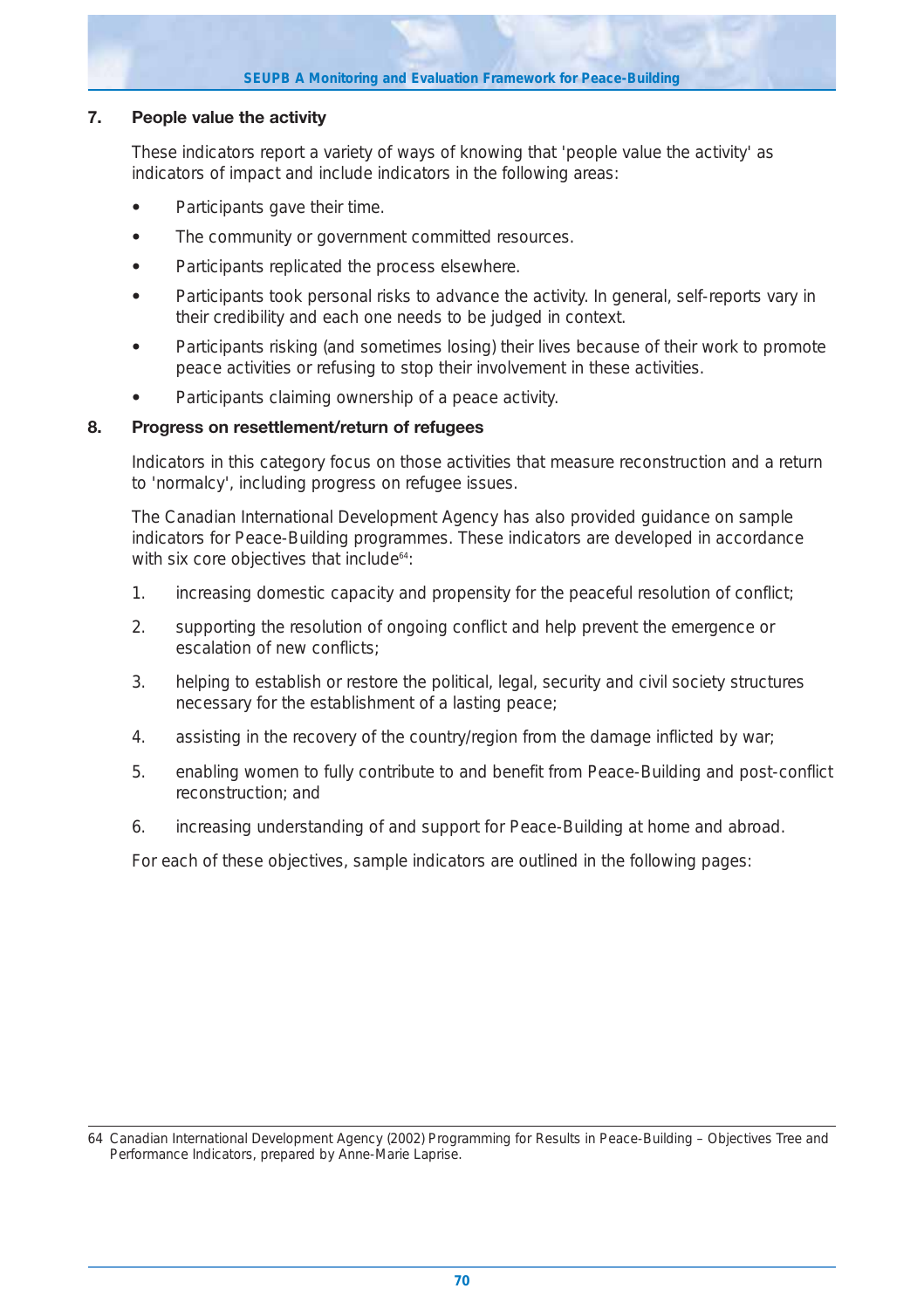| J                                     |
|---------------------------------------|
| <b>Constructs for assessing Peace</b> |
|                                       |
| <b>MARIA CHARI</b>                    |
| י<br>ו                                |
| ムーン                                   |
| $\frac{1}{2}$<br><b>Angle Control</b> |

| . Increased trust and reliance as<br>well as capacity to act of local<br>organisations (ROs) in conflict<br>involved in conflict resolution.<br>Demilitarisation of the minds.<br>women into local institutions<br>and regional organisations<br>· Increased role of regional<br>· Increased integration of<br>prevention and conflict<br>institutions for conflict<br>resolution.<br>resolution.<br>Result | Objective 1: Increase domestic capacity and propensity for the peaceful resolution of conflict<br>conflict resolution (mediation, negotiation, etc).<br>representation of all groups, including women.<br>organisations trained in principles of peaceful<br>mediation/negotiation/arbitration/conciliation.<br>Peace education programmes supported.<br>and conflict resolution<br>reformed for increased access and equal<br>resolution created, strengthened and/or<br>• Local institutions for peaceful conflict<br>Representatives of regional security<br>mechanisms for regional security<br>• Local men and women trained in<br>organisations established.<br>Local trainers trained<br>Conflict prevention<br><b>Key strategies</b><br>$\bullet$ | disaggregated data can/should be collected are marked by a *)<br>attached to the positions held by men and women within these<br>institutions; number of conflicts in which local women are<br>security organisations are involved as mediators, negotiators,<br>• Number of conflicts in which local institutions and/or regional<br>• Number of women active in local and regional Institutions<br>involved in conflict resolution; comparative level of influence<br>outcomes address the specific needs and interests of both<br>· Belief in possibility of obtaining fair treatment and outcome<br>Respect for process and outcomes of dispute settlement<br>Mediators/negotiators/arbitrators/conciliators/regional<br>organisations" perceptions of own capacity to intervene<br>Performance indicators - (*indicators for which gender<br>through these institutions; perception that process and<br>New term is a resolution; perception that women are prevention and resolution; perception that women are<br>Acceptance of women as legitimate actors in conflict<br>involved as mediators, negotiators, advisors, etc.<br>capable mediators, negotiators, advisors, etc.<br>effectively to resolve conflict peacefully*.<br>men and women*.<br>advisor, etc.<br>$\bullet$ |
|-------------------------------------------------------------------------------------------------------------------------------------------------------------------------------------------------------------------------------------------------------------------------------------------------------------------------------------------------------------------------------------------------------------|-----------------------------------------------------------------------------------------------------------------------------------------------------------------------------------------------------------------------------------------------------------------------------------------------------------------------------------------------------------------------------------------------------------------------------------------------------------------------------------------------------------------------------------------------------------------------------------------------------------------------------------------------------------------------------------------------------------------------------------------------------------|----------------------------------------------------------------------------------------------------------------------------------------------------------------------------------------------------------------------------------------------------------------------------------------------------------------------------------------------------------------------------------------------------------------------------------------------------------------------------------------------------------------------------------------------------------------------------------------------------------------------------------------------------------------------------------------------------------------------------------------------------------------------------------------------------------------------------------------------------------------------------------------------------------------------------------------------------------------------------------------------------------------------------------------------------------------------------------------------------------------------------------------------------------------------------------------------------------------------------------------------------------------------------------------|
|                                                                                                                                                                                                                                                                                                                                                                                                             |                                                                                                                                                                                                                                                                                                                                                                                                                                                                                                                                                                                                                                                                                                                                                           | • Perception by member states of ROs as legitimate actors in<br>conflict prevention and resolution*.<br>. Willingness to use as a first recourse for dispute settlement;<br>· Delegitimisation of a gun culture; decreased prominence of<br>expressed preference in relying on these institutions as<br>· Perception that violence is not a legitimate means to<br>opposed to resorting to violence.<br>weapons in all aspects of life.<br>through these institutions*.<br>resolve conflict*.                                                                                                                                                                                                                                                                                                                                                                                                                                                                                                                                                                                                                                                                                                                                                                                          |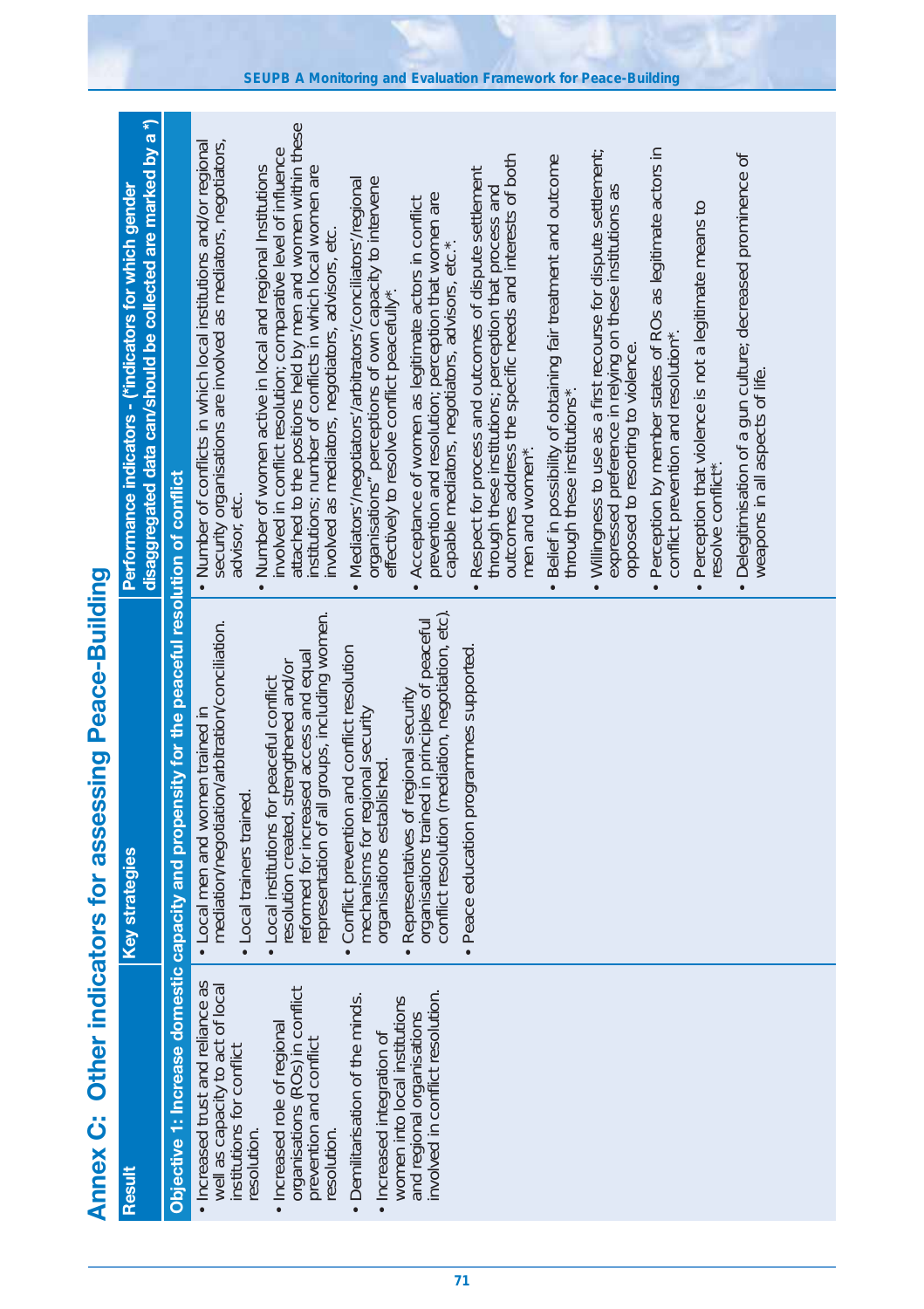| Ï<br><b>PAPPLE</b>      |
|-------------------------|
|                         |
|                         |
|                         |
| í,<br><b>THE ISLAND</b> |

| Result                                                                                                                                                                                                                                                                                           | <b>Key strategies</b>                                                                                                                                                                                                                                                                                                                                                                                                                                                                                                                                                                                                                                                                                                                                                                                                                                        | disaggregated data can/should be collected are marked by a *)<br>Performance indicators - (*indicators for which gender                                                                                                                                                                                                                                                                                                                                                                                                                                                                                                                                                                                                                                                                                                                                                                                                                                                                                                                                                                                                                                                                                                                                                                                                                                                                                                                                  |
|--------------------------------------------------------------------------------------------------------------------------------------------------------------------------------------------------------------------------------------------------------------------------------------------------|--------------------------------------------------------------------------------------------------------------------------------------------------------------------------------------------------------------------------------------------------------------------------------------------------------------------------------------------------------------------------------------------------------------------------------------------------------------------------------------------------------------------------------------------------------------------------------------------------------------------------------------------------------------------------------------------------------------------------------------------------------------------------------------------------------------------------------------------------------------|----------------------------------------------------------------------------------------------------------------------------------------------------------------------------------------------------------------------------------------------------------------------------------------------------------------------------------------------------------------------------------------------------------------------------------------------------------------------------------------------------------------------------------------------------------------------------------------------------------------------------------------------------------------------------------------------------------------------------------------------------------------------------------------------------------------------------------------------------------------------------------------------------------------------------------------------------------------------------------------------------------------------------------------------------------------------------------------------------------------------------------------------------------------------------------------------------------------------------------------------------------------------------------------------------------------------------------------------------------------------------------------------------------------------------------------------------------|
|                                                                                                                                                                                                                                                                                                  | Objective 2: Support the resolution of ongoing conflicts and help prevent the emergence or escalation of new conflicts                                                                                                                                                                                                                                                                                                                                                                                                                                                                                                                                                                                                                                                                                                                                       |                                                                                                                                                                                                                                                                                                                                                                                                                                                                                                                                                                                                                                                                                                                                                                                                                                                                                                                                                                                                                                                                                                                                                                                                                                                                                                                                                                                                                                                          |
| • Alleviation of ethnic, religious,<br>political, economic and other<br>Promotion of peace process.<br>· Improved relations between<br>Alleviation of youth unrest.<br>Alleviation of destabilising<br>effects of small arms and<br>sources of tension.<br>parties to conflict<br>light weapons. | parties is supported, dialogue is promoted and<br>shared interests are created and/or identified.<br>. Increased access to education, job training<br>• Neutral contact and co-operation between<br>· Funds, advisors, technical support, etc are<br>· Funds, advisors, technical support, etc are<br>provided to support the implementation of<br>· Dis-armament programmes are designed<br>and community infrastructures provides<br>· Peace-Building projects are sensitive to<br>sources of tension arising from real and<br>seek to promote social, economic and<br>perceived inequalities/"injustices" and<br>establishment of peaceful processes.<br>• Women are actively involved in the<br>productive outlet for youth energy<br>provided to support negotiations.<br>and implemented.<br>political equality.<br>and frustration.<br>peace accords. | co-operation; increased number of joint/cooperative projects;<br>• Level of tolerance to cultural/political/religious/differences*.<br>Shared interests are recognised and efforts made to pursue<br>Youth perceive an increased stake in the maintenance of a<br>multicultural/cross-cutting social organisations; number of<br>Decrease in stereotyping in the media; impartial coverage<br>them; parties take initiative for dialogue/communication/<br>· Level/type of social interaction between groups; level of<br>peaceful society, increased hopes for a productive and<br>peaceful future*.<br>Dis-mantling of 'enemy images'; children's perceptions<br>do not reflect prejudices of older generation.<br>• Outflow of refugees; rate and patterns of repatriation*.<br>• Decrease in flow/availability/possession of small arms<br>. Number of deaths and injuries caused by small arms<br>. Increased trust in other side's commitment to peace.<br>Number of youths volunteering for armed services*.<br>intermarriage; desegregated education; number of<br>level of women's participation in these projects<br>Number of youths involved in acts of violence*<br>• Number of conflict-related deaths or injuries*.<br>• Number of internally displaced people*.<br>women active in these organisations.<br>• Imports of conventional weapons.<br>and light weapons*.<br>and light weapons.<br>• Number of riots.<br>ot news<br>$\bullet$ |
|                                                                                                                                                                                                                                                                                                  |                                                                                                                                                                                                                                                                                                                                                                                                                                                                                                                                                                                                                                                                                                                                                                                                                                                              |                                                                                                                                                                                                                                                                                                                                                                                                                                                                                                                                                                                                                                                                                                                                                                                                                                                                                                                                                                                                                                                                                                                                                                                                                                                                                                                                                                                                                                                          |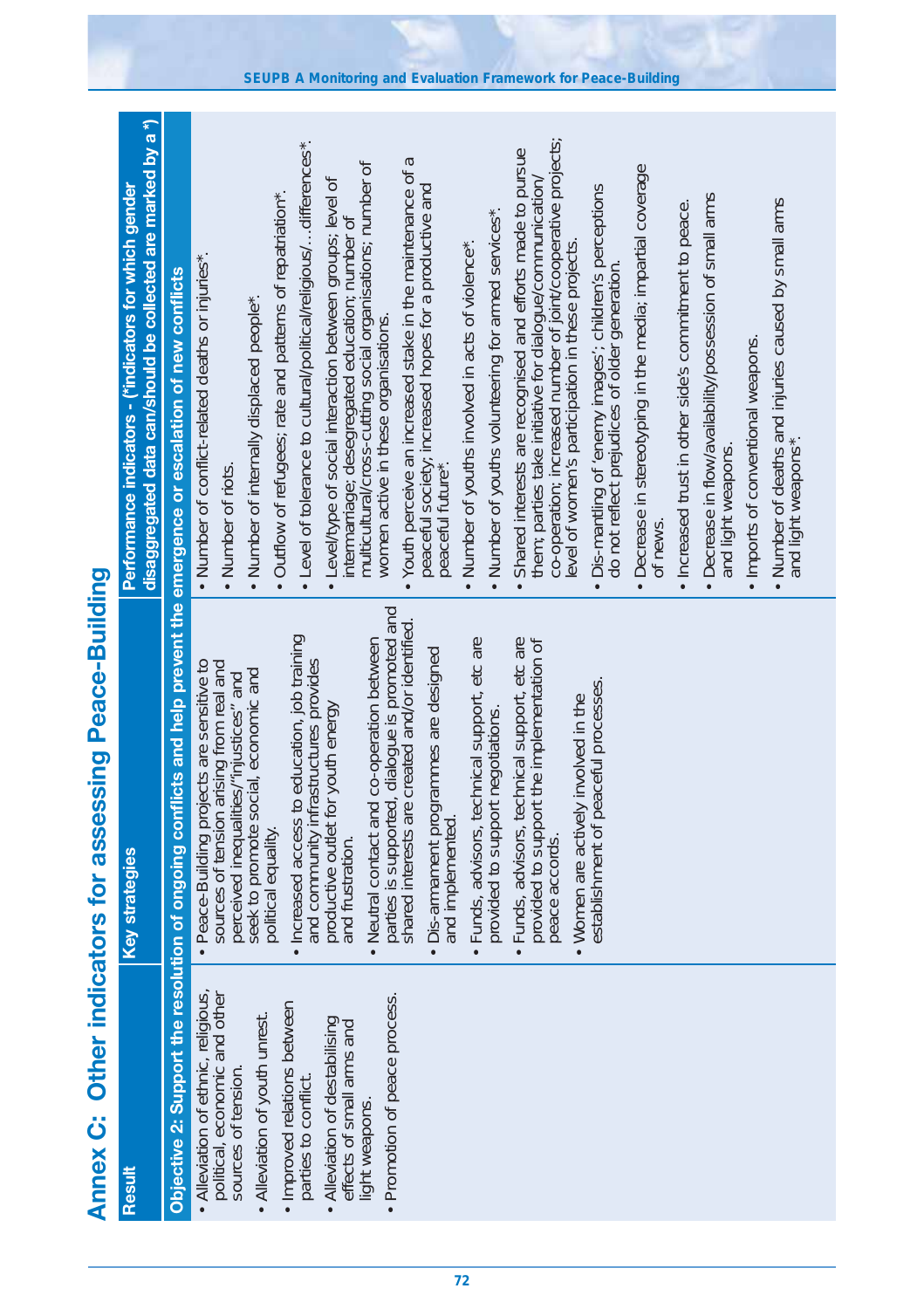|                                                                    | disaggregated data can/should be collected are marked by a *)<br>Performance indicators - (*indicators for which gender | Objective 3: Help establish or restore the political, legal, security and civil society structures necessary for the establishment of a lasting peace | Freedom of the media and of speech, as measured by degree<br>of censorship and incidences of punitive action taken by state<br>(voting, membership in political parties, etc.), number of cases<br>measured by perceptions of and reliance on these institutions<br>• Military expenditures as a percentage of combined education<br>brought before the courts, number of reported crimes/human<br>measured by such indicators as level of political participation<br>individuals and organs of the state are not pervaded by fear*.<br>Presence of multi-communal political parties; percentage of<br>to perform the functions entrusted to them (reliance can be<br>Level of social trust (trust among members of civil society),<br>crimes/human rights violations etc.); interactions between<br>Level of trust in political, legal and security institutions as<br>as measured by perceptions as well as degree of social<br>in response to spoken/written expressions of dissent.<br>rights violations vs. estimated number of unreported<br>interaction/willingness to engage in social groups<br>(such as NGOs, community organisations, etc)*.<br>Perceptions of individual and collective security*<br>Perceptions and evidence of corruption.<br>Constitution protection of rights*.<br>• Number of disappearances".<br>members who are women.<br>and health expenditures.<br>Free and fair elections<br>· Independent judiciary.<br>Total armed forces*<br>$\bullet$<br>$\bullet$ |
|--------------------------------------------------------------------|-------------------------------------------------------------------------------------------------------------------------|-------------------------------------------------------------------------------------------------------------------------------------------------------|-----------------------------------------------------------------------------------------------------------------------------------------------------------------------------------------------------------------------------------------------------------------------------------------------------------------------------------------------------------------------------------------------------------------------------------------------------------------------------------------------------------------------------------------------------------------------------------------------------------------------------------------------------------------------------------------------------------------------------------------------------------------------------------------------------------------------------------------------------------------------------------------------------------------------------------------------------------------------------------------------------------------------------------------------------------------------------------------------------------------------------------------------------------------------------------------------------------------------------------------------------------------------------------------------------------------------------------------------------------------------------------------------------------------------------------------------------------------------------------------------|
| Annex C: Other indicators for assessing Peace-Building (continued) | <b>Key strategies</b>                                                                                                   |                                                                                                                                                       | Representatives of civil society, political, legal<br>Police and security forces (incl. armed forces)<br>ine awareness programmes<br>nd training programmes are<br>Judicial reform and training programmes are<br>Electoral/referendum assistance is provided.<br>and security structures are trained in human<br>assistance is provided to victims of violence<br>implemented which equally target men and<br>Armed forces are demobilised and military<br>programmes recognise women's rights as<br>· Physical, legal, material and psychological<br>Human rights education programmes are<br>implemented.<br>• Human rights violations are investigated,<br>Programmes to eradicate corruption are<br>Human rights training and education<br>rights: local trainers are trained<br>expenditures are decreased<br>reported and condemned.<br>abuses<br>trained<br>De-mining and mi<br>are implemented.<br>and human rights<br>are reformed and<br>Civic education ar<br>human rights.<br>implemented.<br>implemented.<br>women.<br>$\bullet$<br>$\bullet$<br>$\bullet$<br>$\bullet$<br>$\bullet$<br>$\bullet$                                                                                                                                                                                                                                                                                                                                                                               |
|                                                                    | Result                                                                                                                  |                                                                                                                                                       | Political, legal, security and civil<br>war economies are converted.<br>Increased trust in and reliance<br>on as well as capacity to<br>society structures are equally<br>• Human security is enhanced.<br>function of political and legal<br>responsive to the needs and<br>Society is demilitarised and<br>Civil society is empowered.<br>• Increased capacity of local<br>responsibility for peace.<br>interests of all groups<br>leadership to assume<br>representative of and<br>including women<br>systems,<br>$\bullet$                                                                                                                                                                                                                                                                                                                                                                                                                                                                                                                                                                                                                                                                                                                                                                                                                                                                                                                                                                |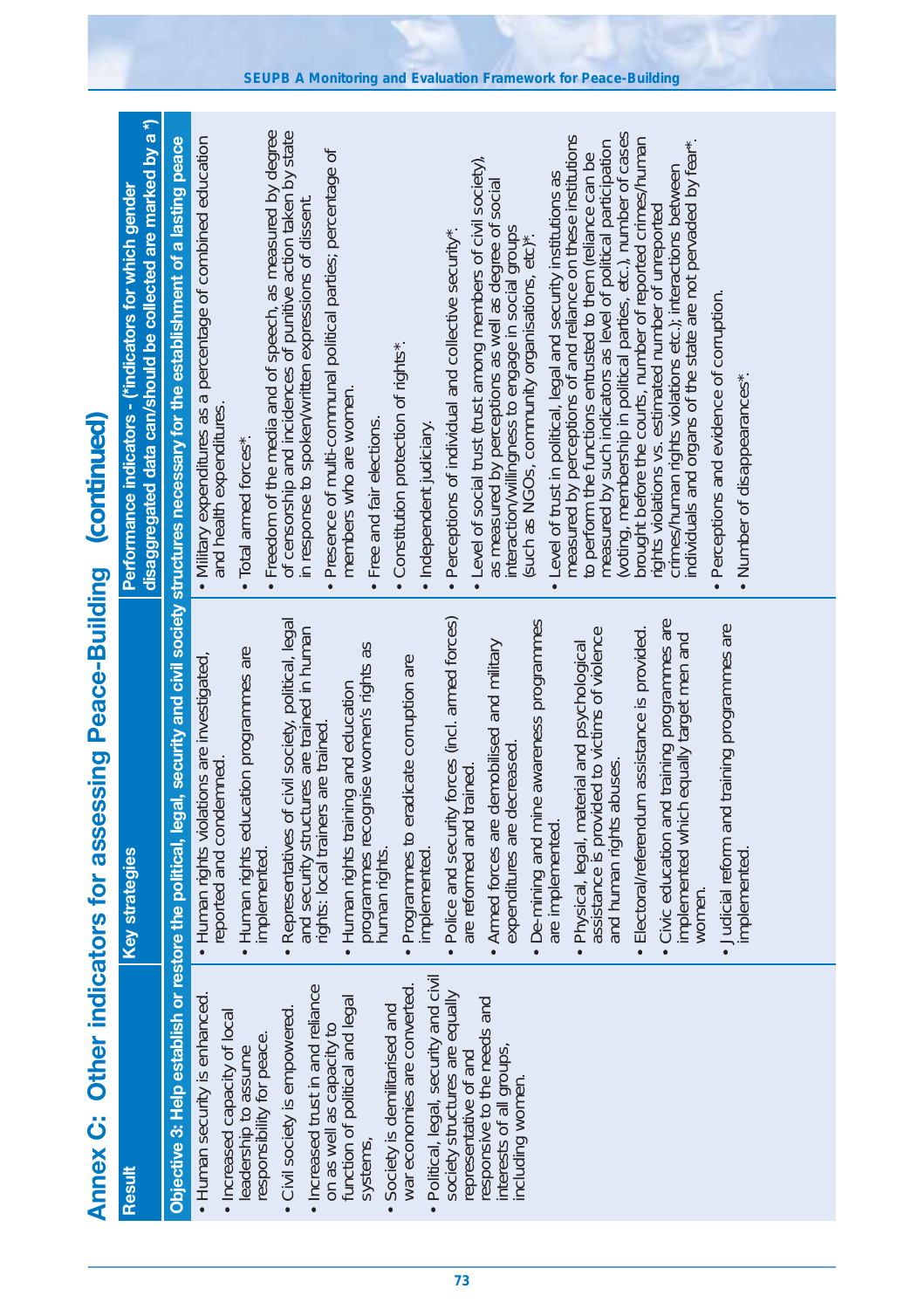| <b>Annex C:</b> | Other indicators for assessing Peace-Building                                                                                                   | (continued)                                                                                                                                                                                                        |
|-----------------|-------------------------------------------------------------------------------------------------------------------------------------------------|--------------------------------------------------------------------------------------------------------------------------------------------------------------------------------------------------------------------|
| Result          | <b>Key strategies</b>                                                                                                                           | disaggregated data can/should be collected are marked by a *)<br>Performance indicators - (*indicators for which gender                                                                                            |
|                 |                                                                                                                                                 | Objective 3: Help establish or restore the political, legal, security and civil society structures necessary for the establishment of a lasting peace                                                              |
|                 | • Judicial, police and security forces training<br>sensitisation/awareness component.<br>programmes include a gender                            | percentage of these violations in response to which punitive<br>• Number of reported human rights violations; increased<br>action is taken*.                                                                       |
|                 | development, training and support are offered.<br>ess is pursued and media<br>NGO capacity is built.<br>• Freedom of the pr<br>• Government and | society structures operate with professionalism, efficiency,<br>• Popular perceptions that political, legal, security and civil<br>responsiveness, constitutionality and transparency*.<br>• Militarised activity. |
|                 | spheres of Peace-Building activity: local<br>• Local men and women are trained in all<br>trainers are trained                                   | Sense of local ownership over peace process; over<br>identification of problems and search for solutions*<br>$\bullet$                                                                                             |
|                 | • Local men and women are directly involved in<br>the design, implementation and evaluation of<br>Peace-Building initiatives.                   | Decreased expressed need by leaders and community for<br>outside assistance in managing disputes and developing<br>supporting structures for peace.<br>$\bullet$                                                   |
|                 | provided with physical<br>protection; civic population is protected.<br>· Local leaders are                                                     | Number of locally-initiated and locally-run Peace-Building<br>initiatives; percentage of women involved<br>$\bullet$                                                                                               |
|                 |                                                                                                                                                 | Degree of local input and participation in Canadian Peace-<br>Building initiatives; percentage of women involved<br>$\bullet$                                                                                      |
|                 |                                                                                                                                                 |                                                                                                                                                                                                                    |
|                 |                                                                                                                                                 |                                                                                                                                                                                                                    |
|                 |                                                                                                                                                 |                                                                                                                                                                                                                    |
|                 |                                                                                                                                                 |                                                                                                                                                                                                                    |
|                 |                                                                                                                                                 |                                                                                                                                                                                                                    |
|                 |                                                                                                                                                 |                                                                                                                                                                                                                    |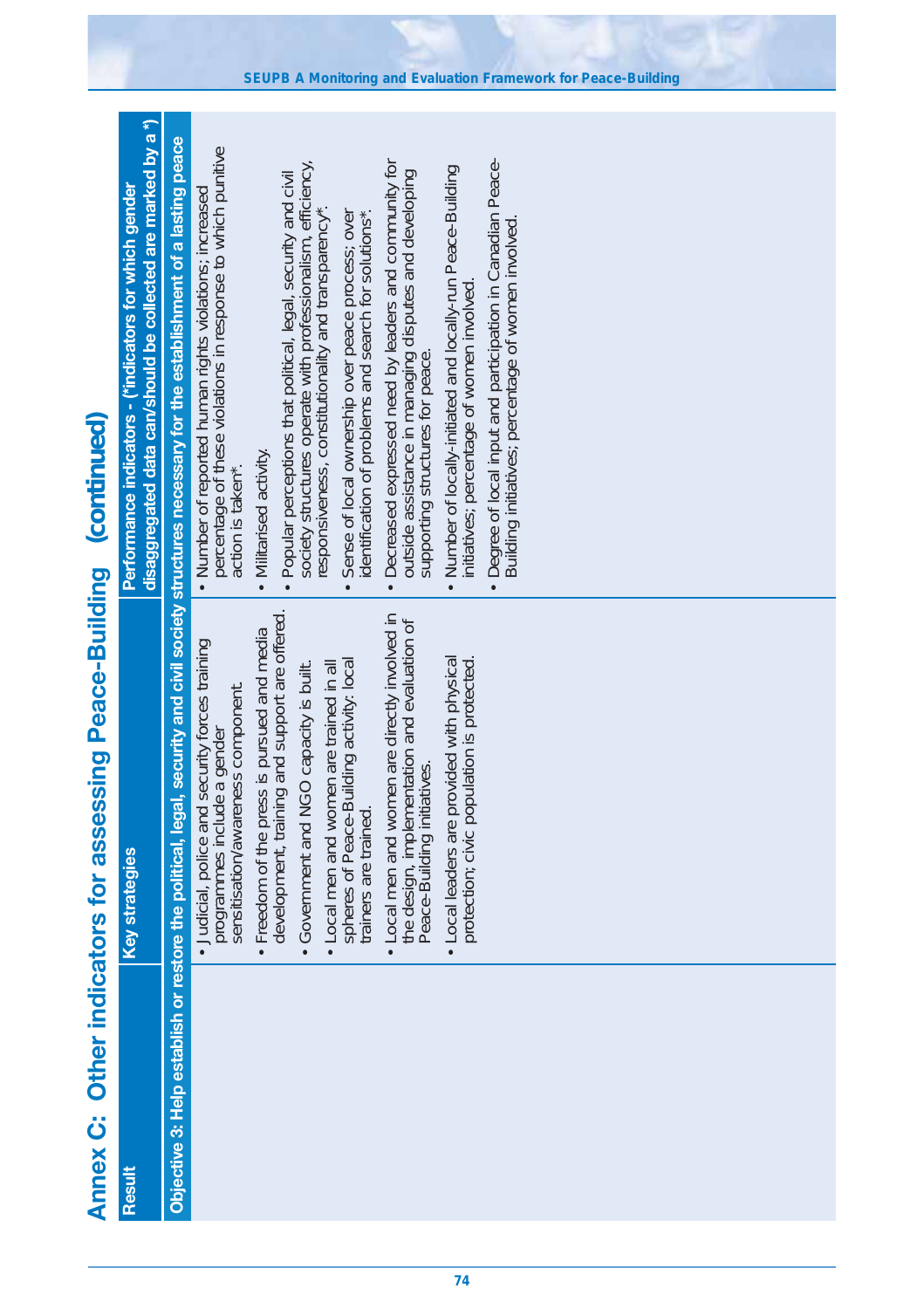| (continued)                                   | disaggregated data can/should be collected are marked by a *)<br>Performance indicators - (*indicators for which gender |                                                                                            | • Overall unemployment rate*.       | Unemployment rate of former refugees, those formerly<br>displaced, ex-combatants, war-disabled, widows, youth and<br>others economically dislocated by war*. | Percentage of refugees, displaced populations, ex-combatants<br>and others physically dislocated by war, who are resettled in a<br>community - whether old or new - and having access to<br>housing, etc.*.<br>$\bullet$ | populations (refugees, ex-combatants, etc.) - as measured by<br>wider community's tolerance and acceptance of these groups,<br>Quality of re-integration within community of war-dislocated<br>and by these groups' perceptions of community's tolerance<br>$\bullet$ | Percentage of population able to meet basic human needs<br>Percentage of orphans re-integrated into a family setting.<br>without outside assistance<br>and acceptance of them <sup>*</sup> . | Percentage of population having access to social services<br>(health, education)*.<br>Level of debt.        | Percentage of families dislocated by war with at least one<br>Percentage of food needs met by local production.<br>member whose whereabouts remain unknown; | . Individual perceptions of own ability to lead healthy, peaceful,<br>productive lives; to focus on the future rather than the past;<br>sense of closure on the events and traumas of wartime*.<br>Pre- vs. post-war export levels. |                                                         |
|-----------------------------------------------|-------------------------------------------------------------------------------------------------------------------------|--------------------------------------------------------------------------------------------|-------------------------------------|--------------------------------------------------------------------------------------------------------------------------------------------------------------|--------------------------------------------------------------------------------------------------------------------------------------------------------------------------------------------------------------------------|-----------------------------------------------------------------------------------------------------------------------------------------------------------------------------------------------------------------------------------------------------------------------|----------------------------------------------------------------------------------------------------------------------------------------------------------------------------------------------|-------------------------------------------------------------------------------------------------------------|-------------------------------------------------------------------------------------------------------------------------------------------------------------|-------------------------------------------------------------------------------------------------------------------------------------------------------------------------------------------------------------------------------------|---------------------------------------------------------|
| Other indicators for assessing Peace-Building | <b>Key strategies</b>                                                                                                   | Objective 4: Assist in the recovery of the country/region from the damage inflicted by war | • SMEs are rehabilitated or created | · Smallholder agriculture is reactivated.<br>• The export sector is rehabilitated                                                                            | • Employment/income-generating skills are<br>upgraded; human resources are developed.<br>• Key industries are rehabilitated                                                                                              | • Major infrastructure (roads, electricity, water,)<br>is re-habilitated.<br>· Financial institutions are re-habilitated<br>is stabilised.<br>· National currency                                                                                                     | · Economic reconstruction programmes are<br>designed to allow women's full and equal<br>participation.<br>prosecuted; truth<br>• War criminals are                                           | commissions are set up/supported<br>· Trauma counselling is provided.<br>· Physical rehabilitation provided | ex-combatants, war disabled, widows,<br>orphans, youth and others dislocated<br>· Refugees, displaced populations<br>by war are re-integrated.              | specific post-conflict needs and role as<br>primary care-giver for the family.<br>are re-sorted, and recognise women's<br>Social services (health, education)<br>$\bullet$                                                          | · Families are reunified; missing persons<br>are traced |
| <b>Annex C:</b>                               | Result                                                                                                                  |                                                                                            | • The economy is rehabilitated.     | Social infrastructure is rebuilt.<br>· Society is reintegrated                                                                                               |                                                                                                                                                                                                                          |                                                                                                                                                                                                                                                                       |                                                                                                                                                                                              |                                                                                                             |                                                                                                                                                             |                                                                                                                                                                                                                                     |                                                         |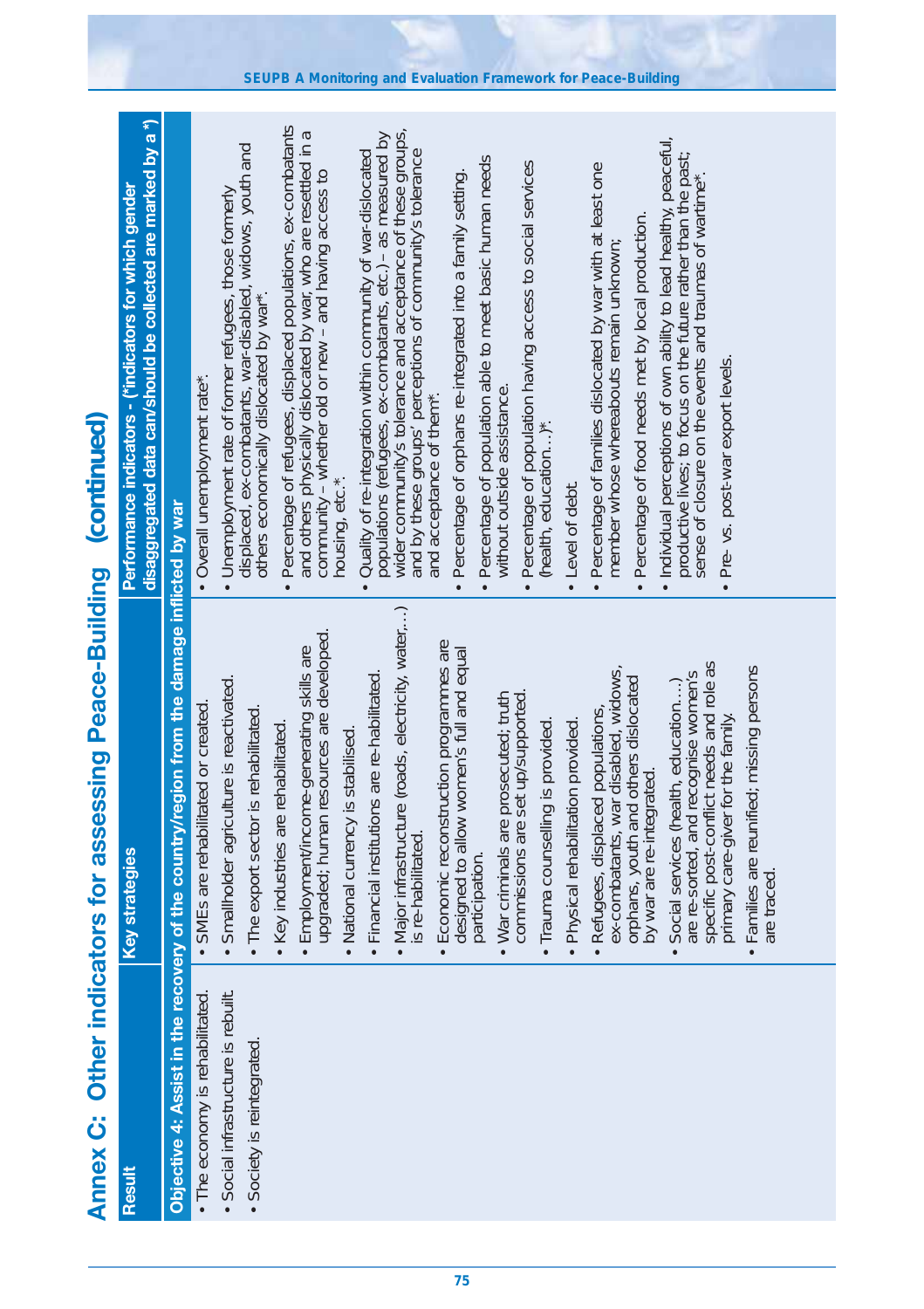| クーリース<br>くら にてここげ                      |
|----------------------------------------|
| s for assessing Peac<br>תי וויוניות ול |
| <b>Condition</b>                       |
| )<br>)<br>Ĩ<br><b>Nauny</b>            |

| Result                                                                                                                                                                                                                                                                                              | <b>Key strategies</b>                                                                                                                                                                                                                                                                                                                                                                                                                                                                                                                                                                                                                                                                                                                                                                                                                                                                                                                                                                                                                                                                                                                                                                                                                                                                                                                                                                                                                                                                                             | disaggregated data can/should be collected are marked by a *)<br>Performance indicators - (*indicators for which gender                                                                                                                                                                                                                                                                                                                                                                                                                                                                                                                                                                                                                                                                                                                                                                                                                                                                                                                                                                                                                                                                                                                                                                                             |
|-----------------------------------------------------------------------------------------------------------------------------------------------------------------------------------------------------------------------------------------------------------------------------------------------------|-------------------------------------------------------------------------------------------------------------------------------------------------------------------------------------------------------------------------------------------------------------------------------------------------------------------------------------------------------------------------------------------------------------------------------------------------------------------------------------------------------------------------------------------------------------------------------------------------------------------------------------------------------------------------------------------------------------------------------------------------------------------------------------------------------------------------------------------------------------------------------------------------------------------------------------------------------------------------------------------------------------------------------------------------------------------------------------------------------------------------------------------------------------------------------------------------------------------------------------------------------------------------------------------------------------------------------------------------------------------------------------------------------------------------------------------------------------------------------------------------------------------|---------------------------------------------------------------------------------------------------------------------------------------------------------------------------------------------------------------------------------------------------------------------------------------------------------------------------------------------------------------------------------------------------------------------------------------------------------------------------------------------------------------------------------------------------------------------------------------------------------------------------------------------------------------------------------------------------------------------------------------------------------------------------------------------------------------------------------------------------------------------------------------------------------------------------------------------------------------------------------------------------------------------------------------------------------------------------------------------------------------------------------------------------------------------------------------------------------------------------------------------------------------------------------------------------------------------|
|                                                                                                                                                                                                                                                                                                     | Objective 5: Enable women to fully contribute to and benefit from Peace-Building and post-conflict reconstruction                                                                                                                                                                                                                                                                                                                                                                                                                                                                                                                                                                                                                                                                                                                                                                                                                                                                                                                                                                                                                                                                                                                                                                                                                                                                                                                                                                                                 |                                                                                                                                                                                                                                                                                                                                                                                                                                                                                                                                                                                                                                                                                                                                                                                                                                                                                                                                                                                                                                                                                                                                                                                                                                                                                                                     |
| participants in all processes of<br>• Women's practical needs and<br>processes of Peace-Building<br>addressed and met within all<br>Peace-Building and post-<br>Women are full and equal<br>conflict reconstruction.<br>strategic interests are<br>and post-conflict<br>reconstruction<br>$\bullet$ | refugees, displaced, disabled, etc.; and builds<br>attacked; legal restrictions on land ownership,<br>Gender impact assessments are conducted<br>for all Peace-Building projects; special care is<br>taken to ensure that all projects will take into<br>. Women are provided with trauma counselling<br>in all phases of Peace-Building programming<br>account different needs/interests of men and<br>• Women are asked/encouraged to participate<br>Building activity; women trainers are trained.<br>on the empowerment which can result from<br>legal/societal restrictions on women in the<br>in all spheres of Peace-<br>· Programming recognises and reflects the<br>, lack of marketable<br>beneficiaries of Peace-Building initiatives.<br>households, combatants/ex-combatants,<br>• Women and men are equally targeted as<br>increased participation in social/political/<br>include training magistrates to deal with<br>women (for e.g., judicial training should<br>building programming is aggregated by<br>gender where applicable.<br>Obstacles to women's participation are<br>changing roles of women as a result of<br>Data collected for evaluation of peace<br>conflict; women as widows, heads of<br>military/economic life during wartime.<br>(design, implementation, evaluation).<br>. Women are targeted to receive<br>special needs of rape victims)<br>and physical re-habilitation.<br>workplace/politics/<br>training/education<br>gender where appl<br>skills, etc.<br>$\bullet$ | . Women's perceptions of the degree to which their needs and<br>a good indication of the differential impact of Peace-Building<br>collected for these indicators should provide evaluators with<br>other objectives - comparison according to gender of data<br>Percentage of Peace-Building programming consisting of<br>Number of reported cases of gender-specific violence vs.<br>NB: see indicators marketed with * which are listed under<br>Women's perceptions of their desired vs. their actual role<br>interests are being met by Peace-Building programming.<br>Number of Peace-Building initiatives initiated and run by<br>estimated number of actual cases; percentage of these<br>Number of women active in local institutions related to<br>in the processes of Peace-Building and post conflict<br>Degree of women's participation in Canadian peace<br>cases in response to which punitive action is taken.<br>peace process, over identification of problems and<br>women (solely or with equal responsibility to men).<br>reconstruction; women's sense of ownership over<br>genderintegrated and WID-specific initiatives<br>processes on men and women.<br>search for solutions.<br>building initiatives.<br>Peace-Building.<br>$\bullet$<br>$\bullet$<br>$\bullet$<br>$\bullet$<br>$\bullet$ |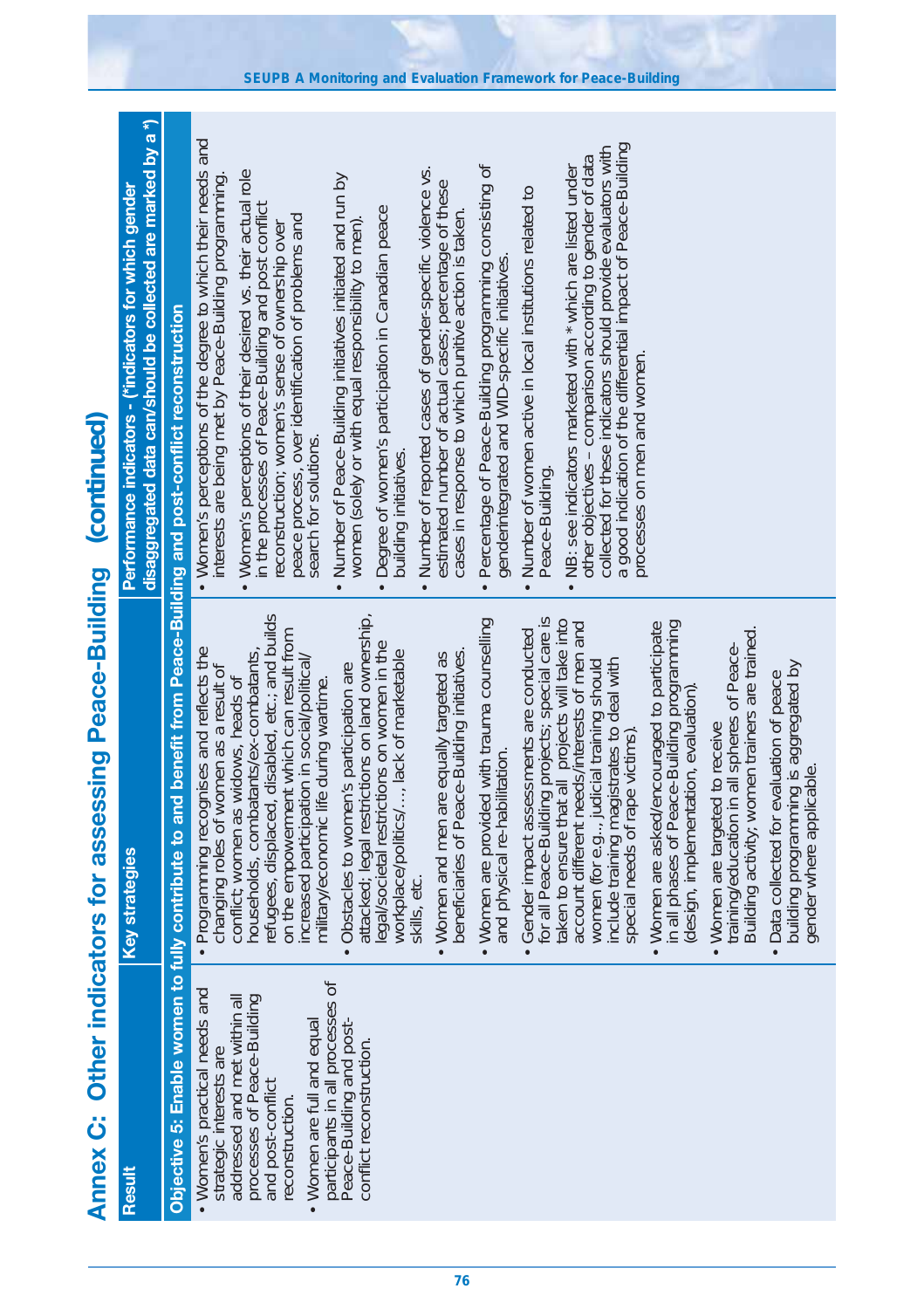| Summund:                 |
|--------------------------|
| Ĵ                        |
| <b>ELECTRIC CONTRACT</b> |
|                          |
| )<br>)<br>)<br>)         |
| <b>VOUL</b>              |

| disaggregated data can/should be collected are marked by a *)<br>Performance indicators - (*indicators for which gender |                                                                                           | domestic and foreign media; quality of coverage (length/depth<br>of articles, frequency, positive/negative portrayal of Canadian<br>some knowledge of Canadian involvement in Peace-Building<br>domestic and foreign constituents as to what role of Canada<br>and ODA should be in the process*.<br>• Percentage of domestic and foreign constituents who know<br>Percentage of domestic and foreign constituents who have<br>involvement, etc.): breadth of coverage (Number of different<br>Percentage of Peace-Building-related stories appearing in<br>importance of preventing/resolving conflict; opinions of<br>• Perceptions of domestic and foreign constituents as to<br>media covering the issues, coverage by geographical<br>efforts; extent of this knowledge*.<br>what Peace-Building is*.<br>region, etc.).<br>$\bullet$<br>$\bullet$ |
|-------------------------------------------------------------------------------------------------------------------------|-------------------------------------------------------------------------------------------|--------------------------------------------------------------------------------------------------------------------------------------------------------------------------------------------------------------------------------------------------------------------------------------------------------------------------------------------------------------------------------------------------------------------------------------------------------------------------------------------------------------------------------------------------------------------------------------------------------------------------------------------------------------------------------------------------------------------------------------------------------------------------------------------------------------------------------------------------------|
| <b>Key strategies</b>                                                                                                   | Objective 6: Increase understanding of and support for Peace-Building, at home and abroad | schools, lectures, seminars, conferences, etc.).<br>provision of materials for<br>Peace-Building is supported and results are<br>development/Peace-Building is made<br>available on/hot linked to the CIDA website.<br>reports and articles (popular and academic)<br>• Peace-Building education programmes are<br>implemented at home and abroad (through<br>conflict on development<br>widely disseminated through publication of<br>(thought provision of media kits, grants for<br>and encouraged to report on such issues<br>Research into security and development/<br>etc.; documents relating to security and<br>travel/research, press releases, special<br>seminars/lectures/conferences, etc.<br>about Peace-<br>television, internet,<br>Media is educated<br>Building/impact of<br>$\bullet$<br>$\bullet$                                 |
| Result                                                                                                                  |                                                                                           | failing to resolve/prevent<br>conflicts among domestic and<br>awareness of negative impact<br>among domestic and foreign<br>awareness of immediate and<br>long-term consequences of<br>of conflict on development<br>• Increased knowledge and<br>Increased knowledge and<br>• Increased knowledge and<br>awareness of Canadian<br>foreign constituencies<br>foreign constituencies.<br>Peace-Building efforts<br>among domestic and<br>constituencies.                                                                                                                                                                                                                                                                                                                                                                                                |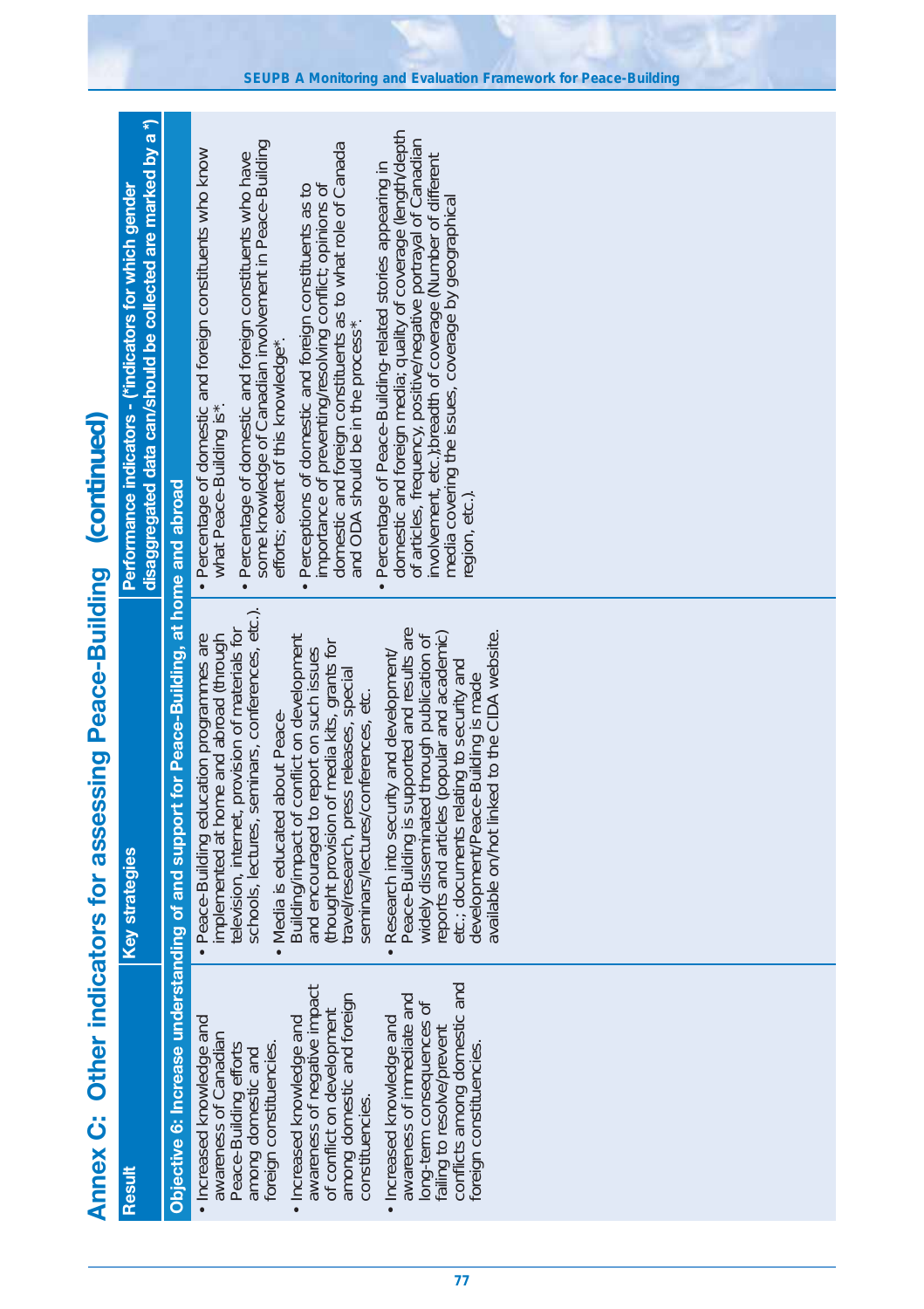Other sample indicators have been included in guidance manuals produced by Search for Common Ground<sup>65</sup>. These are outlined below:

| <b>Objective</b>                                                                                   | <b>Weaknesses</b>                                                                                                                                                                                                         |
|----------------------------------------------------------------------------------------------------|---------------------------------------------------------------------------------------------------------------------------------------------------------------------------------------------------------------------------|
| Increase trust between the two communities.                                                        | 50% of men, women and children from each<br>side increase their mobility within the areas<br>controlled by the other side by at least one<br>square kilometre per year.                                                   |
| Increase inter-community collaboration on<br>public policy issues that address common<br>problems. | Expand from twice/year to six times/year the<br>number of public policy debates or forums<br>where all communities contribute interest-<br>based solutions on natural resource<br>management disputes by the end of 2009. |

- **•** 25% increase in the level of confidence people have in their ability to circulate safely in all areas in their community by the end of the project.
	- **•** 10% decrease in fear of violence in village D in 6 months.
	- **•** 10% increase in women parliamentarians' belief that their voices are making a difference in decision making.
	- **•** 15% increase in elected women's perception that they are marginalised on decision making.

#### **Criteria to judge the effectiveness of agencies that work on conflict**

In addition, criteria to judge the effectiveness of agencies that work on conflict have also been developed by Collaborative for Development Action<sup>66</sup>. These criteria are not exhaustive but have been identified to guide agencies and reflect the implicit and explicit goals of the range of efforts represented. It is held that an effort may be judged to be effective if:

- 1. It increases the number of people actively working, or speaking out, for peace (or reduces the numbers of people actively engaged in or promoting conflict).
- 2. It engages people in positions to make or influence formal peace agreements in the process of doing so.
- 3. It promotes a peace-related activity that, when violence worsens or threats are made, is able to sustain its efforts and maintain its membership.
- 4. It establishes a link between leadership and the general public by which either the leadership or the general public communicate to the other in ways that encourage their support and involvement to move toward settlement.
- 5. Specific acts of violence are stopped (when these acts are themselves unjust and breeders of further violence).
- 6. A specific cause of conflict is solved. This could be either through:
- **•** addressing injustice (this criterion explicitly relates to the building of a just society on which sustainable peace can be based; the other criteria could promote justice though not necessarily); and
- **•** addressing the lack of institutions to deal with conflict in non-violent ways.

<sup>65</sup> Church, C and Rogers, M. (2005) Designing for Results: Integrated Monitoring and Evaluation in Conflict Transformation Programmes, Search for Common Ground, Washington

<sup>66</sup> Collaborative for Development Action (2001) Effectiveness Criteria, Collaborative Learning Projects and the Collaborative for Development Action, Inc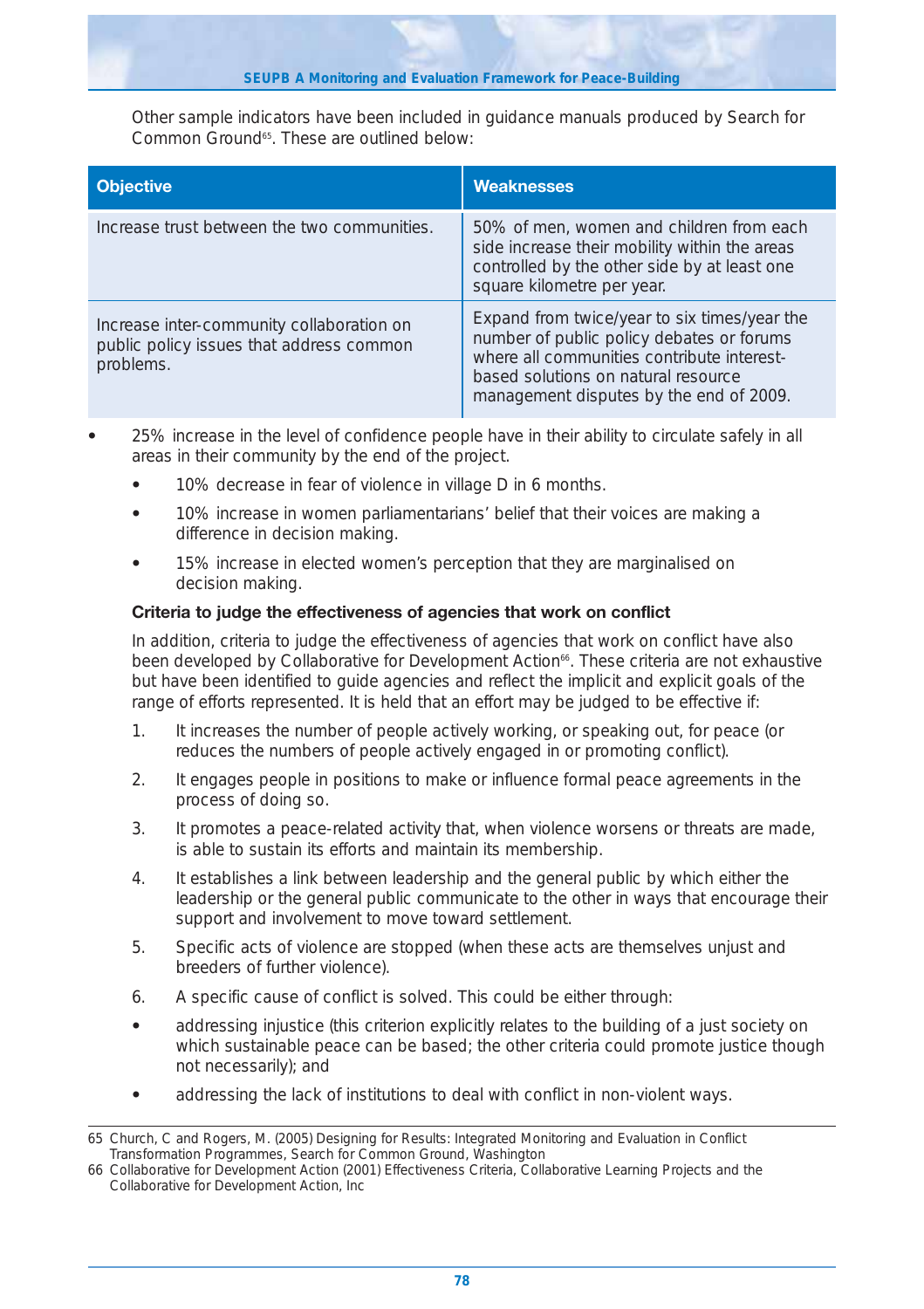## **Annex D: Scales for analysing Social Dialogue approach**

#### **Numerical measures and scales for analysing Social Dialogue approach**

**Symmetrical active participation of the participants**: This refers to the extent to which the Jewish and Arab participants take an equally active role in the encounter (talking, suggesting ideas, participating actively in the games) in contrast with a situation in which one group is dominant;

#### **Symmetry-Dominance in Active Participation Scale – Participants**

| 1: Very great                                                                                                                      | 2: Great                                                                                                                                                                           | 3: Medium                                                                                                                  | 4: Slight                                                                                                                | 5: Symmetrical                                                                     |
|------------------------------------------------------------------------------------------------------------------------------------|------------------------------------------------------------------------------------------------------------------------------------------------------------------------------------|----------------------------------------------------------------------------------------------------------------------------|--------------------------------------------------------------------------------------------------------------------------|------------------------------------------------------------------------------------|
| dominance of                                                                                                                       | dominance of                                                                                                                                                                       | dominance of                                                                                                               | dominance of                                                                                                             | active                                                                             |
| one nationality:                                                                                                                   | one nationality:                                                                                                                                                                   | one nationality:                                                                                                           | one nationality:                                                                                                         | participation:                                                                     |
| Members of one<br>nationality are<br>clearly dominant<br>while members<br>of the other<br>group show<br>no active<br>participation | Members of one<br>nationality are<br>dominant and<br>active (talk/<br>participate in the<br>games) while<br>members of the<br>other group<br>show only<br>minimal<br>participation | <b>Members</b><br>of both<br>nationalities are<br>active, but those<br>of one group are<br>more dominant<br>than the other | There is almost<br>full symmetry,<br>but members of<br>one group are<br>slightly more<br>participatory<br>than the other | Participants<br>of both<br>nationalities are<br>active to a very<br>similar extent |

**Symmetrical active participation of the facilitators**: This refers to the degree that the Jewish and Arab facilitators take equal part in actively facilitating the encounter;

**Symmetry-Dominance in Active Participation Scale – Facilitators**

| 1: Very great                                                                                                                                                 | 2: Great                                                                                                                                                                                                               | 3: Medium                                                                                                                                | 4: Slight                                                                                                                                          | 5: Symmetrical                                                                            |
|---------------------------------------------------------------------------------------------------------------------------------------------------------------|------------------------------------------------------------------------------------------------------------------------------------------------------------------------------------------------------------------------|------------------------------------------------------------------------------------------------------------------------------------------|----------------------------------------------------------------------------------------------------------------------------------------------------|-------------------------------------------------------------------------------------------|
| dominance of                                                                                                                                                  | dominance of                                                                                                                                                                                                           | dominance of                                                                                                                             | dominance of                                                                                                                                       | active                                                                                    |
| one nationality:                                                                                                                                              | one nationality:                                                                                                                                                                                                       | one nationality:                                                                                                                         | one nationality:                                                                                                                                   | participation:                                                                            |
| <b>Facilitators of</b><br>one nationality<br>are clearly<br>dominant while<br>facilitators of the<br>other group do<br>not participate in<br>the facilitation | <b>Facilitators of</b><br>one nationality<br>are dominant<br>and active (talk/<br>facilitate) while<br>the other<br>facilitators<br>actively<br>participate only<br>minimally (e.g.,<br>only engage in<br>translating) | <b>Facilitators</b><br>of both<br>nationalities are<br>active, but those<br>of one<br>nationality are<br>more dominant<br>than the other | There is almost<br>full symmetry,<br>but facilitators<br>of one<br>nationality are<br>slightly more<br>active in<br>facilitation than<br>the other | <b>Facilitators of</b><br>both<br>nationalities are<br>active to a very<br>similar extent |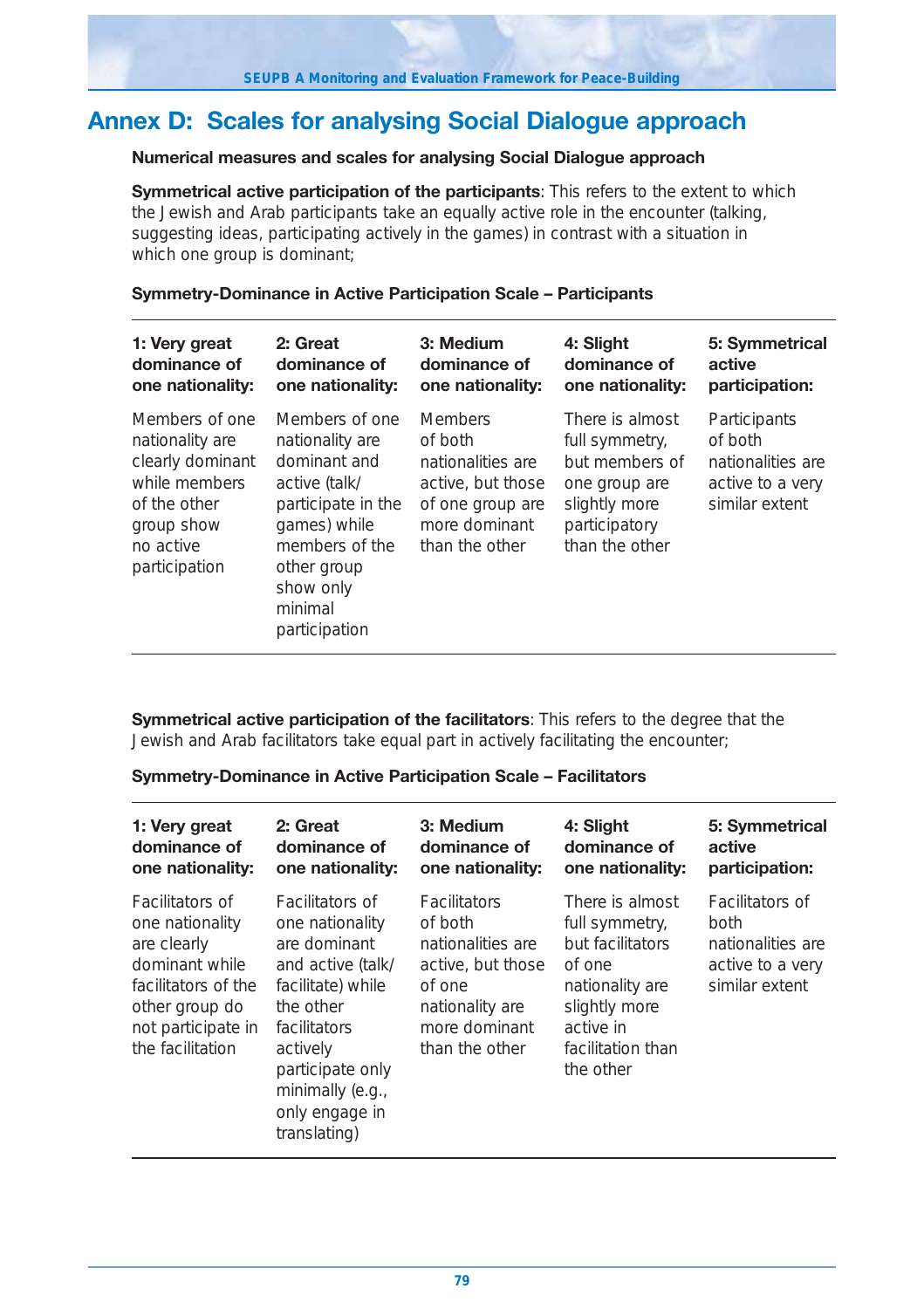**Inter-group interaction**: This relates to the degree of interaction between the two national groups during the encounter, in contrast with a situation of no interaction;

| 1: Very little | 2: Little                                                                           | 3: Medium   | 4: Much                                                                                  | 5: Very much |
|----------------|-------------------------------------------------------------------------------------|-------------|------------------------------------------------------------------------------------------|--------------|
| inter-group    | inter-group                                                                         | inter-group | inter-group                                                                              | inter-group  |
| interaction    | interaction;                                                                        | interaction | interaction;                                                                             | interaction  |
|                | Little mixing,<br>except for one<br>or two<br>components/<br>instances of<br>mixing |             | Maximum<br>mixing, except<br>for one or two<br>components/<br>instances of<br>not mixing |              |

**Atmosphere**: This relates to the degree of positive or negative atmosphere at the encounter (an atmosphere of sympathy and mutual respect rather than indifference or hostility).

| 1<br>Very negative<br>atmosphere;  | 2<br><b>Rather</b><br>negative<br>atmosphere;                                     | 3<br><b>Atmosphere</b><br>"in the<br>middle";                                                                   | 4<br><b>Rather positive</b><br>atmosphere;                               | 5<br><b>Very positive</b><br>atmosphere |
|------------------------------------|-----------------------------------------------------------------------------------|-----------------------------------------------------------------------------------------------------------------|--------------------------------------------------------------------------|-----------------------------------------|
| Complete<br>hostility or<br>apathy | Almost<br>complete<br>hostility, except<br>for one or two<br>positive<br>episodes | Equal negative<br>and positive<br>elements, or a<br>neutral (neither<br>negative nor<br>positive)<br>atmosphere | Positive most of<br>the time, with<br>one or two<br>negative<br>episodes |                                         |

**Symmetry-Dominance in Active Participation Scale – Facilitators**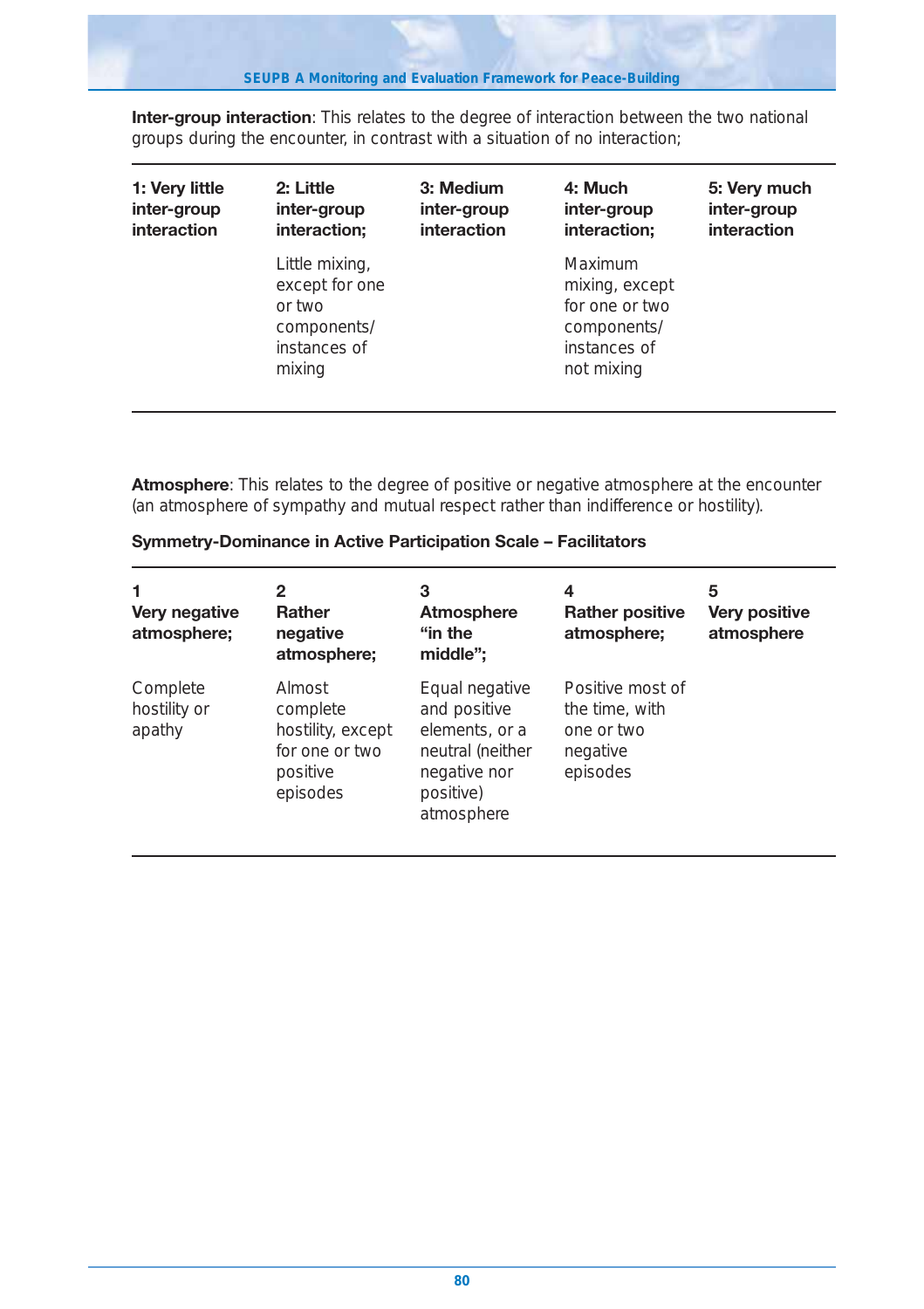### **Annex E: Application of the Aid for Peace approach at the level of operations.**

This paper outlines how the Aid for Peace approach can be practically applied to evaluate funded operations supported under the future PEACE III Programme.

As outlined in this report, the Aid for Peace approach is structured along four key stages. These key stages are outlined in the following figure and this paper details how each of the stages can be applied in turn.



#### **Stage 1: Peace-Building needs analysis**

In implementing Stage 1, each operation would be challenged in the application form or subsequent work plan to analyse the peace context within their region or local area. In particular, operations would be required to articulate the specific Peace-Building needs that proposed intervention is aiming to address. This would involve operations undertaking the following tasks:

- **•** Conducting a socio-economic review of key indicators related to the conflict within their local area/region which the operation aims to target.
- **•** Assessing, within their local area/region, what Peace-Building potential exists.
- **•** Determining what 'problem' that the operation is aiming to address.

#### **Stage 2: Peace-Building relevance assessment**

As part of the application form or subsequent work plan, Stage 2 would challenge applicants to articulate the vision and goals of their operation, including the key interim steps to measure progress. Having provided their needs analysis (Stage 1) and outlined their vision and goals, applicants would then be required to outline how their operation aims to promote change within their local area/region and make the transition towards achieving their goals. In this regard, operations would take cognisance of the Theories of Change that are outlined in the PEACE III Programme (the individual change theory and the healthy relationships and operation will contribute towards, as outlined below:

<sup>67</sup> Paffenholz, T. (2005) Third Generation PCIA: Introducing the Aid for Peace approach, http://www.berghothandbook.net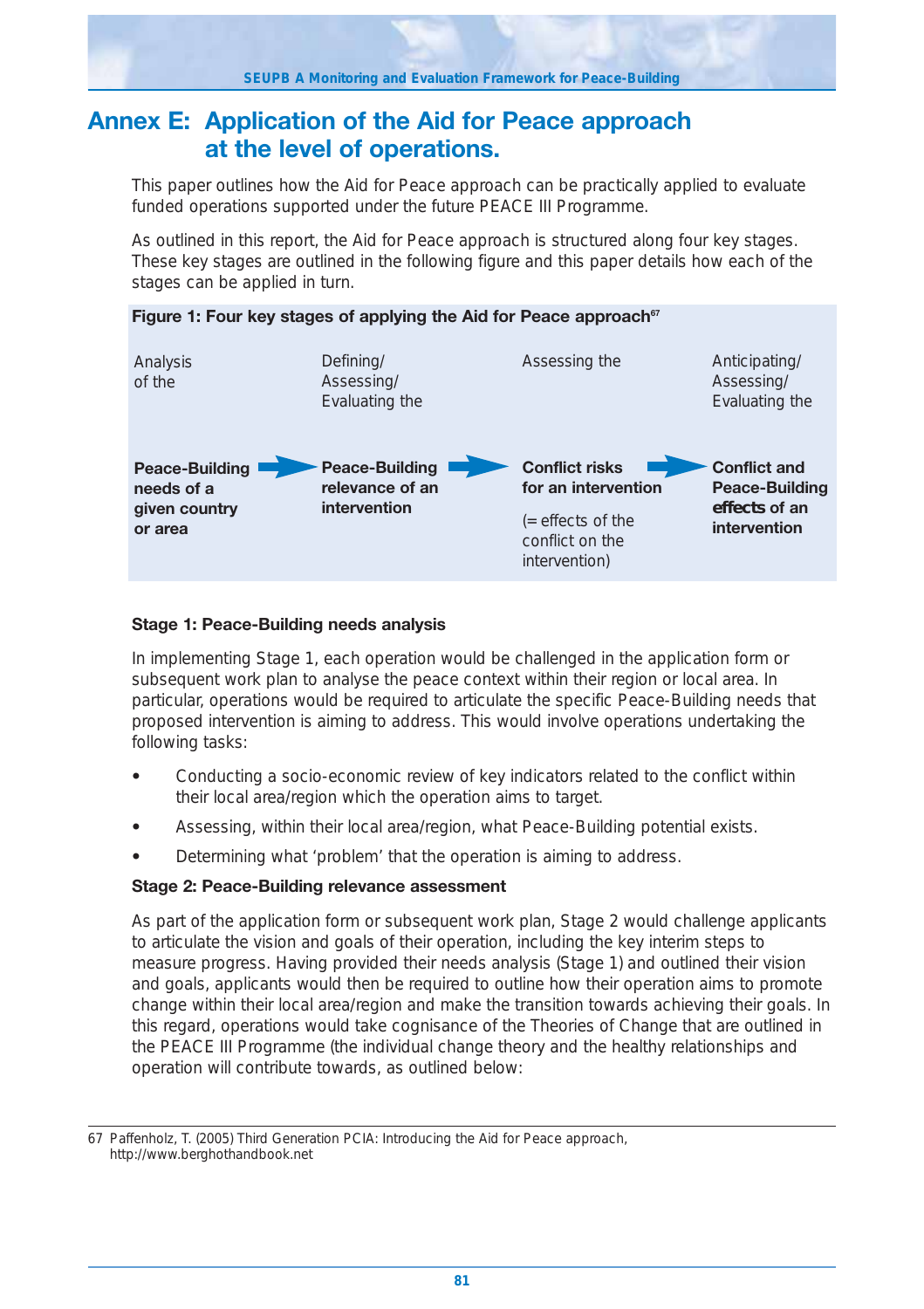- **•** The individual change theory: how will the operation promote change within the local area/region and achieve the operation goals by focusing on attitudes, behaviours and skills of individuals?
- **•** Healthy relationships and connections theory: how will the operation promote change within the local area/region and achieve the operation goals by breaking down isolation, polarisation, division and prejudice between/among groups?

Therefore, by setting how the current environment can be transformed, this provides a basis for assessing whether proposed operations are relevant by examining the extent to which they fit within the overarching analysis provided in the PEACE III Programme framework.

Indeed, by understanding the needs of an area, the goals of an operation and how the proposed actions aim to bring about transformation, operations can be mapped in accordance with the overall goals of the programme. At a minimum, the PEACE III Programme aims to promote greater respect for diversity in Northern Ireland by seeking to address issues such as racism and sectarianism, but on a more ambitious level, the programme also aims to promote progress towards a shared society in Northern Ireland and the Border Region of Ireland.

These two goals of the programme can be placed on a continuum or framework for change and operations, depending on the nature of their goals, can be located along this continuum. In mapping operations, this approach also recognises that in light of the specific needs within any given area, operations are likely to be at different stages of development in regard to Peace-Building, as outlined in the following diagram:





Further to this and taking forward the approach set out by Lederach<sup>69</sup>, applicants would be required (in an application form or work plan) to outline at what level of society the operation aims to focus on (community level, mid-range leadership, high level leadership as set out in the following figure). In addition, operations will be required to specifically detail how their operation seeks to connect, or have influence on, the other levels. This analysis will allow SEUPB to have an understanding of the level at which the PEACE III Programme has greatest focus and the extent to which the actions supported by the programme (the majority of which are likely to be at the community level) seek to influence other levels, namely the mid range and high level leadership levels.

68 Lederach J.P., 2005. The Moral Imagination: The Art and Soul of Building Peace, Oxford: Oxford University Press.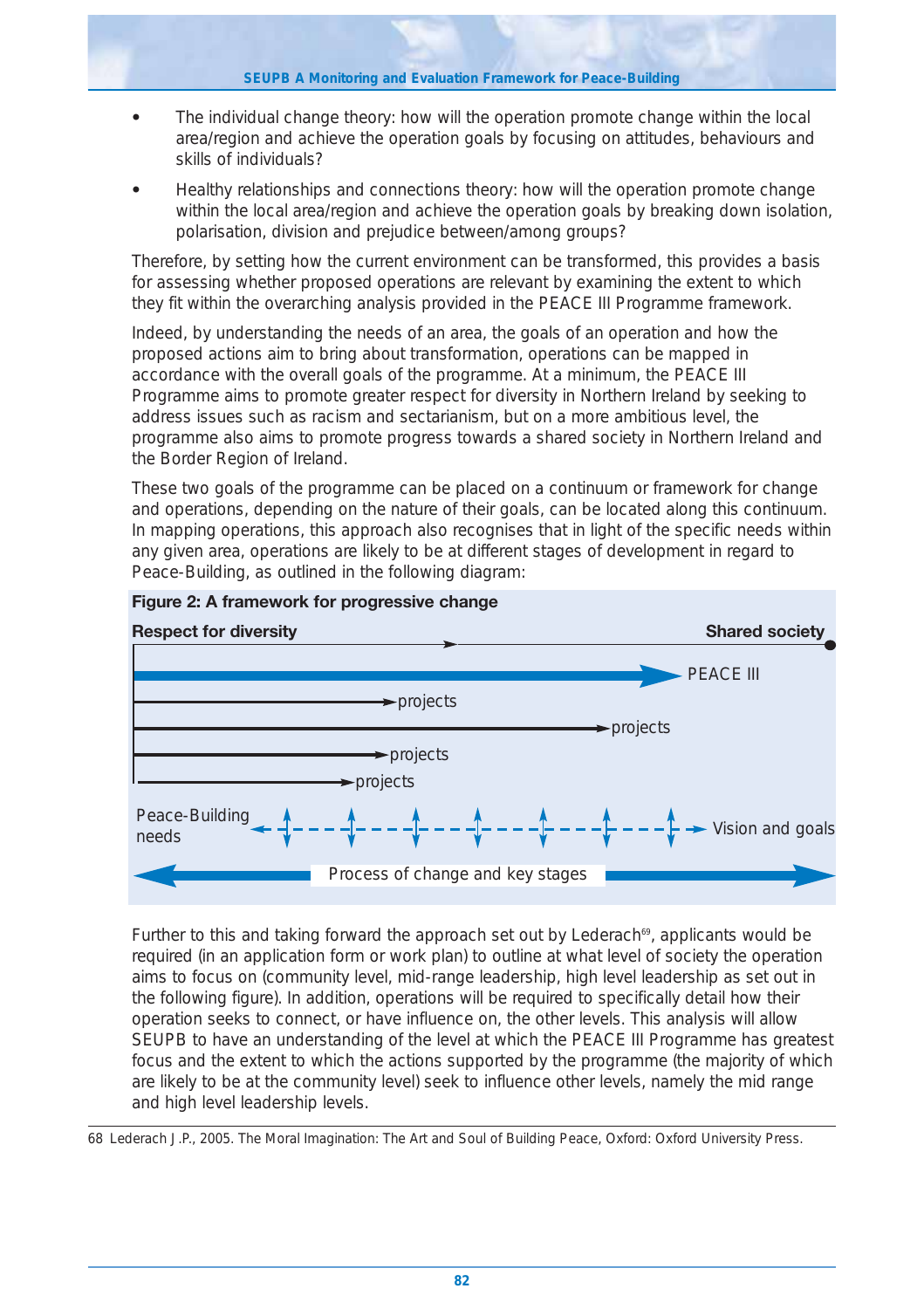

#### **Stage 3: Conflict risk assessment**

In the application form or subsequent work plan, Stage 3 would challenge applicants to conduct a conflict risk assessment. This would involve the following tasks:

- Outlining how risks related to the conflict could impact on each operation.
- Identifying potential actions or contingency plans to assess risks.

#### **Stage 4: Peace and conflict effects assessment**

Before each operation would be launched, operation leaders would be required to submit a work plan which would include indicators that will be used for monitoring and assessment. It is proposed that key indicators will be selected from the menu of programme/priority indicators to ensure direct alignment with the overall PEACE III Programme objectives. These indicators would emerge from the Peace-Building needs analysis (as per Stage 1) and contribute towards the goals of the operation (as per Stage 2) but would also be identified and agreed in a participatory manner by operation leaders and key stakeholders, including a selection of target beneficiaries.

To supplement the performance indicators, operation leaders would be responsible for undertaking self evaluation and producing a common report template to assist in the coordination and aggregation of the findings. Over the course of an operation, a minimum of three evaluation reports would be conducted at the ex-ante (at the outset of an operation to provide base lining information) mid-term and ex-post stages. The self-evaluation reports would focus on the following key tasks that include:

- conducting an analysis of whether the Peace-Building needs of a region/area have changed in light of developments in the external environment (i.e. reviewing and revisiting Stages 1 and 2);
- conducting an analysis of risks (reviewing and revisiting Stage 3); and
- providing an assessment of progress towards the key stages as set out in the operation work plan. This would include an analysis of outputs such as activities supported, participant's involved (cross-community/marginalised groups) and linkages/networks established, and an assessment of results/impacts which would focus on progress towards individual change and building relationships.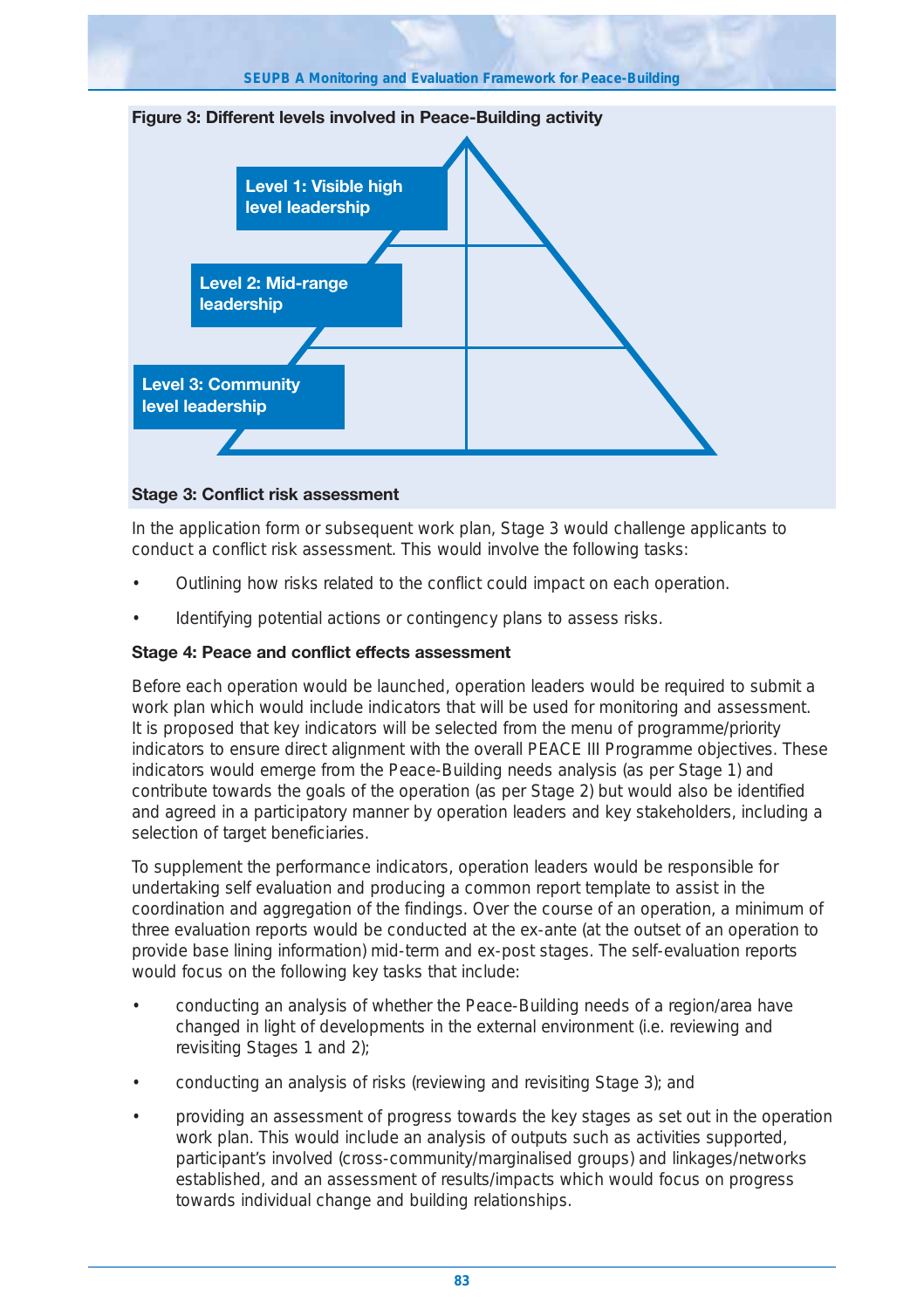#### **Implementing self-evaluation**

In implementing the self-evaluation approach, it is anticipated that operation leaders would be provided initial training to assist in developing the required skills in evaluation and understanding the Aid for Peace approach. Further to this, a number of options (or combination of options) can be identified for conducting self-evaluation. These options include the following:

- **Option 1. Evaluation by the Operation Leader**. This would involve the operation leader conducting an analysis of his/her own operation and completing the reporting template accordingly.
- **Option 2: Evaluation by appointed external evaluator**. This would involve operation leaders appointing, but working closely with, an external evaluator who would conduct an assessment of the operation and complete the reporting template.
- **Option 3: Evaluation by a 'shadow' operation leader**. This would involve SEUPB, or another central Implementing Body, appointing twinning arrangements whereby 'similar' type operations would be partnered together to promote the sharing of experience and lessons learned. As part of this approach, operation leaders would conduct an evaluation of the other operation in which they are twinned.

In undertaking the self-evaluations, each operation would follow a similar methodological approach which would include the following key elements:

- Monitoring/evaluation forms to operation beneficiaries (pre and post operation).
- Focus groups/workshops with beneficiaries.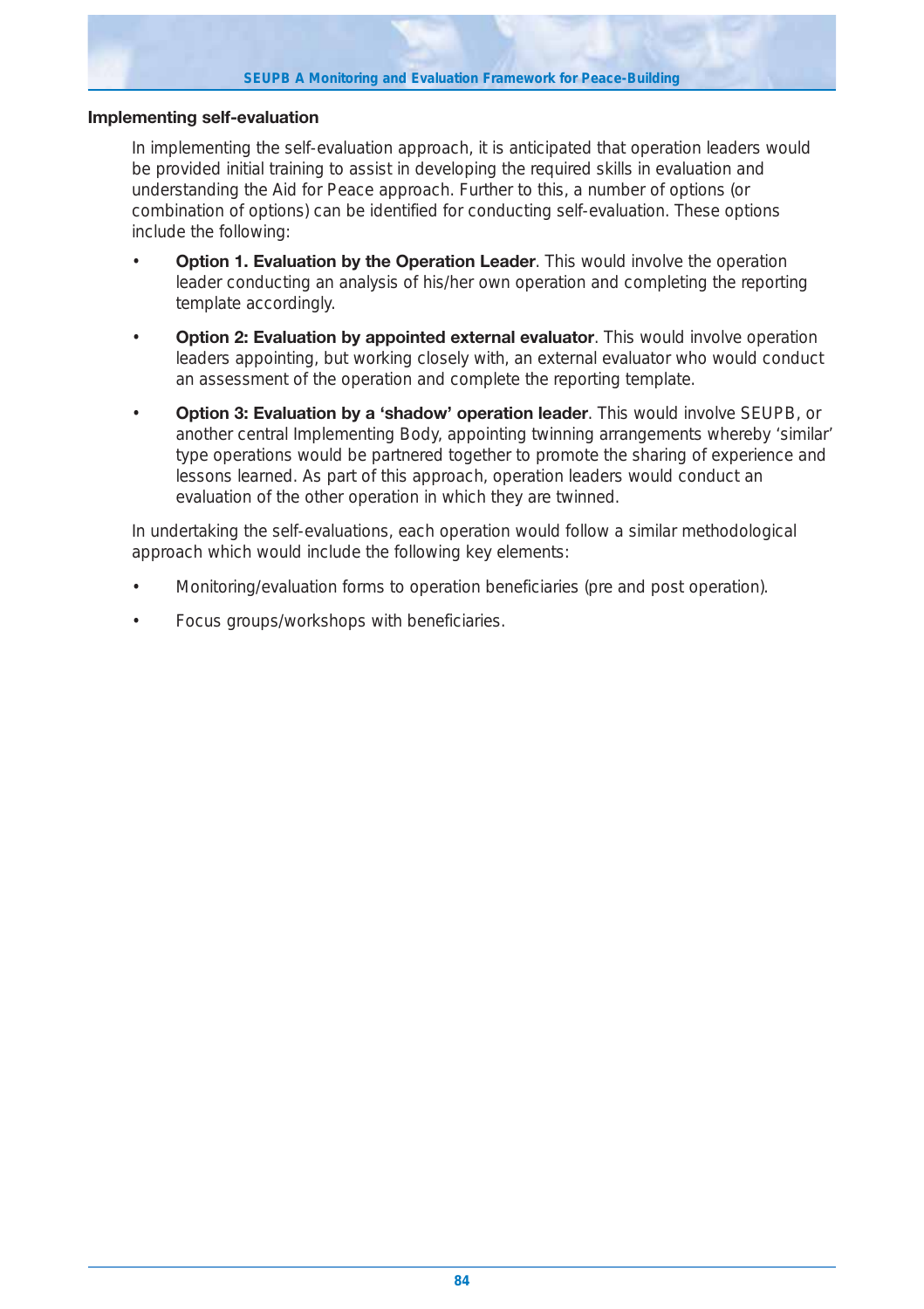# **Annex F: Bibliography**

Anderson, M. B. (1999) Do No Harm: How aid can support peace - or war. Boulder, CO: Lynne Rienner.

Anderson, M. B. and Olson, L. (2003) Confronting war: Critical lessons for peace practitioners. Cambridge, MA, Collaborative for Development Action, Inc.

Berghof Handbook for Conflict Transformation (2001) Berlin, Germany: Berghof Research Center for Constructive Conflict Management. http://www.berghof-center.org/handbook/cf.htm.

Boutros-Ghali, B. (1992) An agenda for peace: Preventive diplomacy, peacemaking and peace-keeping. New York: United Nations.

Brusset, Emery. (2006) Literature Overview of Evaluation Tools for Conflict Prevention, Derry/Londonderry, Northern Ireland: INCORE.

Bush, K. (1998) A measure of peace: Peace and Conflict Impact Assessment (PCIA) of development projects in conflict zones. Working Paper #28. Ottawa, ON: The International Development Research Centre.

Bush, K. (2001) 'Peace and Conflict Impact Assessment (PCIA) five years on: The commodification of an idea' (response paper). Berghof handbook for conflict transformation.

Berlin, Germany: Berghof Research Center for Constructive Conflict Management. http://www.berghofcenter. org/handbook/cf.htm.

Church, C. and Shouldice, J. (2002) The evaluation of conflict resolution interventions: Framing the state of play. Derry/Londonderry, Northern Ireland: INCORE.

Church, C. and Shouldice, J. (2003) The evaluation of conflict resolution interventions: Emerging theory and practice. Derry/Londonderry, Northern Ireland: INCORE.

Darby J and Knox, C. (2003) A Shared Future: A Consultation paper on Improving Community Relations in Northern Ireland, paper commissioned by the Office of the First Minister and Deputy Minister, Northern Ireland, Belfast: OFMDFM..

Diamond, L. and MacDonald, J. (1996) Multi-track Diplomacy: A systems approach to peace. West Hartford, CT: Kumarian Press.

Department for International Development (DFID). (1997) Guidelines on Humanitarian Assistance, London: DFID.

Department for International Development (DFID). (2002) Conducting Conflict Assessments: Guidance Notes, London: DFID.Evans, G. (1993) Cooperating for peace: The global agenda for the 1990s and beyond. St. Leonards, NSW, Australia: Allen and Unwin.

Fast, L. A. and Neufeldt, R. C. (2005) 'Envisioning Success: Building Blocks for Strategic and Comprehensive Peace-Building Impact Evaluation', Journal of Peace-Building and Development'.

FEWER, International Alert and Saferworld (2004) Conflict Sensitive approach to Development, Humanitarian Assistance and Peace-Building: Tools for Peace and Conflict Impact Assessment, 12th March 2004

Hamber, B. and Kelly, G. (2005) A Place for Reconciliation? Conflict and locality in Northern Ireland. Belfast: Democratic Dialogue.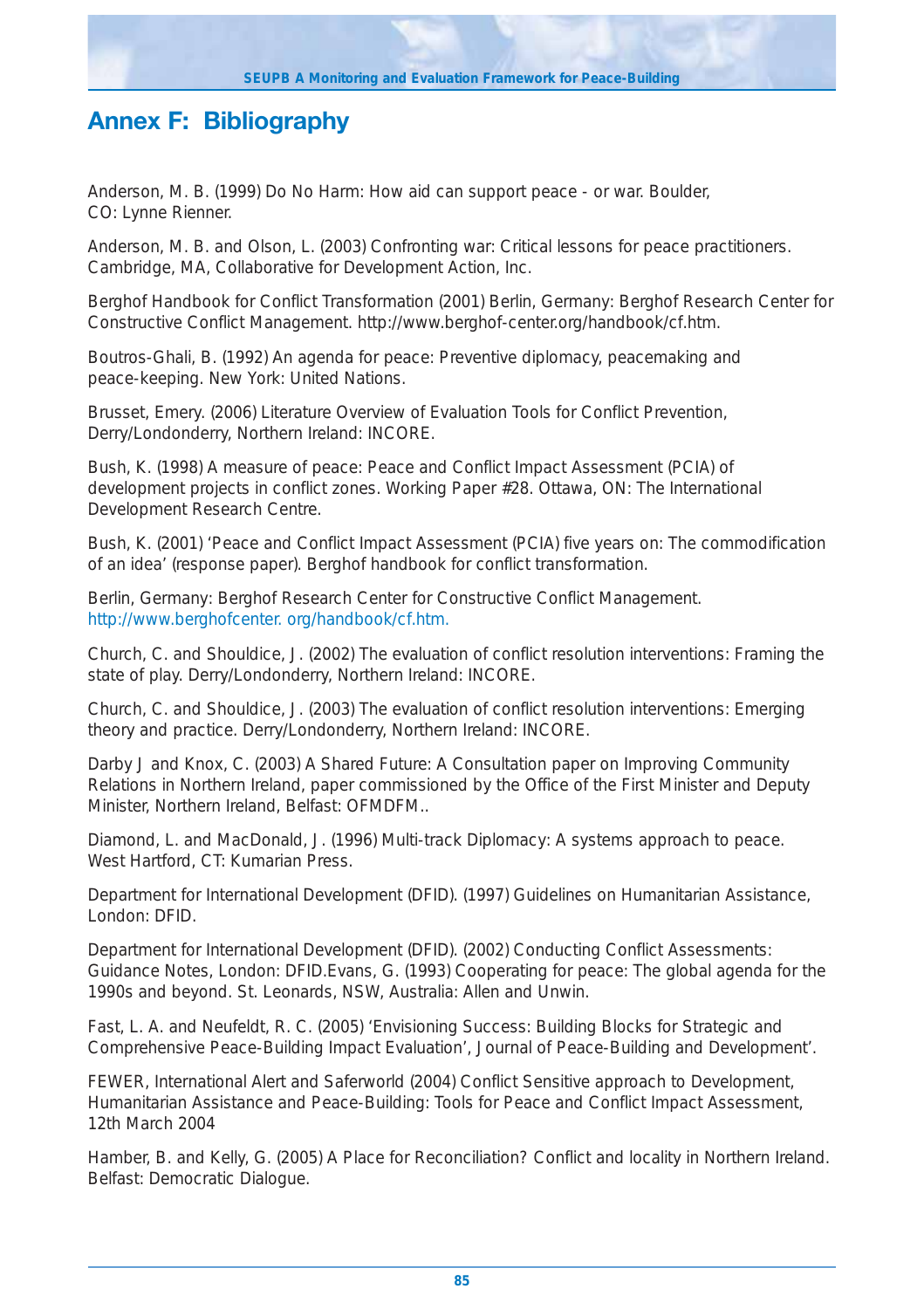KAR (Knowledge and Research Programme on Disability and healthcare Technology). (2003) Constructing a logical Framework, Programme on Disability and Healthcare Technology, London: KAR. www.disabilitykar.net.

Lederach, J. P. (1997) Building peace: Sustainable reconciliation in divided societies. Washington, DC: United States Institute of Peace Press.

Lederach J.P. (2005) The Moral Imagination: The Art and Soul of Building Peace, Oxford: Oxford University Press.

Leonhardt, M. (2001) Towards a unified methodology: Reframing PCIA (a response paper). Berghof handbook for conflict transformation. Berlin, Germany: Berghof Research Center for Constructive Conflict Management.

Lynch, C. (on-going 2006) Assessing for a Peace-Building Impact: A Framework for Evaluating the Impact of Peace Programmes, Dublin City University, Centre for International Studies: Co-operation Ireland.

Mayne, John (Office of Auditor General of Canada) (1999) Using Attribution through Contribution Analysis: Using performance Measures Sensibly. Discussion paper.http://www.io.ssc.govt.nz/pathfinder/documents/.

OECD (Organisation for Economic Co-operation and Development) (2001) The DAC Guidelines: Helping Prevent Violent Conflict, Paris: OECD.

Paffenholz, T. (2004) Third generation PCIA: Introducing the 'Aid for Peace' approach for Conflict Zones, Berlin, Germany: Berghof Research Center for Constructive Conflict Management.

Paffenholz, T. (2005) Third Generation PCIA: Introducing the Aid for Peace approach, http://www.berghot-handbook.net

PricewaterhouseCoopers. (2003) Mid-Term Evaluation of PEACE II, Belfast: PricewaterhouseCoopers

Ross, M. H. (2001) 'Action Evaluation in the theory and practice of conflict resolution', Peace and Conflict Studies [on-line journal], 8(1). http://www.gmu.edu/academic/pcs.

Ross, M. H. and Rothman, J. (1999) 'Issues of theory and practice in ethnic conflict management', in M. H. Ross and J. Rothman, eds. Theory and practice in ethnic conflict management: Theorizing success and failure. New York: St. Martin's Press.

Rothman, J. (1997) 'Action Evaluation and conflict resolution training: Theory, method and case study', International Negotiation 2, 451-470.

Tutu, Desmond. (1999) No Future Without Forgiveness, Canada: Rider. van de Putte, B (2001) Follow-up to Evaluations of Humanitarian Programmes: ALNAP (Accountability and learning in Humanitarian Action).

Villa-Vicencio, Charles and Erik Doxtader (eds) (2005) Pieces of the Puzzle, Cape Town: Institute for Justice and Reconciliation.

Weiss, C. (1995) 'Nothing as practical as a good theory: exploring theory-based evaluation for comprehensive community initiatives for children and families', in J. P. Connell, A. C. Kubisch, L. B. Schorr and C. Weiss, eds. New approach in evaluating community initiatives. Washington, DC: Aspen Institute.

World Bank. (2005) Conflict Analysis Framework, April, 2005, Conflict Prevention and Reconstruction Team, Social Development Department, World Bank.